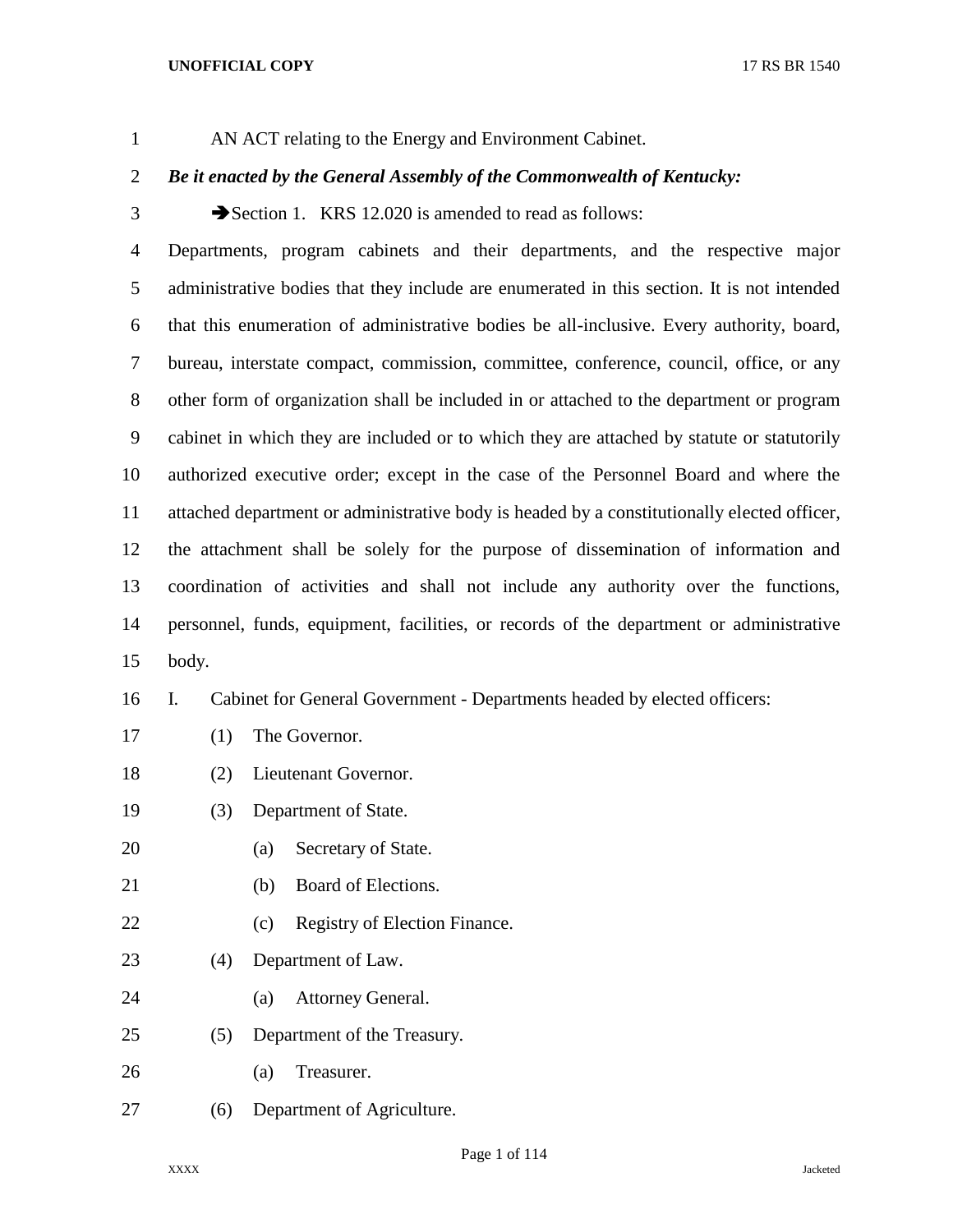| $\mathbf{1}$   |    |     | (a) |    | Commissioner of Agriculture.                          |
|----------------|----|-----|-----|----|-------------------------------------------------------|
| $\overline{2}$ |    |     | (b) |    | Kentucky Council on Agriculture.                      |
| 3              |    | (7) |     |    | Auditor of Public Accounts.                           |
| 4              | Π. |     |     |    | Program cabinets headed by appointed officers:        |
| 5              |    | (1) |     |    | Justice and Public Safety Cabinet:                    |
| 6              |    |     | (a) |    | Department of Kentucky State Police.                  |
| 7              |    |     | (b) |    | Department of Criminal Justice Training.              |
| 8              |    |     | (c) |    | Department of Corrections.                            |
| 9              |    |     | (d) |    | Department of Juvenile Justice.                       |
| 10             |    |     | (e) |    | Office of the Secretary.                              |
| 11             |    |     | (f) |    | Office of Drug Control Policy.                        |
| 12             |    |     | (g) |    | Office of Legal Services.                             |
| 13             |    |     | (h) |    | Office of the Kentucky State Medical Examiner.        |
| 14             |    |     | (i) |    | Parole Board.                                         |
| 15             |    |     | (i) |    | Kentucky State Corrections Commission.                |
| 16             |    |     | (k) |    | Office of Legislative and Intergovernmental Services. |
| 17             |    |     | (1) |    | Office of Management and Administrative Services.     |
| 18             |    |     | (m) |    | Department for Public Advocacy.                       |
| 19             |    | (2) |     |    | <b>Education and Workforce Development Cabinet:</b>   |
| 20             |    |     | (a) |    | Office of the Secretary.                              |
| 21             |    |     |     | 1. | Governor's Scholars Program.                          |
| 22             |    |     |     | 2. | Governor's School for Entrepreneurs Program.          |
| 23             |    |     | (b) |    | Office of Legal and Legislative Services.             |
| 24             |    |     |     | 1. | Client Assistance Program.                            |
| 25             |    |     | (c) |    | Office of Communication.                              |
| 26             |    |     | (d) |    | Office of Budget and Administration.                  |
| 27             |    |     |     | 1. | Division of Human Resources.                          |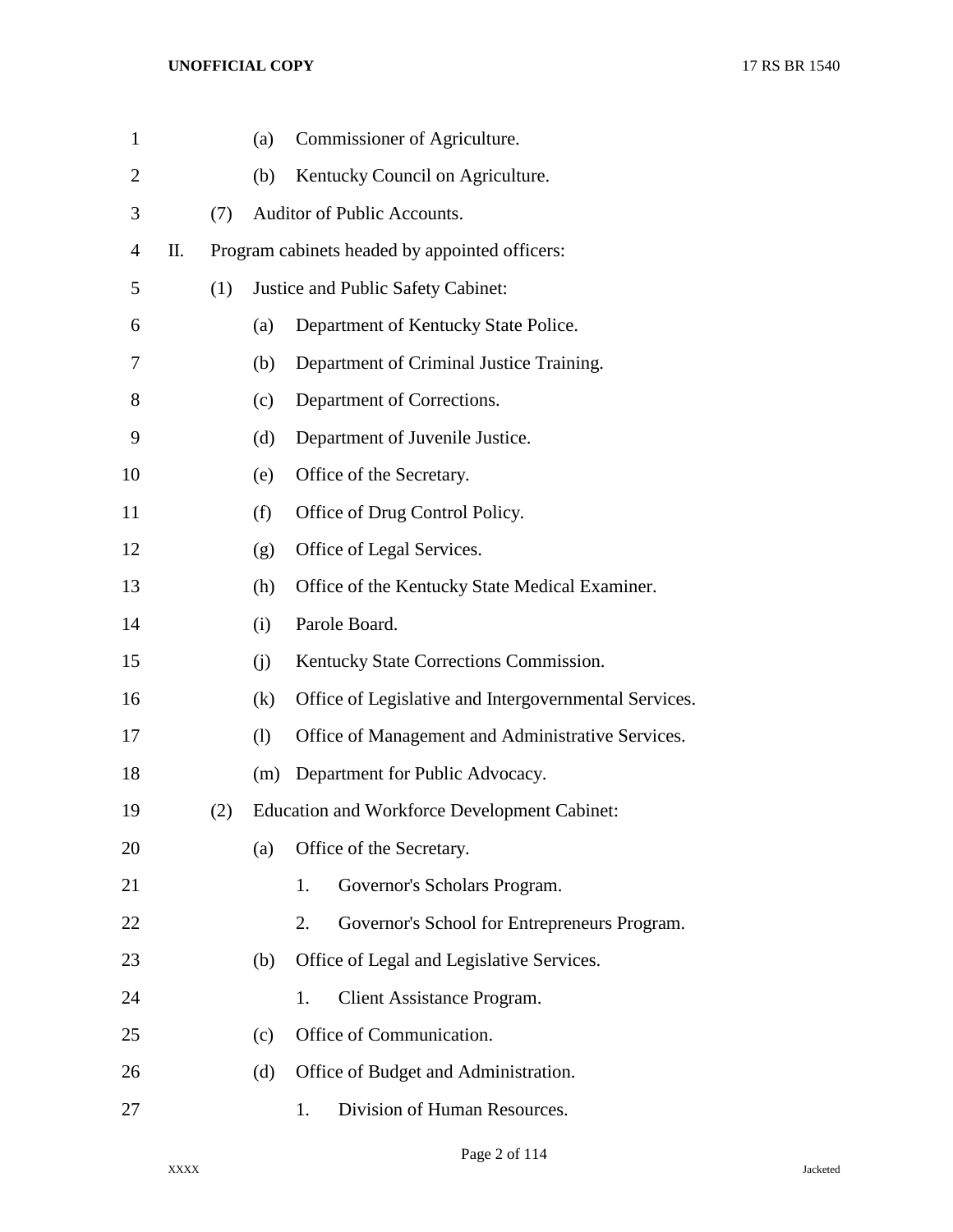| $\mathbf{1}$   |         | Division of Administrative Services.<br>2.                           |
|----------------|---------|----------------------------------------------------------------------|
| $\overline{2}$ | (e)     | Office of Technology Services.                                       |
| 3              | (f)     | Office of Educational Programs.                                      |
| 4              | (g)     | Office for Education and Workforce Statistics.                       |
| 5              | (h)     | Board of the Kentucky Center for Education and Workforce Statistics. |
| 6              | (i)     | Board of Directors for the Center for School Safety.                 |
| 7              | (i)     | Department of Education.                                             |
| 8              |         | 1.<br>Kentucky Board of Education.                                   |
| 9              |         | 2.<br>Kentucky Technical Education Personnel Board.                  |
| 10             | (k)     | Department for Libraries and Archives.                               |
| 11             | (1)     | Department of Workforce Investment.                                  |
| 12             |         | 1.<br>Office for the Blind.                                          |
| 13             |         | 2.<br>Office of Vocational Rehabilitation.                           |
| 14             |         | 3.<br>Office of Employment and Training.                             |
| 15             |         | Division of Grant Management and Support.<br>a.                      |
| 16             |         | Division of Workforce and Employment Services.<br>b.                 |
| 17             |         | Division of Unemployment Insurance.<br>$C_{\bullet}$                 |
| 18             | (m)     | Foundation for Workforce Development.                                |
| 19             | (n)     | Kentucky Office for the Blind State Rehabilitation Council.          |
| 20             | $\circ$ | Kentucky Workforce Investment Board.                                 |
| 21             | (p)     | Statewide Council for Vocational Rehabilitation.                     |
| 22             | (q)     | Unemployment Insurance Commission.                                   |
| 23             | (r)     | <b>Education Professional Standards Board.</b>                       |
| 24             |         | Division of Educator Preparation.<br>1.                              |
| 25             |         | Division of Certification.<br>2.                                     |
| 26             |         | Division of Professional Learning and Assessment.<br>3.              |
| 27             |         | Division of Legal Services.<br>4.                                    |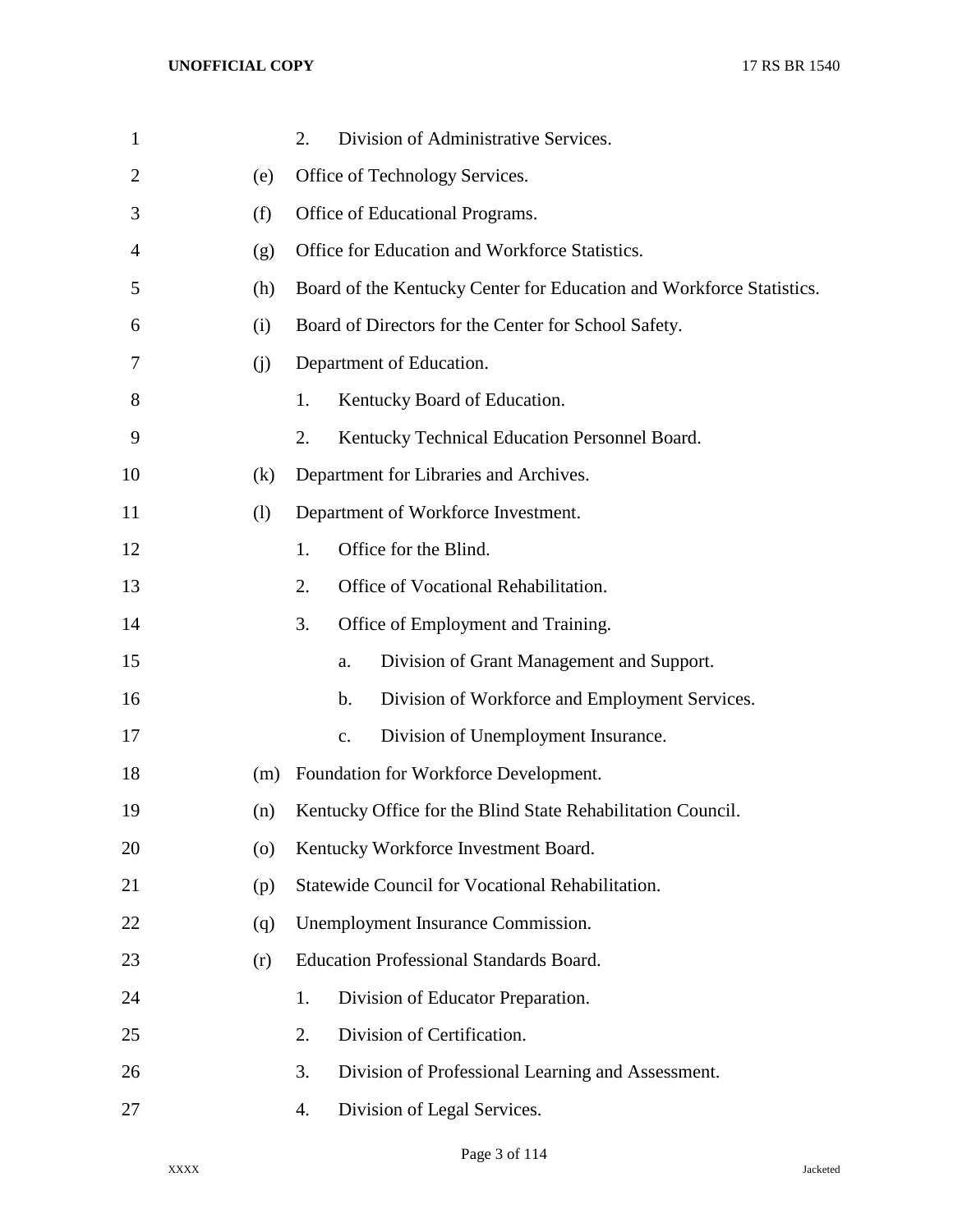| $\mathbf{1}$ |     | (s) |       | Kentucky Commission on the Deaf and Hard of Hearing. |
|--------------|-----|-----|-------|------------------------------------------------------|
| 2            |     | (t) |       | Kentucky Educational Television.                     |
| 3            |     | (u) |       | Kentucky Environmental Education Council.            |
| 4            | (3) |     |       | <b>Energy and Environment Cabinet:</b>               |
| 5            |     | (a) |       | Office of the Secretary.                             |
| 6            |     |     | 1.    | Office of Legislative and Intergovernmental Affairs. |
| 7            |     |     | 2.    | Office of General Counsel.                           |
| 8            |     |     | 3.    | Office of Administrative Hearings.                   |
| 9            |     |     | 4.    | Mine Safety Review Commission.                       |
| 10           |     |     | 5.    | Kentucky State Nature Preserves Commission.          |
| 11           |     |     | 6.    | [Kentucky Environmental Quality Commission.          |
| 12           |     |     | $7 +$ | Kentucky Public Service Commission.                  |
| 13           |     | (b) |       | Department for Environmental Protection.             |
| 14           |     |     | 1.    | Office of the Commissioner.                          |
| 15           |     |     | 2.    | Division for Air Quality.                            |
| 16           |     |     | 3.    | Division of Water.                                   |
| 17           |     |     | 4.    | Division of Environmental Program Support.           |
| 18           |     |     | 5.    | Division of Waste Management.                        |
| 19           |     |     | 6.    | Division of Enforcement.                             |
| 20           |     |     | 7.    | Division of Compliance Assistance.                   |
| 21           |     | (c) |       | Department for Natural Resources.                    |
| 22           |     |     | 1.    | Office of the Commissioner.                          |
| 23           |     |     | 2.    | Division of Technical and Administrative Support.    |
| 24           |     |     | 3.    | Division of Mine Permits.                            |
| 25           |     |     | 4.    | Division of Mine Reclamation and Enforcement.        |
| 26           |     |     | 5.    | Division of Abandoned Mine Lands.                    |
| 27           |     |     | 6.    | Division of Oil and Gas.                             |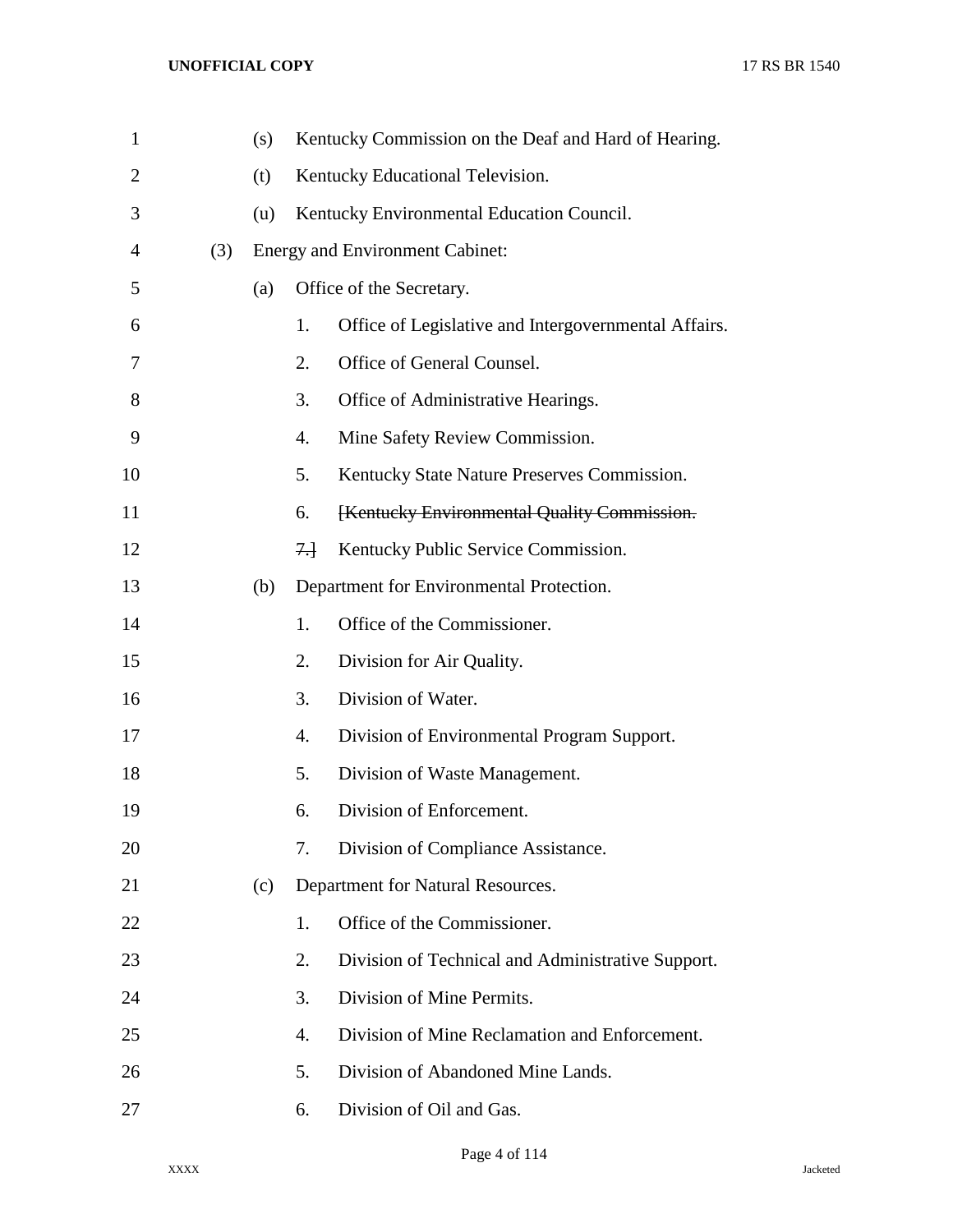| $\mathbf{1}$   |     |     | 7.  |               | Division of Mine Safety.                                     |
|----------------|-----|-----|-----|---------------|--------------------------------------------------------------|
| $\overline{2}$ |     |     | 8.  |               | Division of Forestry.                                        |
| 3              |     |     | 9.  |               | Division of Conservation.                                    |
| 4              |     |     | 10. |               | Office of the Reclamation Guaranty Fund.                     |
| 5              |     |     |     |               | [11. Kentucky Mining Board.]                                 |
| 6              |     | (d) |     |               | Department for Energy Development and Independence.          |
| 7              |     |     | 1.  |               | Division of Efficiency and Conservation.                     |
| 8              |     |     | 2.  |               | Division of Renewable Energy.                                |
| 9              |     |     | 3.  |               | Division of Biofuels.                                        |
| 10             |     |     | 4.  |               | Division of Energy Generation Transmission and Distribution. |
| 11             |     |     | 5.  |               | Division of Carbon Management.                               |
| 12             |     |     | 6.  |               | Division of Fossil Energy Development.                       |
| 13             | (4) |     |     |               | <b>Public Protection Cabinet.</b>                            |
| 14             |     | (a) |     |               | Office of the Secretary.                                     |
| 15             |     |     | 1.  |               | Office of Communications and Public Outreach.                |
| 16             |     |     | 2.  |               | Office of Legal Services.                                    |
| 17             |     |     |     | a.            | Insurance Legal Division.                                    |
| 18             |     |     |     | $\mathbf b$ . | Charitable Gaming Legal Division.                            |
| 19             |     |     |     | $C_{\bullet}$ | Alcoholic Beverage Control Legal Division.                   |
| 20             |     |     |     | d.            | Housing, Buildings and Construction Legal Division.          |
| 21             |     |     |     | e.            | Financial Institutions Legal Division.                       |
| 22             |     | (b) |     |               | Crime Victims Compensation Board.                            |
| 23             |     | (c) |     |               | Board of Claims.                                             |
| 24             |     | (d) |     |               | Kentucky Board of Tax Appeals.                               |
| 25             |     | (e) |     |               | Kentucky Boxing and Wrestling Authority.                     |
| 26             |     | (f) |     |               | Kentucky Horse Racing Commission.                            |
| 27             |     |     | 1.  |               | Division of Licensing.                                       |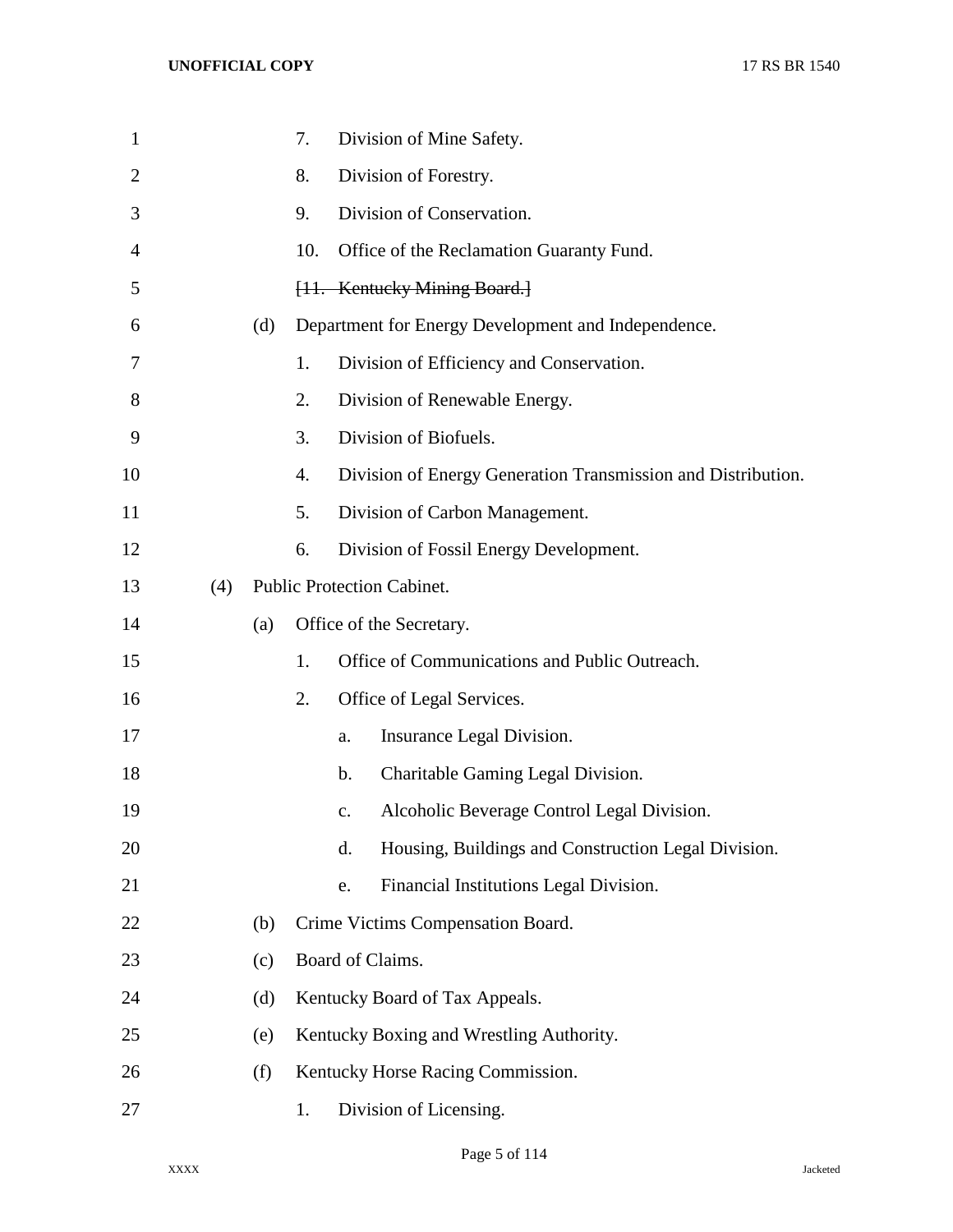| $\mathbf{1}$   |     | 2. | Division of Incentives and Development.                 |
|----------------|-----|----|---------------------------------------------------------|
| $\overline{2}$ |     | 3. | Division of Veterinary Services.                        |
| 3              |     | 4. | Division of Security and Enforcement.                   |
| $\overline{4}$ | (g) |    | Department of Alcoholic Beverage Control.               |
| 5              |     | 1. | Division of Distilled Spirits.                          |
| 6              |     | 2. | Division of Malt Beverages.                             |
| 7              |     | 3. | Division of Enforcement.                                |
| 8              | (h) |    | Department of Charitable Gaming.                        |
| 9              |     | 1. | Division of Licensing and Compliance.                   |
| 10             |     | 2. | Division of Enforcement.                                |
| 11             | (i) |    | Department of Financial Institutions.                   |
| 12             |     | 1. | Division of Depository Institutions.                    |
| 13             |     | 2. | Division of Non-Depository Institutions.                |
| 14             |     | 3. | Division of Securities.                                 |
| 15             | (j) |    | Department of Housing, Buildings and Construction.      |
| 16             |     | 1. | Division of Fire Prevention.                            |
| 17             |     | 2. | Division of Plumbing.                                   |
| 18             |     | 3. | Division of Heating, Ventilation, and Air Conditioning. |
| 19             |     | 4. | Division of Building Code Enforcement.                  |
| 20             | (k) |    | Department of Insurance.                                |
| 21             |     | 1. | Property and Casualty Division.                         |
| 22             |     | 2. | Health and Life Division.                               |
| 23             |     | 3. | Division of Financial Standards and Examination.        |
| 24             |     | 4. | Division of Agent Licensing.                            |
| 25             |     | 5. | Division of Insurance Fraud Investigation.              |
| 26             |     | 6. | <b>Consumer Protection Division.</b>                    |
| 27             |     | 7. | Division of Kentucky Access.                            |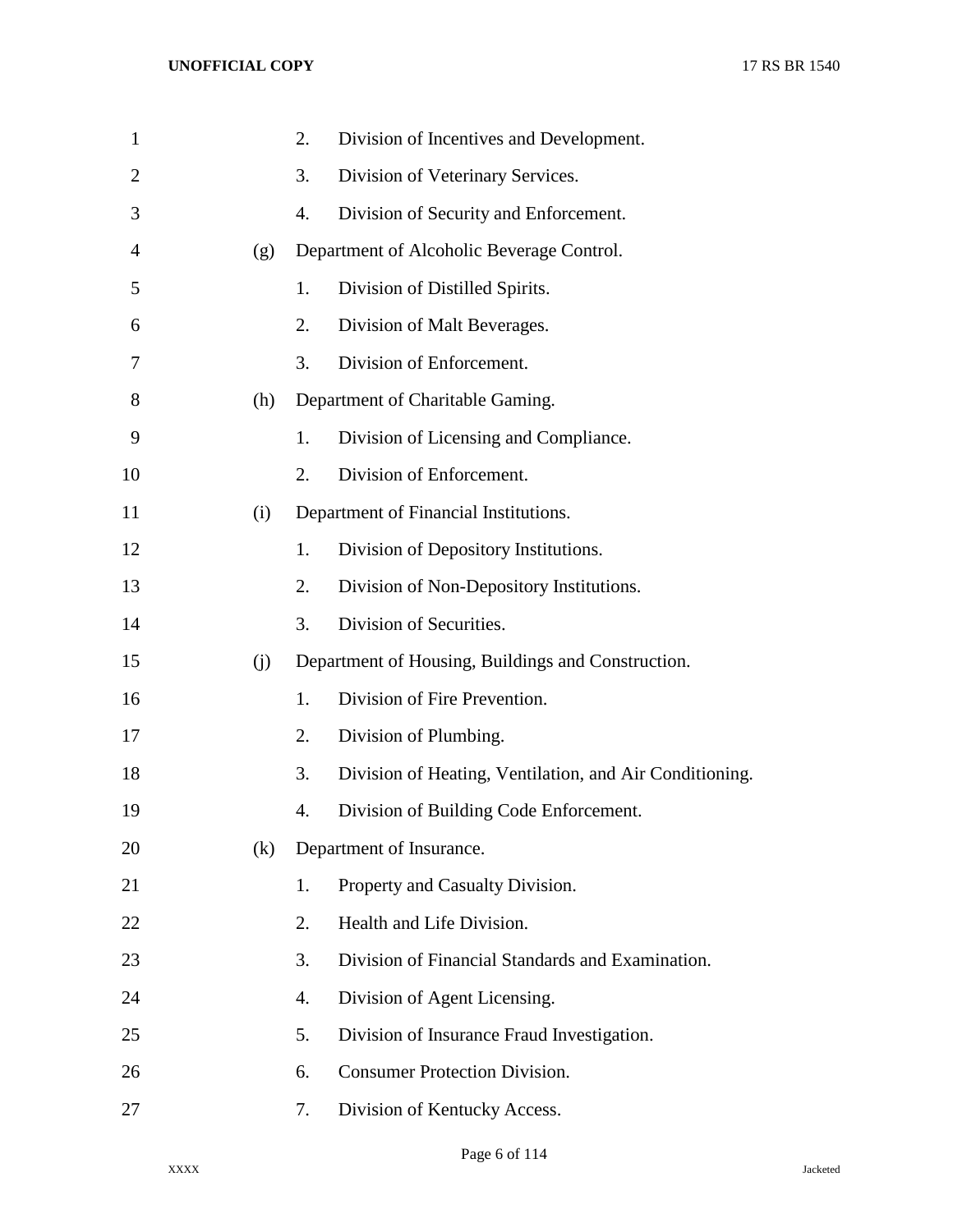| $\mathbf{1}$ |     | (1) | Office of Occupations and Professions.                            |  |  |  |  |
|--------------|-----|-----|-------------------------------------------------------------------|--|--|--|--|
| 2            | (5) |     | Labor Cabinet.                                                    |  |  |  |  |
| 3            |     | (a) | Office of the Secretary.                                          |  |  |  |  |
| 4            |     |     | 1.<br>Division of Management Services.                            |  |  |  |  |
| 5            |     |     | 2.<br>Office of General Counsel.                                  |  |  |  |  |
| 6            |     | (b) | Office of General Administration and Program Support for Shared   |  |  |  |  |
| 7            |     |     | Services.                                                         |  |  |  |  |
| 8            |     |     | 1.<br>Division of Human Resource Management.                      |  |  |  |  |
| 9            |     |     | 2.<br>Division of Fiscal Management.                              |  |  |  |  |
| 10           |     |     | 3.<br>Division of Budgets.                                        |  |  |  |  |
| 11           |     |     | 4.<br>Division of Information Services.                           |  |  |  |  |
| 12           |     | (c) | Office of Inspector General for Shared Services.                  |  |  |  |  |
| 13           |     | (d) | Department of Workplace Standards.                                |  |  |  |  |
| 14           |     |     | 1.<br>Division of<br>Employment Standards, Apprenticeship,<br>and |  |  |  |  |
| 15           |     |     | Mediation.                                                        |  |  |  |  |
| 16           |     |     | 2.<br>Division of Occupational Safety and Health Compliance.      |  |  |  |  |
| 17           |     |     | 3.<br>Division of Occupational Safety and Health Education and    |  |  |  |  |
| 18           |     |     | Training.                                                         |  |  |  |  |
| 19           |     |     | 4.<br>Division of Workers' Compensation Funds.                    |  |  |  |  |
| 20           |     | (e) | Department of Workers' Claims.                                    |  |  |  |  |
| 21           |     |     | Office of General Counsel for Workers' Claims.<br>1.              |  |  |  |  |
| 22           |     |     | 2.<br>Office of Administrative Law Judges.                        |  |  |  |  |
| 23           |     |     | 3.<br>Division of Claims Processing.                              |  |  |  |  |
| 24           |     |     | Division of Security and Compliance.<br>4.                        |  |  |  |  |
| 25           |     |     | 5.<br>Division of Information and Research.                       |  |  |  |  |
| 26           |     |     | 6.<br>Division of Ombudsman and Workers' Compensation Specialist  |  |  |  |  |
| 27           |     |     | Services.                                                         |  |  |  |  |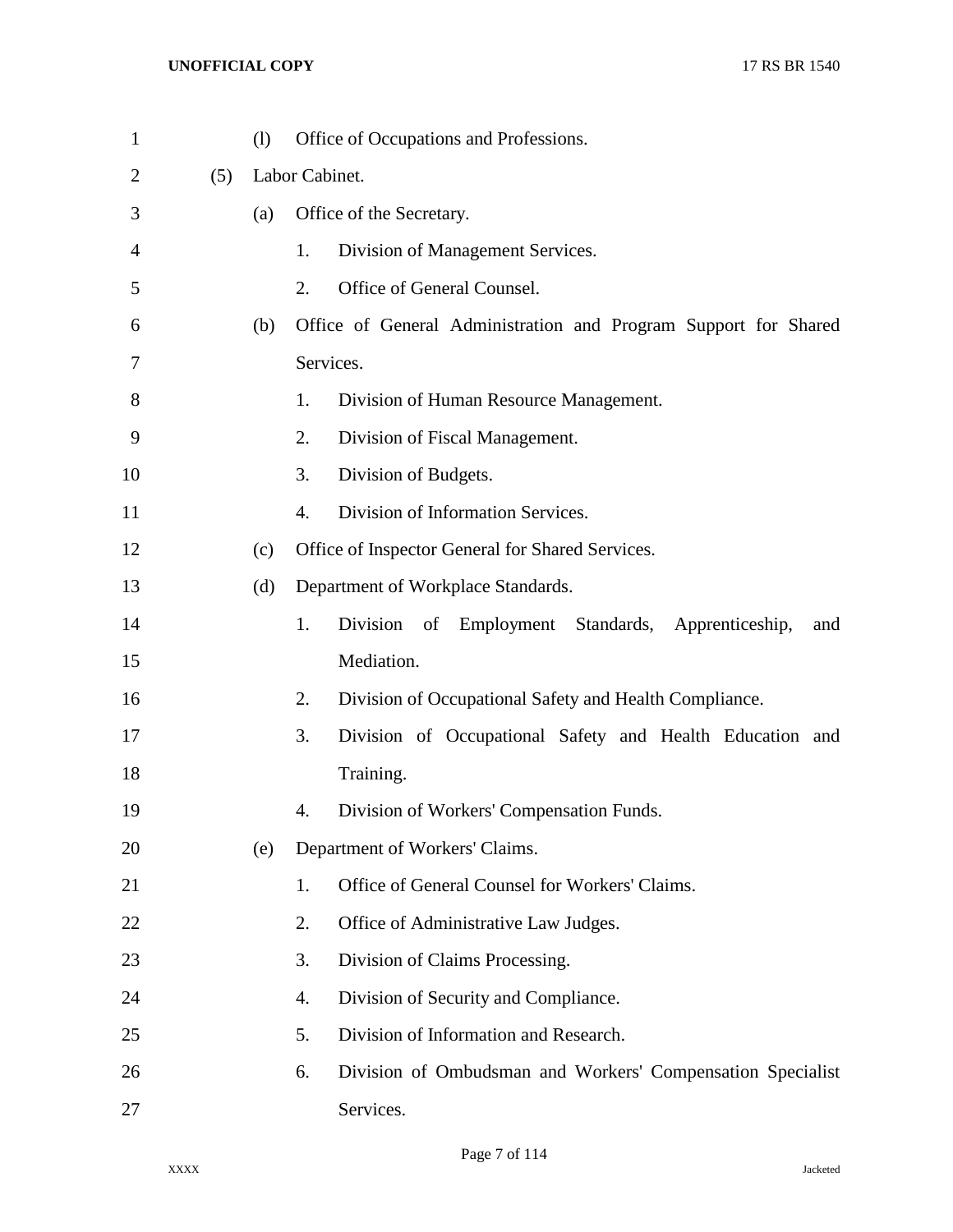| $\mathbf{1}$   |     |     | Workers' Compensation Board.<br>7.                            |
|----------------|-----|-----|---------------------------------------------------------------|
| $\overline{2}$ |     |     | Workers' Compensation Advisory Council.<br>8.                 |
| 3              |     |     | Workers' Compensation Nominating Commission.<br>9.            |
| 4              |     | (f) | Workers' Compensation Funding Commission.                     |
| 5              |     | (g) | Kentucky Labor-Management Advisory Council.                   |
| 6              |     | (h) | Occupational Safety and Health Standards Board.               |
| 7              |     | (i) | Prevailing Wage Review Board.                                 |
| 8              |     | (i) | Apprenticeship and Training Council.                          |
| 9              |     | (k) | <b>State Labor Relations Board.</b>                           |
| 10             |     | (1) | Employers' Mutual Insurance Authority.                        |
| 11             |     | (m) | Kentucky Occupational Safety and Health Review Commission.    |
| 12             | (6) |     | <b>Transportation Cabinet:</b>                                |
| 13             |     | (a) | Department of Highways.                                       |
| 14             |     |     | Office of Project Development.<br>1.                          |
| 15             |     |     | Office of Project Delivery and Preservation.<br>2.            |
| 16             |     |     | Office of Highway Safety.<br>3.                               |
| 17             |     |     | Highway District Offices One through Twelve.<br>4.            |
| 18             |     | (b) | Department of Vehicle Regulation.                             |
| 19             |     | (c) | Department of Aviation.                                       |
| 20             |     | (d) | Department of Rural and Municipal Aid.                        |
| 21             |     |     | Office of Local Programs.<br>1.                               |
| 22             |     |     | Office of Rural and Secondary Roads.<br>2.                    |
| 23             |     | (e) | Office of the Secretary.                                      |
| 24             |     |     | Office of Public Affairs.<br>1.                               |
| 25             |     |     | Office for Civil Rights and Small Business Development.<br>2. |
| 26             |     |     | Office of Budget and Fiscal Management.<br>3.                 |
| 27             |     |     | Office of Inspector General.<br>4.                            |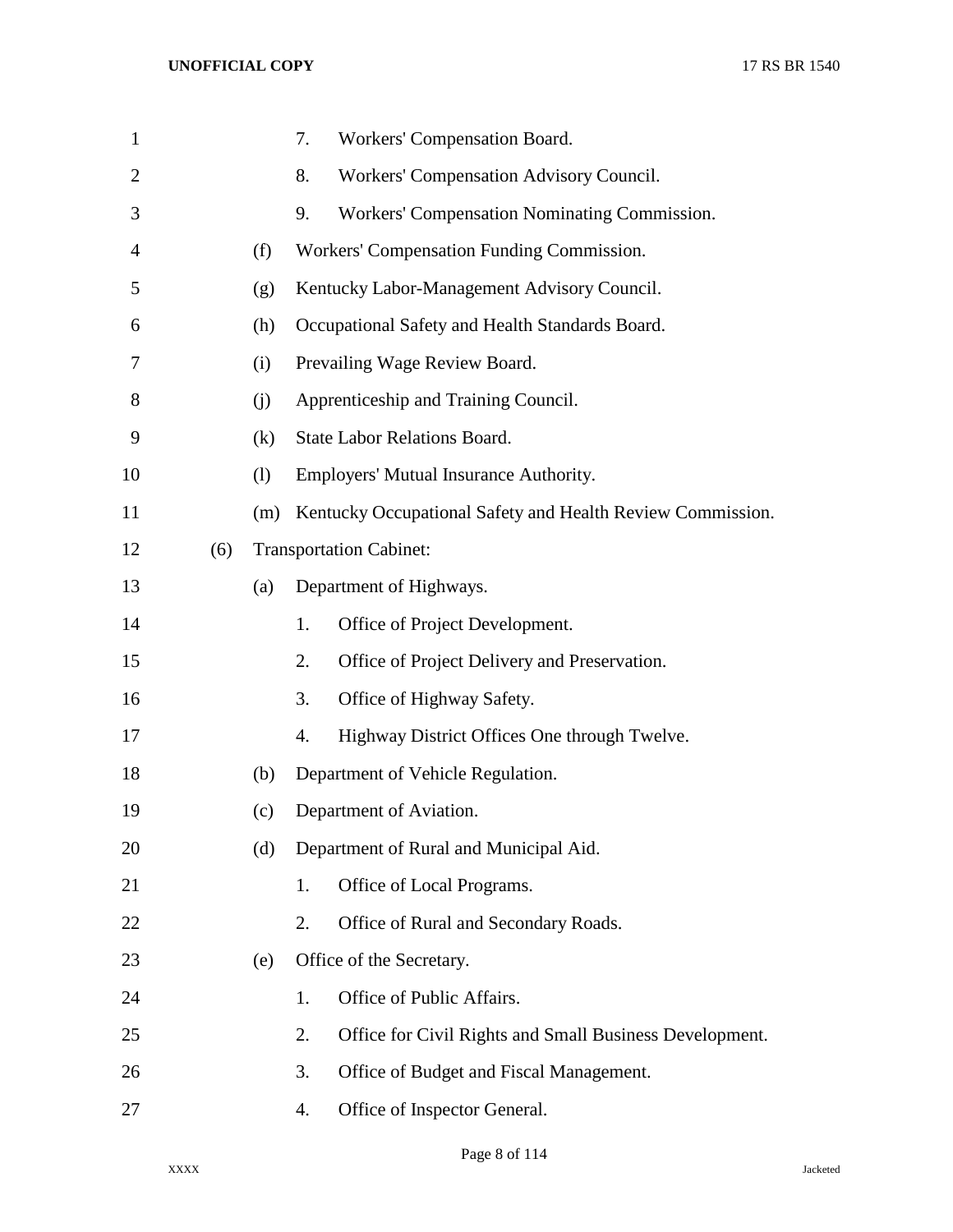| $\mathbf{1}$   |     | (f) |    |               | Office of Support Services.                              |
|----------------|-----|-----|----|---------------|----------------------------------------------------------|
| $\overline{2}$ |     | (g) |    |               | Office of Transportation Delivery.                       |
| 3              |     | (h) |    |               | Office of Audits.                                        |
| 4              |     | (i) |    |               | Office of Human Resource Management.                     |
| 5              |     | (i) |    |               | Office of Information Technology.                        |
| 6              |     | (k) |    |               | Office of Legal Services.                                |
| 7              | (7) |     |    |               | <b>Cabinet for Economic Development:</b>                 |
| 8              |     | (a) |    |               | Office of the Secretary.                                 |
| 9              |     |     | 1. |               | Office of Legal Services.                                |
| 10             |     |     | 2. |               | Department for Business Development.                     |
| 11             |     |     |    | a.            | Office of Entrepreneurship.                              |
| 12             |     |     |    |               | $\mathbf{i}$ .<br>Commission on Small Business Advocacy. |
| 13             |     |     |    | $\mathbf b$ . | Office of Research and Public Affairs.                   |
| 14             |     |     |    | $C_{\bullet}$ | Bluegrass State Skills Corporation.                      |
| 15             |     |     | 3. |               | Office of Financial Services.                            |
| 16             |     |     |    | a.            | Kentucky Economic Development Finance Authority.         |
| 17             |     |     |    | $\mathbf b$ . | Division of Finance and Personnel.                       |
| 18             |     |     |    | $C_{\bullet}$ | Division of Network Administration.                      |
| 19             |     |     |    | d.            | Compliance Division.                                     |
| 20             |     |     |    | e.            | Incentive Assistance Division.                           |
| 21             | (8) |     |    |               | Cabinet for Health and Family Services:                  |
| 22             |     | (a) |    |               | Office of the Secretary.                                 |
| 23             |     | (b) |    |               | Office of Health Policy.                                 |
| 24             |     | (c) |    |               | Office of Legal Services.                                |
| 25             |     | (d) |    |               | Office of Inspector General.                             |
| 26             |     | (e) |    |               | Office of Communications and Administrative Review.      |
| 27             |     | (f) |    |               | Office of the Ombudsman.                                 |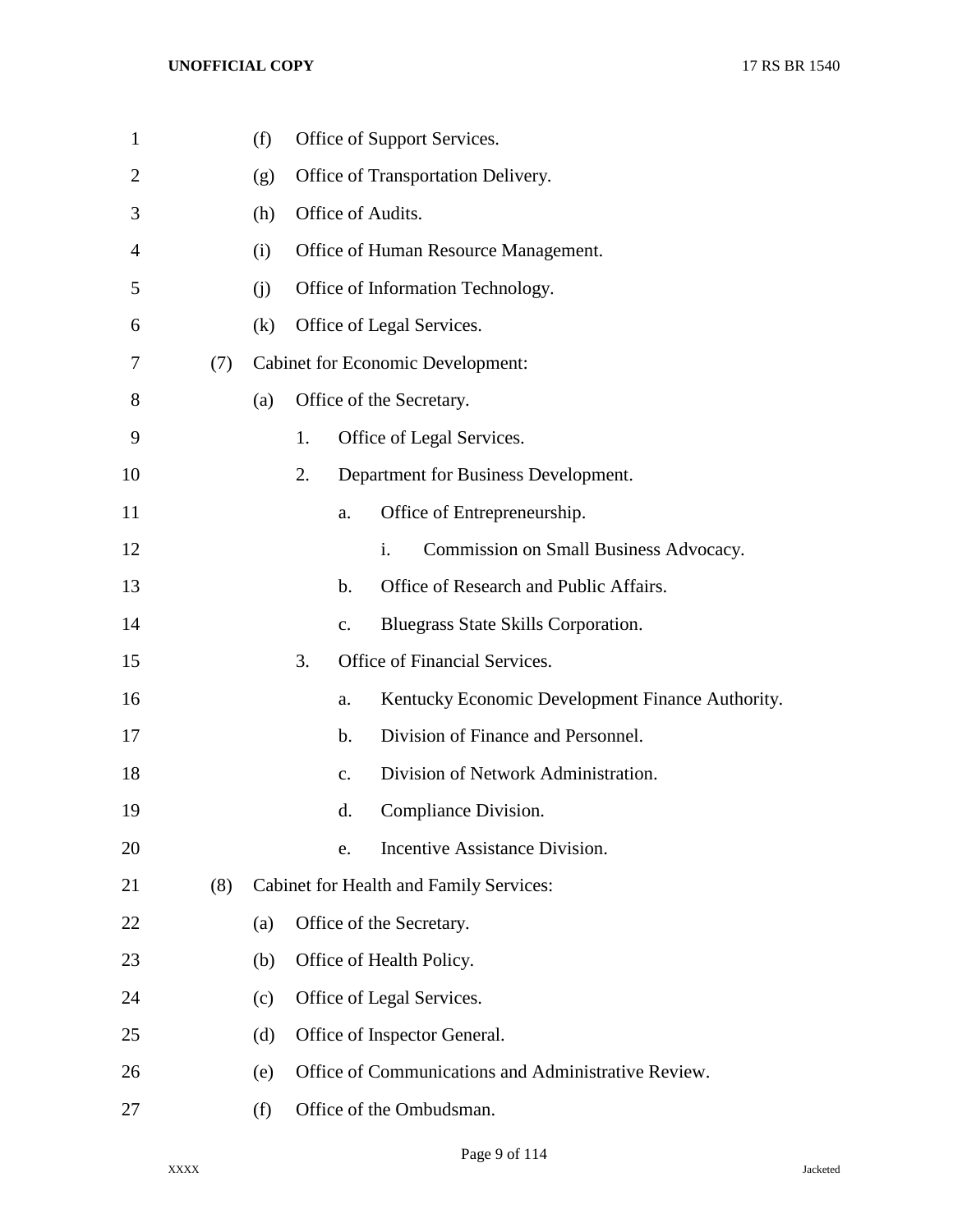| $\mathbf{1}$   |     | (g)                          | Office of Policy and Budget.                                     |
|----------------|-----|------------------------------|------------------------------------------------------------------|
| $\overline{2}$ |     | (h)                          | Office of Human Resource Management.                             |
| 3              |     | (i)                          | Office of Administrative and Technology Services.                |
| 4              |     | (j)                          | Department for Public Health.                                    |
| 5              |     | (k)                          | Department for Medicaid Services.                                |
| 6              |     | $\left( \frac{1}{2} \right)$ | Department for Behavioral Health, Developmental and Intellectual |
| 7              |     |                              | Disabilities.                                                    |
| 8              |     | (m)                          | Department for Aging and Independent Living.                     |
| 9              |     | (n)                          | Department for Community Based Services.                         |
| 10             |     | $\left( 0 \right)$           | Department for Income Support.                                   |
| 11             |     | (p)                          | Department for Family Resource Centers and Volunteer Services.   |
| 12             |     | (q)                          | Kentucky Commission on Community Volunteerism and Service.       |
| 13             |     | (r)                          | Kentucky Commission for Children with Special Health Care Needs. |
| 14             |     | (s)                          | Governor's Office of Electronic Health Information.              |
| 15             | (9) |                              | Finance and Administration Cabinet:                              |
| 16             |     | (a)                          | Office of General Counsel.                                       |
| 17             |     | (b)                          | Office of the Controller.                                        |
| 18             |     | (c)                          | Office of Administrative Services.                               |
| 19             |     | (d)                          | Office of Public Information.                                    |
| 20             |     | (e)                          | Office of Policy and Audit.                                      |
| 21             |     | (f)                          | Department for Facilities and Support Services.                  |
| 22             |     | (g)                          | Department of Revenue.                                           |
| 23             |     | (h)                          | Commonwealth Office of Technology.                               |
| 24             |     | (i)                          | State Property and Buildings Commission.                         |
| 25             |     | (j)                          | Office of Equal Employment Opportunity and Contract Compliance.  |
| 26             |     | (k)                          | Kentucky Employees Retirement Systems.                           |
| 27             |     | (1)                          | Commonwealth Credit Union.                                       |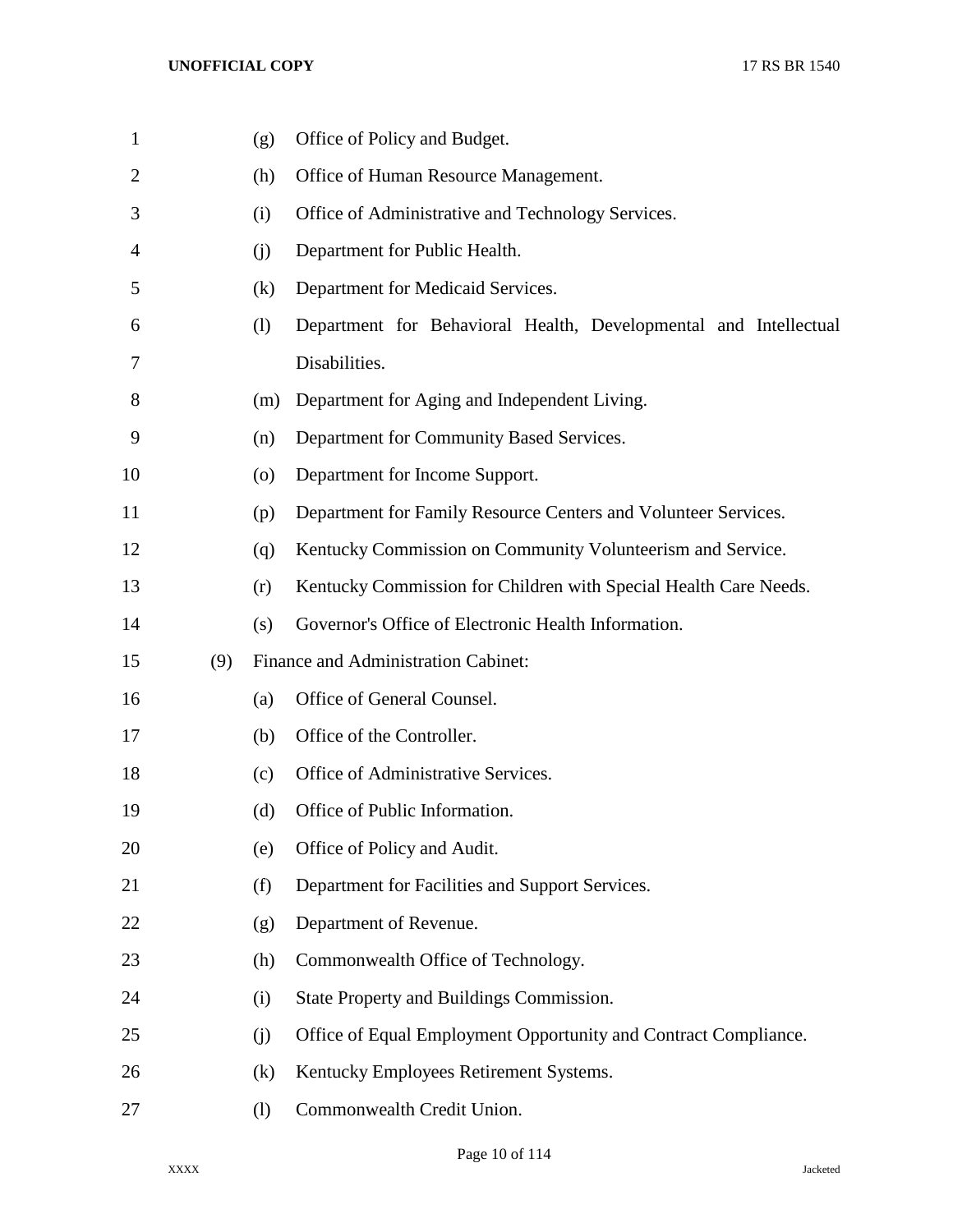| $\mathbf{1}$   |      | (m) |     | State Investment Commission.                                   |
|----------------|------|-----|-----|----------------------------------------------------------------|
| $\overline{2}$ |      | (n) |     | Kentucky Housing Corporation.                                  |
| 3              |      | (0) |     | Kentucky Local Correctional Facilities Construction Authority. |
| 4              |      | (p) |     | Kentucky Turnpike Authority.                                   |
| 5              |      | (q) |     | Historic Properties Advisory Commission.                       |
| 6              |      | (r) |     | Kentucky Tobacco Settlement Trust Corporation.                 |
| 7              |      | (s) |     | Kentucky Higher Education Assistance Authority.                |
| 8              |      | (t) |     | Kentucky River Authority.                                      |
| 9              |      | (u) |     | Kentucky Teachers' Retirement System Board of Trustees.        |
| 10             |      | (v) |     | Executive Branch Ethics Commission.                            |
| 11             | (10) |     |     | Tourism, Arts and Heritage Cabinet:                            |
| 12             |      | (a) |     | Kentucky Department of Travel and Tourism.                     |
| 13             |      |     | 1.  | Division of Tourism Services.                                  |
| 14             |      |     | 2.  | Division of Marketing and Administration.                      |
| 15             |      |     | 3.  | Division of Communications and Promotions.                     |
| 16             |      | (b) |     | Kentucky Department of Parks.                                  |
| 17             |      |     | 1.  | Division of Information Technology.                            |
| 18             |      |     | 2.  | Division of Human Resources.                                   |
| 19             |      |     | 3.  | Division of Financial Operations.                              |
| 20             |      |     | 4.  | Division of Facilities Management.                             |
| 21             |      |     | 5.  | Division of Facilities Maintenance.                            |
| 22             |      |     | 6.  | Division of Customer Services.                                 |
| 23             |      |     | 7.  | Division of Recreation.                                        |
| 24             |      |     | 8.  | Division of Golf Courses.                                      |
| 25             |      |     | 9.  | Division of Food Services.                                     |
| 26             |      |     | 10. | Division of Rangers.                                           |
| 27             |      |     | 11. | Division of Resort Parks.                                      |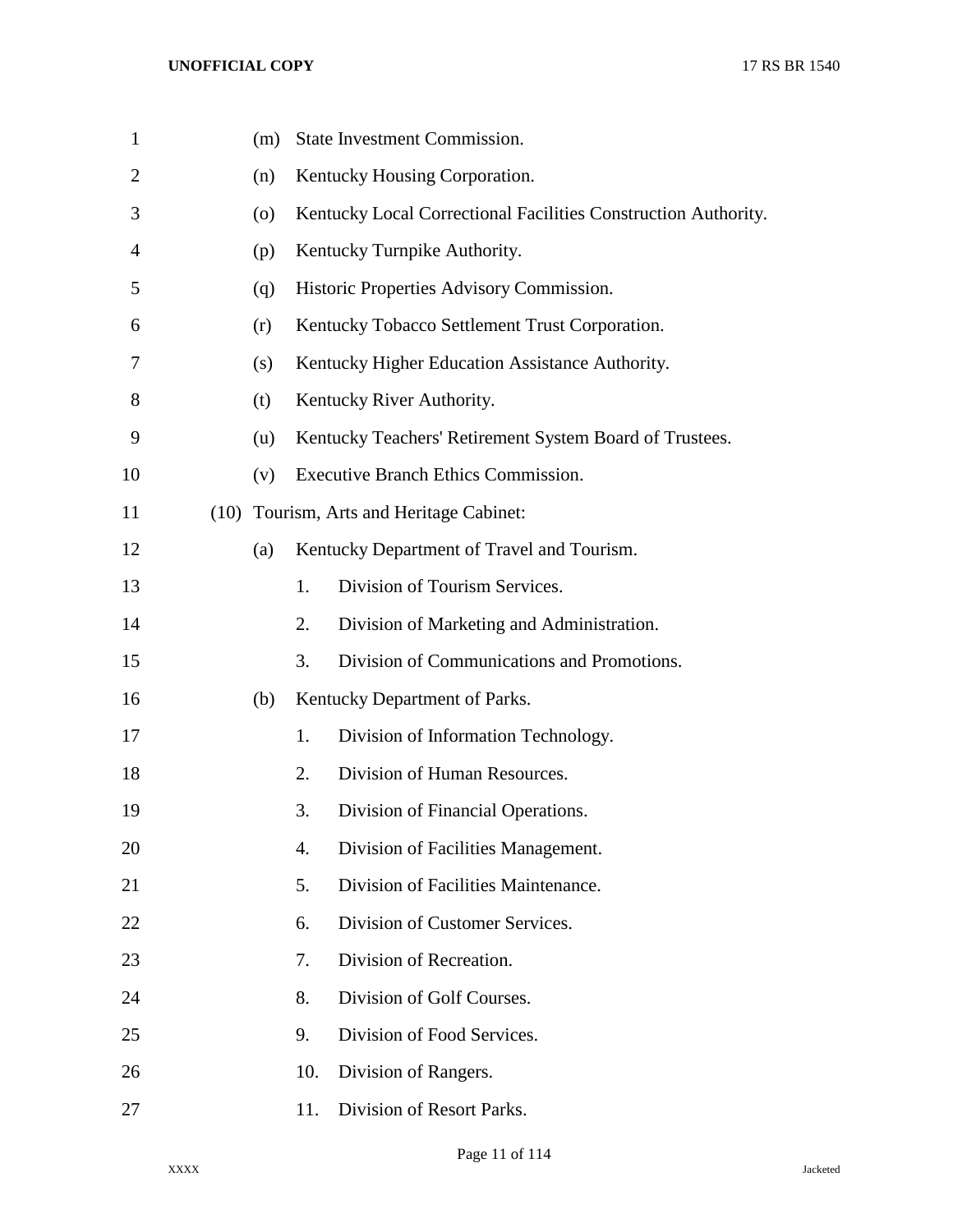| $\mathbf{1}$   |     | 12. | Division of Recreational Parks and Historic Sites.            |
|----------------|-----|-----|---------------------------------------------------------------|
| $\overline{2}$ | (c) |     | Department of Fish and Wildlife Resources.                    |
| 3              |     | 1.  | Division of Law Enforcement.                                  |
| 4              |     | 2.  | Division of Administrative Services.                          |
| 5              |     | 3.  | Division of Engineering.                                      |
| 6              |     | 4.  | Division of Fisheries.                                        |
| 7              |     | 5.  | Division of Information and Education.                        |
| 8              |     | 6.  | Division of Wildlife.                                         |
| 9              |     | 7.  | Division of Public Affairs.                                   |
| 10             | (d) |     | Kentucky Horse Park.                                          |
| 11             |     | 1.  | Division of Support Services.                                 |
| 12             |     | 2.  | Division of Buildings and Grounds.                            |
| 13             |     | 3.  | Division of Operational Services.                             |
| 14             | (e) |     | Kentucky State Fair Board.                                    |
| 15             |     | 1.  | Office of Administrative and Information Technology Services. |
| 16             |     | 2.  | Office of Human Resources and Access Control.                 |
| 17             |     | 3.  | Division of Expositions.                                      |
| 18             |     | 4.  | Division of Kentucky Exposition Center Operations.            |
| 19             |     | 5.  | Division of Kentucky International Convention Center.         |
| 20             |     | 6.  | Division of Public Relations and Media.                       |
| 21             |     | 7.  | Division of Venue Services.                                   |
| 22             |     | 8.  | Division of Personnel Management and Staff Development.       |
| 23             |     | 9.  | Division of Sales.                                            |
| 24             |     | 10. | Division of Security and Traffic Control.                     |
| 25             |     | 11. | Division of Information Technology.                           |
| 26             |     | 12. | Division of the Louisville Arena.                             |
| 27             |     | 13. | Division of Fiscal and Contract Management.                   |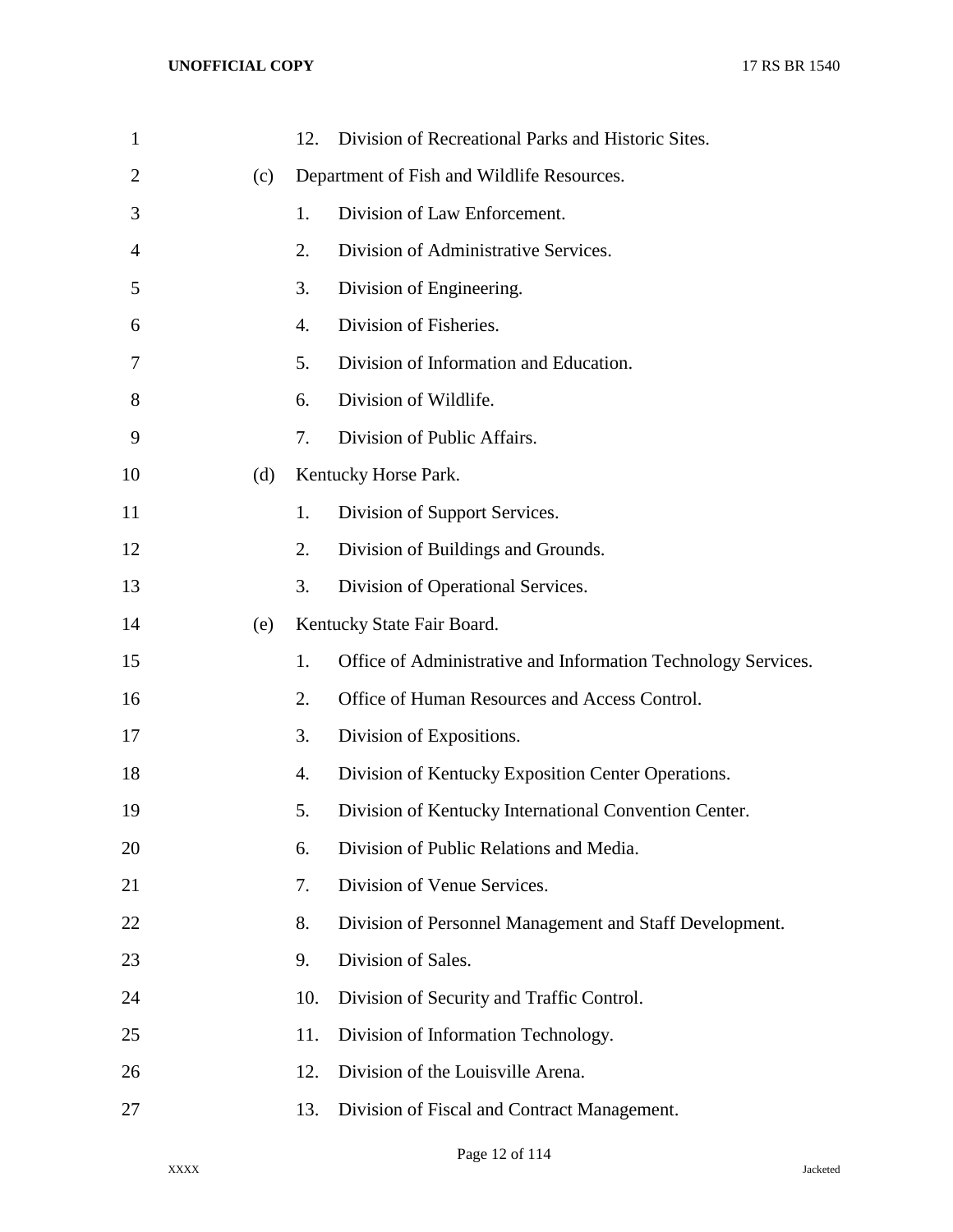| $\mathbf{1}$   |     | Division of Access Control.<br>14.                              |
|----------------|-----|-----------------------------------------------------------------|
| $\overline{2}$ | (f) | Office of the Secretary.                                        |
| 3              |     | Office of Finance.<br>1.                                        |
| 4              |     | 2.<br>Office of Research and Administration.                    |
| 5              |     | 3.<br>Office of Governmental Relations and Tourism Development. |
| 6              |     | 4.<br>Office of the Sports Authority.                           |
| 7              |     | 5.<br>Kentucky Sports Authority.                                |
| 8              | (g) | Office of Legal Affairs.                                        |
| 9              | (h) | Office of Human Resources.                                      |
| 10             | (i) | Office of Public Affairs and Constituent Services.              |
| 11             | (i) | Office of Creative Services.                                    |
| 12             | (k) | Office of Capital Plaza Operations.                             |
| 13             | (1) | Office of Arts and Cultural Heritage.                           |
| 14             | (m) | Kentucky African-American Heritage Commission.                  |
| 15             | (n) | Kentucky Foundation for the Arts.                               |
| 16             | (0) | Kentucky Humanities Council.                                    |
| 17             | (p) | Kentucky Heritage Council.                                      |
| 18             | (q) | Kentucky Arts Council.                                          |
| 19             | (r) | Kentucky Historical Society.                                    |
| 20             |     | Division of Museums.<br>1.                                      |
| 21             |     | 2.<br>Division of Oral History and Educational Outreach.        |
| 22             |     | 3.<br>Division of Research and Publications.                    |
| 23             |     | Division of Administration.<br>4.                               |
| 24             | (s) | Kentucky Center for the Arts.                                   |
| 25             |     | Division of Governor's School for the Arts.<br>1.               |
| 26             | (t) | Kentucky Artisans Center at Berea.                              |
| 27             | (u) | Northern Kentucky Convention Center.                            |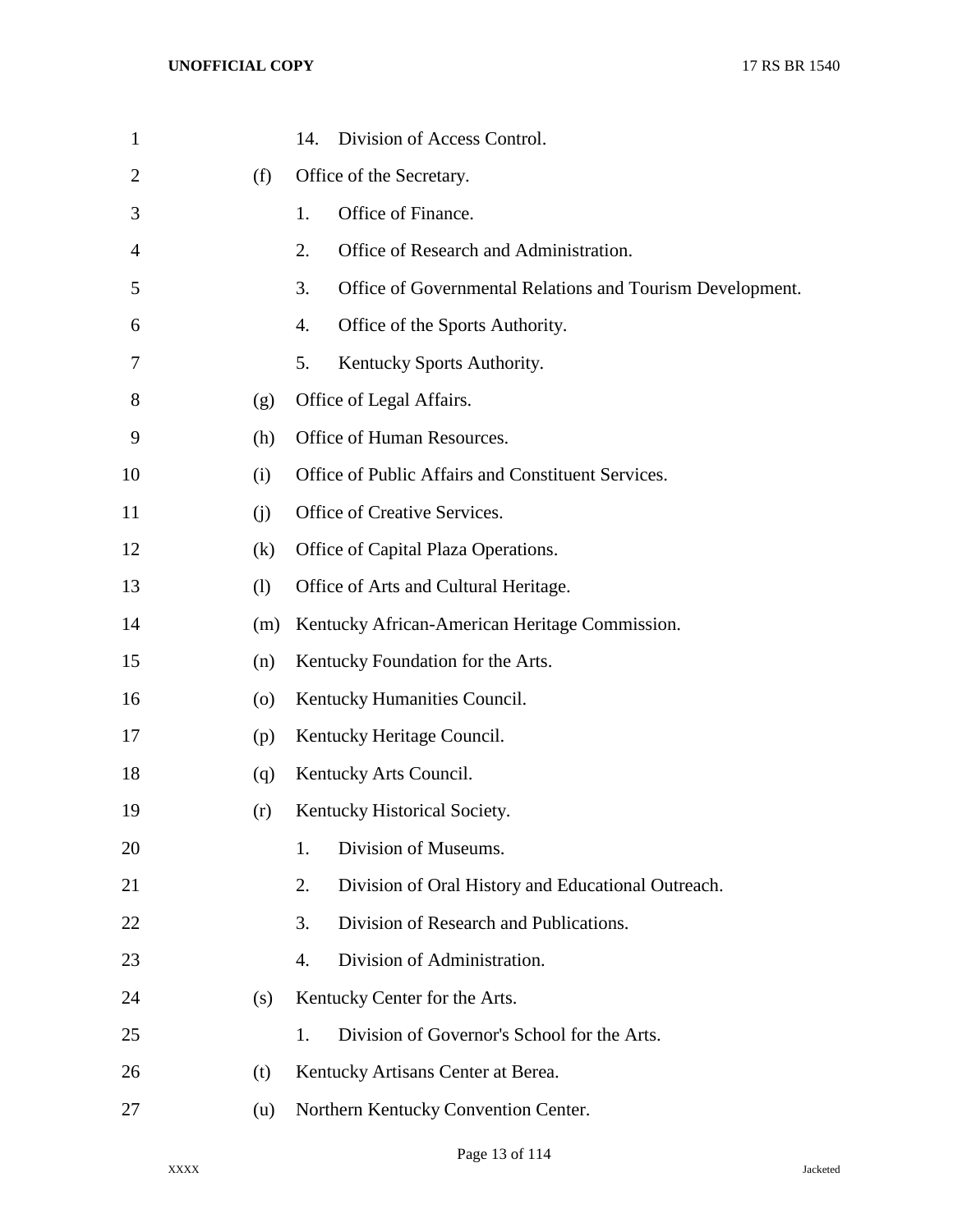| $\mathbf{1}$ |     |      | Eastern Kentucky Exposition Center.<br>(v)                                                            |
|--------------|-----|------|-------------------------------------------------------------------------------------------------------|
| 2            |     |      | (11) Personnel Cabinet:                                                                               |
| 3            |     |      | Office of the Secretary.<br>(a)                                                                       |
| 4            |     |      | Department of Human Resources Administration.<br>(b)                                                  |
| 5            |     |      | Office of Employee Relations.<br>(c)                                                                  |
| 6            |     |      | Kentucky Public Employees Deferred Compensation Authority.<br>(d)                                     |
| 7            |     |      | Office of Administrative Services.<br>(e)                                                             |
| 8            |     |      | Office of Legal Services.<br>(f)                                                                      |
| 9            |     |      | Governmental Services Center.<br>(g)                                                                  |
| 10           |     |      | Department of Employee Insurance.<br>(h)                                                              |
| 11           |     |      | Office of Diversity and Equality.<br>(i)                                                              |
| 12           |     |      | Center of Strategic Innovation.<br>(i)                                                                |
| 13           | Ш.  |      | Other departments headed by appointed officers:                                                       |
| 14           |     | (1)  | Council on Postsecondary Education.                                                                   |
| 15           |     | (2)  | Department of Military Affairs.                                                                       |
| 16           |     | (3)  | Department for Local Government.                                                                      |
| 17           |     | (4)  | Kentucky Commission on Human Rights.                                                                  |
| 18           |     | (5)  | Kentucky Commission on Women.                                                                         |
| 19           |     | (6)  | Department of Veterans' Affairs.                                                                      |
| 20           |     | (7)  | Kentucky Commission on Military Affairs.                                                              |
| 21           |     | (8)  | Office of Minority Empowerment.                                                                       |
| 22           |     | (9)  | Governor's Council on Wellness and Physical Activity.                                                 |
| 23           |     | (10) | <b>Renewable</b><br><b>The</b><br><b>Center</b><br>for<br><b>Energy</b> Research<br>and Environmental |
| 24           |     |      | <b>Stewardship.</b>                                                                                   |
| 25           |     |      | Section 2. KRS 146.090 is amended to read as follows:                                                 |
| 26           | (1) |      | The secretary of the [for] Energy and Environment <i>Cabinet</i> , with the approval of the           |
| 27           |     |      | Soil and Water Conservation Commission shall divide the state into nine (9) soil                      |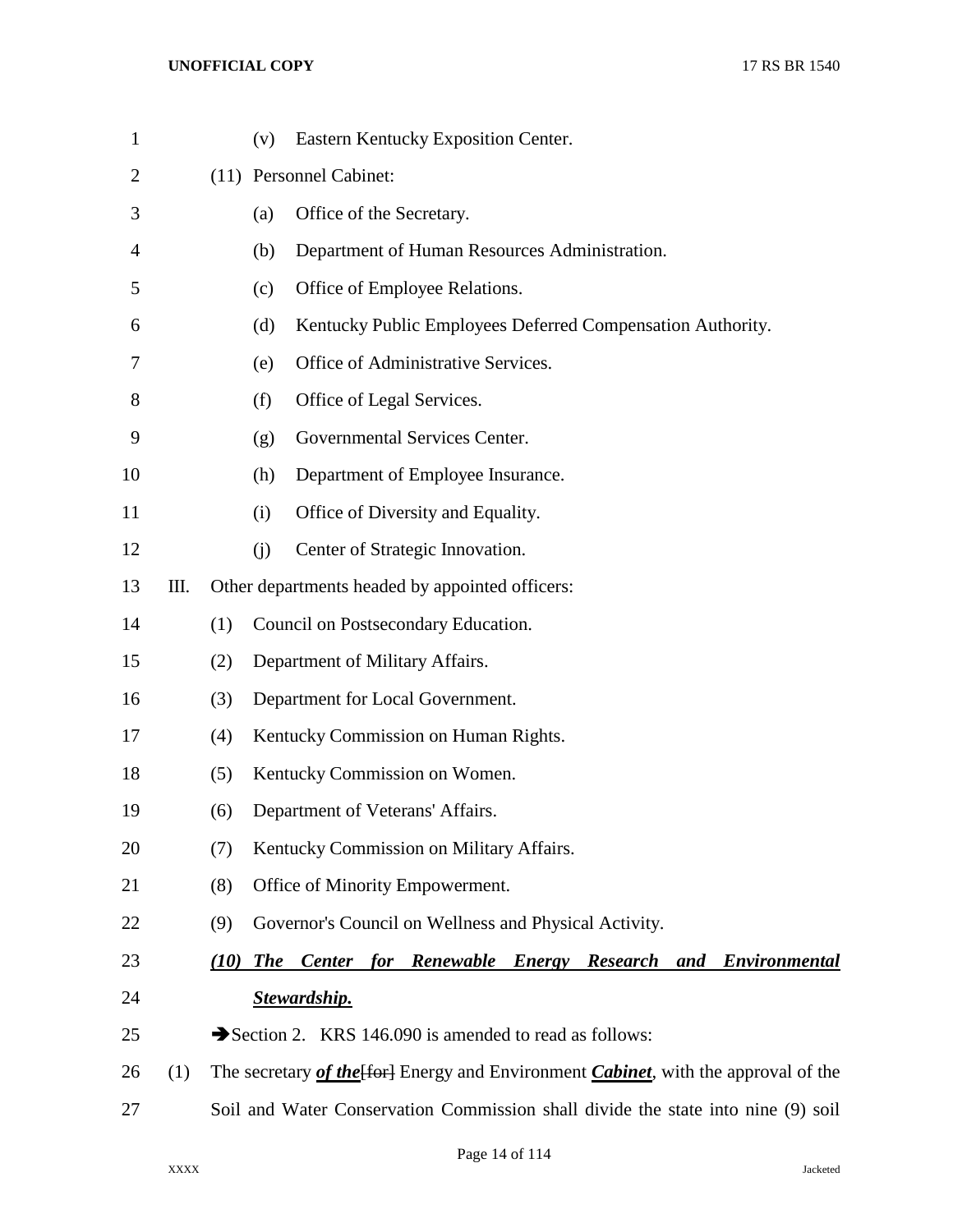and water conservation areas which shall contain as nearly as practicable, an equal number of soil and water conservation districts;

- (2) The Soil and Water Conservation Commission shall consist of nine (9) members, not more than five (5) of whom shall be of the same political party, to be appointed 5 by the secretary *of the* [for] Energy and Environment *Cabinet* with the approval of the Governor;
- (3) One (1) member shall be appointed from each of the areas from a list of two (2) 8 names submitted from each <del>[such ]</del>area by the supervisors of the soil and water conservation districts that have their principal offices therein. All members shall be supervisors of soil and water conservation districts;
- 11 (4) The term of office of each [such ]member shall be four (4) years; provided that, whenever a member of the commission ceases to hold the office of district supervisor by virtue of which he is serving on the commission, his term of office as a member of the commission shall be terminated. In the case of any vacancy other 15 than the one (1) caused by the expiration of a term, the secretary *of the* [for ] Energy and Environment *Cabinet*, with the approval of the Governor, shall appoint the successor from a list of two (2) names submitted by the supervisors of the soil and water conservation area which was represented by the former member. The successor shall also be a supervisor of a soil and water conservation district;
- (5) The members of the commission shall designate a chairman from among their members and may from time to time change such designation. The commission shall keep a record of its official actions. A majority of the commission shall 23 constitute a quorum. The commission may call upon the Attorney General for-24 such legal services as it may require. It may delegate to its chairman, any of its 25 members, the director of the division, or any officer, employee, or agent,  $\frac{1}{2}$  powers and duties as it deems proper. Members of the commission shall receive no compensation for their services, but shall be entitled to expenses, including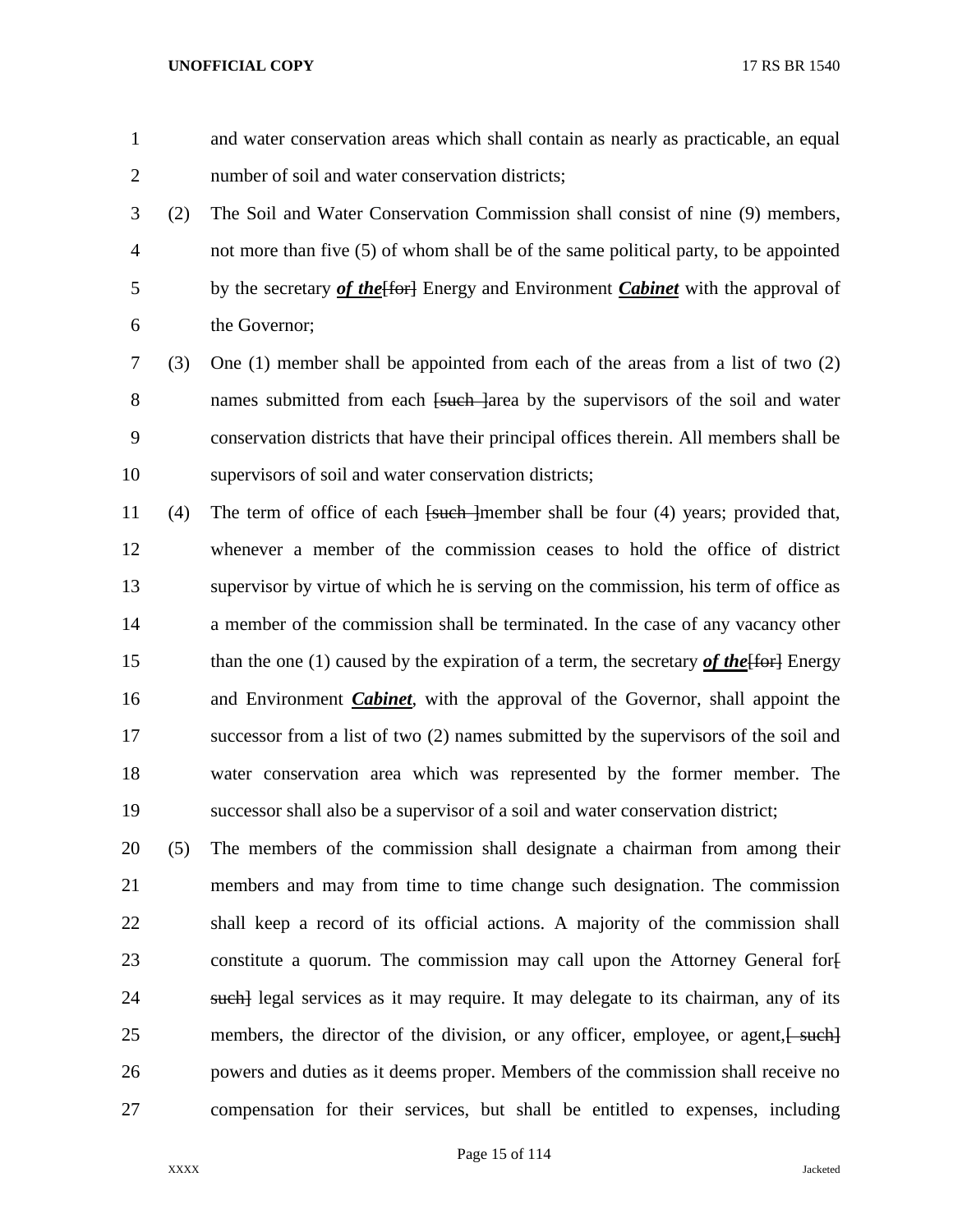- traveling expenses, necessarily incurred in discharging their duties; (6) The following persons are advisory members of the commission by virtue of their offices: the secretary *of the*[for] Energy and Environment *Cabinet*, the Commissioner of Agriculture, the director of the agricultural experiment station, the director of vocational education, and the state conservationist of the United States Department of Agriculture. 7 Section 3. KRS 146.100 is amended to read as follows: 8 (1) The secretary *of the* [for] Energy and Environment *Cabinet*, with the approval of the Soil and Water Conservation Commission shall appoint a director of the Division of 10 Conservation [who shall be a graduate of a recognized agricultural college, ] with [at 11 least five (5) years practical lexperience in professional agricultural activities and who shall serve as executive officer for the commission. The director shall serve at 13 the will of, and receive<del>[ such]</del> compensation as may be determined by the secretary *of the* [for ] Energy and Environment *Cabinet* with the *advice* [approval] of the Soil and Water Conservation Commission. [Before entering upon his duties, the director shall take the constitutional oath. The director shall hold no other public office or employment. ]In addition to any other duties assigned to him *or her* by the secretary *of the* Energy and Environment *Cabinet*, the director shall exercise, subject to
- the approval of the secretary, general administrative supervision over all activities, employees and property of the commission;
- 21 (2) The secretary *of the* [Ford Energy and Environment *Cabinet* may employ [such] **Iother officers, employees, and agents, who shall serve at his** *or her* **will as he** *or she* deems necessary, with the approval of the Soil and Water Conservation Commission, and shall provide for surety bonds for members, the director, officers, employees or agents if entrusted with funds or property.
- 26 Section 4. KRS 146.110 is amended to read as follows:
- (1) The commission shall have the general power to take any action it may consider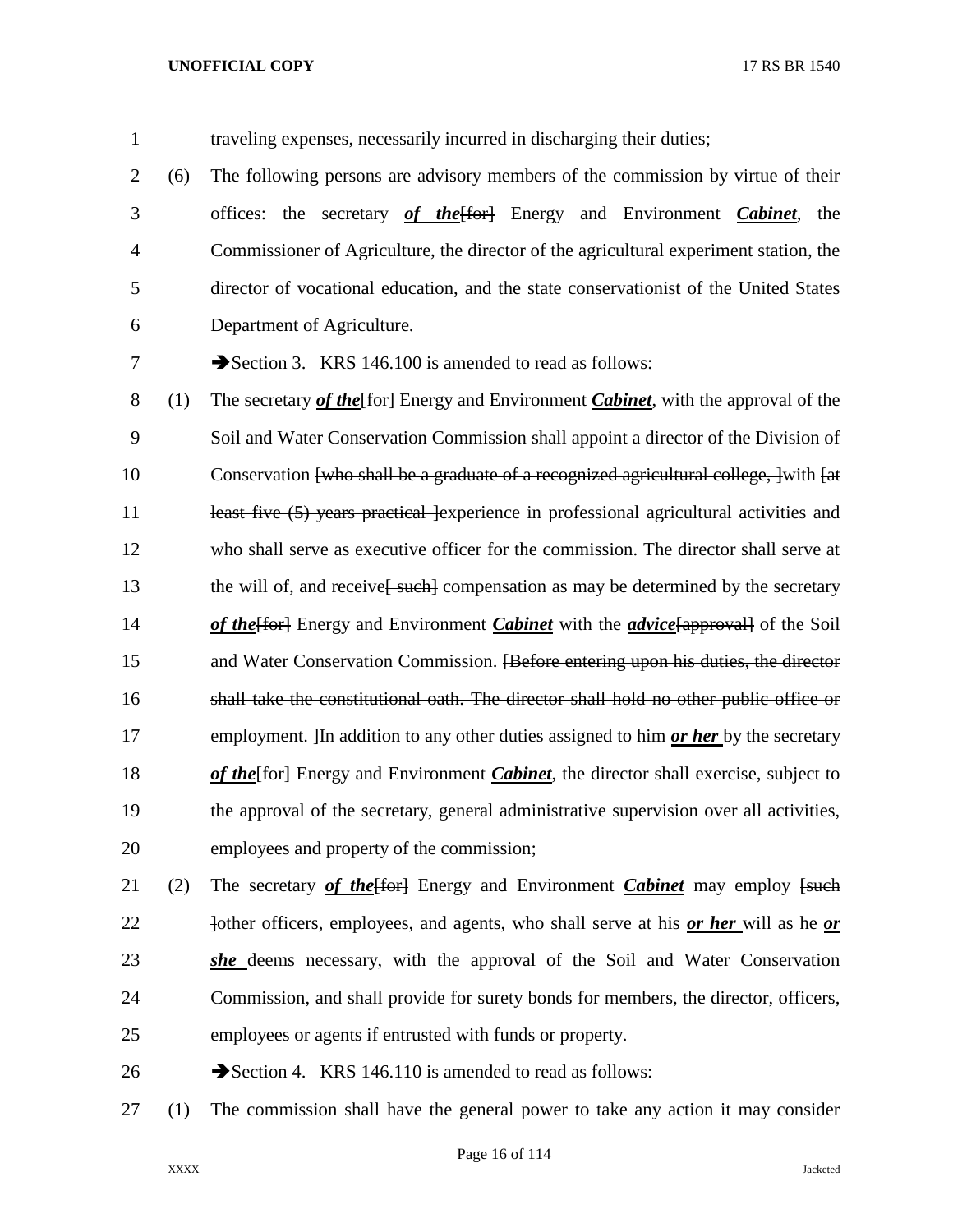necessary or proper to assist soil and water conservation districts, agricultural districts, or watershed conservancy districts in carrying out their functions, powers, duties, and programs in accordance with the provisions of KRS Chapter 262, and for such purpose it may furnish financial and other aid to the districts and perform such services for them at their request as may be possible under available appropriations and resources;

- (2) The commission has all the powers and duties formerly possessed by the State Soil Conservation Committee;
- (3) The commission shall take any action it may consider necessary or proper in order to discharge for the state any of the state's functions, responsibilities, or duties relating to flood control, drainage, and other activities with respect to the conservation, utilization, or control of soil or water resources;
- (4) The commission may *request the Secretary of the Energy and Environment Cabinet to* promulgate those administrative regulations as may be necessary to the performance of its duties and may enter into and execute any agreements or legal 16 instruments that may be necessary for these purposes, and *the commission* [it] shall have the authority to acquire necessary supplies, materials, and equipment, and warehousing, servicing, and maintenance facilities for equipment.
- 19 Section 5. KRS 146.210 is amended to read as follows:

 As used in KRS 146.210 to 146.360, the words listed herein shall have the following respective meanings, unless another or different meaning or intent shall be clearly indicated by the context:

- (1) "Stream or watercourse" shall mean a flowing body of water or a section or portion thereof, including rivers, streams, and creeks.
- (2) "Free flowing" shall mean existing or flowing in a natural condition without impoundment, diversion, straightening, riprapping, or other modification of the waterway. The existence, however, of low dams, diversion works, and other minor

Page 17 of 114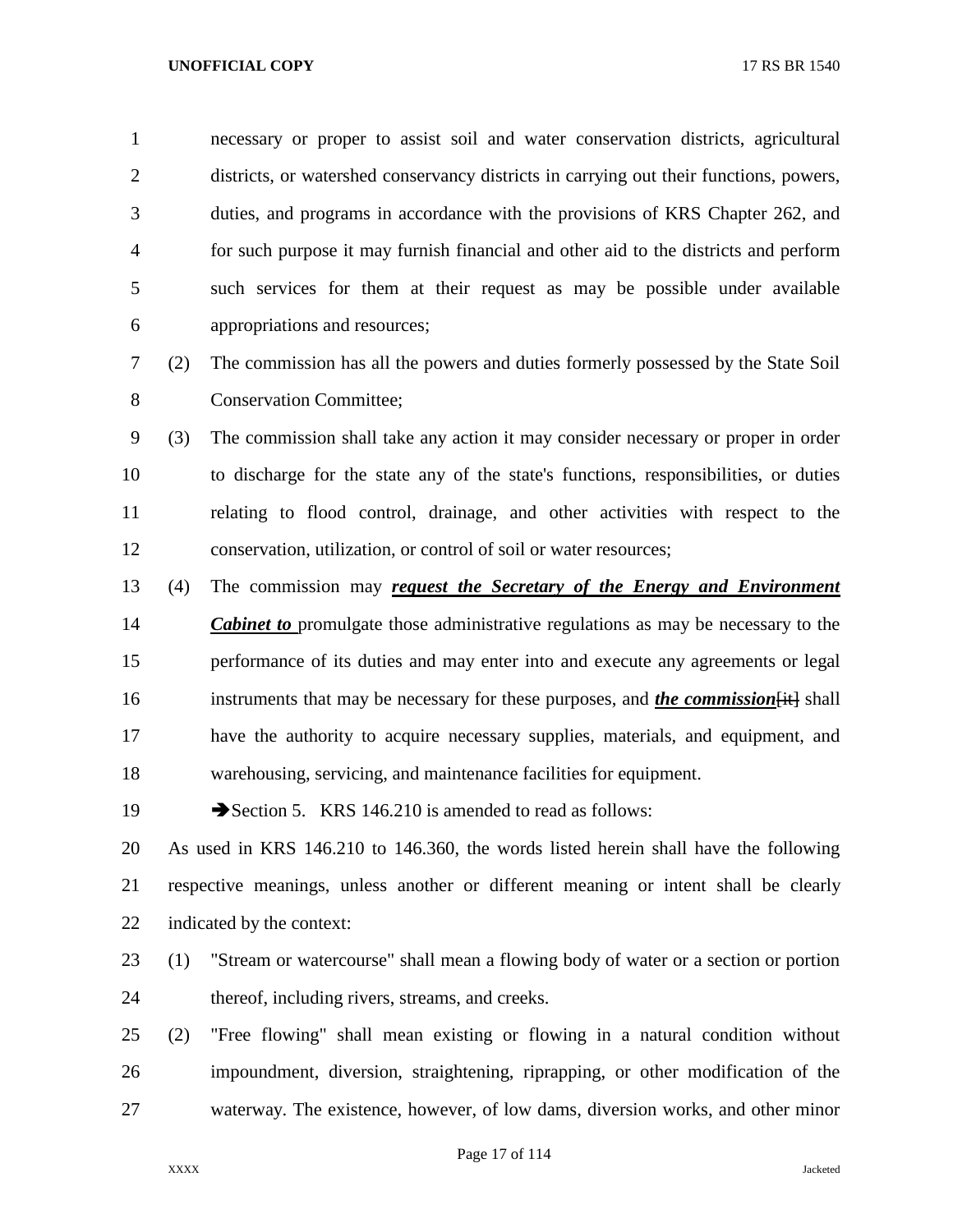structures at the time any stream is proposed for inclusion in the Wild Rivers System shall not automatically bar its consideration for such inclusion; provided, that this shall not be construed to authorize or to be intended to encourage future construction of such structures within components of the Wild Rivers System.

 (3) "Road" shall mean a highway, a hard-surfaced road, or an improved or unimproved dirt road. The existence, however, of unimproved roads at the time any stream is proposed for inclusion in the Wild Rivers System shall not automatically bar its consideration for such inclusion; provided, that this shall not be construed to authorize or to be intended to encourage future construction of such roads where this would be contrary to the provisions of KRS 146.200 to 146.360.

 (4) "Wilderness type recreation" shall mean activities such as fishing, hunting, canoeing, camping, hiking, horseback riding, exploring, archaeological and scientific investigation, and scenic and aesthetic enjoyment, which utilizes and protects to the highest degree the primitive and natural values of the area.

 (5) "Visual horizon" shall mean the normal distance to which land and vegetative features can be unobstructedly viewed from the center of the stream.

 (6) "Access point" shall mean an area along the stream under public ownership, or under easement acquired by agreement with a private landowner. This area would be available for public recreational use including, but not limited to, the launching of boats, picnicking, and camping.

21 (7) "Secretary" shall mean the secretary *of the* [for ] Energy and Environment *Cabinet* or 22 the successor to that office.

23 Section 6. KRS 146.270 is amended to read as follows:

 The Wild Rivers System shall be administered by the Energy and Environment Cabinet according to the policies and criteria set forth in KRS 146.200 to 146.360. The secretary [for energy and environment ]shall adopt [such ]rules or *promulgate administrative*  regulations necessary for the preservation and enhancement of the stream areas as set

Page 18 of 114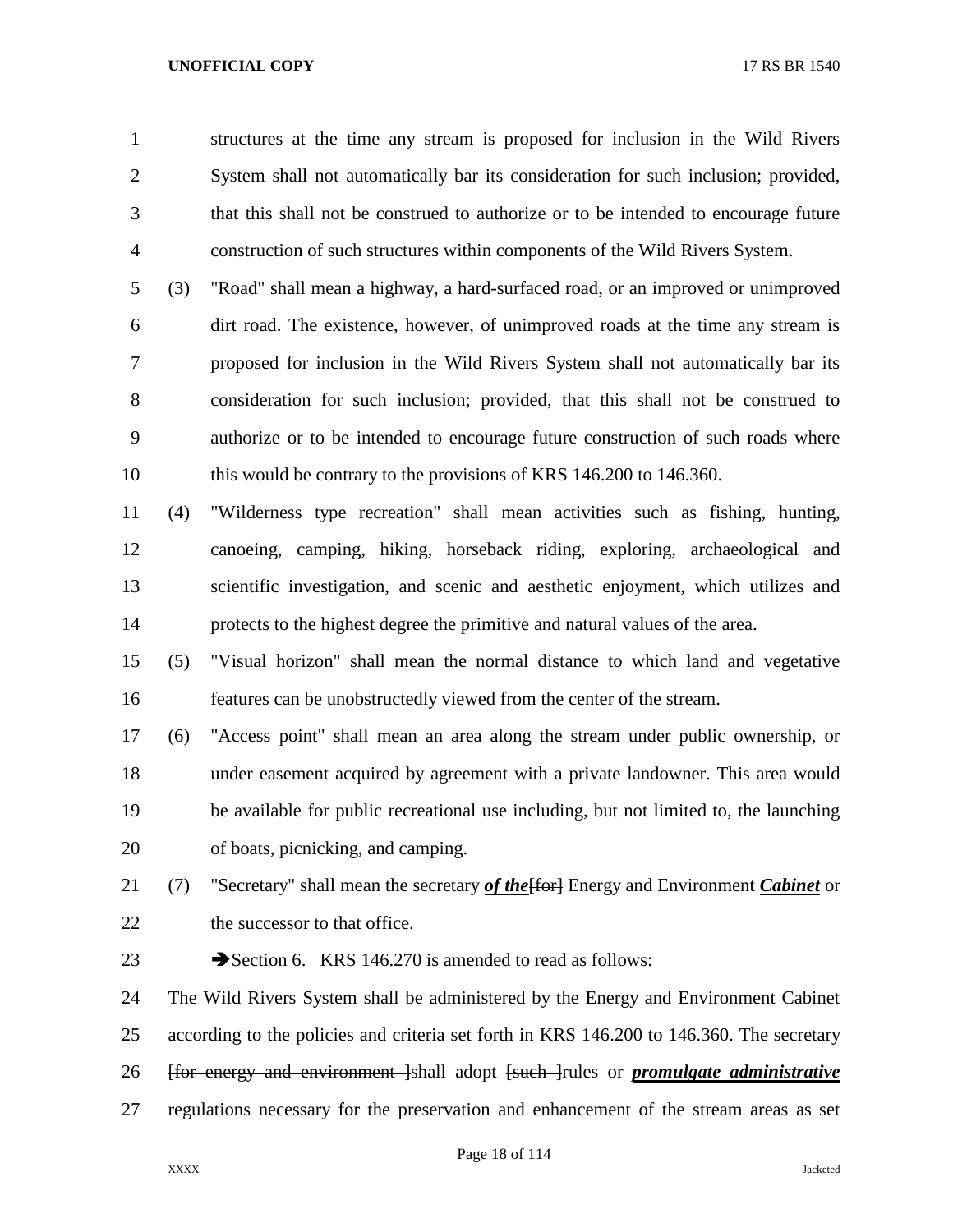forth in KRS 146.250, and for control of recreational, educational, scientific, and other 2 uses of these areas in a manner that shall not impair them. In <del>[such ]administration</del> primary emphasis shall be given to protecting aesthetic, scenic, historic, archaeologic, and scientific features of the area. The secretary shall develop a management plan for a designated stream area and shall publicize and hold public hearings and record the views expressed on each plan developed. Management plans for a given stream area may establish varying degrees of intensity for its protection, based on special attributes of each area, but shall follow the concepts embodied in KRS 146.230. No public use of lands within the boundaries of a designated wild river area in which the state has acquired an 10 interest shall be permitted prior to the development of a management plan. Any [such 11 • Heta-Thanagement plan shall be developed jointly with the Department of Fish and Wildlife Resources with respect to those aspects of *the*[such] plan as relate to the jurisdiction of that department over fish and wildlife resources.

14 Section 7. KRS 146.280 is amended to read as follows:

 (1) Within the boundaries of a designated stream area, as established and authorized by 16 the Kentucky General Assembly, the secretary *shall be* for energy and environment 17 is lauthorized and empowered to acquire by purchase, exercise of the rights of eminent domain, grant, gift, devise, or otherwise, the fee simple title, an easement, or any acceptable lesser interest in any lands, and by lease or conveyance, contract for the right to use and occupy any lands. Where property within such boundaries is owned by the federal government, the secretary can enter into agreements with the landowning agency concerning use of the property consistent with the objectives of KRS 146.200 to 146.360. Nothing in KRS 146.200 to 146.360 shall be construed to deprive a landowner of the fee simple title to or lesser interest in his property without just compensation.

26 (2) The secretary f<del>for energy and environment</del> lmay not exercise authority to acquire lands or interests in lands located within any incorporated city, village, or county

Page 19 of 114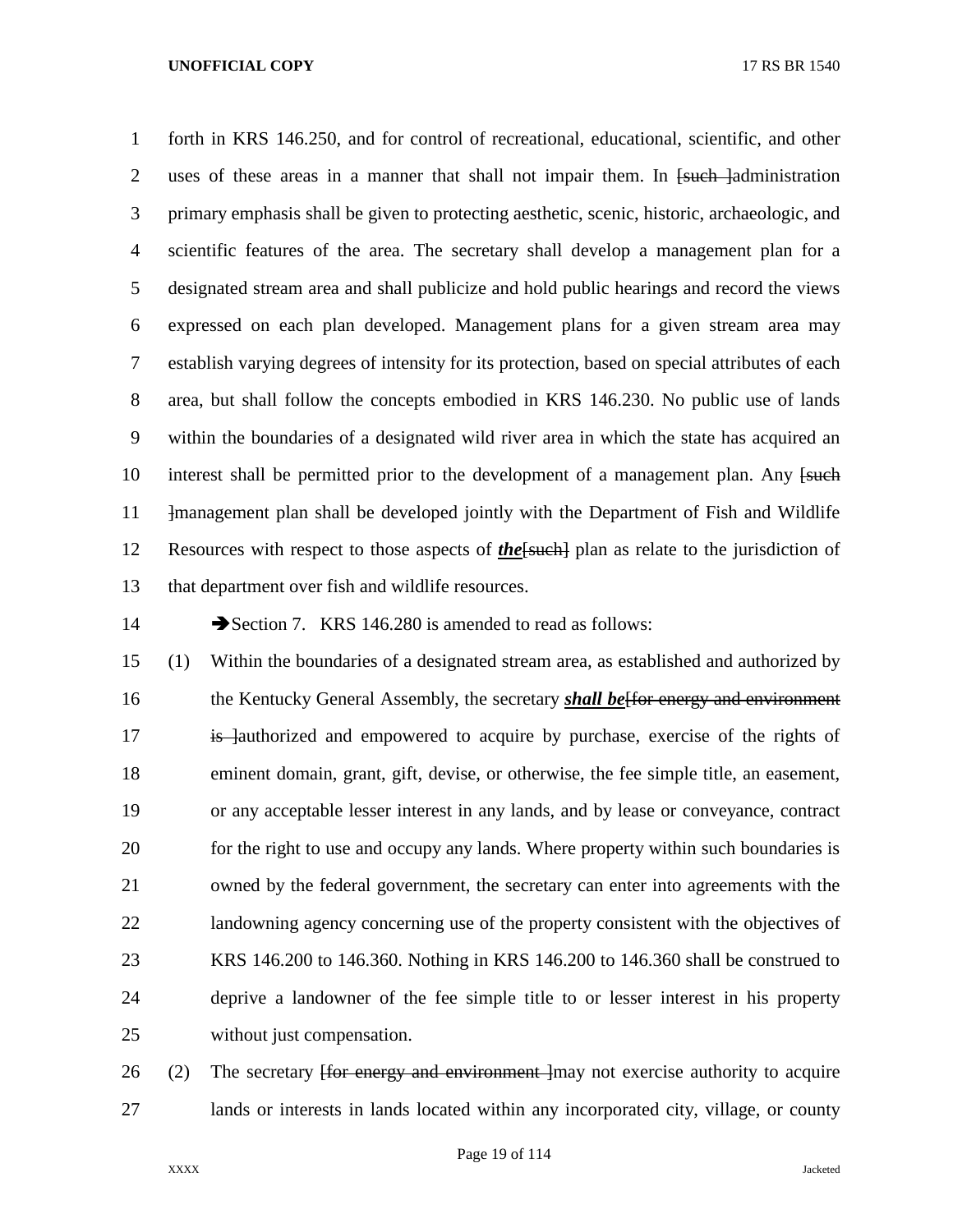when such entities have in force a duly adopted, valid ordinance or plan for the management, zoning and protection of such lands in accordance with the provisions of KRS 146.200 to 146.360. 4 Section 8. KRS 146.320 is amended to read as follows: Nothing in KRS 146.200 to 146.360 shall preclude a component of the Wild Rivers System from becoming a part of the National Wild and Scenic Rivers System. The 7 secretary **shall be** for energy and environment is directed to encourage and assist any federal studies for inclusion of Kentucky streams in the National Wild and Scenic Rivers 9 System. The secretary <del>[for energy and environment ]</del>may enter into written cooperative agreements for joint federal-state or interstate administration of a Kentucky component of 11 the National Wild and Scenic Rivers System, provided [such ]agreements for the administration of water and land uses are not less restrictive than those set forth in KRS 146.200 to 146.360. 14 Section 9. KRS 146.330 is amended to read as follows: 15 The secretary <del>[for energy and environment ]</del>may employ such technical, clerical, stenographic and other employees and assistants as are required to effectively carry out his duties and responsibilities as provided in KRS 146.200 to 146.360. 18 Section 10. KRS 146.415 is amended to read as follows: As used in KRS 146.410 to 146.530: (1) "Natural area" means any area of land or water, or of both land and water, in public or private ownership, which either retains, or has reestablished to some degree in the judgment of the commission its natural character, though it need not be completely natural and undisturbed, or which has natural flora, fauna, biological, ecological, geological, scenic or archaeological features of scientific, aesthetic, cultural or educational interest; (2) "Nature preserve" means a natural area, and land necessary for its protection, any estate, interest or right in which has been formally dedicated under the provisions of

Page 20 of 114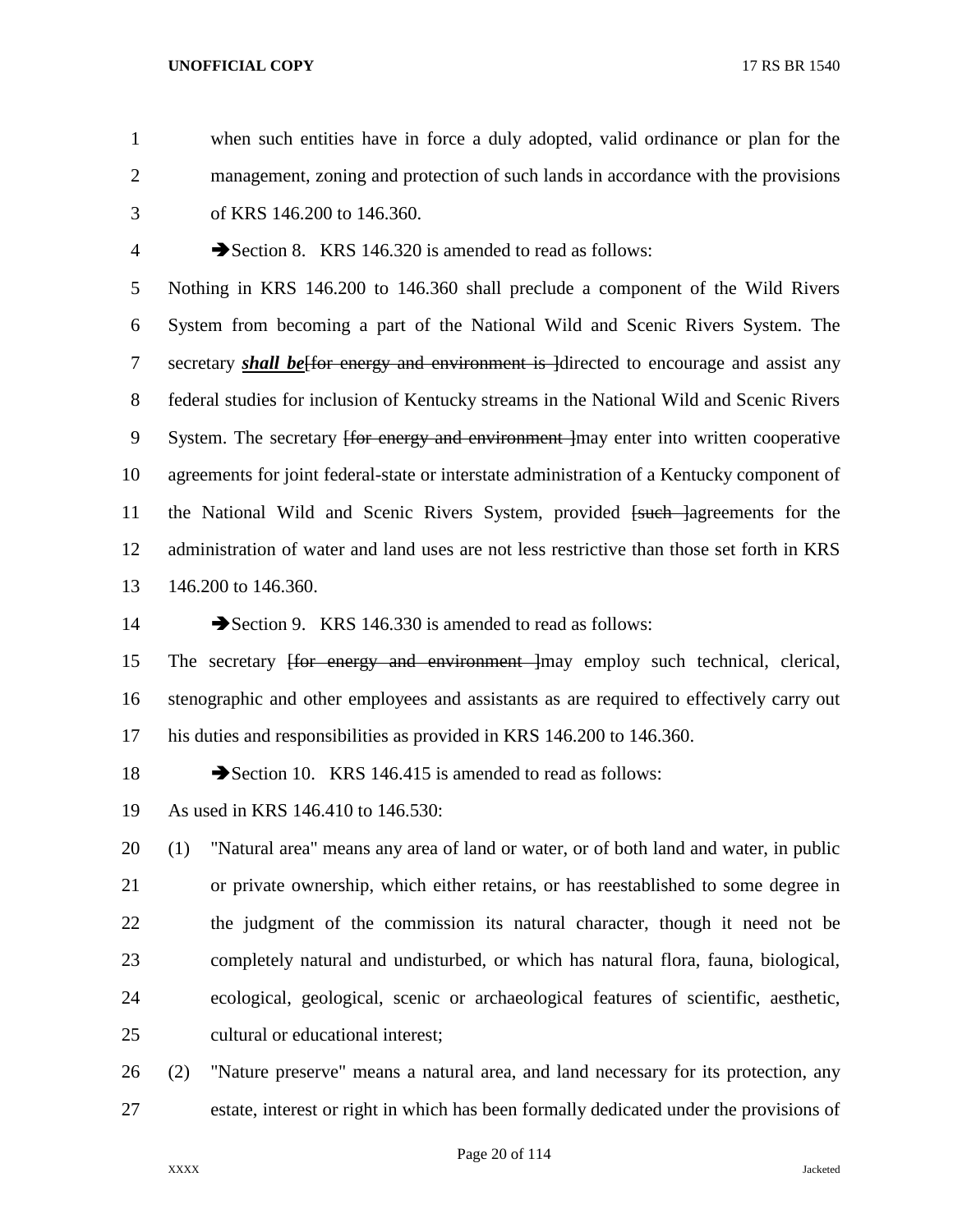| $\mathbf{1}$   |     | KRS 146.410 to 146.530 to be maintained as nearly as possible in its natural                |
|----------------|-----|---------------------------------------------------------------------------------------------|
| $\overline{2}$ |     | condition and to be used in a manner and under limitations consistent with its              |
| 3              |     | continued preservation, without impairment, disturbance or artificial development,          |
| $\overline{4}$ |     | for the public purposes of present and future scientific research, education, aesthetic     |
| 5              |     | enjoyment and habitat for plant and animal species and other natural objects;               |
| 6              | (3) | "Articles of dedication" means the writing by which any estate, interest or right in a      |
| 7              |     | natural area is formally dedicated, as provided in KRS 146.410 to 146.530;                  |
| 8              | (4) | "Commission" means the Kentucky State Nature Preserves Commission;                          |
| 9              | (5) | "System" means the state system of nature preserves established under KRS                   |
| 10             |     | 146.410 to 146.530;                                                                         |
| 11             | (6) | "Cabinet" means the Energy and Environment Cabinet; [and]                                   |
| 12             | (7) | "Director" means the director of the Kentucky State Nature Preserves Commission;            |
| 13             |     | and                                                                                         |
| 14             | (8) | "Secretary" means the Secretary of the Energy and Environment Cabinet.                      |
| 15             |     | Section 11. KRS 146.485 is amended to read as follows:                                      |
| 16             |     | In furtherance of the purposes of KRS 146.410 to 146.530, the commission shall have the     |
| 17             |     | following additional powers and duties:                                                     |
| 18             | (1) | To seek and approve the dedication of nature preserves as part of the system;               |
| 19             | (2) | To make and publish policies $\frac{1}{2}$ and rules, and to recommend to the secretary the |
| 20             |     | <b>promulgation</b> of <b>administrative</b> regulations for the selection, acquisition,    |
| 21             |     | management, protection, and use of natural areas and nature preserves, and for the          |
| 22             |     | conduct of commission affairs;                                                              |
| 23             | (3) | To cooperate with and to contract with any public body of this state, any public            |
| 24             |     | body of any other state, any private organization, any individual, and the federal          |
| 25             |     | government and its agencies;                                                                |
| 26             | (4) | To purchase land from a willing seller without the use of the powers of                     |
| 27             |     | condemnation or eminent domain, which said powers are expressly denied to the               |

Page 21 of 114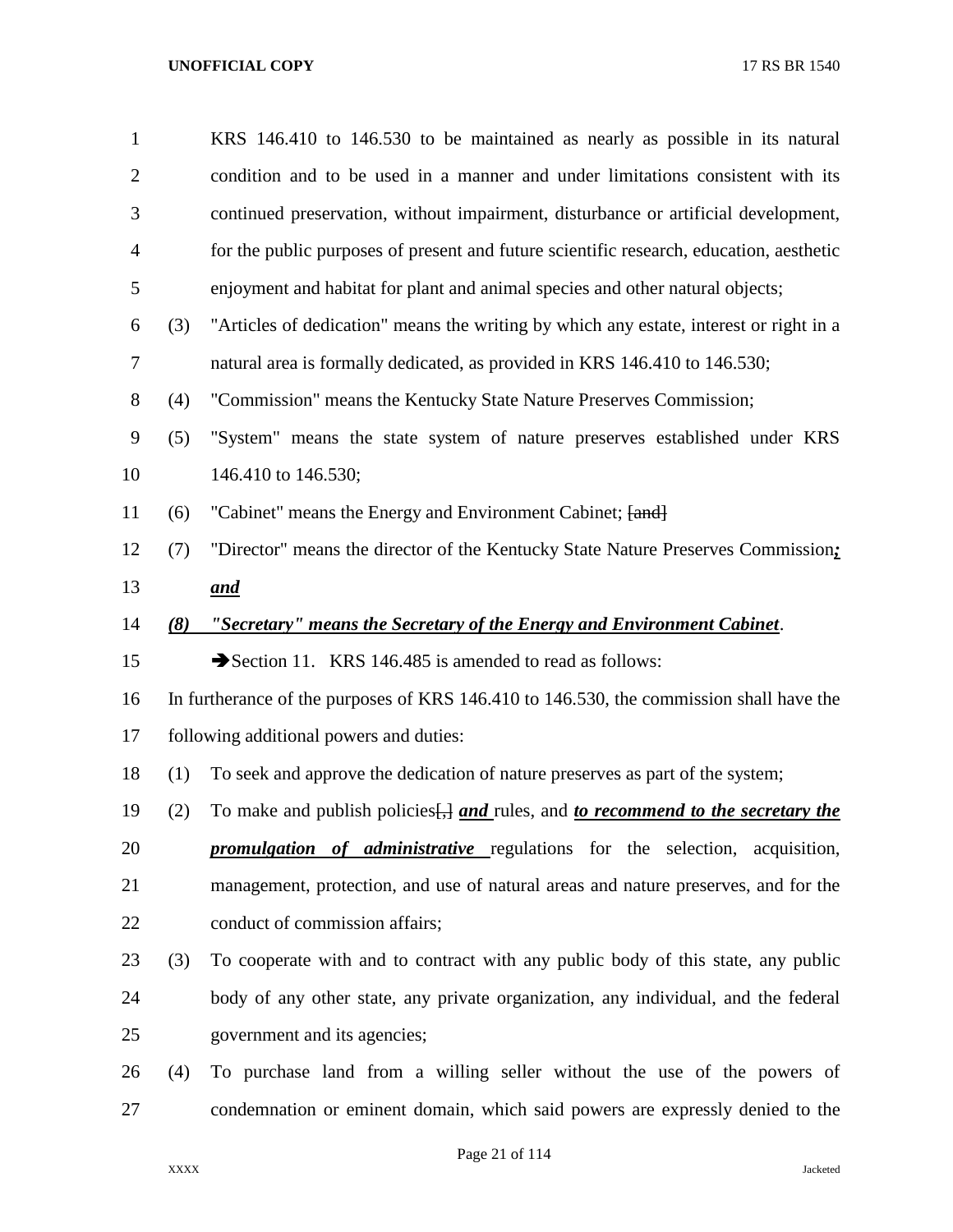| $\mathbf{1}$ |      | commission;                                                                              |
|--------------|------|------------------------------------------------------------------------------------------|
| 2            | (5)  | To make reasonable investigations as to the ownership of any lands which it judges       |
| 3            |      | may be appropriate for acquisition;                                                      |
| 4            | (6)  | To maintain a state registry of natural areas, an inventory of natural types, flora, and |
| 5            |      | fauna, and other records of natural areas and nature preserves within the                |
| 6            |      | Commonwealth;                                                                            |
| 7            | (7)  | To promote the coordination of all departments, divisions and branches of state,         |
| 8            |      | county and city governments within the Commonwealth which relate to nature               |
| 9            |      | preserves;                                                                               |
| 10           | (8)  | To study the operation of all laws, rules, regulations, orders, and governmental         |
| 11           |      | policies affecting conservation of natural resources pertaining to natural areas, and    |
| 12           |      | to recommend to the Governor, and to the General Assembly, new legislation, rules,       |
| 13           |      | regulations, orders and policies in the interest of correcting natural resource          |
| 14           |      | conservation problems pertaining to natural areas and nature preserves;                  |
| 15           | (9)  | To provide a central clearing house of information for environmental and                 |
| 16           |      | conservation matters and to promote educational programs pertaining to natural           |
| 17           |      | areas and nature preserves;                                                              |
| 18           |      | (10) To conduct research, investigations, public hearings, and interpretative programs   |
| 19           |      | and to publish and disseminate information to the general public pertaining to           |
| 20           |      | natural areas and nature preserves;                                                      |
| 21           |      | (11) To supervise the protection, management, and use of nature preserves and to         |
| 22           |      | enforce and administer rules and regulations pertaining thereto;                         |
| 23           | (12) | To promote, study, investigate, recommend, encourage, advise and assist in the           |
| 24           |      | preservation, protection, and management of natural areas;                               |
| 25           | (13) | To report to the Governor and General Assembly on proposed legislation, policies,        |
| 26           |      | regulations, or actions, public or private, which may significantly affect the quality   |
| 27           |      | of the natural ecology or the human environment in the Commonwealth. Such                |

Page 22 of 114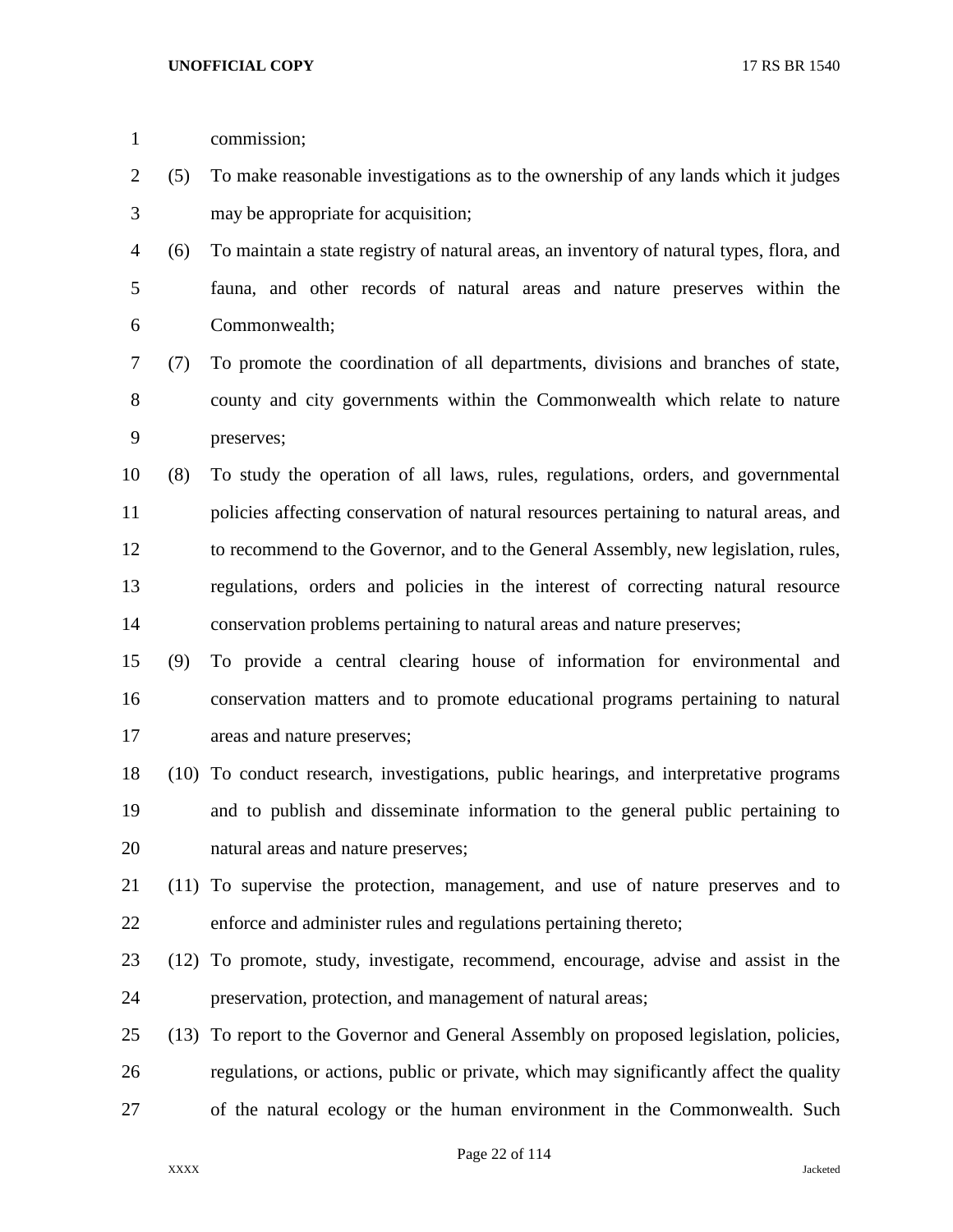report shall include an evaluation of environmental and ecological effects, and shall compare any adverse effects of the proposed action against possible social benefits. The report shall describe and recommend appropriate alternatives, which avoid significant adverse effects on the quality of the natural ecology of natural areas;

 (14) To submit to the Governor and members of the General Assembly, a report on or before January 15, 1977, and by the same date each second year thereafter, detailing the condition of each nature preserve in the system, and each registered natural area, 9 and make <del>[such ]</del>other reports and recommendations as it may deem advisable.

10 Section 12. KRS 147A.031 is amended to read as follows:

 (1) The Department for Local Government, in cooperation with cities, counties, waste 12 management districts, waste industries, and the Energy and Environment Cabinet. 13 and the Environmental Quality Commission, [shall develop procedures designed to resolve conflicts resulting from municipal solid waste management facility siting and operation. The procedures shall address:

 (a) Resolution of conflicts associated with multijurisdictional municipal solid waste management facilities, including the use of such techniques as negotiation, mediation, or arbitration to address issues, including but not limited to host community compensation and collection and disposal fees; and (b) Resolution of issues, except those relating to permit conditions imposed by the cabinet, resulting from municipal solid waste management facility siting and operation, including the use of such techniques as negotiation, mediation, or arbitration to address concerns of those persons and landowners who are directly affected by the facility's location and operation. Issues which may be addressed include but are not limited to the following:

1. Operational issues, such as hours of operation;

2. Recycling and composting efforts that may be implemented;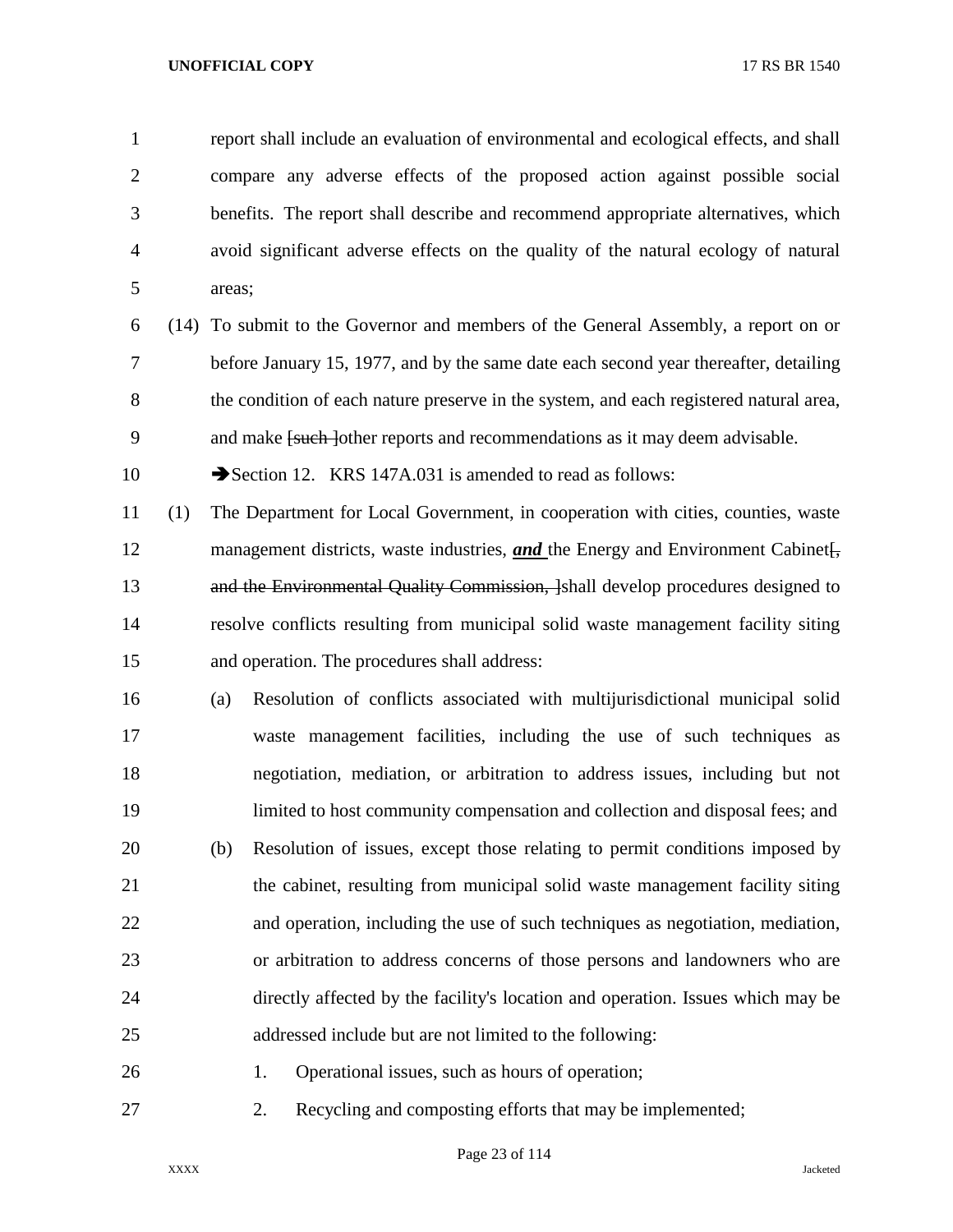| $\mathbf{1}$ |     | 3.<br>Protection of property values;                                                    |
|--------------|-----|-----------------------------------------------------------------------------------------|
| $\mathbf{2}$ |     | Traffic routing and road maintenance; and<br>4.                                         |
| 3            |     | Establishment of local advisory committees.<br>5.                                       |
| 4            | (2) | The Department for Local Government shall adopt administrative regulations to           |
| 5            |     | implement the provisions of subsection (1) of this section.                             |
| 6            | (3) | Nothing in this section shall be construed to abridge any rights or remedies provided   |
| 7            |     | by KRS Chapters 109 and 224, or at common law.                                          |
| 8            |     | Section 13. KRS 151.293 is amended to read as follows:                                  |
| 9            | (1) | Within sixty (60) days of completion of an on-site inspection of an existing dam,       |
| 10           |     | the cabinet may either grant a certificate of inspection, or deny the certificate of    |
| 11           |     | inspection and notify the owner in writing, stating the reasons for denial.             |
| 12           | (2) | In deciding whether or not a certificate of inspection should be issued, the cabinet    |
| 13           |     | shall take into account all pertinent facts and conditions, but shall not issue a       |
| 14           |     | certificate unless the following conditions have been met:                              |
| 15           |     | The proposed action in the judgment of the cabinet will be conducted in such<br>(a)     |
| 16           |     | a way that the safety of the public is adequately provided for;                         |
| 17           |     | All information requested by the cabinet has been provided; and<br>(b)                  |
| 18           |     | The changed flow of the stream or level of the reservoir will not significantly<br>(c)  |
| 19           |     | interfere with a beneficial use by other water users.                                   |
| 20           | (3) | In granting a certificate of inspection, the cabinet may impose such conditions         |
| 21           |     | relating to the inspection, operation, maintenance, alteration, repair, use, or control |
| 22           |     | of a dam or reservoir as it determines are necessary for the protection of public       |
| 23           |     | health, safety or welfare.                                                              |
| 24           | (4) | The cabinet may establish hazard categories for dams based on downstream                |
| 25           |     | floodplain use, size, or type of dam, or other criteria, and may impose different       |
| 26           |     | conditions or types of conditions on the approval of dams or reservoirs in the          |
| 27           |     | different categories. The hazard categories in all cases shall be based only on the     |

Page 24 of 114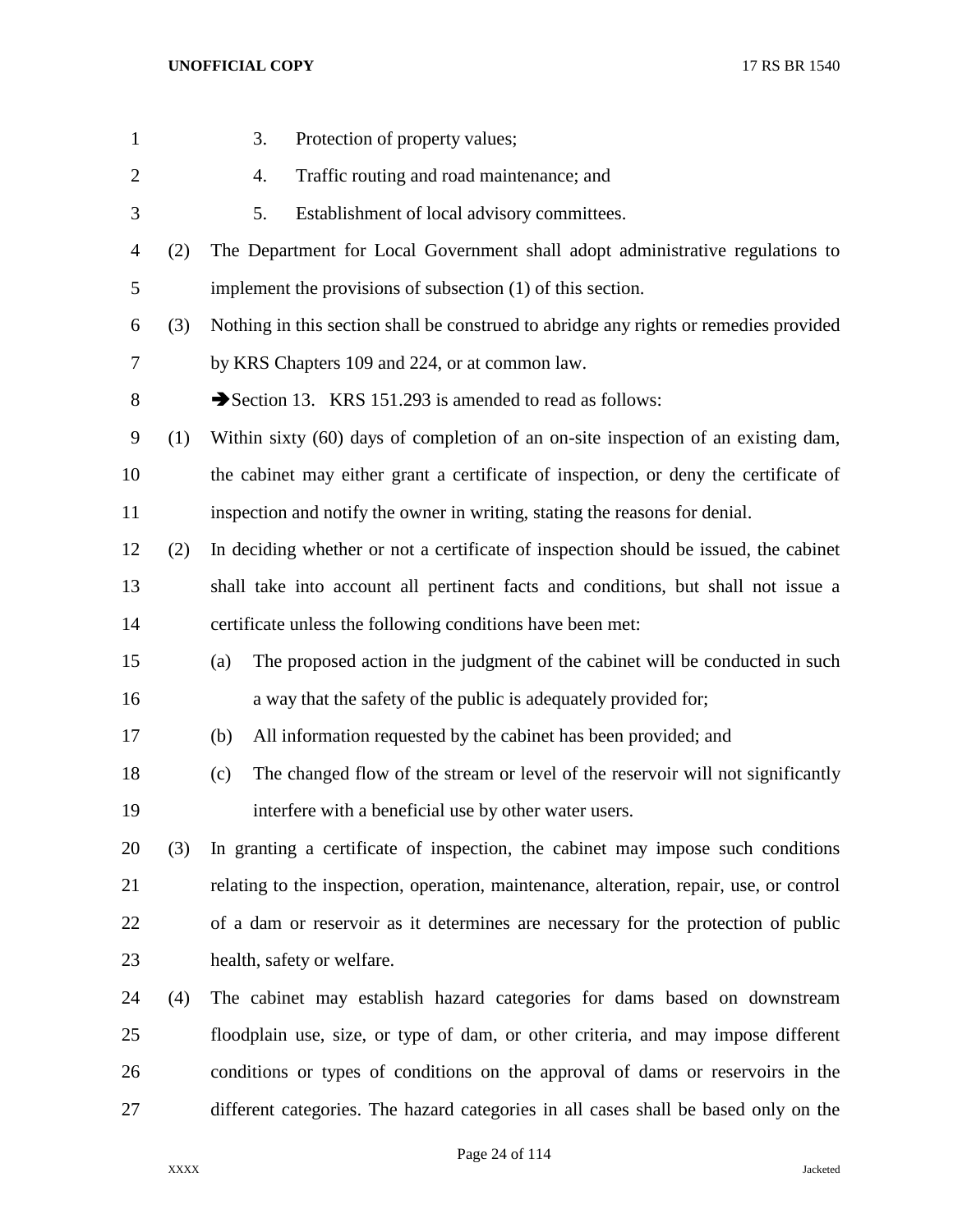- actual risk imposed by the dam.
- (5) The cabinet may utilize the results and information provided by or for the United States Army Corps of Engineers pursuant to the provisions of Public Law 92-367 if the information is not more than one (1) year old at the time of use.
- (6) Certificates of inspection shall be for a definite period of time, not to exceed five (5) years, as determined by the cabinet and stated on the certificate. In determining the period of inspection, the cabinet may take account of any circumstances pertinent to the situation, including, but not limited to, the size and type of dam, topography, geology, soil conditions, hydrology, climate, use of the reservoir, the lands lying in the floodplain downstream from the dam, and the hazard category of the dam.
- (7) The cabinet may modify a certificate of inspection or the conditions attached to it. 12 Such modification shall become effective ninety (90) days following issuance by the cabinet of a revised certificate, except when the cabinet finds that a state of emergency exists and that life or property would be endangered by delay. In case of an emergency declared by the cabinet, the new conditions shall be effective immediately.
- (8) Specific guidelines for issuance and renewal of certificate of inspection for earth embankment dams shall be provided by administrative regulations which shall address at least the following areas:
- (a) The hydraulic capacity requirements for each category of dam shall be provided. The probable maximum precipitation as determined by the United States Weather Service shall be used only where it can be clearly demonstrated that failure of the dam by overtopping would result in greater loss of life than would occur if the dam did not exist and only for small watersheds, since such large rainfall events are not expected to occur over large areas. The cabinet shall provide a table of factors that reduce this rainfall appropriately for larger watersheds;

Page 25 of 114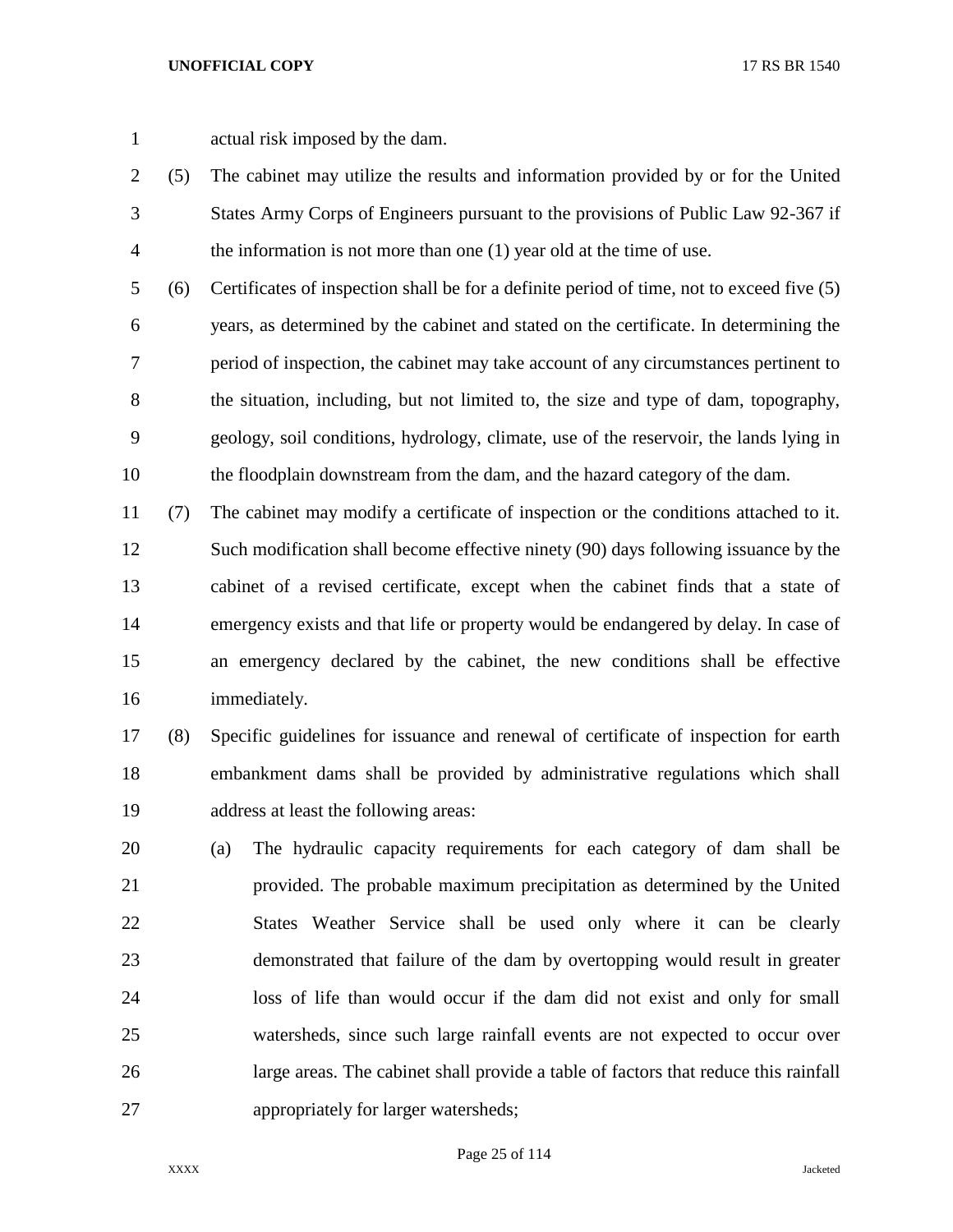(b) Minimum criteria for the embankment stability of the dam, including consideration of such factors as steepness of slopes, strength of materials, and earthquake loadings shall be specified;

- (c) Variance procedures for applicable hydraulic and stability considerations shall be included for, but not limited to, variances to hydraulic criteria where only a small number of persons are at risk and where a reliable, effective emergency preparedness system will be installed; where a risk analysis demonstrates that at rainfall levels less than that specified in the administrative regulation there is no risk that actually results from the dam; where an owner can demonstrate that the dam substantially conforms to the criteria in the administrative regulation; and, for dams that pose a risk of economic damages only, where the owner provides indemnification against potential damages;
- (d) Before any variance is issued, the affected public shall be notified of the cabinet's intended action and allowed to make known any objections or concerns that it might have;
- (e) Whenever the owner of a dam has requested a variance and the request has not been granted or has not been granted in the manner requested, the owner or aggrieved party may petition the cabinet to have the variance request *reviewed and a final determination made by the cabinet* fand the cabinet's preliminary decision on it reviewed by an unbiased, three (3) person panel of qualified experts to be named by the Environmental Quality Commission in consultation with the Kentucky Water Research Institute. The panel shall make nonbinding recommendations to the cabinet with regard to these matters. After reviewing the recommendations, the cabinet will make a final determination on the variance]. If not satisfied by the *final determination of the cabinet*[finding of the panel or the determination of the cabinet], the party may seek administrative remedy from the cabinet under the provisions of KRS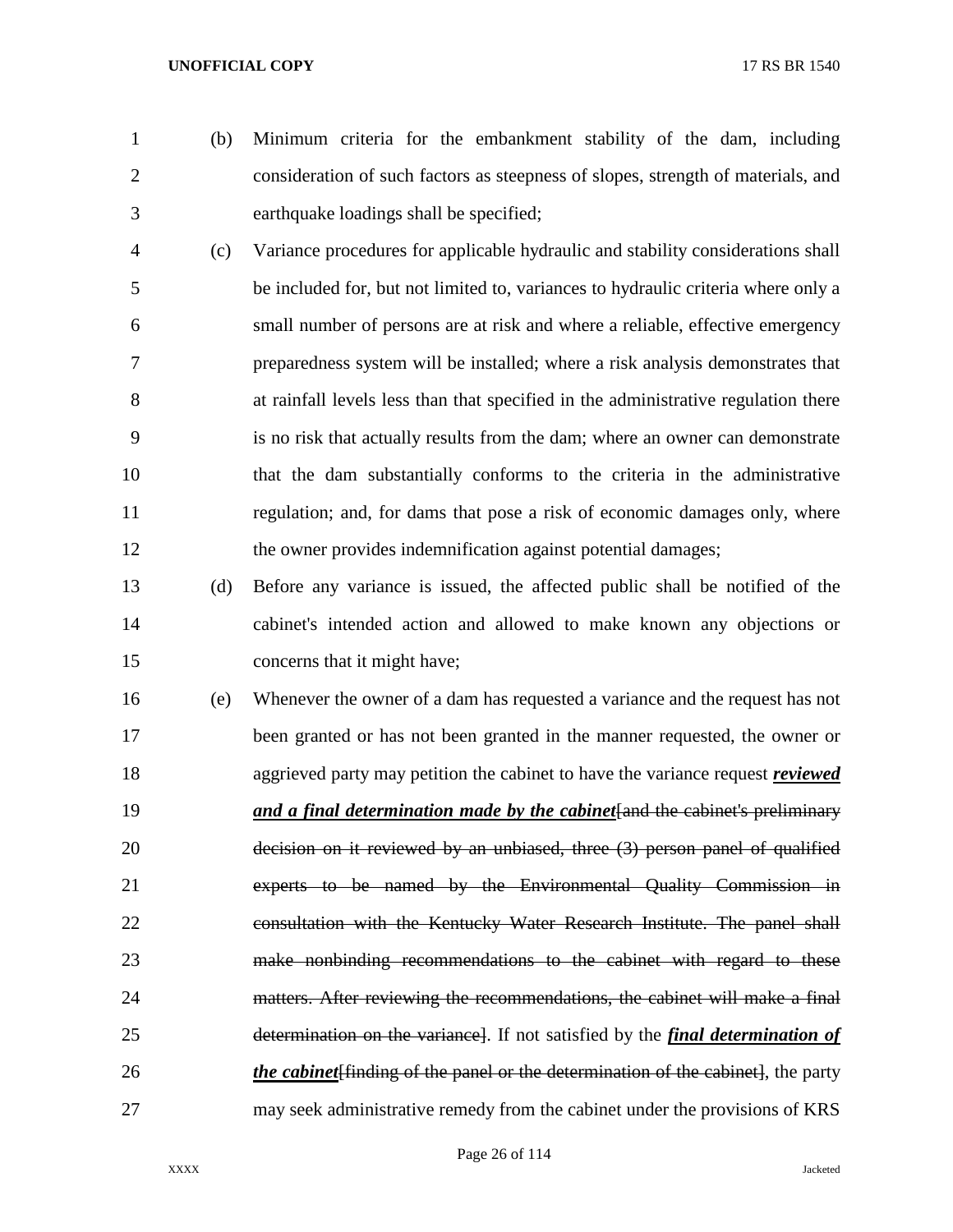| 151.182; |
|----------|
|          |

 (f) Items of general maintenance of a dam shall include provisions for at least the following: dams shall be mowed regularly; dams shall be free of trees and brush; animal burrows shall not be allowed on dams; slides, erosion and cracks that could pose problems to dams shall be properly repaired; action shall be taken to alleviate excessive wetness and abnormal seepage; appurtenances that are necessary for the proper operation and maintenance of the dam shall be kept in proper working condition;

 (g) Provisions shall be made whereby the cabinet will allow for staged renovation of dams that do not meet the criteria of the administrative regulations and shall clearly identify the circumstances under which staging is allowable and set a maximum time limit that may be allowed for bringing the dam into compliance. Other provisions shall require the owner to develop and maintain an emergency action plan, to provide interim insurance, bonding or other indemnification, and on a frequent basis as specified by the cabinet, to inspect the dam and report to the cabinet the status of any facilities or conditions of concern; and

 (h) If the cabinet has previously required a dam to be upgraded to meet a certain dam safety standard, it shall not require that the dam be upgraded again because of a change in the administrative regulation with regard to that same standard. However, if the owner proposes substantial construction on the dam or if the dam must be repaired due to indications of distress or to partial failure, the cabinet may require the owner to bring the dam into full compliance with current standards.

 (9) The cabinet shall establish guidelines on a case-by-case basis for gravity dams and other types of dams that are unusual to the Commonwealth, and shall follow recognized engineering practice.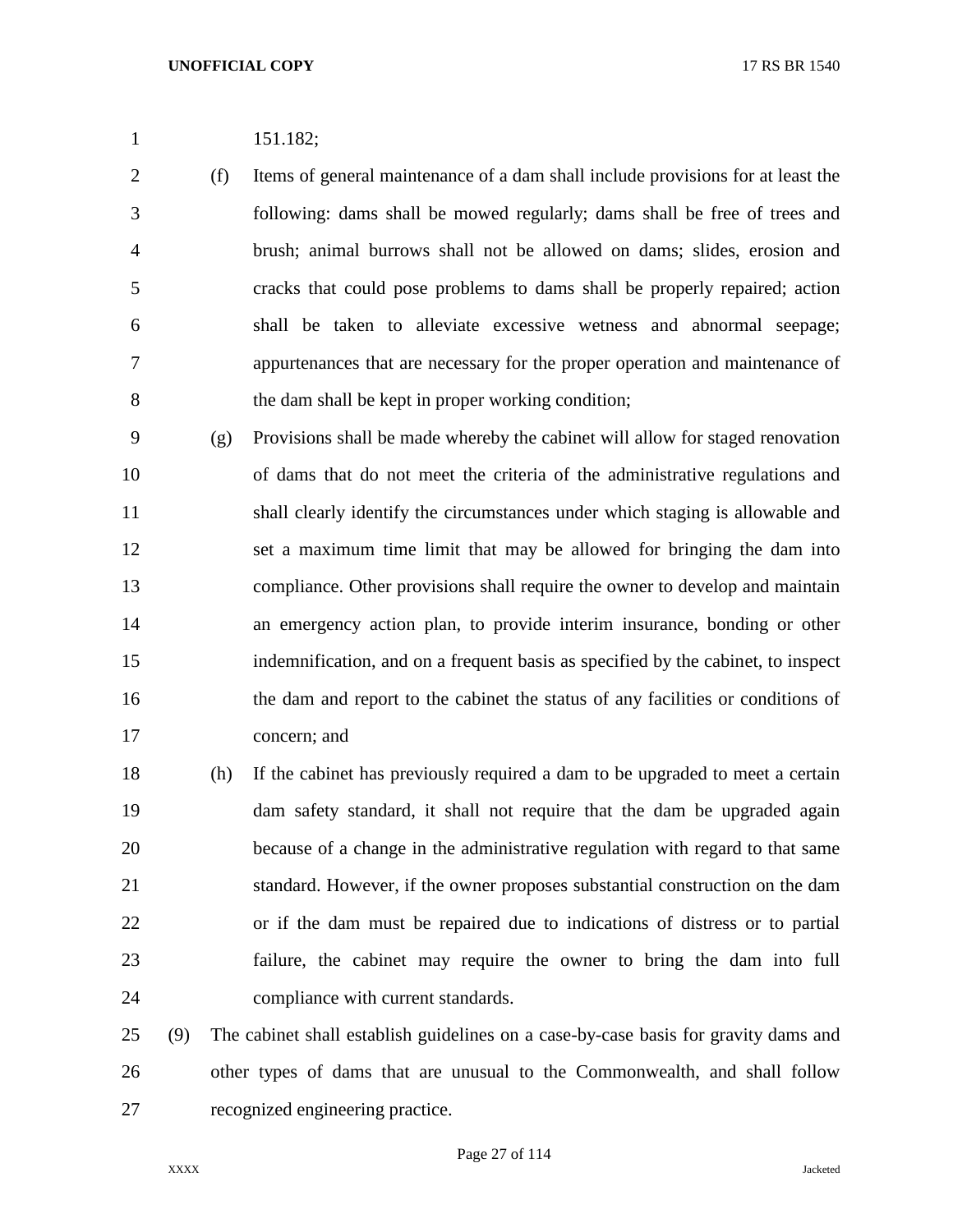(10) Plans and specifications submitted to the cabinet shall be the responsibility of and signed by an engineer licensed by the Commonwealth and experienced in the design and construction of dams, as determined by the cabinet. 4 Section 14. KRS 152.713 is amended to read as follows: (1) For purposes of this section, "renewable energy" has the same meaning as in KRS 154.20-400. (2) The Center for Renewable Energy Research and Environmental Stewardship is hereby created *as a public agency*[ and attached to the Energy and Environment Cabinet for administrative purposes. The Energy and Environment Cabinet shall provide consultation, coordination services, technical assistance, and staff support to the board of directors created in subsection (4) of this section, on an as-needed basis, and perform other necessary administrative functions until the center is deemed fully operational. The secretary of the cabinet or his or her designee shall coordinate the development of the center and act as the chair of the board of directors created in subsection (4) of this section until the board is established and is 16 operational. (3) The Center for Renewable Energy Research and Environmental Stewardship shall: (a) Provide leadership, research, support, and policy development in renewable energy; (b) Advance the goal of renewable energy; (c) Promote technologies, practices, and programs that increase efficiency in energy utilization in homes, businesses, and public buildings; (d) Emphasize energy policies that would result in cost-conscious, responsible development of Kentucky's energy resources and a commitment to environmental quality; (e) Promote partnerships among the state's postsecondary education institutions, private industry, and nonprofit organizations to actively pursue federal

Page 28 of 114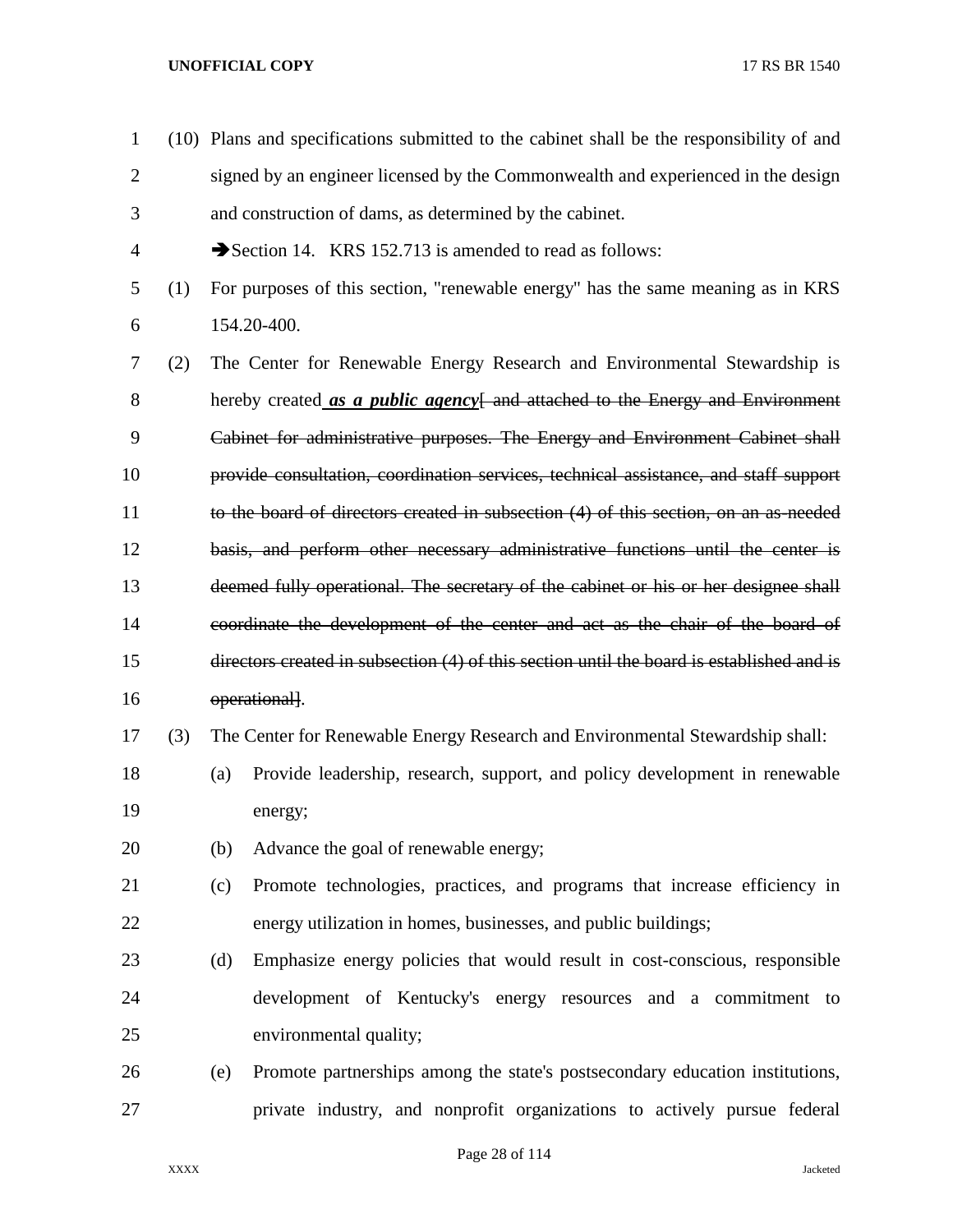| $\mathbf{1}$   |     |     | research and development resources that are dedicated to renewable energy;       |
|----------------|-----|-----|----------------------------------------------------------------------------------|
| $\overline{c}$ |     | (f) | Promote the continued development of public-private partnerships dedicated       |
| 3              |     |     | to promoting energy efficiency through education and outreach;                   |
| 4              |     | (g) | Establish research priorities with approval of the board of directors created in |
| 5              |     |     | subsection (4) of this section, relating to renewable energy, and develop        |
| 6              |     |     | procedures and processes for awarding research grants to eligible recipients as  |
| 7              |     |     | defined by the board and to the extent that funding is available;                |
| 8              |     | (h) | Collaborate with the Department for Energy Development and Independence          |
| 9              |     |     | to avoid duplication of efforts, provide appropriate data and information, and   |
| 10             |     |     | support the implementation of Kentucky's comprehensive energy strategy; and      |
| 11             |     | (i) | Carry out other activities to further the efficient and environmentally          |
| 12             |     |     | responsible use of renewable energy.                                             |
| 13             | (4) | (a) | There is hereby created a governing board of directors to provide policy         |
| 14             |     |     | direction, establish a strategic research agenda and operating policies, and     |
| 15             |     |     | provide financial and operational oversight for the Center for Renewable         |
| 16             |     |     | Energy Research and Environmental Stewardship. The initial board shall be        |
| 17             |     |     | appointed within sixty (60) days following July 15, 2008.                        |
| 18             |     | (b) | The board shall consist of thirteen (13) members:                                |
| 19             |     |     | One (1) member to represent the Department for Energy Development<br>1.          |
| 20             |     |     | and Independence as designated by its commissioner;                              |
| 21             |     |     | 2.<br>Three (3) members representing postsecondary education interests who       |
| 22             |     |     | shall be appointed by the Governor;                                              |
| 23             |     |     | One (1) member to be designated by the governing body of the Kentucky<br>3.      |
| 24             |     |     | Science and Technology Corporation;                                              |
| 25             |     |     | One (1) member from an energy conservation organization who shall be<br>4.       |
| 26             |     |     | appointed by the Governor;                                                       |
| 27             |     |     | The secretary of the Economic Development Cabinet or the secretary's<br>5.       |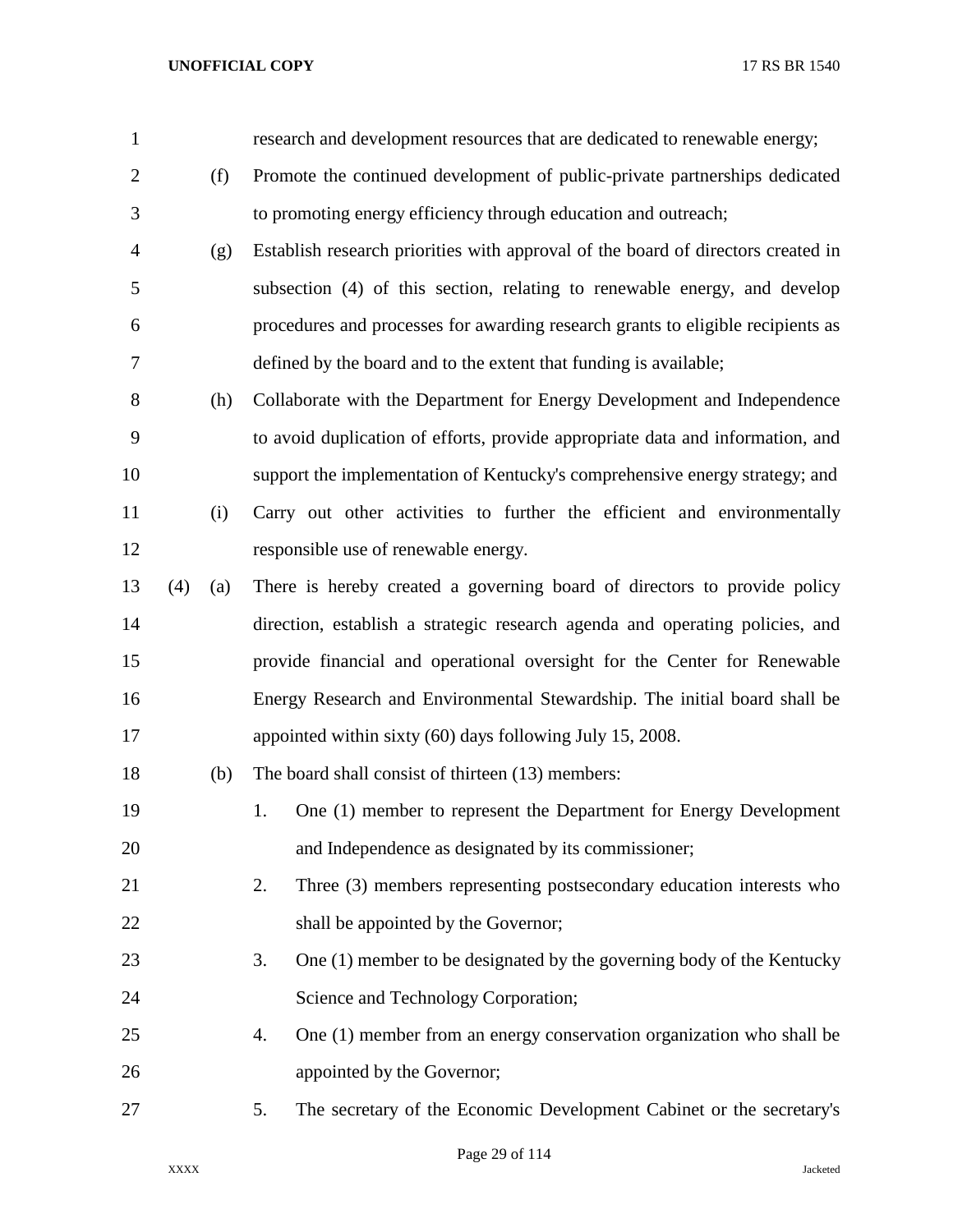| 1              |     |     | designee;                                                                      |
|----------------|-----|-----|--------------------------------------------------------------------------------|
| $\overline{2}$ |     |     | One (1) member who shall be a recognized consumer advocate to be<br>6.         |
| 3              |     |     | appointed by the Governor;                                                     |
| 4              |     |     | 7.<br>Three (3) members to represent companies that are focused on             |
| 5              |     |     | renewable energy who shall be appointed by the Governor;                       |
| 6              |     |     | 8.<br>One (1) member who shall represent environmental interests to be         |
| 7              |     |     | appointed by the Governor; and                                                 |
| 8              |     |     | One (1) member who shall be selected to represent local government<br>9.       |
| 9              |     |     | interests to be appointed by the Governor.                                     |
| 10             |     | (c) | The members appointed by the Governor shall serve two (2) year terms and       |
| 11             |     |     | may be reappointed. The members representing specific agencies shall serve     |
| 12             |     |     | for as long as the respective agencies determine appropriate.                  |
| 13             | (5) |     | The board shall:                                                               |
| 14             |     | (a) | Adopt operating procedures, including a meeting schedule;                      |
| 15             |     | (b) | Meet at least quarterly;                                                       |
| 16             |     | (c) | Select a chair and co-chair annually who may be reelected, not to exceed three |
| 17             |     |     | (3) consecutive terms;                                                         |
| 18             |     | (d) | Establish working groups or subcommittees of the board as the board            |
| 19             |     |     | determines is needed;                                                          |
| 20             |     | (e) | Establish qualifications and job descriptions, set the compensation and        |
| 21             |     |     | benefits, and employ staff as it determines necessary to carry out its         |
| 22             |     |     | responsibilities under this section; and                                       |
| 23             |     | (f) | Provide an annual program and financial report to the Legislative Research     |
| 24             |     |     | Commission within ninety (90) days of the close of each fiscal year.           |
| 25             |     |     | Section 15. KRS 154.47-005 is amended to read as follows:                      |
| 26             |     |     | As used in this subchapter, unless the context clearly indicates otherwise:    |
| 27             | (1) |     | "Approved network" means a flexible manufacturing network approved by the      |
|                |     |     |                                                                                |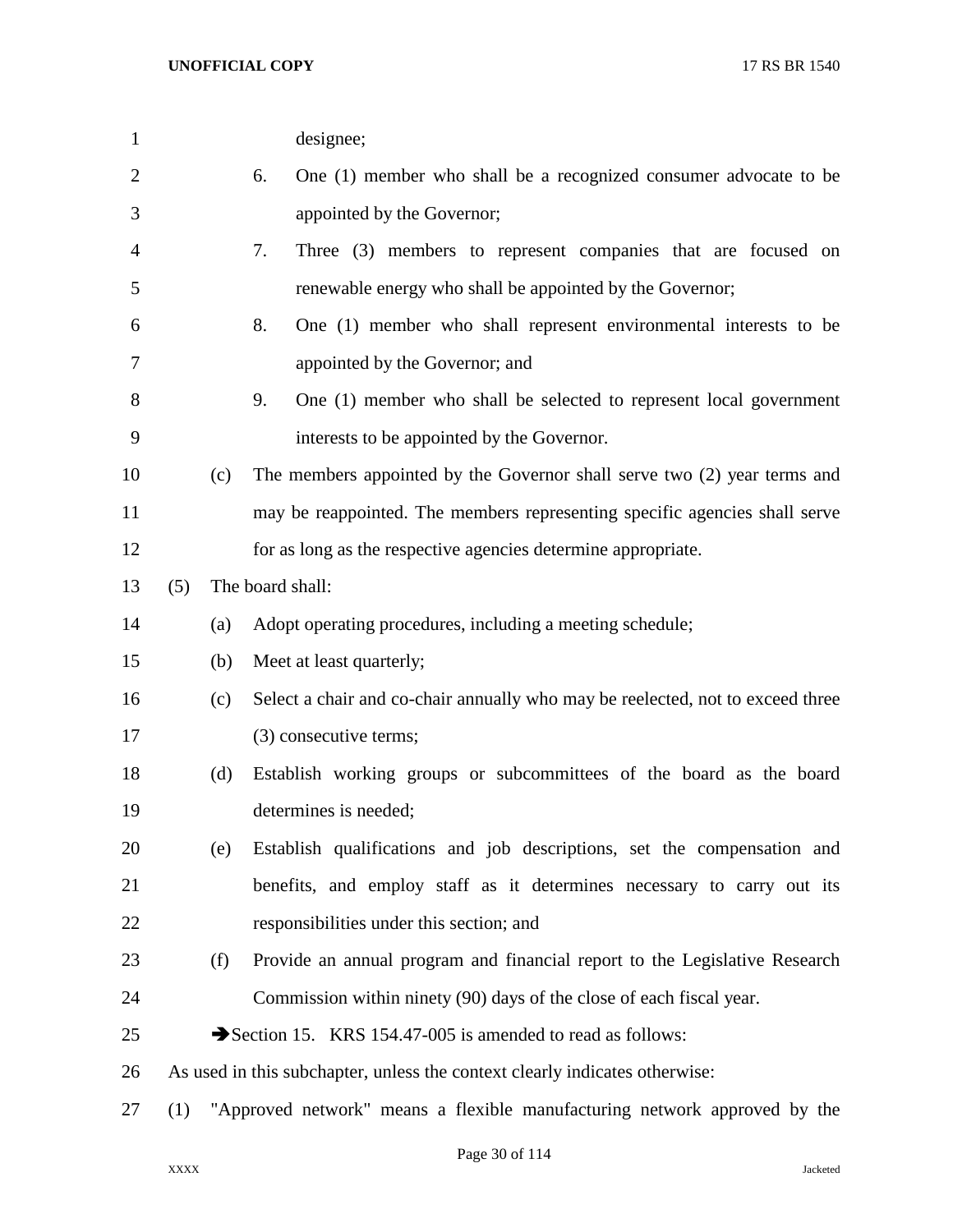| $\mathbf{1}$ | cabinet in accordance with KRS 154.47-040;                                                    |
|--------------|-----------------------------------------------------------------------------------------------|
| 2            | "Cabinet" means the Cabinet for Economic Development;<br>(2)                                  |
| 3            | "Center" means the Quicksand Wood Utilization Center located in Breathitt County,<br>(3)      |
| 4            | Kentucky;                                                                                     |
| 5            | "Certified tree farmer" means a person whose tree farm is certified by the Kentucky<br>(4)    |
| 6            | Tree Farm Committee and approved by the American Forest Foundation;                           |
| 7            | ["Council" means the Kentucky Forest Products Council as created in KRS 154.47-<br>(5)        |
| 8            | $+10;$                                                                                        |
| 9            | $(6)$ ---]"Flexible manufacturing network" or "network" means an affiliation of secondary     |
| 10           | wood products businesses as provided by KRS 154.47-040;                                       |
| 11           | "Forest steward" means a person whose forest property is certified as a<br>$(6)$ [ $(7)$ ]    |
| 12           | stewardship forest and approved by the Division of Forestry of the Department for             |
| 13           | <b>Natural Resources;</b>                                                                     |
| 14           | "Procurement area" means an area specified by the applicant in a radius of<br>$(7)$ [ $(8)$ ] |
| 15           | miles from the applicant's site of operations from which the applicant acquires raw           |
| 16           | wood products;                                                                                |
| 17           | "Secondary wood products industry" means businesses that compose that<br>$(8)$ $(9)$ }        |
| 18           | segment of the forest products industry that manufacture, assemble, process, or               |
| 19           | produce wood into a finished or semifinished product; however, the "secondary                 |
| 20           | wood products industry" does not include primary wood products operations such as             |
| 21           | logging, sawmilling, chip milling, veneer milling, or pulp milling. Businesses that           |
| 22           | include both primary and secondary wood products operations are deemed to be                  |
| 23           | within the secondary wood products industry only in regard to their secondary wood            |
| 24           | products operations; and                                                                      |
| 25           | "Wood industry hub" or "hub" means a system in which the technical and<br>$(9)$ $(10)$        |
| 26           | workforce training needs of the secondary wood products industry are integrated.              |
| 27           | Section 16. KRS 154.20-170 is amended to read as follows:                                     |

Page 31 of 114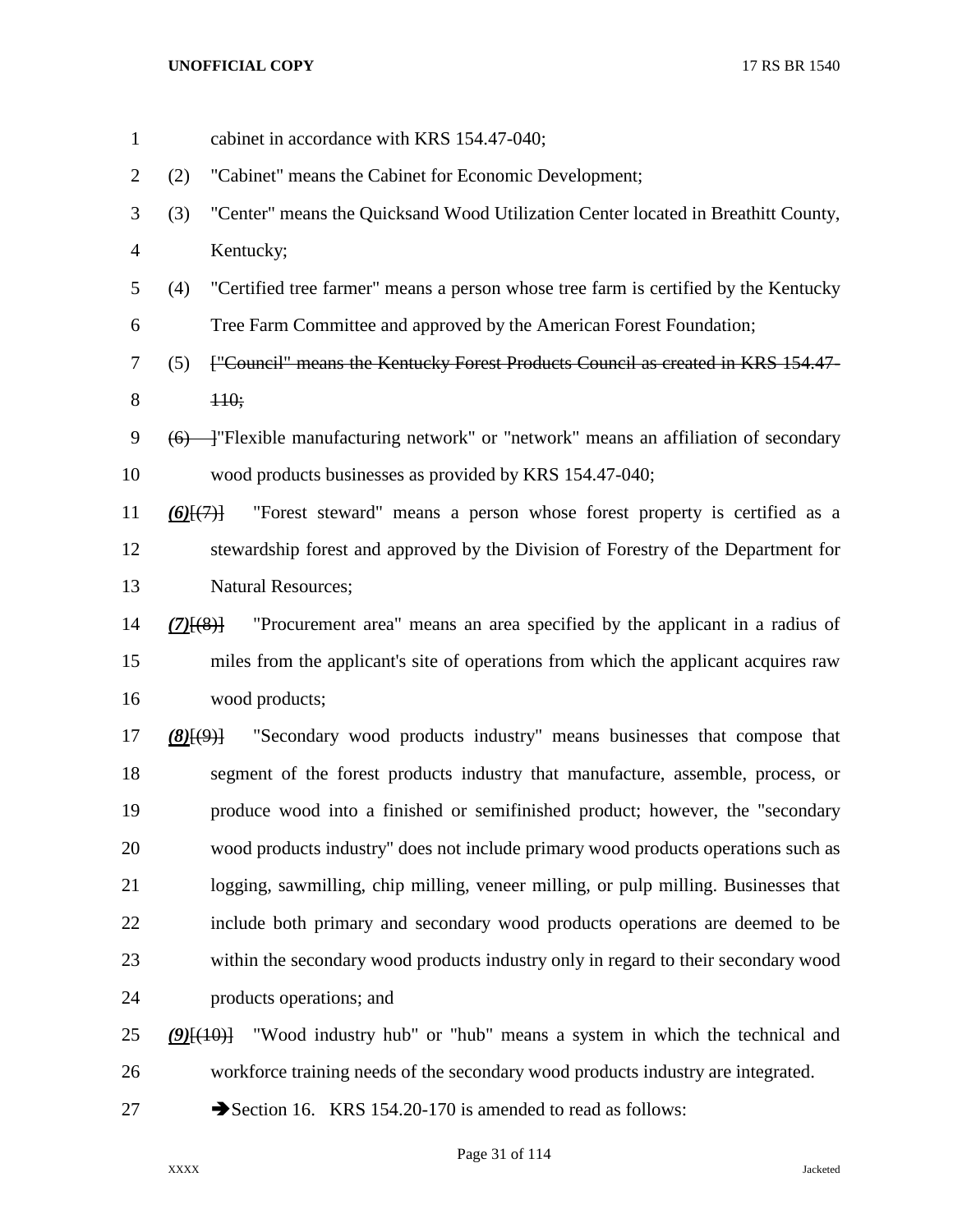(1) Industrial entities, agricultural business entities, business enterprises, or private sector firms which are members of a business network within the meaning of KRS 154.1-010 in a targeted industrial sector as set forth in the state strategic plan for economic development as prescribed in KRS 154.10-120, and businesses that compose the secondary wood products industry as defined in KRS 154.47- 005*(8)*[(9)], shall be given priority consideration under state economic development loan, grant, and incentive programs administered by the Kentucky Economic Development Finance Authority.

 (2) Notwithstanding the provisions of subsection (1) of this section, highest priority consideration under state economic development loan, grant, and incentive programs administered by the authority shall be given to those projects that are located in counties of Kentucky which have had an average countywide rate of unemployment of fifteen percent (15%) or greater in the most recent twelve (12) consecutive months for which unemployment figures are available, on the basis of the final unemployment figures calculated by the Office of Employment and Training within the Department of Workforce Investment in the Education and Workforce Development Cabinet.

18 Section 17. KRS 224.10-022 is amended to read as follows:

 There is established in the Office of the Secretary an Office of Administrative Hearings and an Office of Legislative and Intergovernmental Affairs. Each of these offices shall be headed by an executive director appointed by the secretary with the approval of the Governor as required by KRS 12.050. There is also established in the Office of the Secretary an Office of General Counsel, headed by a general counsel appointed by the secretary with the approval of the Governor in accordance with KRS 12.050 and 12.210. The executive directors and the general counsel shall be directly responsible to the secretary and shall perform the functions, powers, and duties as provided by law and as 27 prescribed by the secretary.<del>[ The Environmental Quality Commission, which shall be</del>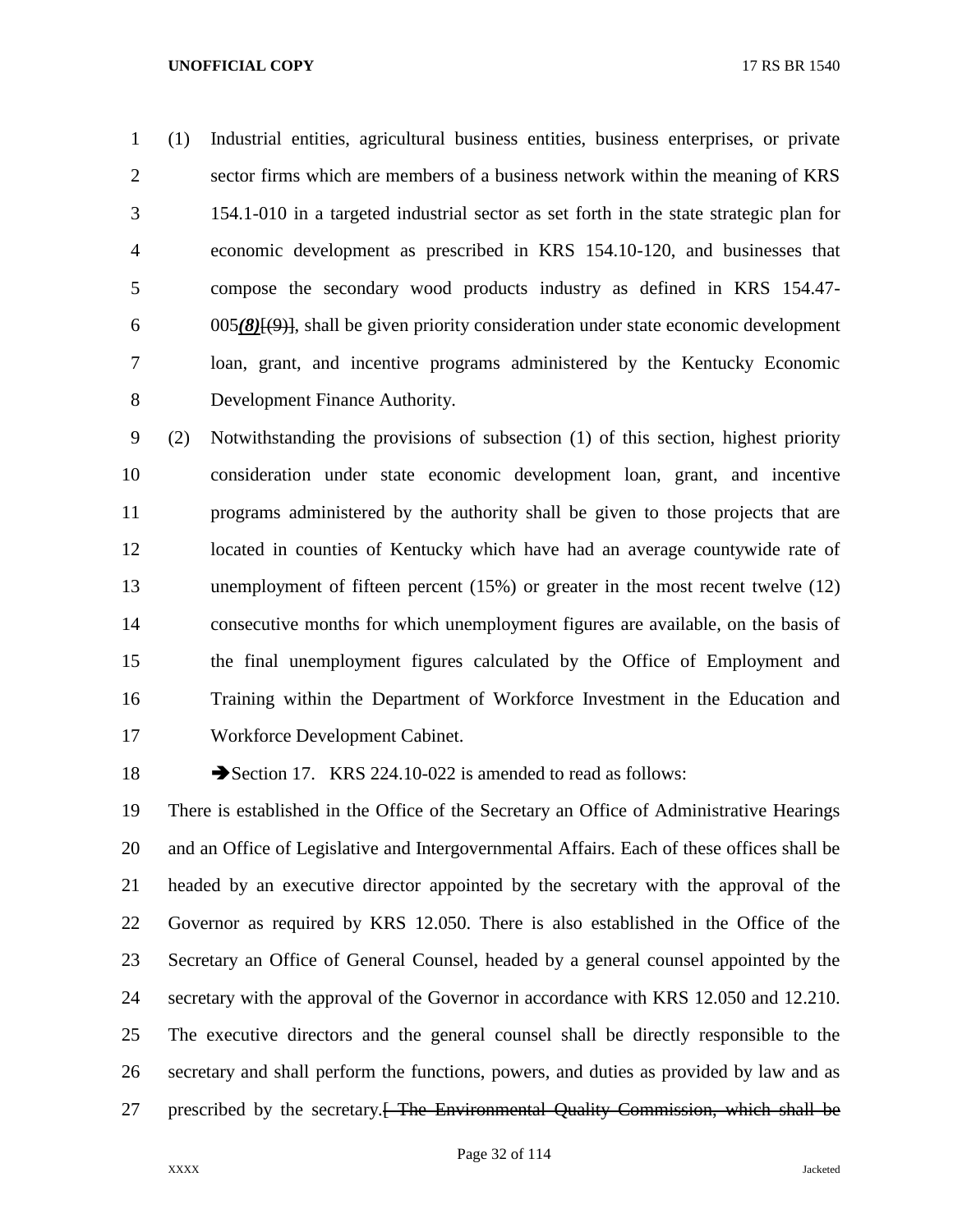headed by an executive director appointed by the secretary with the approval of the 2 Governor, shall be attached to the Office of the Secretary.] The Kentucky State Nature Preserves Commission, which shall be headed by a director, and the Mine Safety Review Commission, whose members shall be appointed by the Governor with the consent of the General Assembly, shall be attached to the Office of the Secretary. The Kentucky Public Service Commission, which shall be headed by an executive director appointed by the commission in accordance with KRS 278.100, shall be attached to the Office of the Secretary for administrative purposes.

9 Section 18. KRS 224.1-010 is amended to read as follows:

As used in this chapter unless the context clearly indicates otherwise:

 (1) "Air contaminant" includes smoke, dust, soot, grime, carbon, or any other particulate matter, radioactive matter, noxious acids, fumes, gases, odor, vapor, or any combination thereof;

 (2) "Air contaminant source" means any and all sources of emission of air contaminants, whether privately or publicly owned or operated. Without limiting the generality of the foregoing, this term includes all types of business, commercial and industrial plants, works, shops, and stores, and heating and power plants and stations, buildings and other structures of all types, including single and multiple family residences, apartments, houses, office buildings, public buildings, hotels, restaurants, schools, hospitals, churches, and other institutional buildings, automobiles, trucks, tractors, buses and other motor vehicles, garages and vending and service locations and stations, railroad locomotives, ships, boats and other waterborne craft, portable fuel-burning equipment, incinerators of all types (indoor and outdoor), refuse dumps and piles, and all stack and other chimney outlets from any of the foregoing;

 (3) "Air pollution" means the presence in the outdoor atmosphere of one (1) or more air contaminants in sufficient quantities and of such characteristics and duration as is or

Page 33 of 114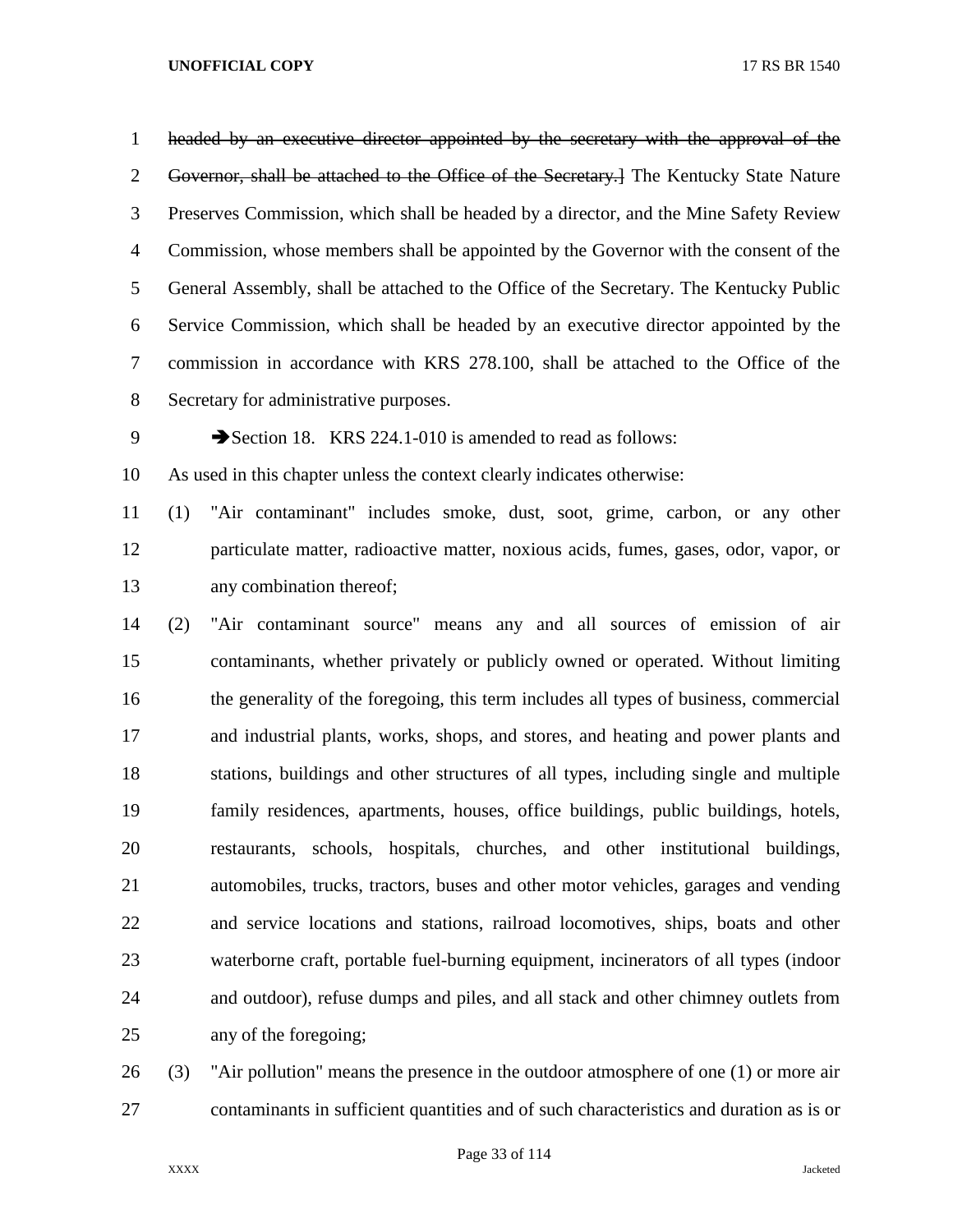threatens to be injurious to human, plant, or animal life, or to property, or which unreasonably interferes with the comfortable enjoyment of life or property;

 (4) "Closure" means the time at which a waste treatment, storage, or disposal facility permanently ceases to accept wastes, and includes those actions taken by the owner or operator of the facility to prepare the site for post-closure monitoring and maintenance or to make it suitable for other uses;

(5) ["Commission" means the Environmental Quality Commission;

8 (6) <sup>—</sup> "Compost" means solid waste which has undergone biological decomposition of organic matter, been disinfected using composting or similar technologies, been stabilized to a degree which is potentially beneficial to plant growth and which is approved for use or sale as a soil amendment, artificial topsoil, growing medium 12 amendment, or other similar uses;

- *(6)*[(7)] "Composting" means the process by which biological decomposition of organic solid waste is carried out under controlled aerobic conditions, and which stabilizes the organic fraction into a material which can easily and safely be stored, handled, and used in an environmentally acceptable manner:
- (a) "Composting" may include a process which creates an anaerobic zone within 18 the composting material;
- (b) "Composting" does not include simple exposure of solid waste under uncontrolled conditions resulting in natural decay;
- *(7)*[(8)] "Demonstration" means the initial exhibition of a new technology, process or practice or a significantly new combination or use of technologies, processes or practices, subsequent to the development stage, for the purpose of proving technological feasibility and cost effectiveness;
- *(8)*[(9)] "Cabinet" means the Energy and Environment Cabinet;

 *(9)*[(10)] "Disposal" means the discharge, deposit, injection, dumping, spilling, leaking, or placing of any waste into or on any land or water so that such waste or any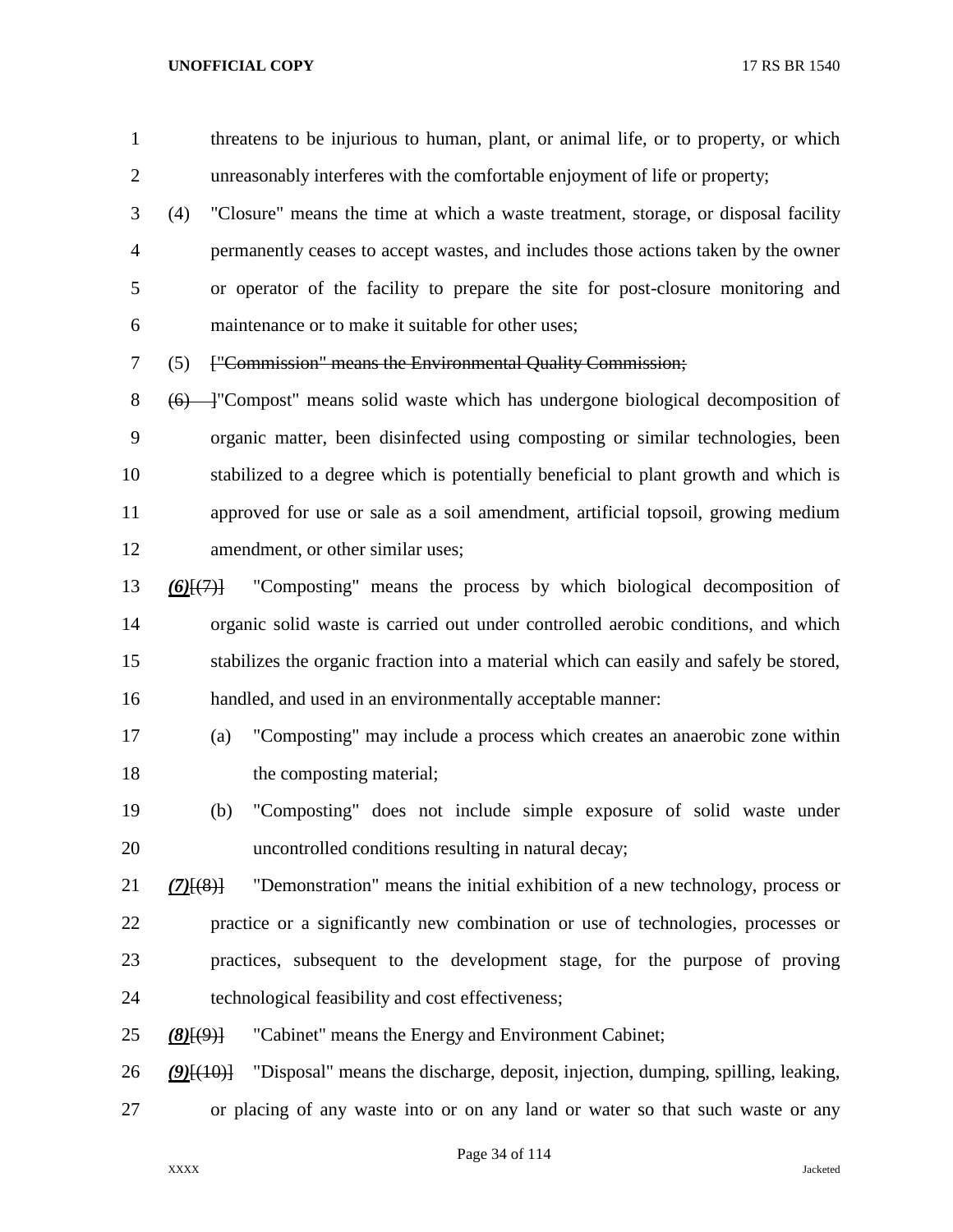| $\mathbf{1}$   | constituent thereof may enter the environment or be emitted into the air or                       |
|----------------|---------------------------------------------------------------------------------------------------|
| $\overline{2}$ | discharged into any waters, including ground waters;                                              |
| 3              | $(10)$ [ $(11)$ ] "District" means an air pollution control district as provided for in KRS       |
| $\overline{4}$ | Chapter 77;                                                                                       |
| 5              | $(11)$ [ $(12)$ ] "Effluent limitations" means any restrictions or prohibitions established under |
| 6              | state law which include, but are not limited to, effluent limitations, standards of               |
| 7              | performance for new sources, and toxic effluent standards on quantities, rates, and               |
| 8              | concentrations of chemical, physical, biological, and other constituents which are                |
| 9              | discharged into waters;                                                                           |
| 10             | $(12)$ [ $(13)$ ] "Generator" means any person, by site, whose act or process produces waste;     |
| 11             | $(13)$ [ $(14)$ ] "Materials recovery facility" means a solid waste management facility that      |
| 12             | provides for the extraction from solid waste of recyclable materials, materials                   |
| 13             | suitable for use as a fuel or soil amendment, or any combination of those materials;              |
| 14             | $(14)$ [ $(15)$ ] "Municipal solid waste disposal facility" means any type of waste site or       |
| 15             | facility where the final deposition of any amount of municipal solid waste occurs,                |
| 16             | whether or not mixed with or including other waste allowed under Subtitle D of the                |
| 17             | Federal Resource Conservation and Recovery Act of 1976, as amended, and                           |
| 18             | includes, but is not limited to, incinerators and waste-to-energy facilities that burn            |
| 19             | municipal solid waste, and contained and residential landfills, but does not include a            |
| 20             | waste site or facility which is operated exclusively by a solid waste generator on                |
| 21             | property owned by the solid waste generator which accepts only industrial solid                   |
| 22             | waste from the solid waste generator or industrial solid waste generated at another               |
| 23             | facility owned and operated by the generator or wholly-owned subsidiary, or a                     |
| 24             | medical waste incinerator which is owned, operated, and located on the property of                |
| 25             | a hospital or university which is regulated by the cabinet and used for the purpose of            |
| 26             | treatment, prior to landfill, of medical waste received from the generator exclusively            |
| 27             | or in combination with medical waste generated by professionals or facilities                     |

Page 35 of 114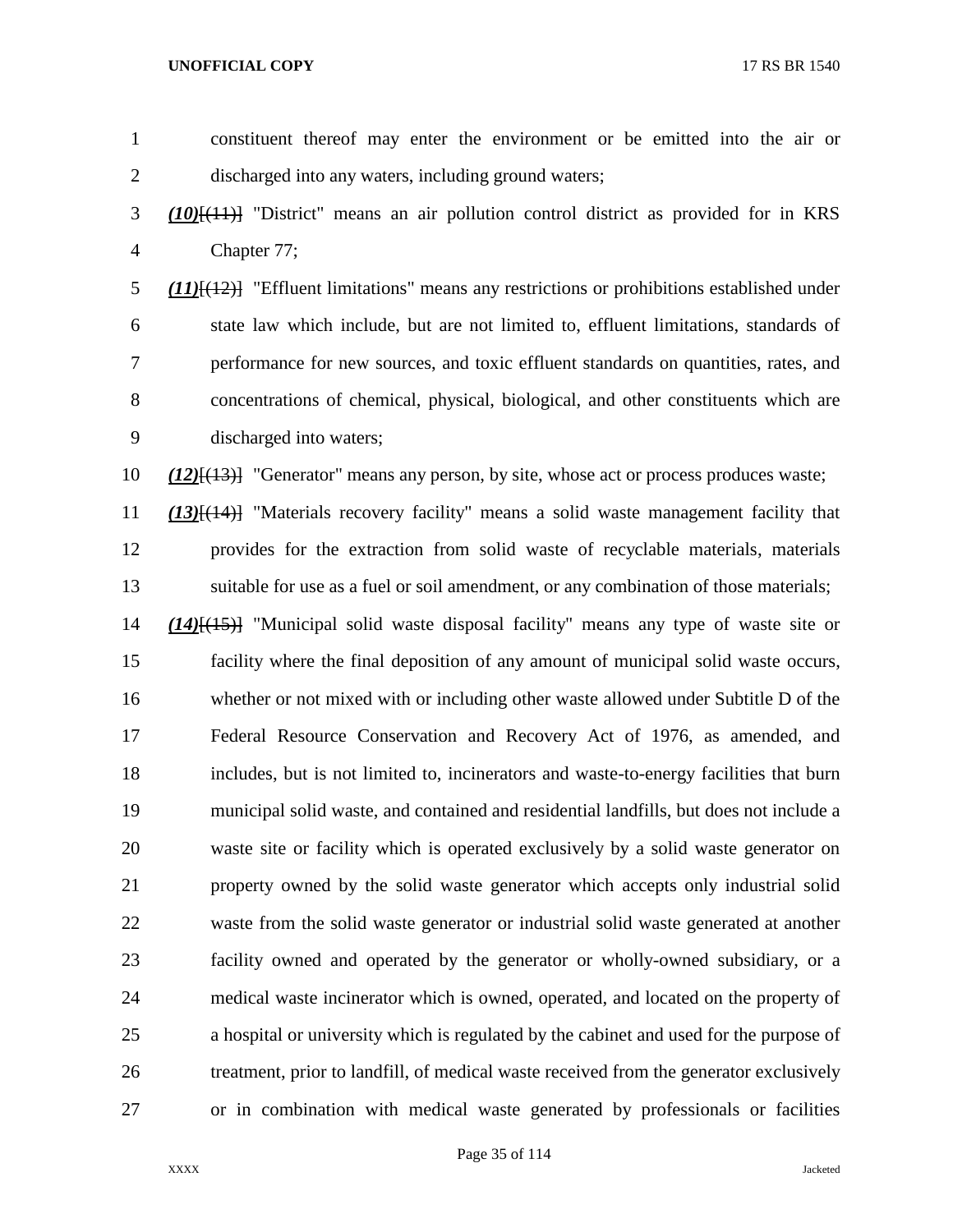licensed or regulated or operated by the Commonwealth; *(15)*[(16)] "Municipal solid waste reduction" means source reduction, waste minimization, reuse, recycling, composting, and materials recovery; *(16)*[(17)] "Person" means an individual, trust, firm, joint stock company, corporation (including a government corporation), partnership, association, federal agency, state agency, city, commission, political subdivision of the Commonwealth, or any interstate body; *(17)*[(18)] "Post-closure monitoring and maintenance" means the routine care,

 maintenance, and monitoring of a solid waste or hazardous waste treatment, storage, or disposal facility following closure of the facility;

 *(18)*[(19)] "Publicly owned treatment works" means any device or system used in the treatment (including recycling and recovery) of municipal sewage or industrial wastes of a liquid nature which is owned by the Commonwealth or a political subdivision of the Commonwealth;

 *(19)*[(20)] "Recovered material" means those materials, including but not limited to compost, which have known current use, reuse, or recycling potential, which can be feasibly used, reused, or recycled, and which have been diverted or removed from the solid waste stream for sale, use, reuse, or recycling, whether or not requiring subsequent separation and processing, but does not include materials diverted or removed for purposes of energy recovery or combustion except refuse-derived fuel (RDF), which shall be credited as a recovered material in an amount equal to that percentage of the municipal solid waste received on a daily basis at the processing facility and processed into RDF; but not to exceed fifteen percent (15%) of the total amount of the municipal solid waste received at the processing facility on a daily basis. Notwithstanding any provision of law to the contrary, tire-derived fuel, as defined in subsection (54) of this section, shall be considered a recovered material;

*(20)*[(21)] "Recovered material processing facility" means a facility engaged solely in the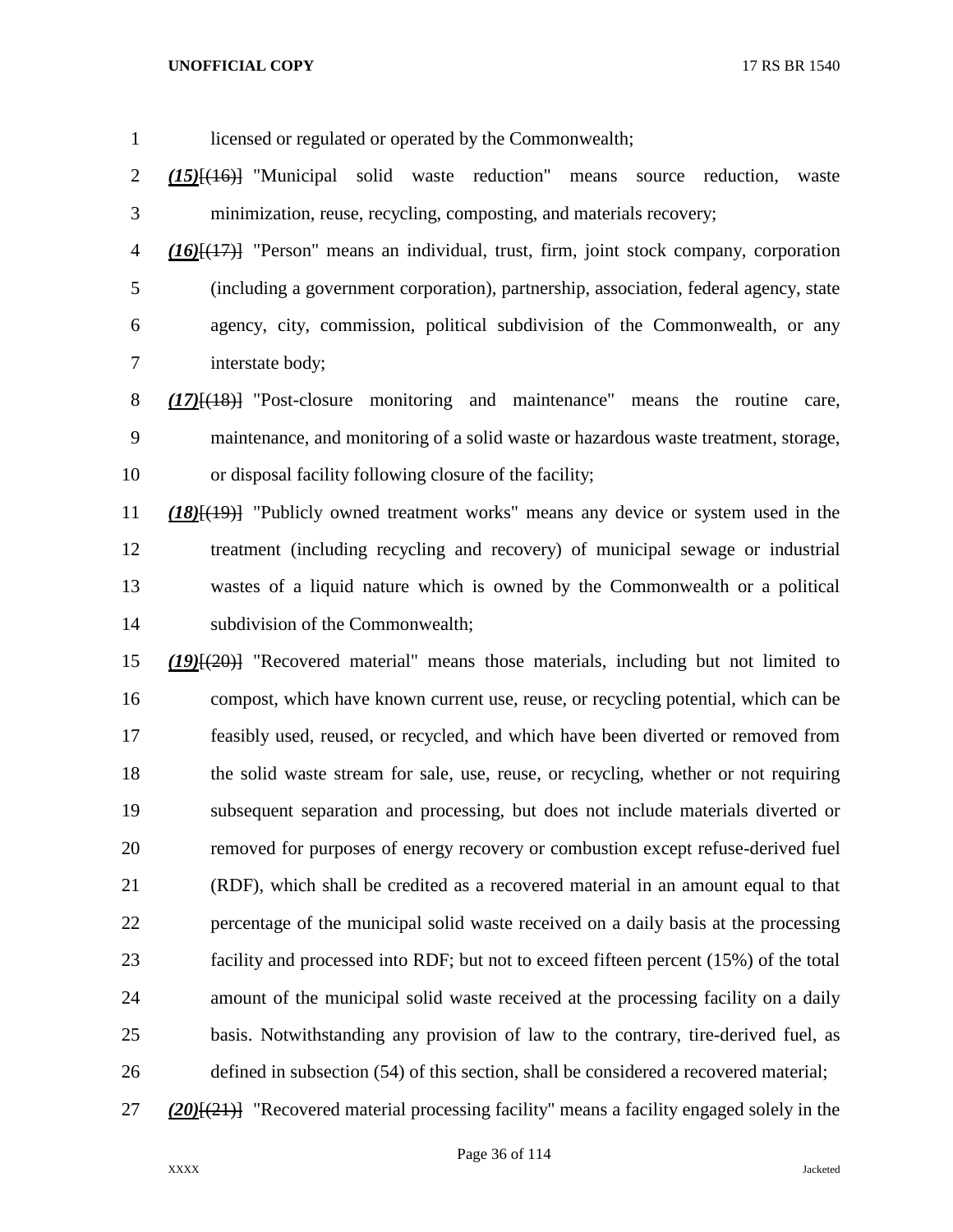storage, processing, and resale or reuse of recovered material, but does not mean a solid waste management facility if solid waste generated by a recovered material processing facility is managed pursuant to this chapter and administrative regulations adopted by the cabinet;

 *(21)*[(22)] "Recycling" means any process by which materials which would otherwise become solid waste are collected, separated, or processed and reused or returned to use in the form of raw materials or products, including refuse-derived fuel when processed in accordance with administrative regulations established by the cabinet, but does not include the incineration or combustion of materials for the recovery of energy;

 *(22)*[(23)] "Refuse-derived fuel" means a sized, processed fuel product derived from the extensive separation of municipal solid waste, which includes the extraction of recoverable materials for recycling and the removal of nonprocessables such as dirt and gravel prior to processing the balance of the municipal solid waste into the refuse-derived fuel product;

*(23)*[(24)] "Secretary" means the secretary of the Energy and Environment Cabinet;

 *(24)*[(25)] "Sewage system" means individually or collectively those constructions or devices used for collecting, pumping, treating, and disposing of liquid or waterborne sewage, industrial wastes, or other wastes;

 *(25)*[(26)] "Termination" means the final actions taken by the cabinet as to a solid waste or hazardous waste treatment, storage, or disposal facility when formal responsibilities for post-closure monitoring and maintenance cease;

 *(26)*[(27)] "Waste site or facility" means any place where waste is managed, processed, or disposed of by incineration, landfilling, or any other method, but does not include a container located on property where solid waste is generated and which is used solely for the purpose of collection and temporary storage of that solid waste prior to off-site disposal, or a recovered material processing facility, or the combustion of

Page 37 of 114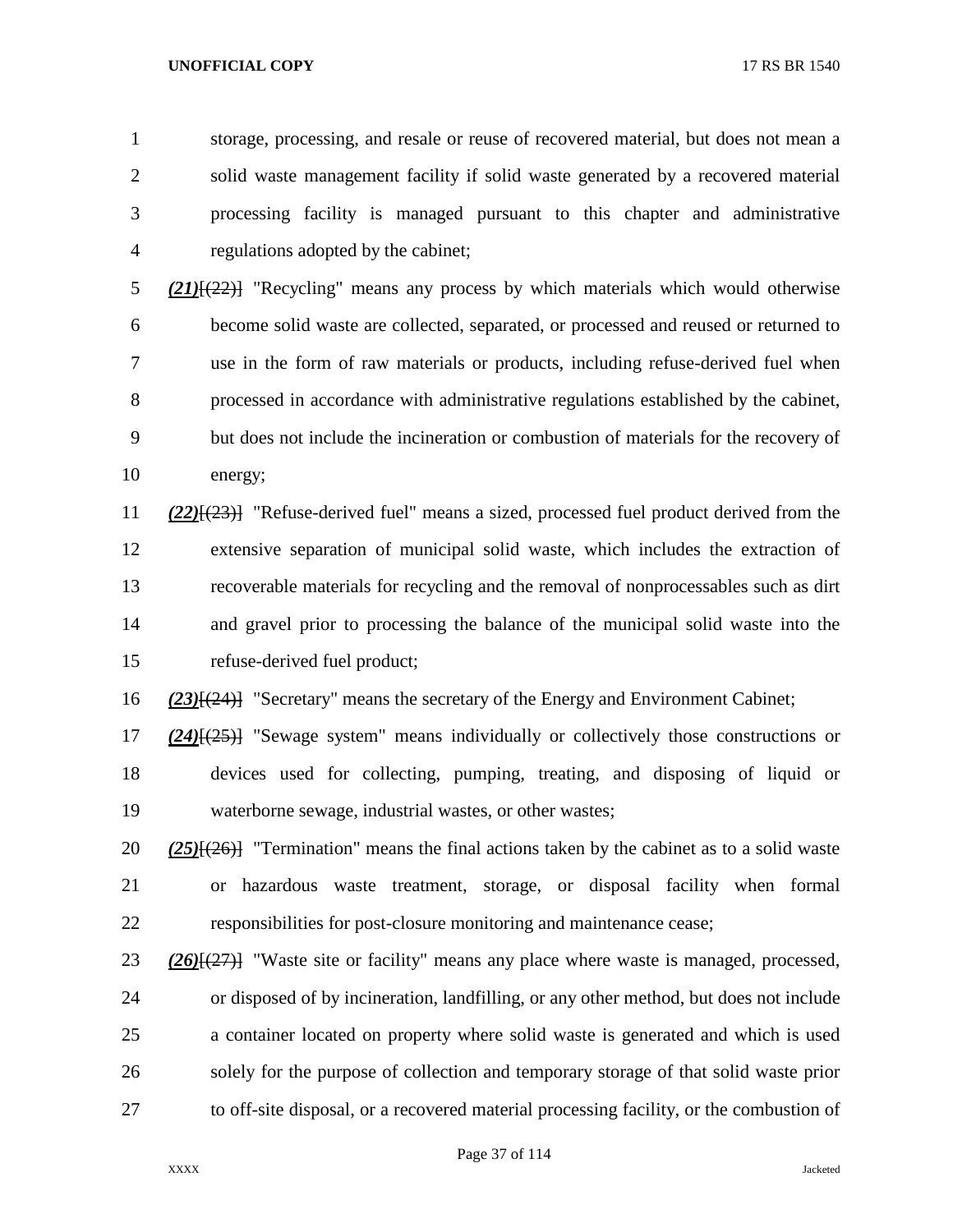processed waste in a utility boiler;

- *(27)*[(28)] "Storage" means the containment of wastes, either on a temporary basis or for a period of years, in such a manner as not to constitute disposal of such wastes;
- *(28)*[(29)] "Transportation" means any off-site movement of waste by any mode, and any loading, unloading, or storage incidental thereto;

 *(29)*[(30)] "Treatment" means any method, technique, or process, including neutralization, designed to change the physical, chemical, or biological character or composition of any waste so as to neutralize such waste or so as to render such waste nonhazardous, safer for transport, amenable for recovery, amenable for storage, or reduced in volume. Such term includes any activity or processing designed to change the physical form or chemical composition of hazardous waste so as to render it nonhazardous;

*(30)*[(31)] "Waste" means:

 (a) "Solid waste" means any garbage, refuse, sludge, and other discarded material, including solid, liquid, semi-solid, or contained gaseous material resulting from industrial, commercial, mining (excluding coal mining wastes, coal mining by-products, refuse, and overburden), agricultural operations, and from community activities, but does not include those materials including, but not limited to, sand, soil, rock, gravel, or bridge debris extracted as part of a public road construction project funded wholly or in part with state funds, recovered material, tire-derived fuel, special wastes as designated by KRS 224.50-760, solid or dissolved material in domestic sewage, manure, crops, crop residue, or a combination thereof which are placed on the soil for return to the soil as fertilizers or soil conditioners, or solid or dissolved material in irrigation return flows or industrial discharges which are point sources subject to permits under Section 402 of the Federal Water Pollution Control Act, as amended (86 Stat. 880), or source, special nuclear, or by-product material as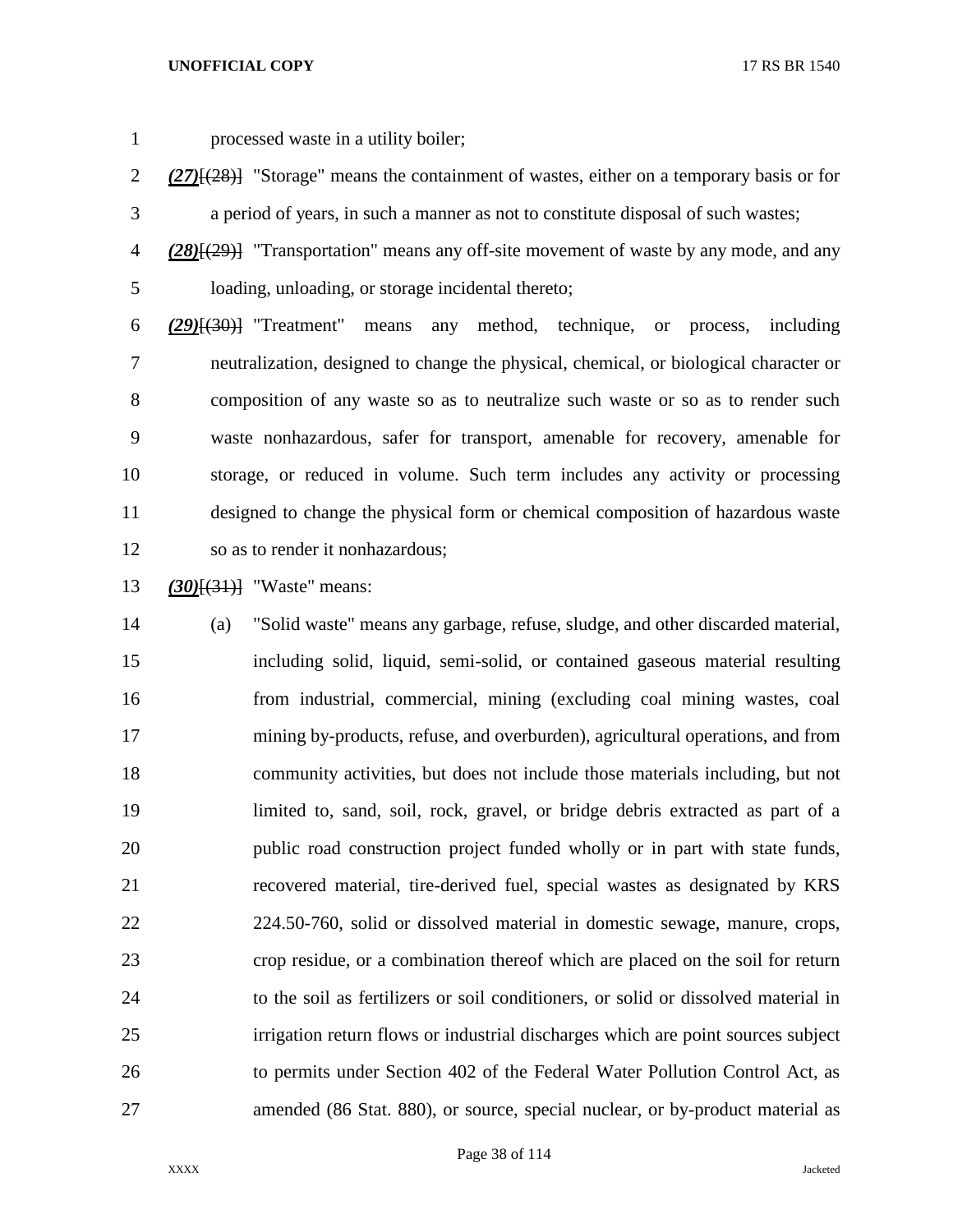defined by the Atomic Energy Act of 1954, as amended (68 Stat. 923): 1. "Household solid waste" means solid waste, including garbage and trash generated by single and multiple family residences, hotels, motels, bunkhouses, ranger stations, crew quarters, and recreational areas such as picnic areas, parks, and campgrounds, but it does not include tire- derived fuel; 2. "Commercial solid waste" means all types of solid waste generated by stores, offices, restaurants, warehouses, and other service and nonmanufacturing activities, excluding tire-derived fuel and household 10 and industrial solid waste; 3. "Industrial solid waste" means solid waste generated by manufacturing or industrial processes that is not a hazardous waste or a special waste as designated by KRS 224.50-760, including, but not limited to, waste resulting from the following manufacturing processes: electric power generation; fertilizer or agricultural chemicals; food and related products or by-products; inorganic chemicals; iron and steel manufacturing; 17 leather and leather products; nonferrous metals manufacturing/foundries; organic chemicals; plastics and resins manufacturing; pulp and paper industry; rubber and miscellaneous plastic products, except tire-derived fuel; stone, glass, clay, and concrete products; textile manufacturing; transportation equipment; and water treatment; and 4. "Municipal solid waste" means household solid waste and commercial solid waste; and (b) "Hazardous waste" means any discarded material or material intended to be discarded or substance or combination of such substances intended to be discarded, in any form which because of its quantity, concentration or physical, chemical or infectious characteristics may cause, or significantly

Page 39 of 114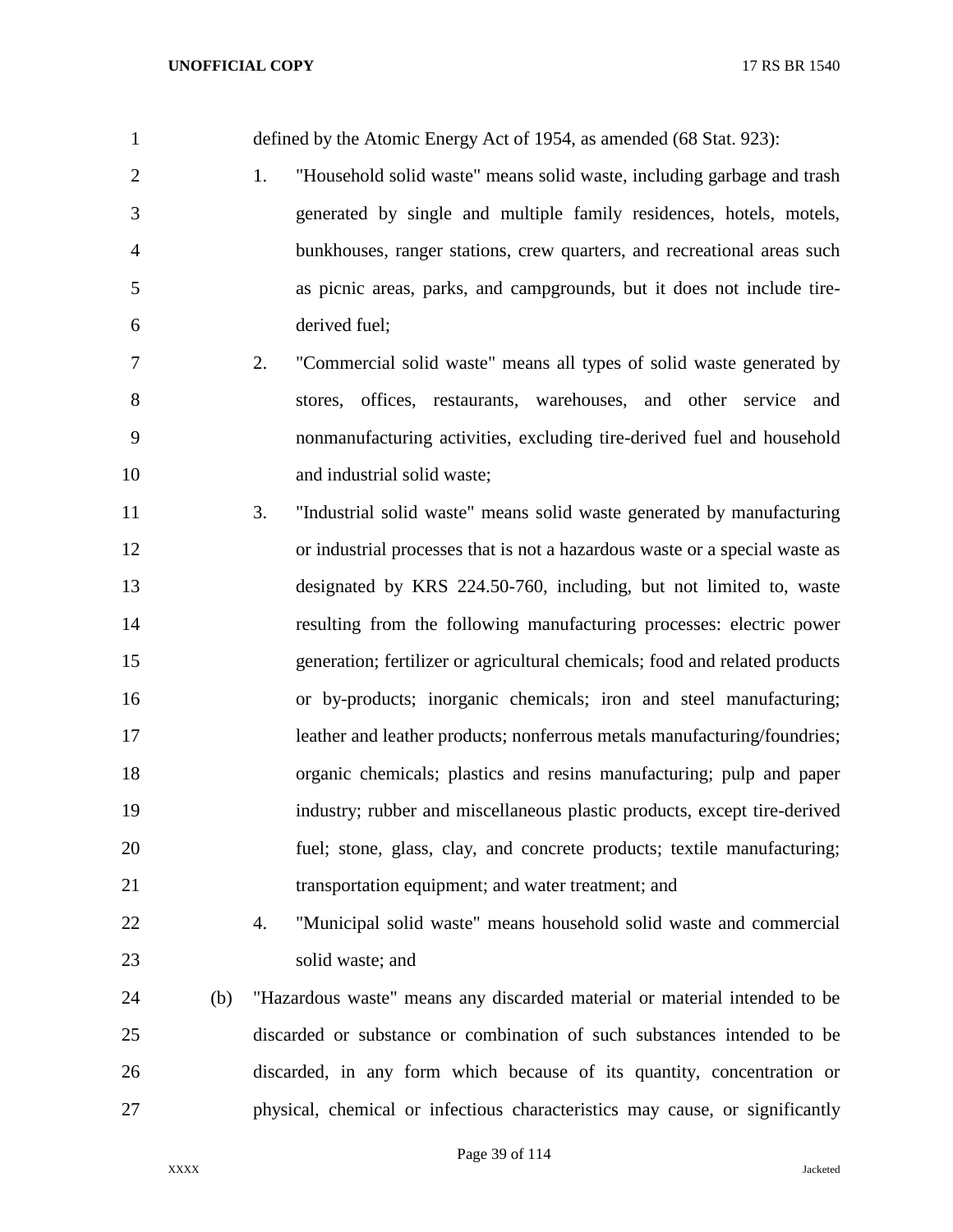contribute to an increase in mortality or an increase in serious irreversible, or incapacitating reversible, illness or pose a substantial present or potential hazard to human health or the environment when improperly treated, stored, transported, or disposed of, or otherwise managed;

 *(31)*[(32)] "Waste management district" means any county or group of counties electing to form under the provisions of KRS Chapter 109 and operate in conformance with the provisions of KRS Chapter 109 and with Section 4006, Resource Conservation 8 and Recovery Act of 1976, as amended (Public Law 94-580);

 *(32)*[(33)] "Water" or "waters of the Commonwealth" means and includes any and all rivers, streams, creeks, lakes, ponds, impounding reservoirs, springs, wells, marshes, and all other bodies of surface or underground water, natural or artificial, situated wholly or partly within or bordering upon the Commonwealth or within its 13 jurisdiction;

 *(33)*[(34)] "Water pollution" means the alteration of the physical, thermal, chemical, biological, or radioactive properties of the waters of the Commonwealth in such a manner, condition, or quantity that will be detrimental to the public health or welfare, to animal or aquatic life or marine life, to the use of such waters as present or future sources of public water supply or to the use of such waters for recreational, commercial, industrial, agricultural, or other legitimate purposes;

 *(34)*[(35)] "Pollutant" means and includes dredged spoil, solid waste, incinerator residue, sewage, sewage sludge, garbage, chemical, biological or radioactive materials, heat, wrecked or discarded equipment, rock, sand, soil, industrial, municipal or agricultural waste, and any substance resulting from the development, processing, or recovery of any natural resource which may be discharged into water;

*(35)*[(36)] "NPDES" means National Pollutant Discharge Elimination System;

 *(36)*[(37)] "Manifest" means the form used for identifying the quantity, composition, and the origin, routing, and destination of waste during its transportation from the point

Page 40 of 114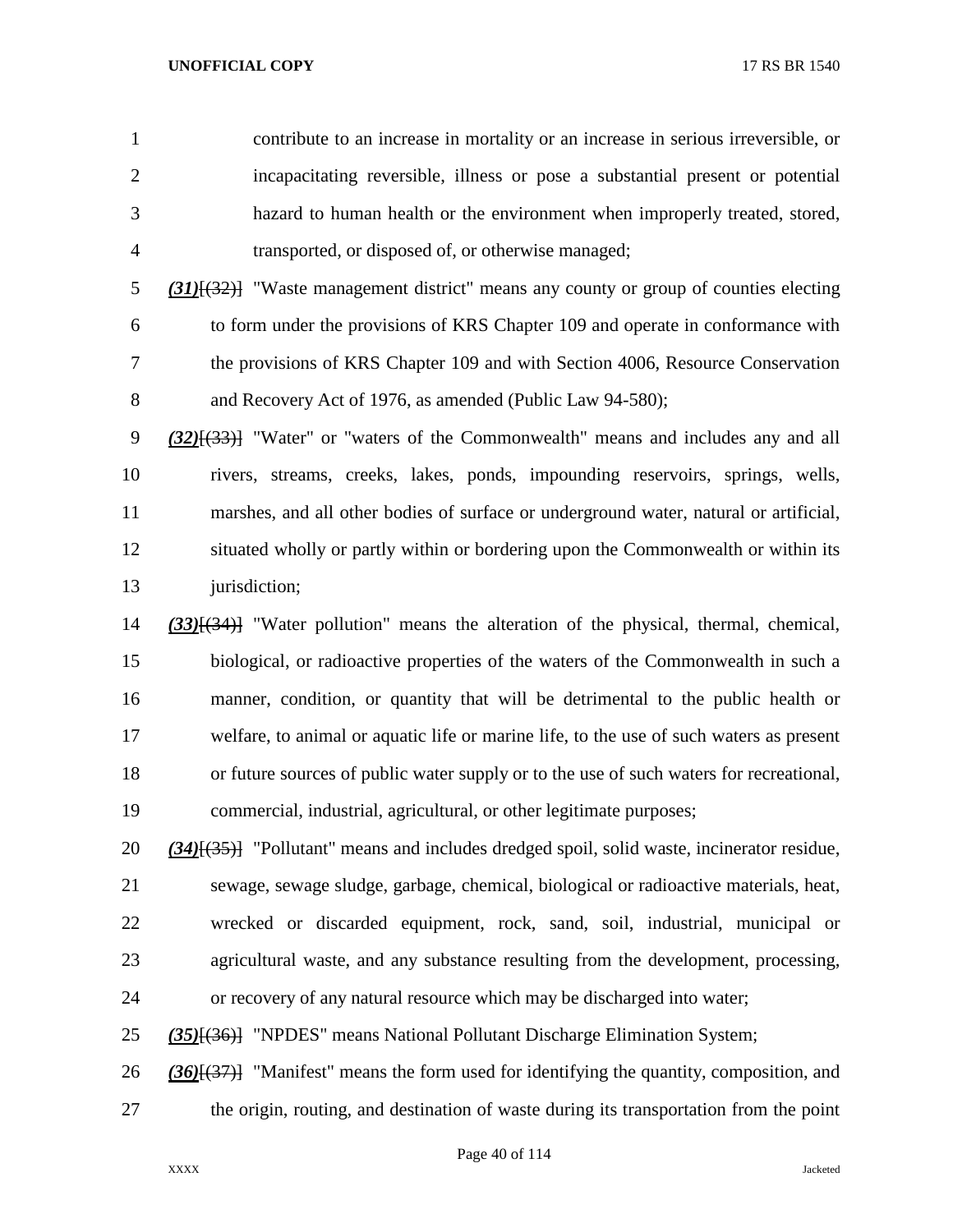of generation to the point of disposal, treatment, or storage; *(37)*[(38)] "Open dump" means any facility or site for the disposal of solid waste which does not have a valid permit issued by the cabinet or does not meet the environmental performance standards established under regulations promulgated by the cabinet; *(38)*[(39)] "Solid waste management" means the administration of solid waste activities: collection, storage, transportation, transfer, processing, treatment, and disposal, which shall be in accordance with a cabinet-approved county or multicounty solid waste management plan; *(39)*[(40)] "Solid waste management area" or "area" means any geographical area established or designated by the cabinet in accordance with the provisions of this chapter; *(40)*[(41)] "Solid waste management facility" means any facility for collection, storage, transportation, transfer, processing, treatment, or disposal of solid waste, whether such facility is associated with facilities generating such wastes or otherwise, but does not include a container located on property where solid waste is generated and which is used solely for the purpose of collection and temporary storage of that solid waste prior to off-site disposal, or a recovered material processing facility which is subject to regulation pursuant to the chapter for control of environmental impacts and to prevent any public nuisance; *(41)*[(42)] "Hazardous constituent" shall conform to the requirements of the Resource Conservation and Recovery Act (RCRA), as amended; *(42)*[(43)] "Land disposal" includes but is not limited to any placement of hazardous waste in a landfill, surface impoundment, waste pile, injection well, land treatment facility, salt dome formation, salt bed formation, or underground mine or cave; *(43)*[(44)] "Key personnel" means an officer, partner, director, manager, or shareholder of five percent (5%) or more of stock or financial interest in a corporation,

Page 41 of 114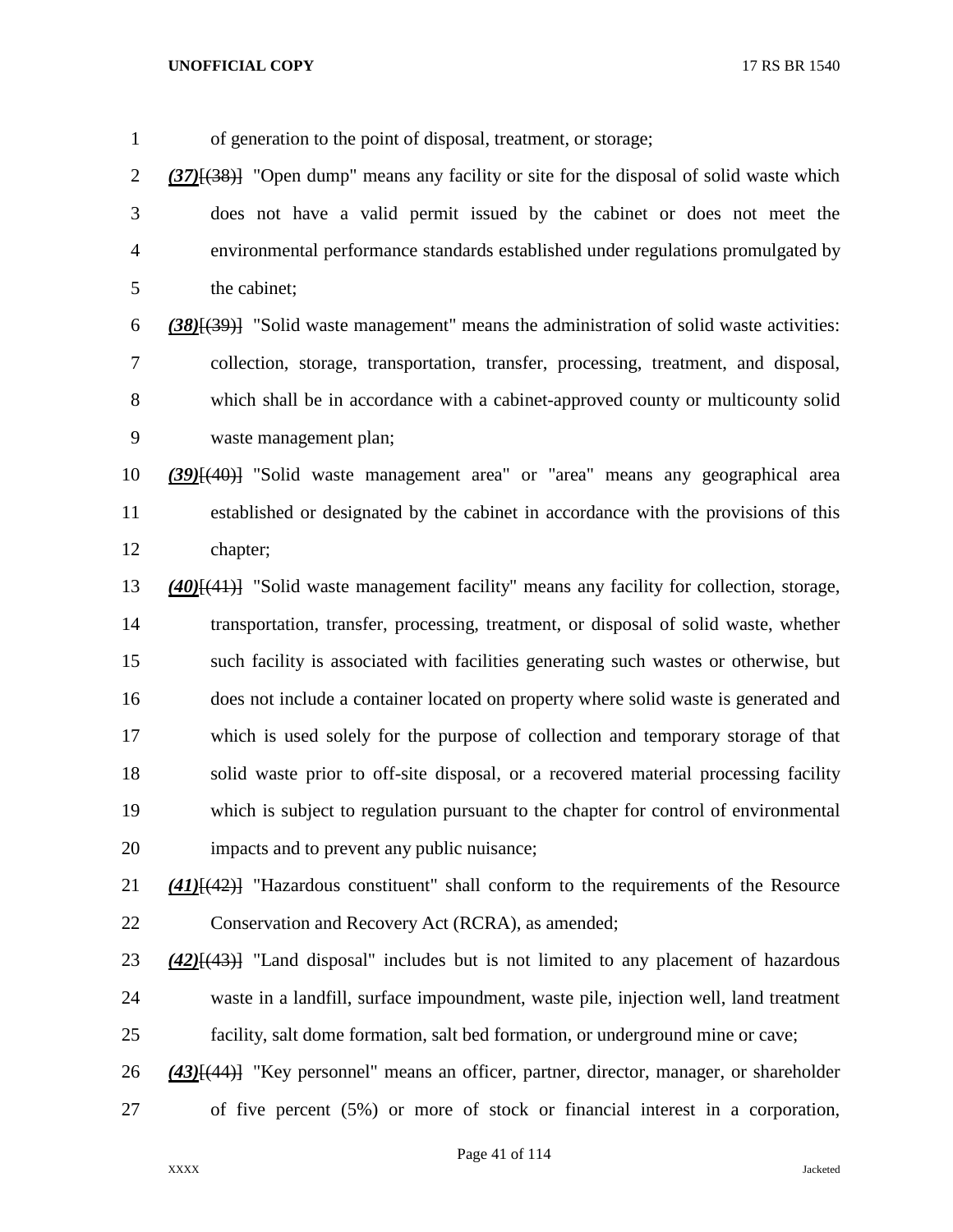partnership, or association or parent, subsidiary, or affiliate corporation and its officers, directors, or shareholders of five percent (5%) or more of stock or financial interest;

 *(44)*[(45)] "Universal collection" means a municipal solid waste collection system which is established by ordinance and approved by the cabinet and requires access for each household or solid waste generator in a county. A commercial or industrial entity which transports or contracts for the transport of the municipal solid waste it generates or which operates a solid waste management facility for its exclusive use may be excluded from participation;

 *(45)*[(46)] "Governing body" means a county, a waste management district, an entity created pursuant to the Interlocal Cooperation Act, a taxing district created pursuant to the provisions of KRS 65.180 to 65.192, a special district created pursuant to the provisions of KRS 65.160 to 65.176, or counties acting under contract pursuant to KRS 109.082;

 *(46)*[(47)] "Convenience center" means a facility that is manned during operating hours 16 for the collection and subsequent transportation of municipal solid wastes;

 *(47)*[(48)] "Transfer facility" means any transportation related facility including loading docks, parking areas, and other similar areas where shipments of solid waste are held or transferred during the normal course of transportation;

 *(48)*[(49)] "Collection box" means an unmanned receptacle utilized to collect municipal solid waste;

- *(49)*[(50)] "Newsprint" means that class or kind of paper chiefly used for printing newspapers and weighing more than twenty-four and one-half (24 1/2) pounds, but less than thirty-five (35) pounds for five hundred (500) sheets of paper two (2) feet 25 by three (3) feet in size, on rolls that are not less than thirteen (13) inches wide and 26 twenty-eight (28) inches in diameter and having a brightness of less than sixty (60);
- *(50)*[(51)] "Postconsumer waste paper" means discarded paper after it has served its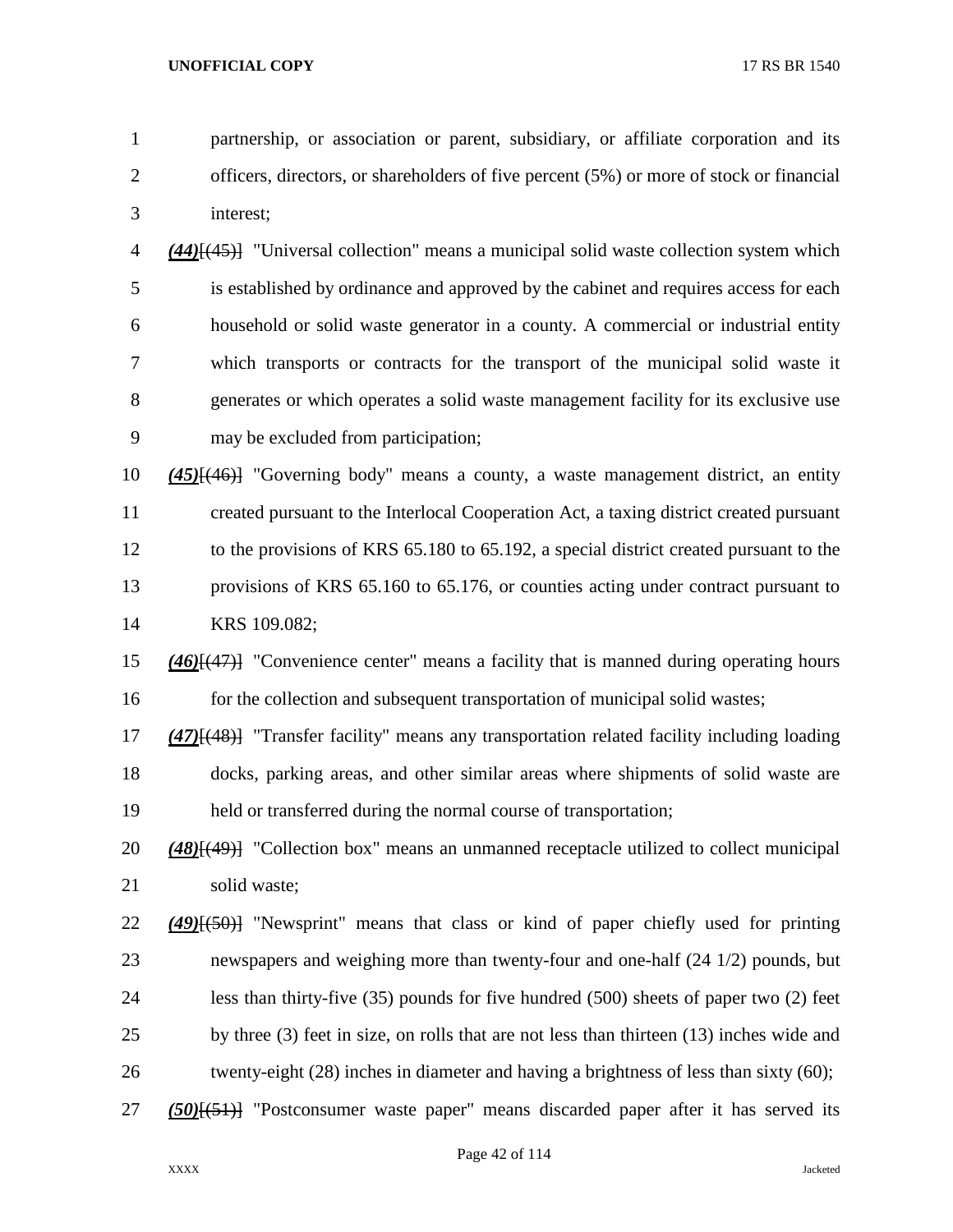| $\mathbf{1}$   |     | intended use by a publisher;                                                                    |
|----------------|-----|-------------------------------------------------------------------------------------------------|
| $\overline{c}$ |     | $(51)$ [(52)] "Publisher" means a person engaged in the business of publishing newspapers,      |
| 3              |     | advertisement flyers, telephone books, and other printed material;                              |
| 4              |     | $(52)$ [ $(53)$ ] "Recycled content" means the proportion of fiber in newsprint that is derived |
| 5              |     | from postconsumer waste paper;                                                                  |
| 6              |     | $(53)$ [ $(54)$ ] "Tire-derived fuel" or "TDF" means a product made from waste tires to the     |
| 7              |     | exact specifications of a system designed to accept tire-derived fuel as a primary or           |
| 8              |     | supplemental fuel source, that have been reduced to particle sizes not greater than             |
| 9              |     | two (2) inches by two (2) inches and that is destined for transportation from the               |
| 10             |     | waste tire processor for use as a fuel. "Tire-derived fuel" shall not mean refuse-              |
| 11             |     | derived fuel; and                                                                               |
| 12             |     | $(54)$ [553] "Industrial energy facility" means a facility that produces transportation fuels,  |
| 13             |     | synthetic natural gas, chemicals, or electricity through a gasification process using           |
| 14             |     | coal, coal waste, or biomass resources, and costing in excess of seven hundred fifty            |
| 15             |     | million dollars (\$750,000,000) at the time of construction.                                    |
| 16             |     | Section 19. KRS 224.70-120 is amended to read as follows:                                       |
| 17             | (1) | As used in this section, "cabinet" shall mean the Energy and Environment Cabinet.               |
| 18             | (2) | An applicant for a permit to discharge pollutants into waters of the Commonwealth               |
| 19             |     | shall be subject to a <i>permit</i> [filing] fee by the cabinet in the amount of twenty         |
| 20             |     | percent (20%) of the discharge permit fee].                                                     |
| 21             | (3) | [An applicant for a permit to discharge pollutants into waters of the Commonwealth              |
| 22             |     | shall be subject to a discharge permit fee by the cabinet upon receiving the cabinet's          |
| 23             |     | determination that the permit will be issued and The <i>permit</i> fee shall be equal to        |
| 24             |     | the cost of review but shall not exceed the following amounts:                                  |
| 25             |     | Major industry: three thousand two hundred dollars (\$3,200);<br>(a)                            |
| 26             |     | Minor industry: two thousand one hundred dollars (\$2,100);<br>(b)                              |
| 27             |     | Nonprocess industry: one thousand dollars (\$1,000);<br>(c)                                     |

Page 43 of 114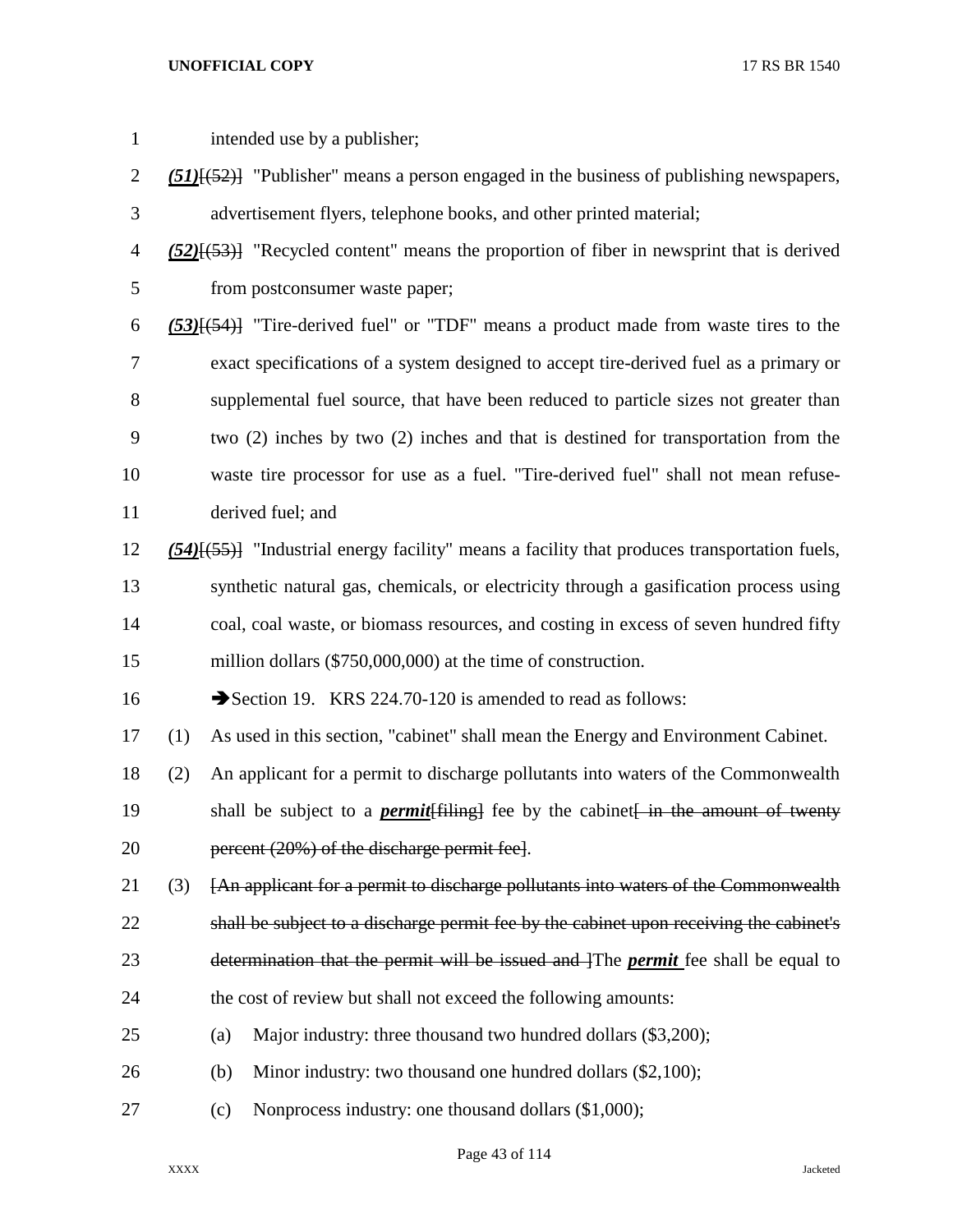| $\mathbf{1}$   |     | (d) | Large, non-publicly-owned treatment works: one thousand seven hundred                   |
|----------------|-----|-----|-----------------------------------------------------------------------------------------|
| $\overline{2}$ |     |     | dollars (\$1,700);                                                                      |
| 3              |     | (e) | Intermediate, non-publicly-owned treatment works: one thousand five                     |
| $\overline{4}$ |     |     | hundred dollars (\$1,500);                                                              |
| 5              |     | (f) | Small, non-publicly-owned treatment works: one thousand dollars (\$1,000);              |
| 6              |     | (g) | Agriculture: one thousand two hundred dollars (\$1,200); and                            |
| 7              |     | (h) | Surface mining operation: one thousand two hundred dollars (\$1,200).                   |
| 8              | (4) |     | The cabinet may impose the maximum <i>permit</i> fee if a discharge falls into multiple |
| 9              |     |     | categories.                                                                             |
| 10             |     |     | Section 20. KRS 189.450 is amended to read as follows:                                  |
| 11             | (1) |     | No person shall stop a vehicle, leave it standing, or cause it to stop or to be left    |
| 12             |     |     | standing upon any portion of the roadway; provided, however, that this section shall    |
| 13             |     |     | not be construed to prevent parking in front of a private residence off the roadway     |
| 14             |     |     | or street in a city or suburban area where such parking is otherwise permitted, as      |
| 15             |     |     | long as the vehicle so parked does not impede the flow of traffic. This subsection      |
| 16             |     |     | shall not apply to:                                                                     |
| 17             |     | (a) | A vehicle that has been disabled on the right-of-way of such a highway in               |
| 18             |     |     | such a manner and to such extent that it is impossible to avoid the occupation          |
| 19             |     |     | of the shoulder of a state-maintained highway or impracticable to remove it             |
| 20             |     |     | from the shoulder of the highway until repairs have been made or sufficient             |
| 21             |     |     | help obtained for its removal. In no event shall a disabled vehicle remain on           |
| 22             |     |     | the shoulder of a state-maintained highway for twenty-four (24) hours or                |
| 23             |     |     | more;                                                                                   |
| 24             |     | (b) | Motor vehicles when required to stop in obedience to the provisions of any              |
| 25             |     |     | section of the Kentucky Revised Statutes or any traffic ordinance, regulation,          |
| 26             |     |     | or sign or the command of any peace officer;                                            |
| 27             |     | (c) | Vehicles operating as common carriers of passengers for hire and school buses           |

Page 44 of 114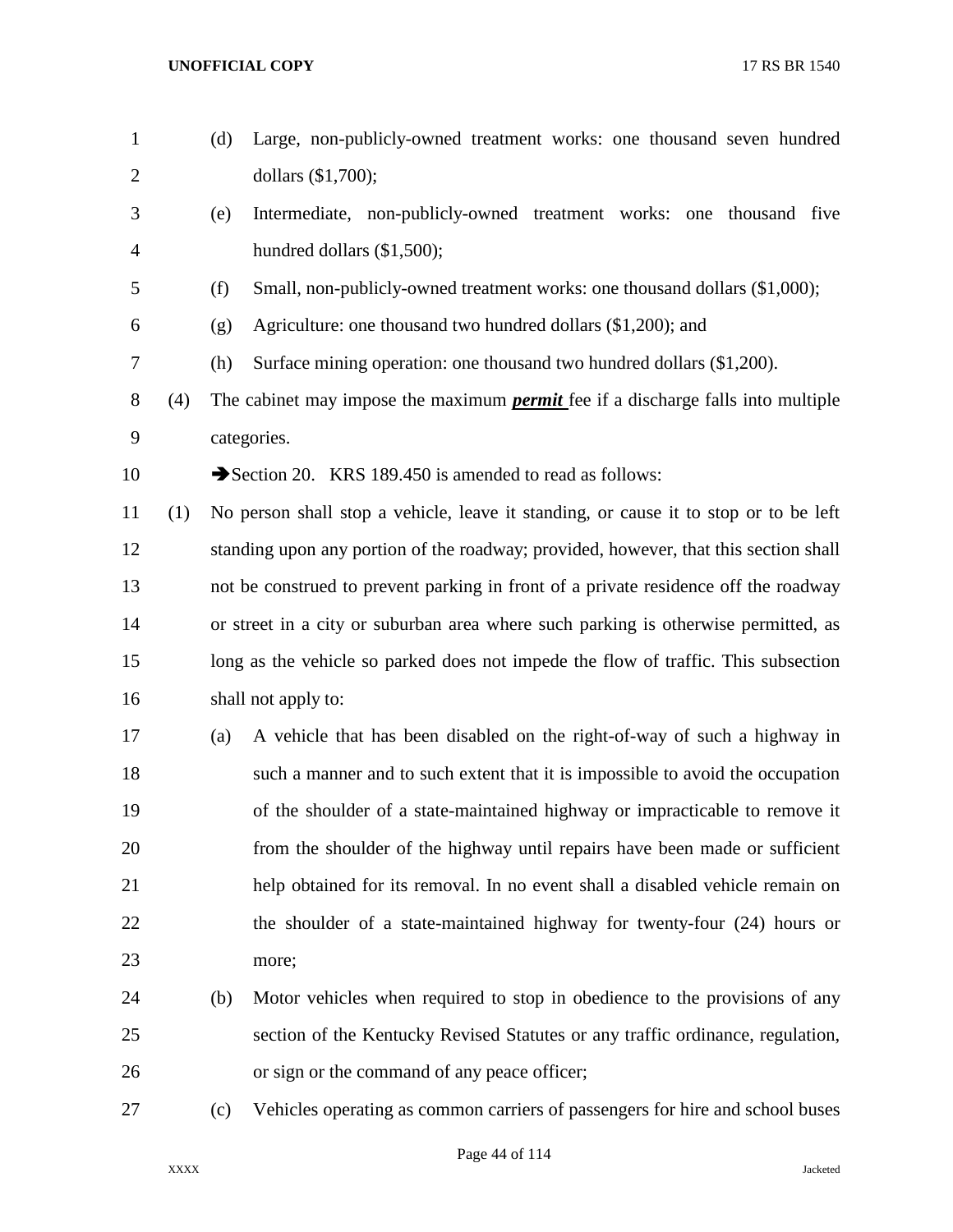| $\mathbf{1}$   |     | taking passengers on such vehicle or discharging passengers therefrom;                 |
|----------------|-----|----------------------------------------------------------------------------------------|
| $\overline{2}$ |     | provided, that no such vehicle shall stop for such purposes at a place on the          |
| 3              |     | highway which does not afford reasonable visibility to approaching motor               |
| $\overline{4}$ |     | vehicles from both directions;                                                         |
| 5              |     | Vehicles which are stopped for a period of not more than fifteen (15) minutes<br>(d)   |
| 6              |     | at a time for the purpose of collecting and transporting solid waste as defined        |
| $\tau$         |     | in KRS 224.1-010 $(30)(31)(31)$ and which are operated by a:                           |
| $8\,$          |     | Collection service registered in accordance with KRS 224.43-315; or<br>1.              |
| 9              |     | 2.<br>Person or organization actively participating in the Adopt-a-Highway             |
| 10             |     | Program; or                                                                            |
| 11             |     | Any vehicle required to stop by reason of an obstruction to its progress.<br>(e)       |
| 12             | (2) | When any police officer finds a vehicle standing upon such a highway in violation      |
| 13             |     | of this section, he may move or cause to be moved the vehicle or require the           |
| 14             |     | operator or other person in charge of the vehicle to move it. The police officer may   |
| 15             |     | cause the vehicle to be removed by ordering any person engaged in the business of      |
| 16             |     | storing or towing motor vehicles to remove the vehicle to a site chosen by such        |
| 17             |     | person. Ownership of the vehicle shall be determined by the police officer's           |
| 18             |     | enforcement agency through the vehicle's license plates, serial number, or other       |
| 19             |     | means of determining ownership. As soon as practicable, the police officer's           |
| 20             |     | enforcement agency shall notify the owner by mail that the vehicle was illegally       |
| 21             |     | upon public property; the name and address of the storage facility where the vehicle   |
| 22             |     | is located; that removal of the vehicle from the storage facility will involve payment |
| 23             |     | of towing and storage charges; and that the vehicle may be sold pursuant to the        |
| 24             |     | provisions of KRS 376.275 if not claimed within sixty (60) days. No notification       |
| 25             |     | shall be required if ownership cannot be determined. In the event of a sale pursuant   |
| 26             |     | to KRS 376.275, the state shall receive any proceeds after the satisfaction of all     |
| 27             |     | liens placed on the vehicle.                                                           |

Page 45 of 114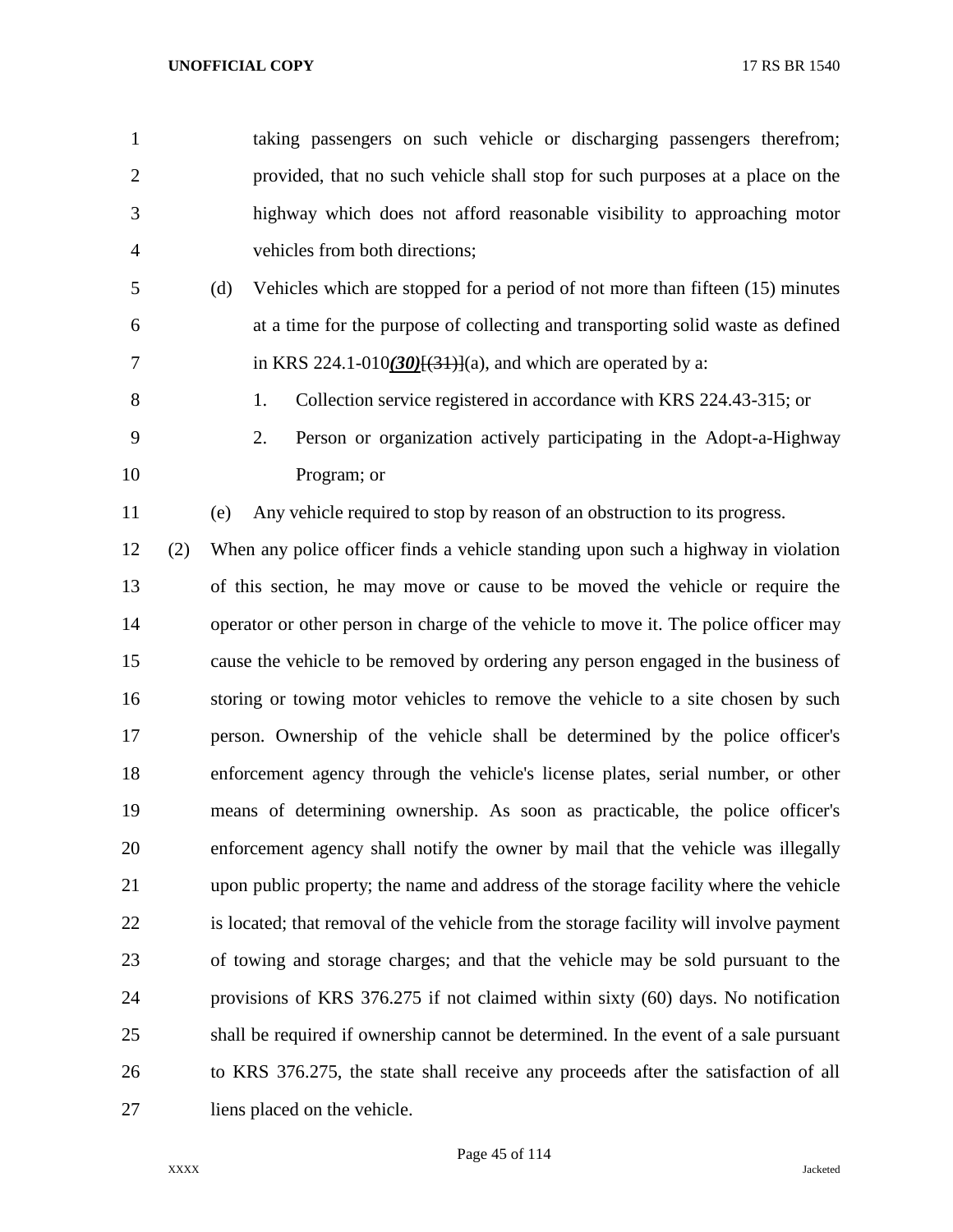(3) No vehicle shall be parked, stopped, or allowed to stand on the shoulders of any toll road, interstate highway, or other fully controlled access highway, including ramps thereto, nor shall any vehicle registered at a gross weight of over forty-four thousand (44,000) pounds be parked, stopped, or allowed to stand on the shoulders of any state-maintained highway, except that, in the case of emergency or in response to a peace officer's signal, vehicles shall be permitted to stop on the shoulders to the right of the traveled way with all wheels and projecting parts of the vehicles, including the load, completely clear of the traveled way. Parking of any vehicle which is disabled on the shoulders of a toll road, interstate highway, other fully controlled access highway, including ramps thereto, or any state-maintained highway not mentioned in this section for twenty-four (24) hours continuously is prohibited and vehicles violating this provision may be towed away at the cost of the owner.

 (4) When any police officer finds a vehicle unattended upon any bridge or causeway or in a tunnel where the vehicle constitutes an obstruction to traffic, the officer may provide for the removal of the vehicle to the nearest garage or other place of safety as provided in subsection (2) of this section.

 (5) No person shall stop or park a vehicle except when necessary to avoid conflict with other traffic or in compliance with the directions of a police officer or traffic control device, in the following places:

- (a) On a sidewalk;
- (b) In front of sidewalk ramps provided for persons with disabilities;
- (c) In front of a public or private driveway;
- 24 (d) Within an intersection or on a crosswalk;
- (e) At any place where official signs prohibit stopping or parking;
- (f) Within thirty (30) feet upon the approach to any flashing beacon, stop sign, or traffic control signal located at the side of a roadway;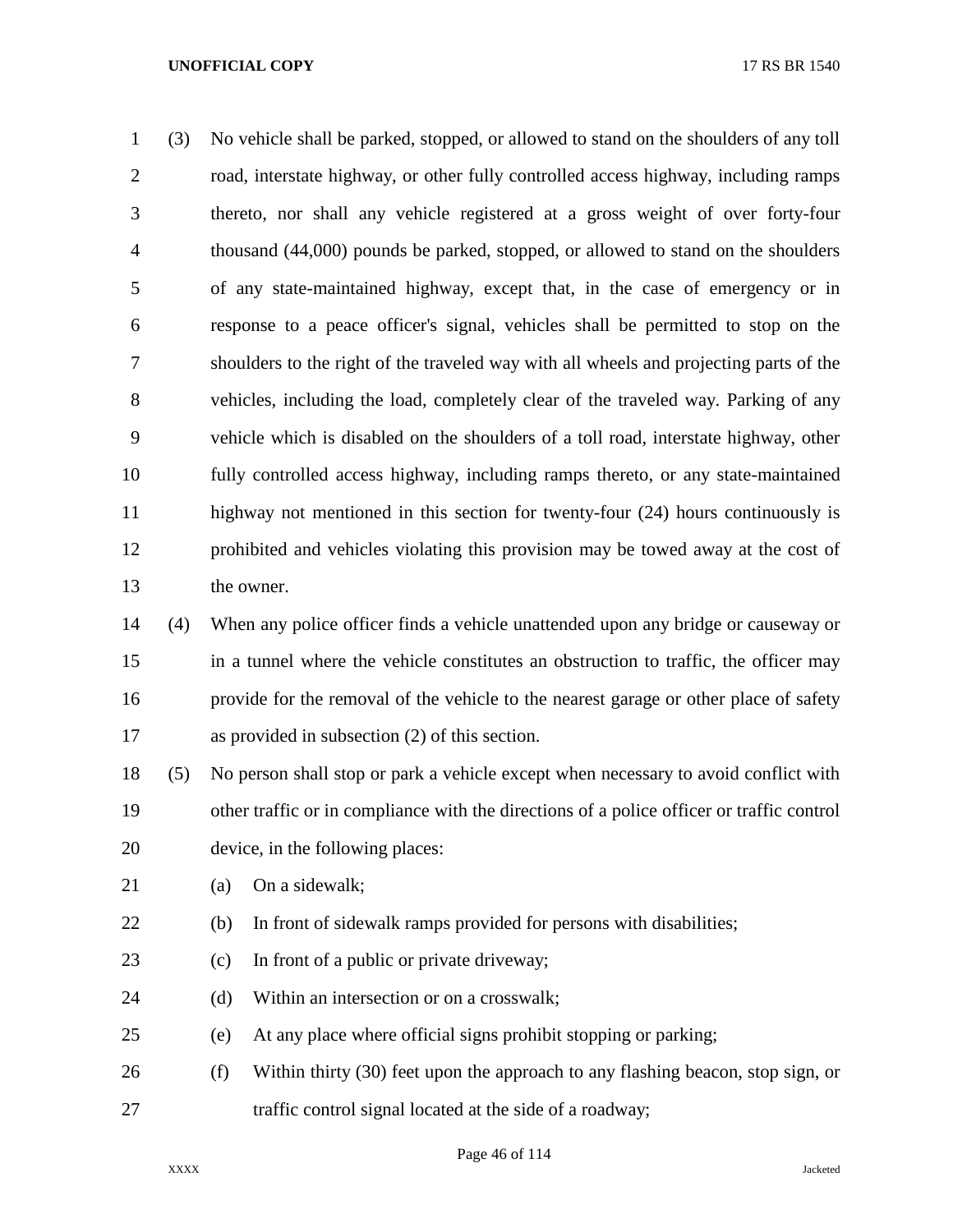- (g) On any controlled access highway;
- (h) Within a highway tunnel;
- (i) Within fifteen (15) feet of a fire hydrant; or
- (j) In an area between the roadways of a divided highway.
- (6) No person shall move a vehicle not lawfully under his control into any such prohibited area.
- (7) The restrictions in subsection (5)(e) of this section shall not apply to sheriffs and their deputies or police officers when operating properly identified vehicles during performance of their official duties.
- 10 Section 21. KRS 224.40-315 is amended to read as follows:
- (1) No permit to construct or expand a municipal solid waste disposal facility shall be accepted for processing by the cabinet unless the application contains a determination from the governing body for the solid waste management area in which the facility is or will be located concerning the consistency of the application with the area solid waste management plan submitted under KRS 224.43-345(1)(a) to (d) and (l) until January 1, 1993, and the entire plan after January 1, 1993. The governing body for the area shall, within sixty (60) days of receipt of a written request, make the determination after public notice and opportunity for public comment and public hearing. For applications with a notice of intent filed prior to February 26, 1991, the cabinet shall continue to process the application but no permit shall be approved until the governing body for the solid waste management area in which the facility is or will be located has made a determination in accordance with this section.
- (2) No permit to construct or expand a municipal solid waste disposal facility shall be approved unless the applicant affirmatively demonstrates and the cabinet makes a written finding in the preliminary determination made pursuant to KRS 224.40- 27 310(2) that the application conforms to and is consistent with all of the following:

Page 47 of 114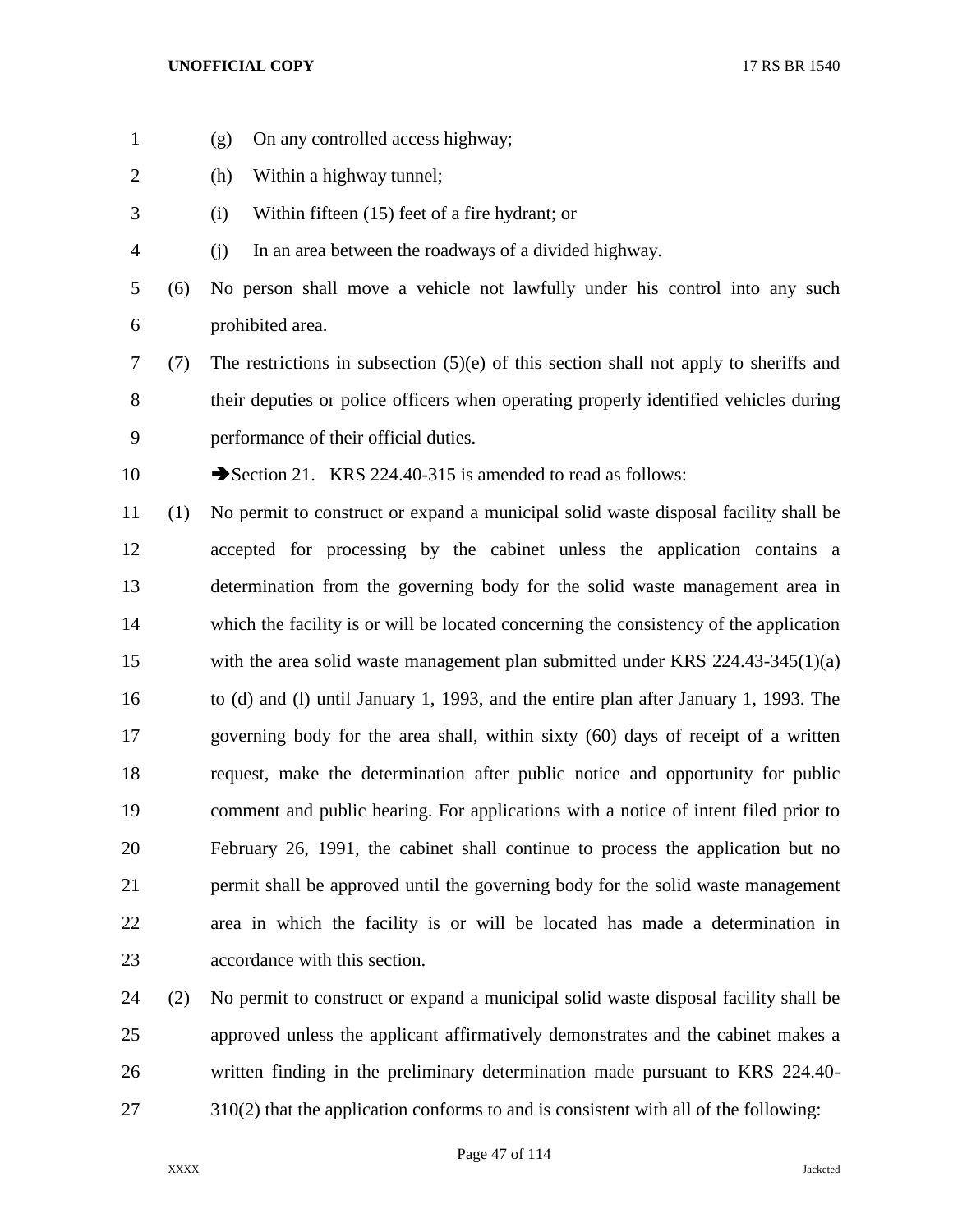- (a) The capacity needs identified in the area solid waste management plan;
- (b) Other elements of the area solid waste management plan, for permit applications filed after approval of those elements;
- (c) The statewide solid waste reduction and management plan, for permit applications filed after completion of the plan; and
- 
- (d) Applicable zoning regulations adopted pursuant to KRS Chapter 100.

 (3) If the cabinet approves a permit to construct or expand a municipal solid waste management facility after the governing body for the area has determined the application to be inconsistent with the area solid waste management plan, as part of the written finding the cabinet shall state in detail the reasons why it did not accept 11 the determination of the governing body for the area.

 (4) For the purposes of this section, the term municipal solid waste disposal facility includes, in addition to those facilities defined in KRS 224.1-010*(14)*[(15)], any residual or contained landfill or incinerator disposing of industrial solid waste for a fee, but does not include a waste site or facility which is operated exclusively by a solid waste generator on property owned by the solid waste generator which accepts only industrial solid waste from the solid waste generator or industrial solid waste generated at another facility owned and operated by the generator or wholly-owned subsidiary.

20 Section 22. KRS 224.50-760 is amended to read as follows:

 (1) (a) For purposes of this section and KRS 224.46-580(7), special wastes are those wastes of high volume and low hazard which include but are not limited to mining wastes, utility wastes (fly ash, bottom ash, scrubber sludge), wastes from coal gasification facilities (vitrified coarse solid residues, prilled or blocked sulfur) approved by the cabinet based on submittal of appropriate testing demonstrating that the wastes are of low hazard, sludge from water treatment facilities and wastewater treatment facilities, cement kiln dust, gas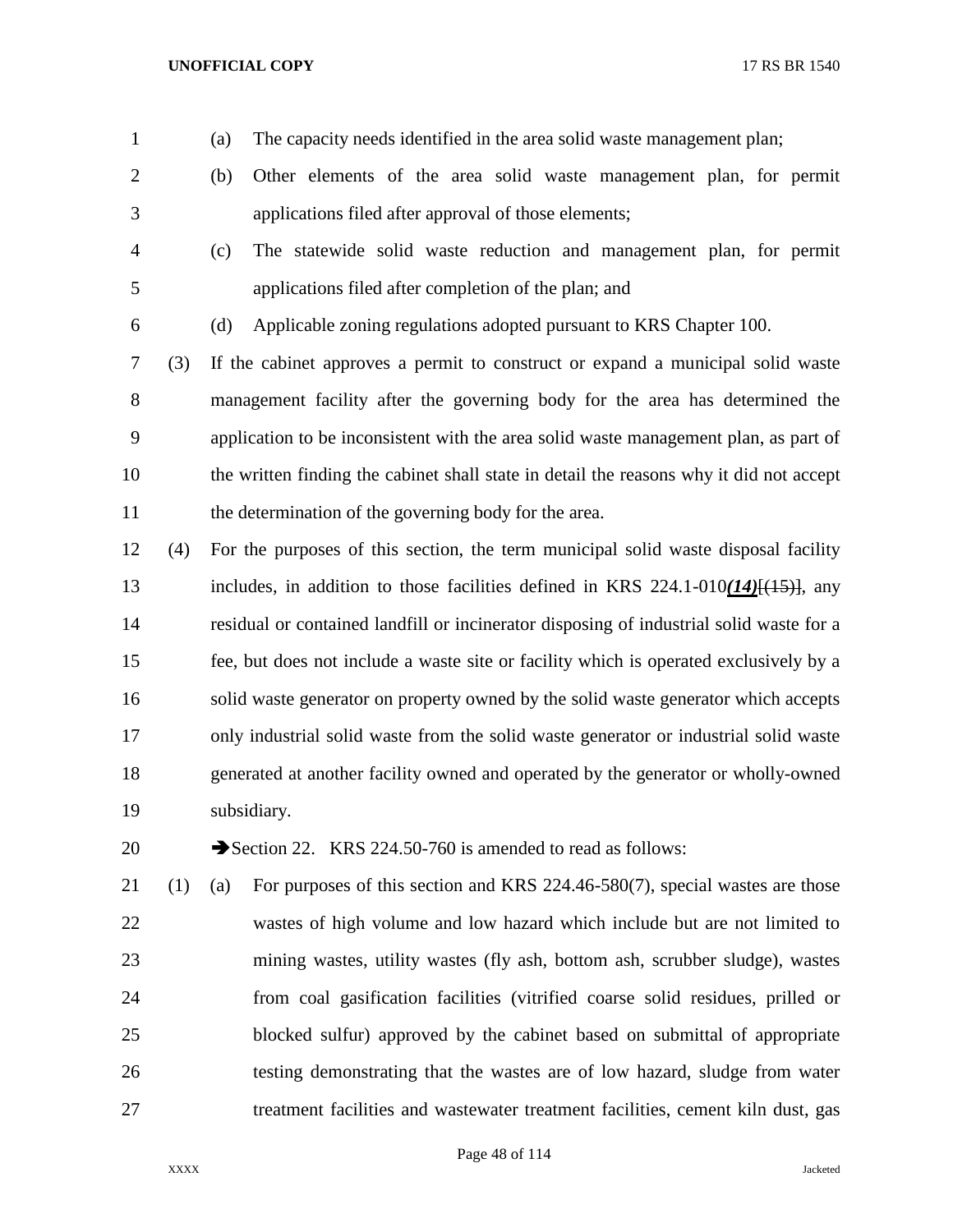and oil drilling muds, and oil production brines. Other wastes may be designated special wastes by the cabinet;

- (b) Disposal sites or facilities for special wastes shall be exempt from the provisions of KRS 224.46-520 and the provisions of KRS 224.43-810 *and*[,] 5 224.43-815<del>, and KRS 224.46-820 to 224.46-870]</del> but may be regulated by the cabinet consistent with the Resource Conservation and Recovery Act of 1976, as amended (Pub. L. 94-580), and regulations issued pursuant thereto, unless the special waste received is listed or meets the criteria of a hazardous waste in regulations pursuant to KRS 224.46-510(3). If the special waste is a hazardous waste as specified in regulations pursuant to KRS 224.46-510(3), the site or facility shall be required by the cabinet to comply with the provisions of KRS 224.46-520 but shall not be subject to the requirements of 13 KRS 224.40-310(6);
- (c) Generators of special wastes shall register with the cabinet and be subject to the provisions of KRS 224.46-510, except for generators of coal mining wastes which shall be regulated pursuant to the provisions of KRS Chapter 350;
- (d) The cabinet shall, when promulgating regulations affecting special waste, recognize special waste as a separate and distinct indivisible category and shall recognize the distinct differences between the category of special wastes and other hazardous wastes and solid wastes as defined in KRS 224.1- 22 010*(30)*<sup>[(31)</sup>](a) and 109.012(9) due to the fact that special wastes have large volume but low hazardousness. The cabinet's regulations for the generation, transport, recordkeeping, reporting, treatment, storage, and disposal shall reflect those distinct differences. The cabinet's regulations shall recognize and incorporate, where appropriate, and if consistent with the policies of KRS 224.46-510 to 224.46-570, any deadline extensions, studies, and specialized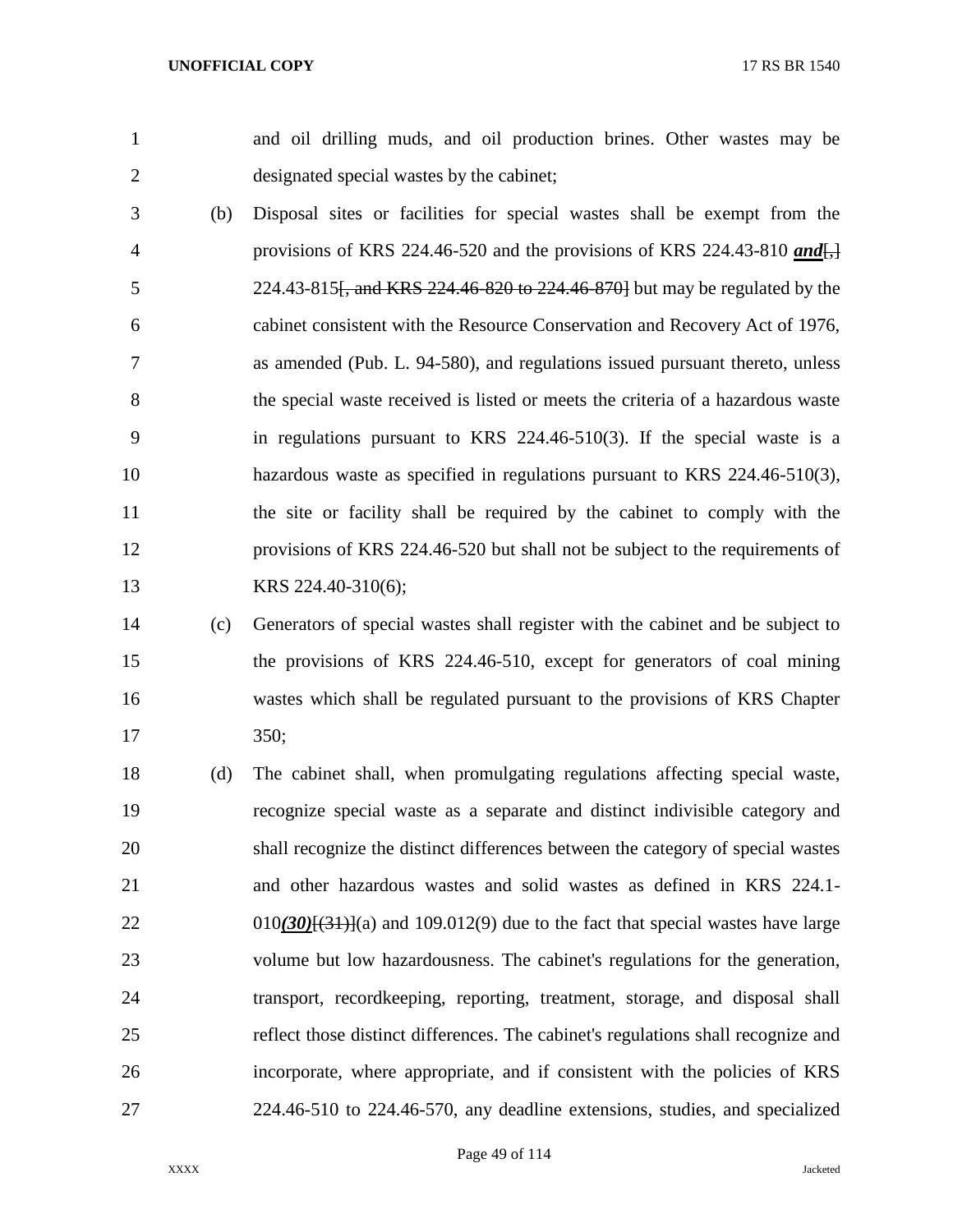requirements for specific kinds of special wastes that are or may be undertaken at the federal or other levels of government; and

 (e) It is the intent of the General Assembly that the processing of sludge from water treatment facilities and wastewater treatment facilities by composting shall be considered an industrial process. The cabinet shall, when promulgating administrative regulations affecting sludge from water treatment facilities and wastewater treatment facilities, consider the treatment of this sludge by composting as an industrial process. The provisions of this paragraph and subsection (3) of this section shall not apply to a city, county, urban-county government, charter county government, or special district as defined in KRS Chapter 65, or to a public or private college or university that processes its own water treatment or wastewater treatment sludge by composting on property owned or leased by the city, county, urban-county government, charter county government, special district, or public or private college or university.

 (2) Generators of waste oil shall be exempt from the provisions of KRS 224.46-510 and 224.46-520 so long as waste oil is not specified as a hazardous waste in regulations 18 pursuant to KRS 224.46-510(3) but may be regulated by the cabinet consistent with the Resource Conservation and Recovery Act of 1976, as amended (Pub. L. 94- 580), and regulations issued pursuant thereto.

 (3) A permit application to establish, operate, or modify a composting site or composting facility for the processing of water treatment sludge or wastewater treatment sludge, shall require immediately the general public notice provided for in KRS 224.40-310(4) and (5). If a hearing is requested, no permit to establish, operate, or modify a composting site or facility shall be issued prior to the public hearing. The hearing shall be held within the county where the composting site or facility is located or proposed. Composting of this sludge shall be considered an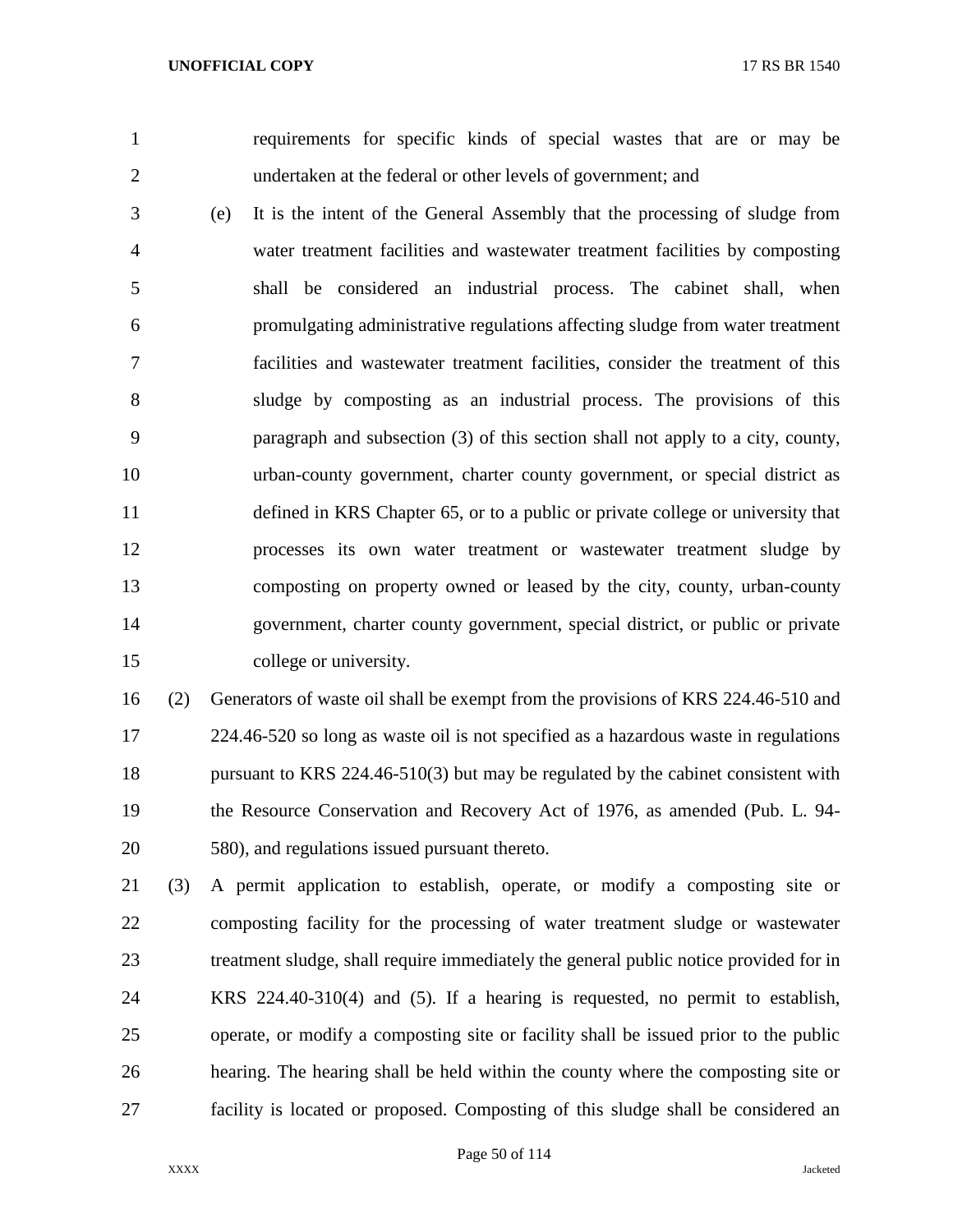| $\mathbf{1}$   |     | industrial process.                                                                        |
|----------------|-----|--------------------------------------------------------------------------------------------|
| $\mathbf{2}$   |     | Section 23. KRS 224.50-856 is amended to read as follows:                                  |
| 3              | (1) | No person shall engage in disposal of waste tires in Kentucky except by transfer to a      |
| $\overline{4}$ |     | permitted solid waste disposal facility and except as follows:                             |
| 5              |     | If transferred to a contained landfill, the waste tires shall be processed to<br>(a)<br>1. |
| 6              |     | prevent the entrapment of air or water;                                                    |
| 7              |     | If transferred to a residual landfill, the waste tires shall be rendered<br>2.             |
| $8\,$          |     | suitable for disposal in a landfill and the landfill shall accept only waste               |
| 9              |     | tires for disposal; or                                                                     |
| 10             |     | 3.<br>If transferred to an incinerator or to any facility for use as a fuel, the           |
| 11             |     | incinerator or other facility shall be permitted in accordance with KRS                    |
| 12             |     | 224.20-110 and 224.40-310 to allow the burning of waste tires and shall                    |
| 13             |     | have received a local determination related to the waste tires in                          |
| 14             |     | accordance with KRS $224.40-315(1)$ ; and                                                  |
| 15             |     | Facilities proposing to use tire-derived fuel, as that term is defined in KRS<br>(b)       |
| 16             |     | $224.1 - 010(53)$ $(54)$ , as a fuel or for other energy recovery, shall not be            |
| 17             |     | required to receive a local determination related to the tire-derived fuel use             |
| 18             |     | under KRS 224.40-315(1). The Division of Air Quality shall provide for                     |
| 19             |     | public notice and an opportunity for comment on any application seeking                    |
| 20             |     | approval for use of tire-derived fuel.                                                     |
| 21             | (2) | No person shall accumulate more than twenty-five (25) waste tires in Kentucky at a         |
| 22             |     | time for processing, by baling, chopping, recycling, shredding, or other means of          |
| 23             |     | changing their shape, size, or chemical content without meeting the requirements of        |
| 24             |     | the waste tire program. For processing which had been approved by the cabinet              |
| 25             |     | before July 15, 1998, the person who had received the approval shall register within       |
| 26             |     | forty-five $(45)$ days of July 15, 1998.                                                   |
| 27             | (3) | No person shall transport more than fifty (50) waste tires in Kentucky at a time,          |

Page 51 of 114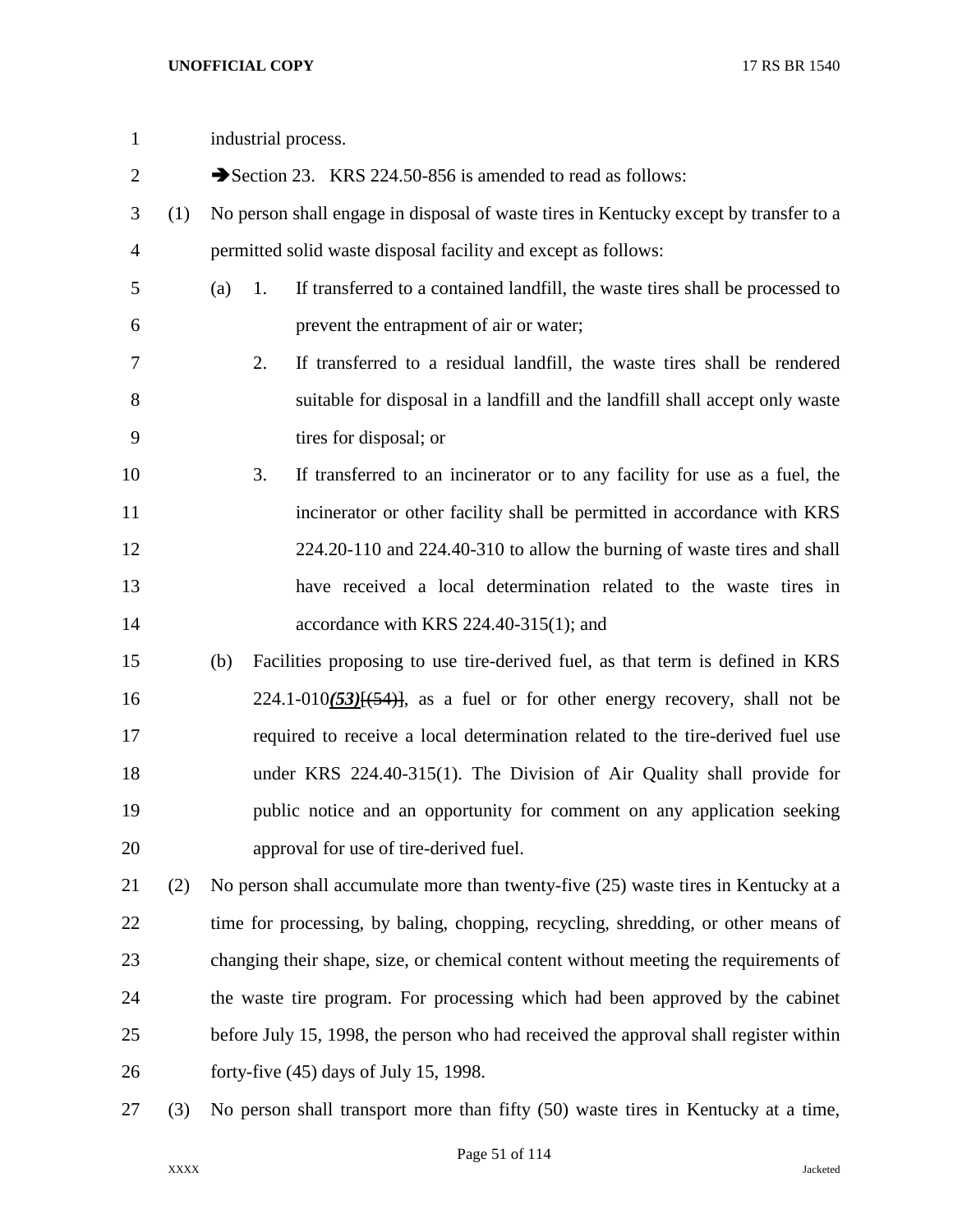either in one (1) vehicle or more than one (1) vehicle managed by or operated under contract with that person, without meeting the requirements of the waste tire program, unless transported in accordance with subsection (5) of this section.

 (4) No person shall accumulate more than one hundred (100) waste tires in Kentucky at a time without meeting the requirements of the waste tire program, unless exempted by KRS 224.50-854 or accumulated in accordance with subsection (5) or (6) of this section. For accumulations of more than one hundred (100) tires not accumulated in accordance with subsection (5) or (6) of this section and existing on July 15, 1998, the person who has accumulated the tires shall register within forty-five (45) days of July 15, 1998.

 (5) A person making retail sales of new motor vehicle tires in Kentucky may accumulate up to one thousand (1,000) waste tires at the place where retail sales are made without registering as an accumulator as required by KRS 224.50-858, if the 14 waste tires are stored in accordance with the requirements of KRS 224.50-860(3), (5), (6), (7), and (8), and stored on-site in a building, in an adjacent covered area, or closed container where public access is prohibited after business hours. The retailer may transport the waste tires it accumulates at the place where retail sales are made without registering as a transporter as required by KRS 224.50-858 if the waste tires will remain in the retailer's possession until they reach their destination.

 (6) An automotive recycling dealer in Kentucky who is licensed by the Transportation Cabinet pursuant to KRS 190.010 to 190.080 may accumulate up to one thousand (1,000) waste tires at the place where automotive recycling is done without registering as an accumulator as required by KRS 224.50-858 if the waste tires are stored in accordance with KRS 224.50-860(2) to (11) and stored on-site in a building, in an adjacent covered area, or closed container where public access is prohibited after business hours.

27 Section 24. KRS 224.73-110 is amended to read as follows: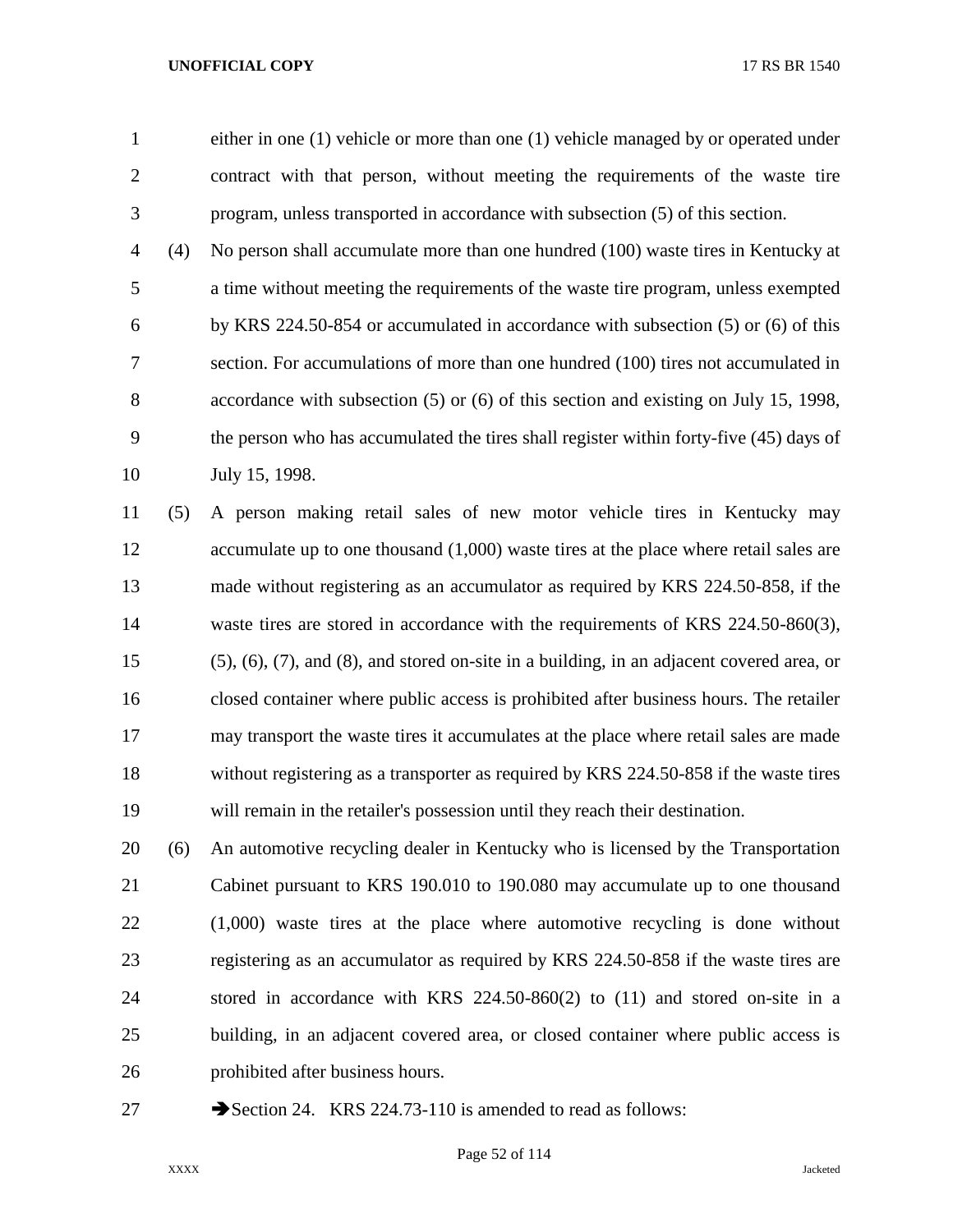(1) The Kentucky Board of Certification of Wastewater System Operators is established. The board shall recommend qualified applicants to the cabinet for certification and perform [such ]other acts as may be necessary to carry out the purposes of this section. Members of the board shall be appointed by the Governor. The board shall consist of eight (8) members who may have professional backgrounds as follows: one (1) employee of a municipality who holds the position of either city manager, city engineer, director of public works, or the equivalent thereof; one (1) member who is a faculty member of a college, university, or professional school whose major field is related to wastewater treatment; one (1) nonvoting ex officio member representing the cabinet; and five (5) members currently employed as operators holding valid certificates where one (1) of these five (5) shall be an operator of an industrial wastewater system. Board members shall serve for a four (4) year term, except for the first board to which two (2) of the operators will be appointed for four (4) years and three (3) for two (2) years. The first college faculty member will be appointed for two (2) years and the remaining board members will be appointed for four (4) years. The cabinet's representative shall serve as executive secretary and treasurer and be responsible for maintaining records. The members of the board shall serve without compensation but may be reimbursed for all actual and necessary expenses incurred while discharging their official duties. At least four (4) existing members of the board shall constitute a quorum.

# (2) No person shall have primary responsibility for the operation of any sewage system or portion thereof whether publicly or privately owned unless*:*

 *(a) The person*[he] has passed an examination prescribed by the Energy and Environment Cabinet and board which shall determine *the person's*[his] skill 26 and competency for *the* [such] operation and has been issued a certificate to that effect by the cabinet*; or*

Page 53 of 114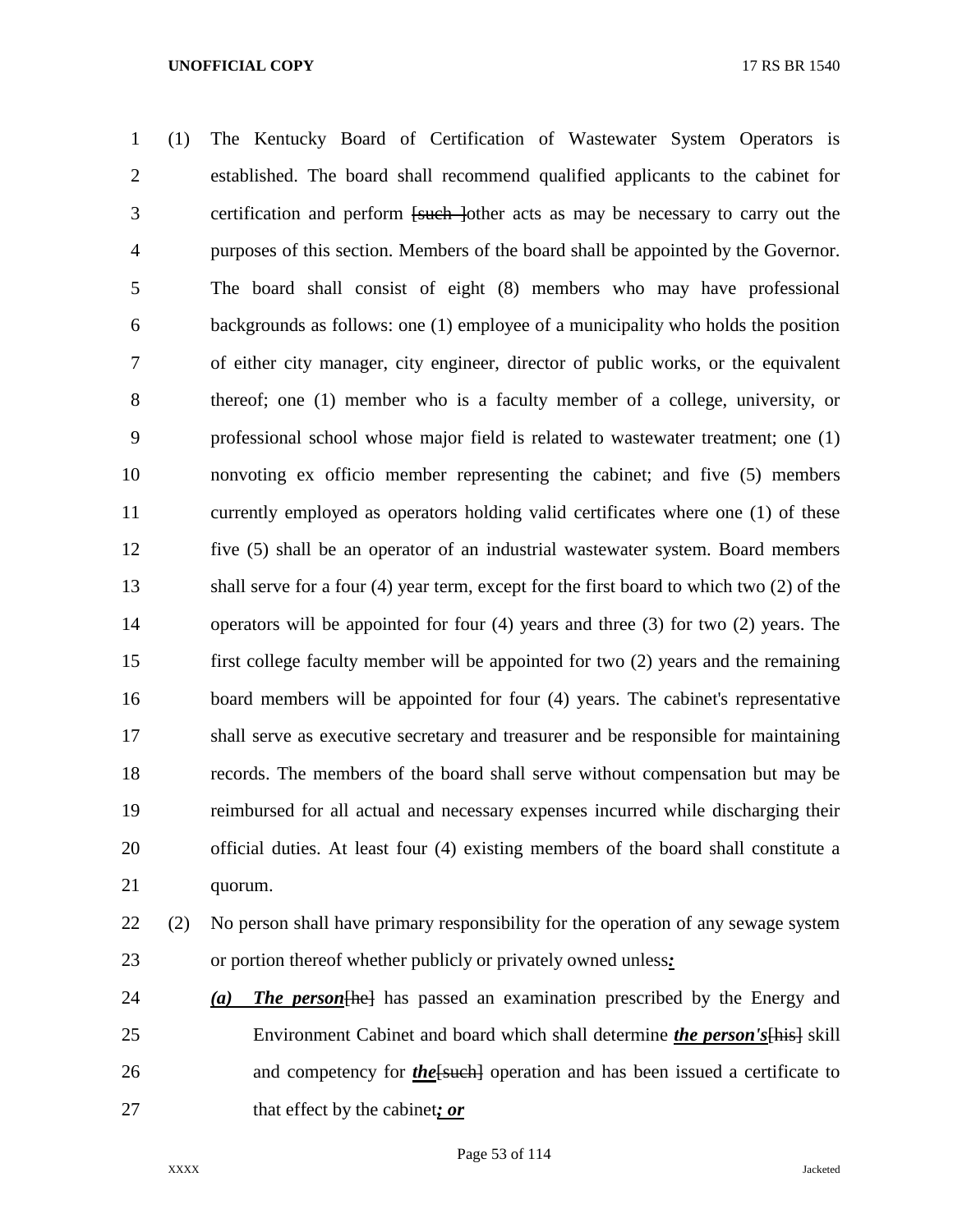# *(b) The person is operating a sewage system located at the residence where the person lives and the sewage system serves only one (1) residence*.

 (3) No person shall authorize or allow any person who does not hold a certificate issued pursuant to subsection (2) of this section to have primary responsibility for the operation of any sewage system or portion thereof.

 (4) The cabinet, with the advice of the board of certification, may classify all sewage systems and portions thereof in the manner provided by the rules and regulations of the cabinet with regard to size, type, physical conditions affecting such systems or portions thereof, and the skill, knowledge and experience required for the operation of the system or portion thereof and restrict the application of any certificate issued pursuant to subsection (2) of this section to the operation of a sewage system or portion thereof of a specific class.

- (5) Any person who has primary responsibility for the operation of a sewage system for a school shall be entitled to a limited certificate of competency for his particular system, provided he has demonstrated that he has the knowledge and experience required to operate properly the particular sewage system for which he is responsible. A limited certificate of competency so issued is not transferable to any other sewage system, nor is the period of operation under such a limited certificate eligible for consideration toward the experience requirements for a certificate of competency as provided in subsection (2) of this section.
- (6) All applicants for the examination and certification for the operation of any sewage system or portion thereof, whether publicly or privately owned, shall pay a reasonable schedule of fees and charges fixed by regulation. The fees required under this section shall be payable to the cabinet.
- (7) Operators shall have accumulated a minimum number of hours of appropriate board approved training set by regulation for certificate renewal. Such training shall include, but may not be limited to, correspondence courses, short courses, trade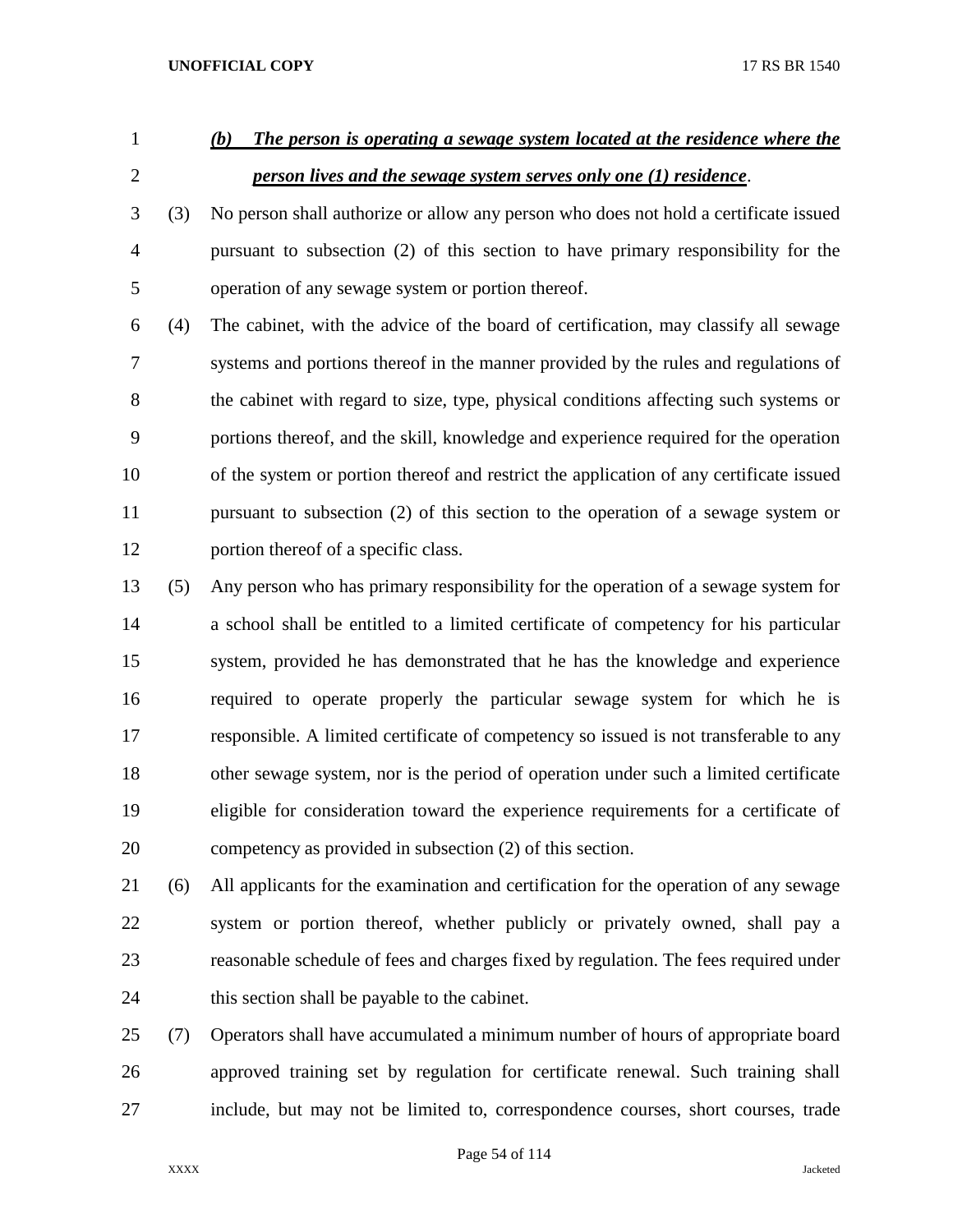| $\mathbf{1}$   |     | association meetings, and on-the-job training. Training hours accumulated in any      |
|----------------|-----|---------------------------------------------------------------------------------------|
| $\overline{2}$ |     | given year in excess of the minimum requirement necessary for renewal may be          |
| 3              |     | carried forward for a period not to exceed two (2) years.                             |
| 4              | (8) | The board may waive any or all of the requirements of subsection (7) of this section  |
| 5              |     | for all or portions of an established class of operators.                             |
| 6              |     | Section 25. KRS 224.80-100 is amended to read as follows:                             |
| 7              |     | As used in this subchapter:                                                           |
| 8              | (1) | "Activity and use limitations" means restrictions or obligations created under KRS    |
| 9              |     | 224.80-100 to 224.80-210.                                                             |
| 10             | (2) | "Applicant" means a person applying to the cabinet for approval of an                 |
| 11             |     | environmental covenant.                                                               |
| 12             | (3) | "Cabinet" means the Energy and Environment Cabinet.                                   |
| 13             | (4) | "Common interest community" means a condominium, cooperative, or other real           |
| 14             |     | property owned by a person as part of a parcel of real property for which there is an |
| 15             |     | obligation to pay property taxes, insurance premiums, or maintenance, or to make      |
| 16             |     | improvements to the real property as described and established in a recorded          |
| 17             |     | environmental covenant.                                                               |
| 18             | (5) | "Environmental covenant" means a servitude arising under an environmental             |
| 19             |     | response project that imposes activity and use limitations.                           |
| 20             | (6) | "Environmental response project" means a plan or work performed for the               |
| 21             |     | environmental remediation of real property conducted:                                 |
| 22             |     | Under a federal or state program governing environmental remediation of real<br>(a)   |
| 23             |     | property including programs established pursuant to KRS 224.1-400, 224.1-             |
| 24             |     | 405, 224.46-530, and 224.1-450 to 224.1-465;                                          |
| 25             |     | Incident to closure of a solid or hazardous waste management unit, if the<br>(b)      |
| 26             |     | closure is conducted with approval of the cabinet; or                                 |
| 27             |     | Under a Commonwealth voluntary cleanup program authorized under KRS<br>(c)            |

Page 55 of 114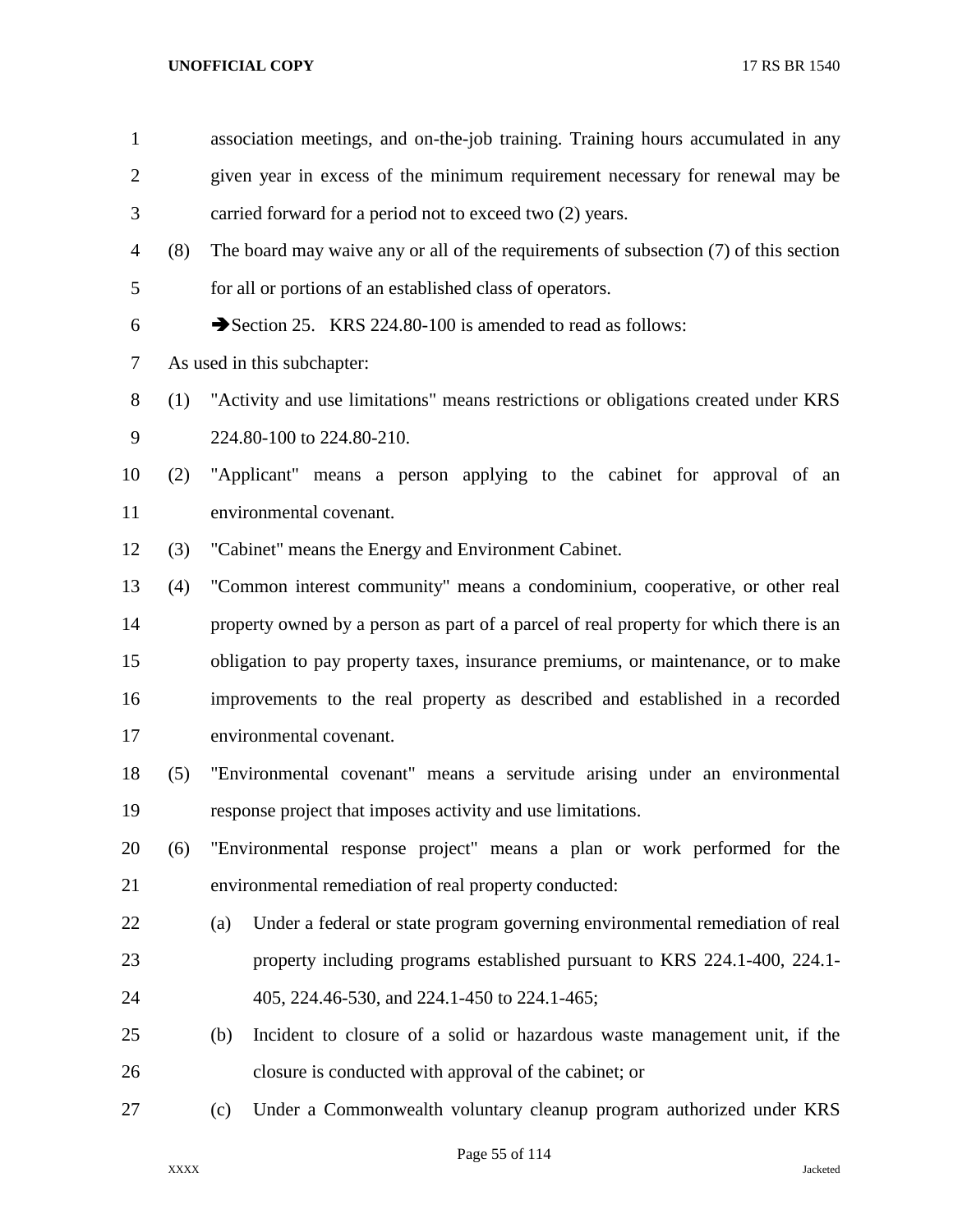| $\mathbf{1}$ |      | 224.1-510 to 224.1-532.                                                                        |
|--------------|------|------------------------------------------------------------------------------------------------|
| 2            | (7)  | "Holder" means the grantee of an environmental covenant.                                       |
| 3            | (8)  | "Indexing" means the practice or method kept by a county clerk's office to record              |
| 4            |      | legal property transactions.                                                                   |
| 5            | (9)  | "Interest" means all or part of a legal equitable claim to a right in real property            |
| 6            |      | which shall include both possessory and nonpossessory interests.                               |
| 7            |      | (10) "Owner" means a person that owns a fee simple interest or any other interest in real      |
| $8\,$        |      | property that is subject to an environmental covenant.                                         |
| 9            | (11) | "Person" shall have the meaning specified in KRS 224.1-010(16) $\left[\frac{(17)}{1}\right]$ . |
| 10           | (12) | "Public notice" means the publication of required information in a daily or weekly             |
| 11           |      | newspaper of major circulation located in the county or counties where the property            |
| 12           |      | subject to the proposed environmental covenant is located. If there is no daily or             |
| 13           |      | weekly newspaper of major circulation in the county or counties where the property             |
| 14           |      | is located, public notice shall mean publication of required information in a daily or         |
| 15           |      | weekly newspaper of major circulation in a county adjacent to the county or                    |
| 16           |      | counties where the property is located.                                                        |
| 17           |      | (13) "Subordination agreement" means an agreement affecting priority of interests in a         |
| 18           |      | real property that is subject to an environmental covenant.                                    |
| 19           |      | (14) "Servitude" means a right, burden, or restriction on the use of real property that        |
| 20           |      | passes from the current owner or tenant to any owners or tenants in succession.                |
| 21           |      | Section 26. KRS 224A.011 is amended to read as follows:                                        |
| 22           |      | As used in this chapter, unless the context requires otherwise:                                |
| 23           | (1)  | "Administrative fee" means a fee assessed and collected by the authority from                  |
| 24           |      | borrowers under assistance agreements, to be used for operational expenses of the              |
| 25           |      | authority;                                                                                     |
| 26           | (2)  | "Applicable interest rate" means the rate of interest which shall be used as part of           |
| 27           |      | the repayment criteria for an assistance agreement between a governmental agency               |

Page 56 of 114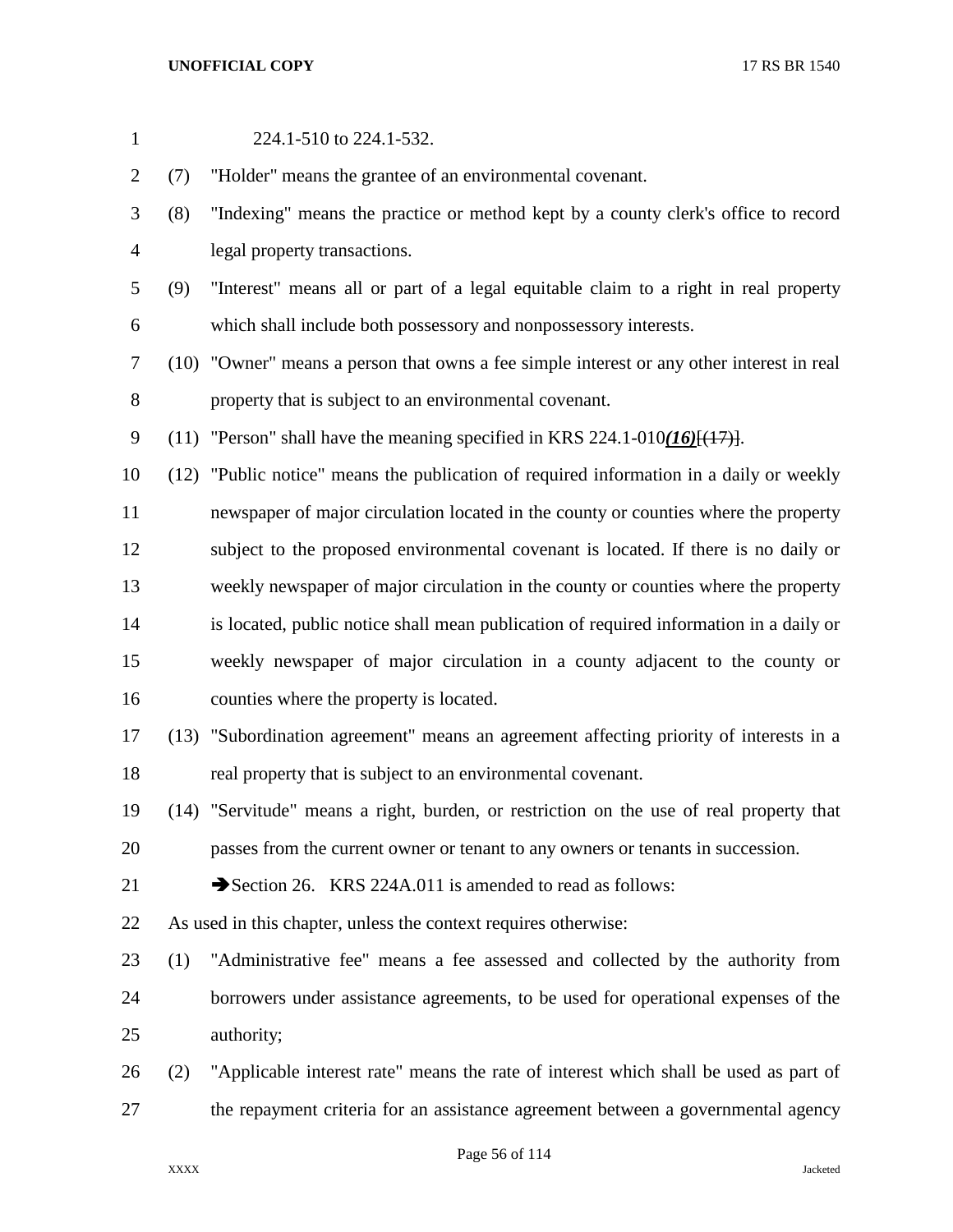| $\mathbf{1}$   |     |          | and the authority, and shall be determined by the authority pertinent to the source of |
|----------------|-----|----------|----------------------------------------------------------------------------------------|
| $\overline{2}$ |     |          | funds from which the assistance agreement is funded;                                   |
| 3              | (3) |          | "Assistance agreement" means the agreement to be made and entered into by and          |
| $\overline{4}$ |     |          | between a governmental agency and the authority, as authorized by this chapter,        |
| 5              |     |          | providing for a lease, loan, services, or grant to the governmental agency or for the  |
| 6              |     |          | purchase of obligations issued by the governmental agency, and for the repayment       |
| 7              |     |          | thereof to the authority by the governmental agency;                                   |
| 8              | (4) |          | "Authority" means the Kentucky Infrastructure Authority, which is created by this      |
| 9              |     | chapter; |                                                                                        |
| 10             | (5) |          | "Authority revenues" means the totality of all:                                        |
| 11             |     | (a)      | Service charges;                                                                       |
| 12             |     | (b)      | Utility tax receipts, to the extent not otherwise committed and budgeted by the        |
| 13             |     |          | authority during any fiscal period of the authority;                                   |
| 14             |     | (c)      | Any gifts, grants, or loans received, to the extent not otherwise required to be       |
| 15             |     |          | applied;                                                                               |
| 16             |     | (d)      | Any and all appropriations made to the authority by the General Assembly of            |
| 17             |     |          | the Commonwealth of Kentucky, to the extent not otherwise required to be               |
| 18             |     |          | applied;                                                                               |
| 19             |     | (e)      | All moneys received in repayment of and for interest on any loans made by the          |
| 20             |     |          | authority to a governmental agency, except as provided in KRS 224A.111,                |
| 21             |     |          | 224A.1115, and 224A.112, or as principal of and interest on any obligations            |
| 22             |     |          | issued by a governmental agency and purchased by the authority, or as receipts         |
| 23             |     |          | under any assistance agreement;                                                        |
| 24             |     | (f)      | The proceeds of bonds or long-term debt obligations of governmental                    |
| 25             |     |          | agencies pledged to the payment of bond anticipation notes issued by the               |
| 26             |     |          | authority on behalf of the said governmental agency to provide interim                 |
| 27             |     |          | construction financing; and                                                            |

Page 57 of 114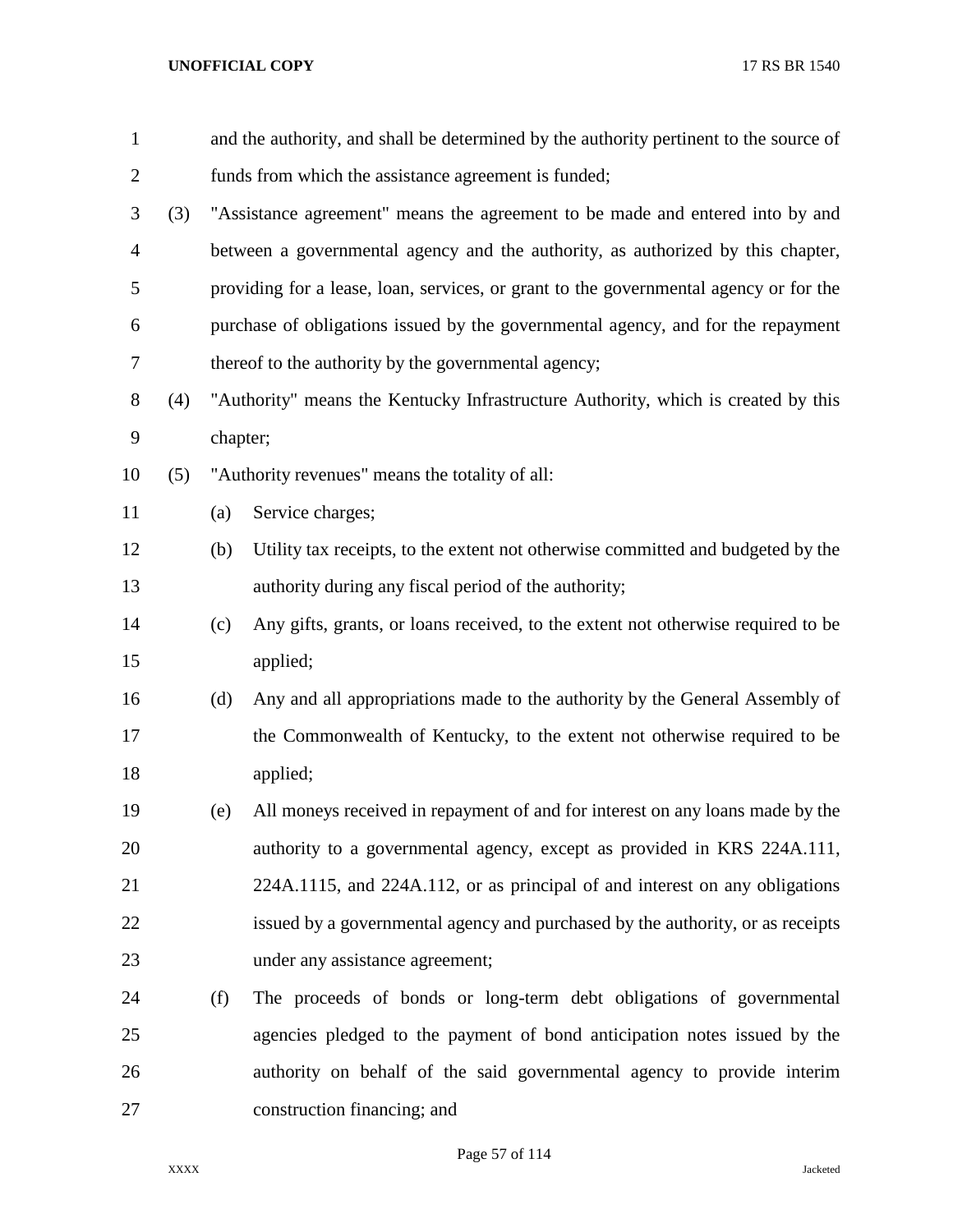| $\mathbf{1}$   |     | (g) | Payments under agreements with any agencies of the state and federal                  |
|----------------|-----|-----|---------------------------------------------------------------------------------------|
| $\overline{c}$ |     |     | government;                                                                           |
| 3              | (6) |     | "Borrower or borrowing entity" means any agency of the state or its political         |
| 4              |     |     | subdivisions, any city, or any special district created under the laws of the state   |
| 5              |     |     | acting individually or jointly under interagency or interlocal cooperative agreements |
| 6              |     |     | to enter into assistance agreements with the authority;                               |
| 7              | (7) |     | "Community flood damage abatement project" means any structural or nonstructural      |
| 8              |     |     | study, plan, design, construction, development, improvement, or other activity to     |
| 9              |     |     | provide for flood control;                                                            |
| 10             | (8) |     | "Construction" means and includes but is not limited to:                              |
| 11             |     | (a) | Preliminary planning to determine the economic and engineering feasibility of         |
| 12             |     |     | infrastructure projects, the engineering, architectural, legal, fiscal, and           |
| 13             |     |     | economic investigations, and studies necessary thereto, and surveys, designs,         |
| 14             |     |     | plans, working drawings, specifications, procedures, and other actions                |
| 15             |     |     | necessary to the construction of infrastructure or solid waste projects;              |
| 16             |     | (b) | The erection, building, acquisition, alteration, remodeling, improvement, or          |
| 17             |     |     | extension of infrastructure or solid waste projects; and                              |
| 18             |     | (c) | The inspection and supervision of the construction of infrastructure or solid         |
| 19             |     |     | waste projects and all costs incidental to the acquisition and financing of           |
| 20             |     |     | same. This term shall also relate to and mean any other physical devices or           |
| 21             |     |     | appurtenances in connection with, or reasonably attendant to, infrastructure or       |
| 22             |     |     | solid waste projects;                                                                 |
| 23             | (9) |     | "Dams" means any artificial barrier, including appurtenant works, which does or       |
| 24             |     |     | can impound or divert water, and which either:                                        |
| 25             |     | (a) | Is or will be twenty-five (25) feet or more in height from the natural bed of the     |
| 26             |     |     | stream or watercourse at the downstream toe of the barrier, as determined by          |
| 27             |     |     | the Energy and Environment Cabinet; or                                                |
|                |     |     |                                                                                       |

Page 58 of 114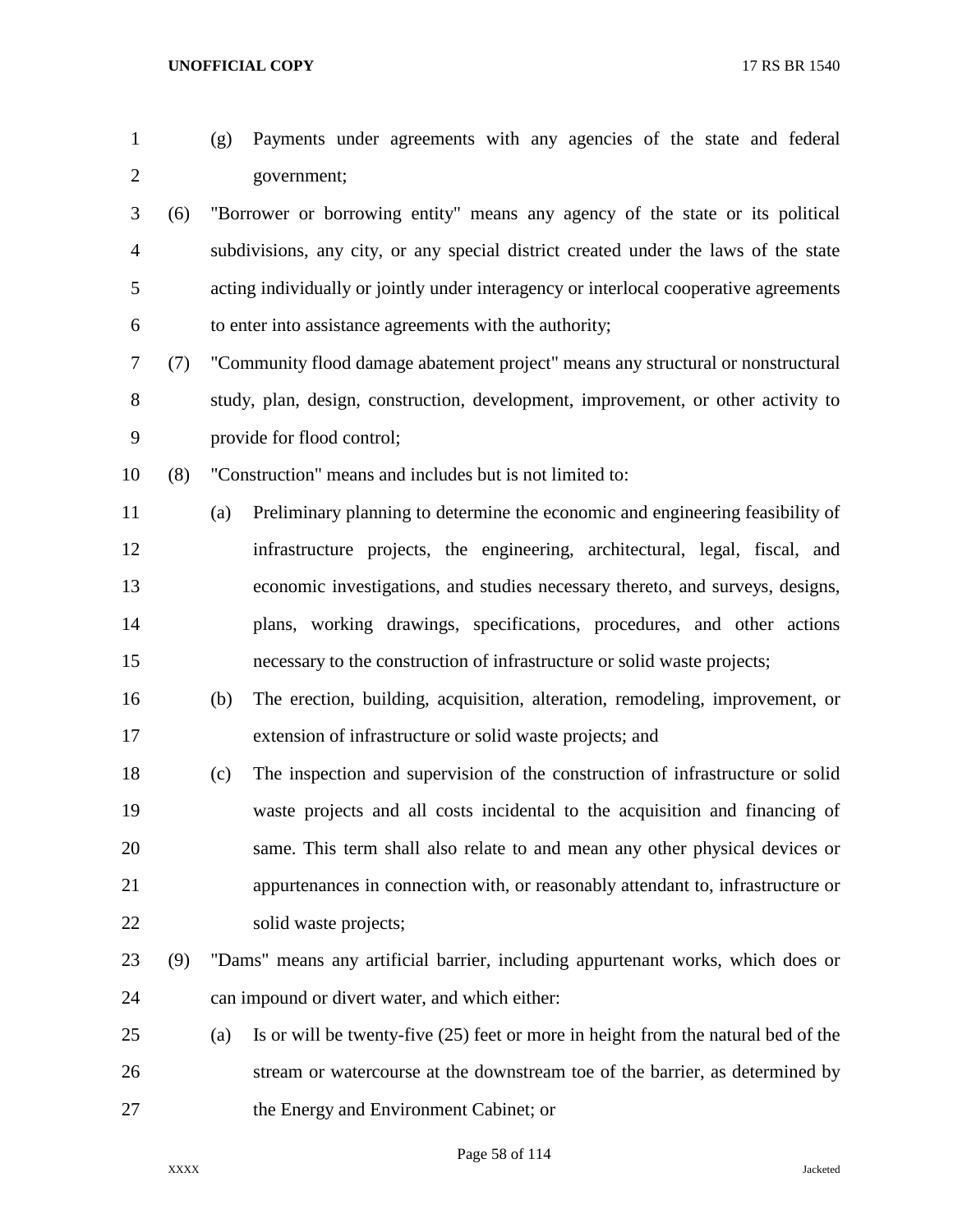- (b) Has or will have an impounding capacity at maximum water storage elevation 2 of fifty (50) acre feet or more;
- (10) "Distribution facilities" means all or any part of any facilities, devices, and systems used and useful in obtaining, pumping, storing, treating, and distributing water for agricultural, industrial, commercial, recreational, public, and domestic use;
- (11) "Energy and Environment Cabinet" means the Kentucky Energy and Environment Cabinet, or its successor, said term being meant to relate specifically to the state agency which is designated as the water pollution agency for the Commonwealth of Kentucky, for purposes of the federal act;
- (12) "Federal act" means the Federal Clean Water Act (33 U.S.C. secs. 1251 et seq.) as said federal act may be amended from time to time in the future, or any other enactment of the United States Congress providing funds that may assist in carrying out the purposes of the authority;
- (13) "Federally assisted wastewater revolving fund" means that fund which will receive federal and state funds or the proceeds from the sale of revenue bonds of the authority for the purpose of providing loans to finance construction of publicly owned treatment works as defined in Section 212 of the federal act and for the implementation of a management program established under Section 319 of the federal act and for the development and implementation of a conservation and management plan under Section 320 of the federal act;
- (14) "Governmental agency" means any incorporated city or municipal corporation, or other agency, or unit of government within or a department or a cabinet of the Commonwealth of Kentucky, now having or hereafter granted, the authority and power to finance, acquire, construct, or operate infrastructure or solid waste projects. This definition shall specifically apply but not by way of limitation to incorporated cities; counties, including any counties containing a metropolitan sewer district; sanitation districts; water districts; water associations if these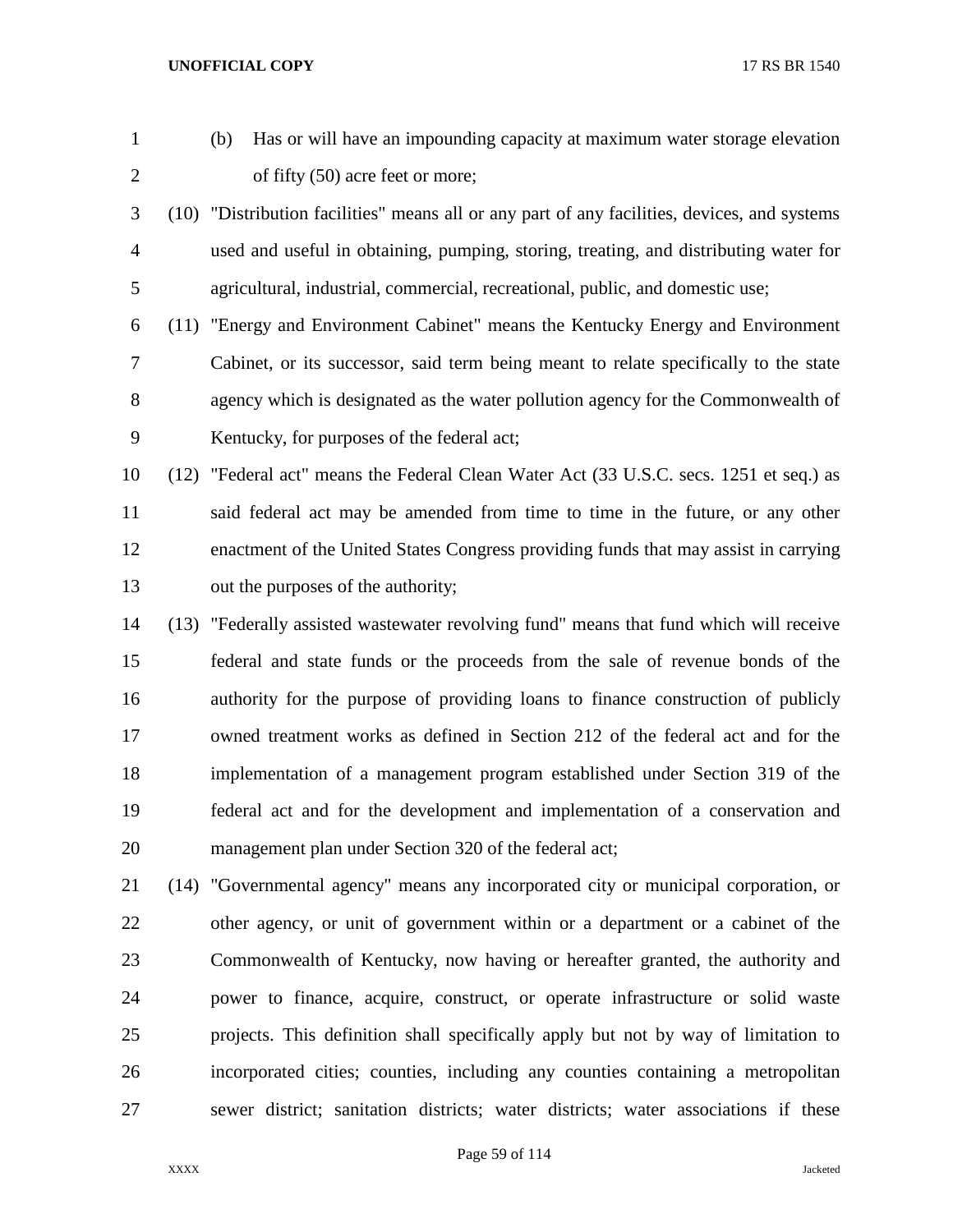associations are permitted to issue interest-bearing obligations which interest would be excludable from gross income under Section 103 of the Internal Revenue Code of 1986 as amended; sewer construction districts; metropolitan sewer districts; sanitation taxing districts; a regional wastewater commission established under KRS 65.8901 to 65.8923; and any other agencies, commissions, districts, or authorities (either acting alone, or in combination with one another in accordance with any regional or area compact, or intergovernmental cooperative agreements), now or hereafter established in accordance with the laws of the Commonwealth of Kentucky having and possessing the described powers described in this subsection;

 (15) "Industrial waste" means any liquid, gaseous, or solid waste substances resulting from any process of industry, manufacture, trade, or business, or from the mining or taking, development, processing, or recovery of any natural resources, including heat and radioactivity, together with any sewage as is present therein, which 14 pollutes the waters of the state, and specifically, but not by way of limitation, means heat or thermal differentials created in the waters of the state by any industrial processing, generating, or manufacturing processes;

 (16) "Infrastructure project" means any construction or acquisition of treatment works, facilities related to the collection, transportation, and treatment of wastewater as defined in KRS 65.8903, distribution facilities, or water resources projects instituted by a governmental agency or an investor-owned water utility which is approved by the authority and, if required, by the Energy and Environment Cabinet, Public Service Commission, or other agency; solid waste projects; dams; storm water control and treatment systems; gas or electric utility; broadband deployment project; or any other public utility or public service project which the authority finds would assist in carrying out the purposes set out in KRS 224A.300;

 (17) "Infrastructure revolving fund" means that fund which will receive state funds, the proceeds from the sale of revenue bonds of the authority or other moneys earmarked

Page 60 of 114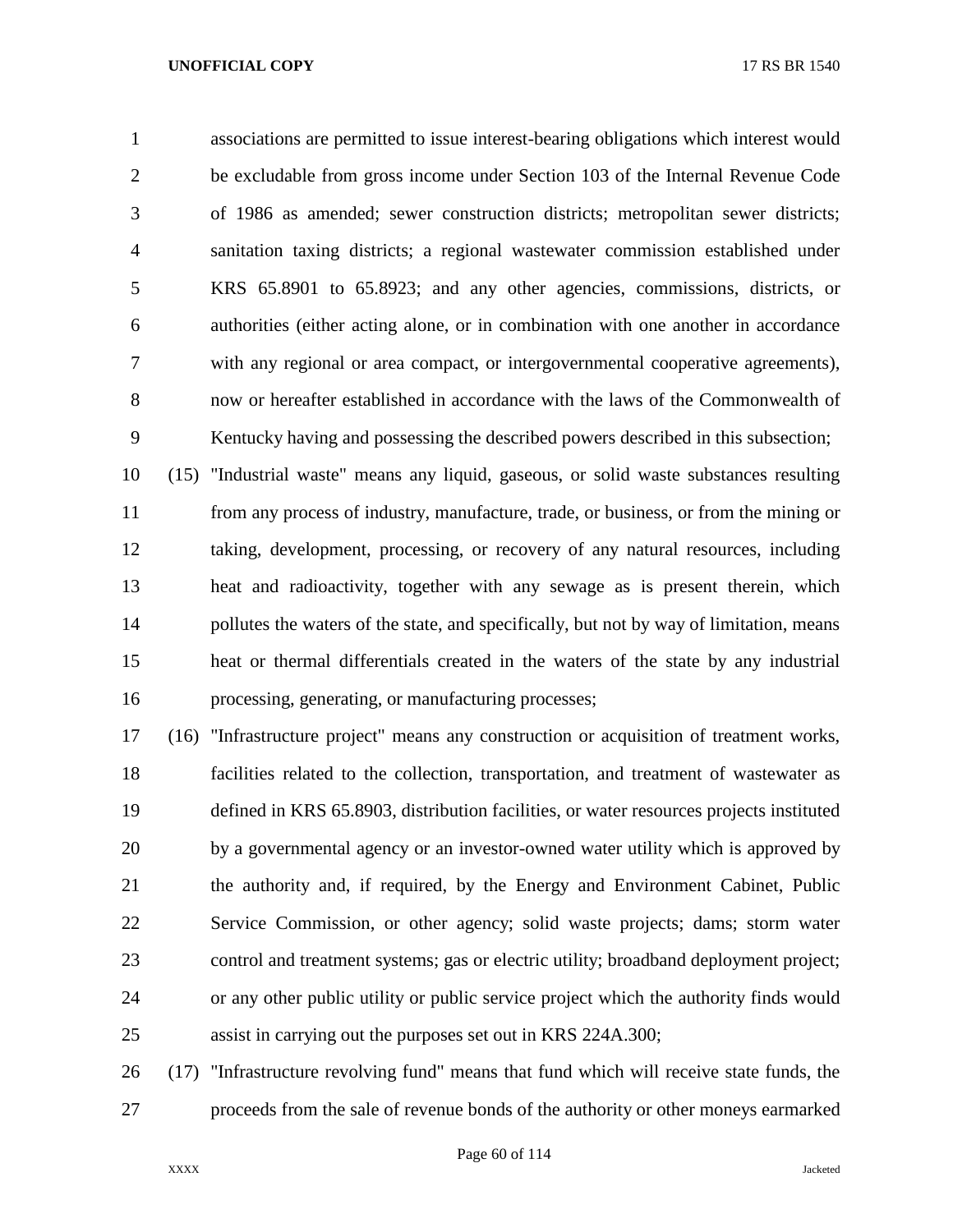| $\mathbf{1}$   |      | for that fund for the purpose of providing loans or grants to finance construction or      |
|----------------|------|--------------------------------------------------------------------------------------------|
| $\mathbf{2}$   |      | acquisition of infrastructure projects as defined in this section;                         |
| 3              |      | (18) "Loan or grant" means moneys to be made available to governmental agencies by         |
| $\overline{4}$ |      | the authority for the purpose of defraying all or any part of the total costs incidental   |
| 5              |      | to construction or acquisition of any infrastructure project;                              |
| 6              |      | (19) "Market interest rate" means the interest rate determined by the authority under      |
| 7              |      | existing market conditions at the time the authority shall provide financial               |
| 8              |      | assistance to a governmental agency;                                                       |
| 9              |      | (20) "Obligation of a governmental agency" means a revenue bond, bond anticipation         |
| 10             |      | note, revenue anticipation note, lease, or other obligation issued by a governmental       |
| 11             |      | agency under KRS 58.010 et seq. or other applicable statutes;                              |
| 12             |      | (21) "Person" means any individual, firm, partnership, association, corporation, or        |
| 13             |      | governmental agency;                                                                       |
| 14             | (22) | "Pollution" means the placing of any noxious or deleterious substances                     |
| 15             |      | ("pollutants"), including sewage and industrial wastes, in any waters of the state or      |
| 16             |      | affecting the properties of any waters of the state in a manner which renders the          |
| 17             |      | waters harmful or inimical to the public health or to animal or aquatic life, or to the    |
| 18             |      | use, present or future, of these waters for domestic water supply, industrial or           |
| 19             |      | agricultural purposes, or recreational purposes;                                           |
| 20             |      | (23) "Prioritization schedules" means the list of wastewater treatment works, distribution |
| 21             |      | facilities and water resources projects which the Energy and Environment Cabinet           |
| 22             |      | has evaluated and determined to be of priority for receiving financial assistance          |
| 23             |      | from the federally assisted wastewater revolving fund and the federally assisted           |
| 24             |      | drinking water revolving fund, or the list of infrastructure projects which the            |
| 25             |      | authority has evaluated and determined to be of priority for receiving financial aid       |
| 26             |      | from the infrastructure revolving fund. The evaluation by the authority of                 |

infrastructure projects for water systems shall be undertaken with input from the

XXXX Jacketed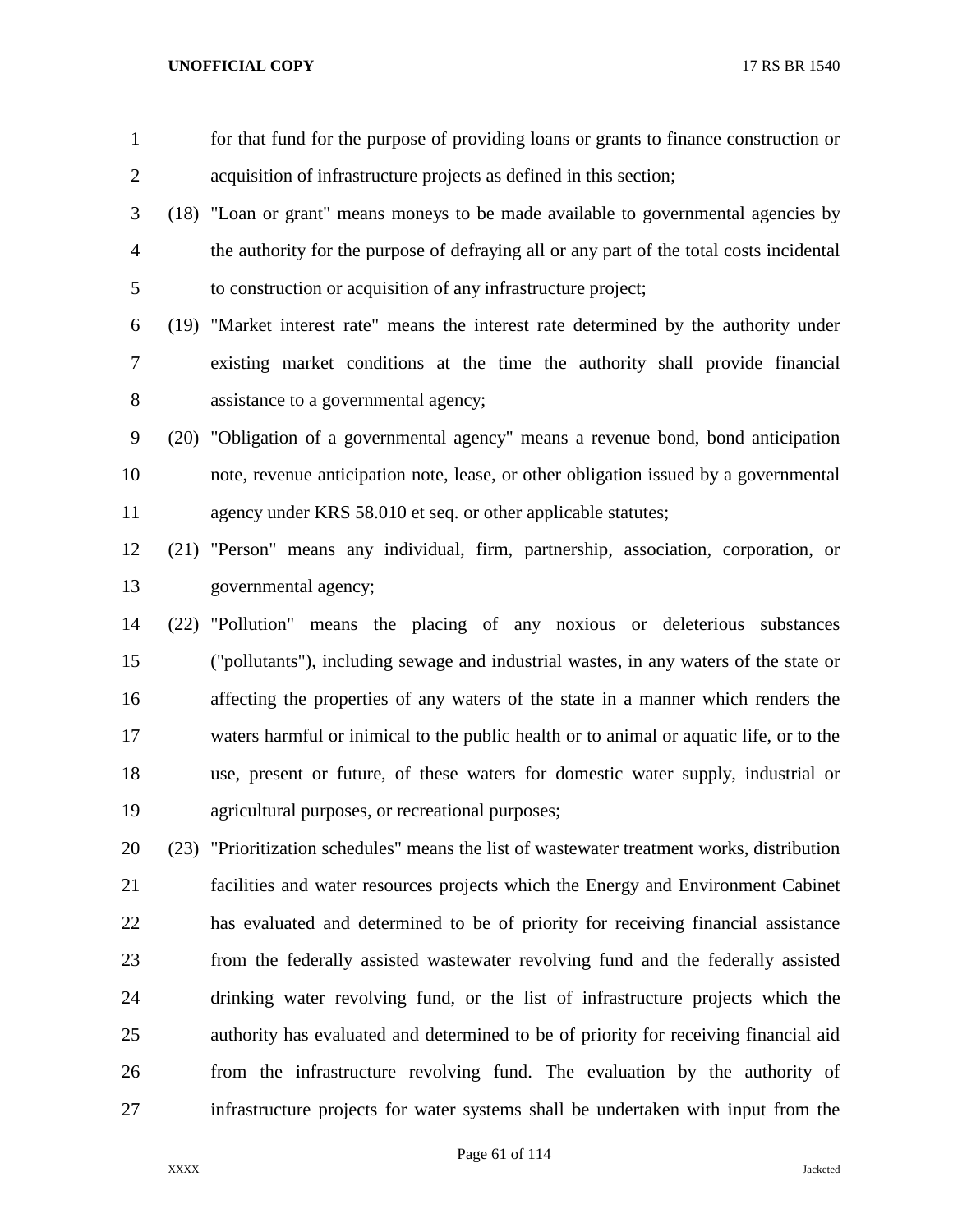appropriate area development district. The evaluation by the authority of infrastructure for broadband deployment projects shall be undertaken with consideration given to input from area development districts, telecommunications businesses, information services, technology industries, governmental entities, and Kentucky-based nonprofit organizations, including ConnectKentucky;

 (24) "Solid waste project" means construction, renovation, or acquisition of a solid waste facility which shall be instituted and owned by a governmental agency;

 (25) "Recovered material" means those materials which have known current use, reuse, or recycling potential, which can be feasibly used, reused, or recycled, and which have been diverted or removed from the solid waste stream for sale, use, reuse, or recycling, whether or not requiring subsequent separation and processing but does not include materials diverted or removed for purposes of energy recovery or combustion except refuse-derived fuel (RDF), which shall be credited as a recovered material in an amount equal to that percentage of the municipal solid waste received on a daily basis at the processing facility and processed into RDF; 16 but not to exceed fifteen percent (15%) of the total amount of the municipal solid waste received at the processing facility on a daily basis;

 (26) "Recovered material processing facility" means a facility engaged solely in the storage, processing, and resale or reuse of recovered material but does not mean a solid waste facility if solid waste generated by a recovered material processing facility is managed in accordance with KRS Chapter 224 and administrative regulations adopted by the cabinet;

 (27) "Revenue bonds" means special obligation bonds issued by the authority as provided by the provisions of this chapter, which are not direct or general obligations of the state, and which are payable only from a pledge of, and lien upon, authority revenues as provided in the resolution authorizing the issuance of the bonds, and shall include revenue bond anticipation notes;

Page 62 of 114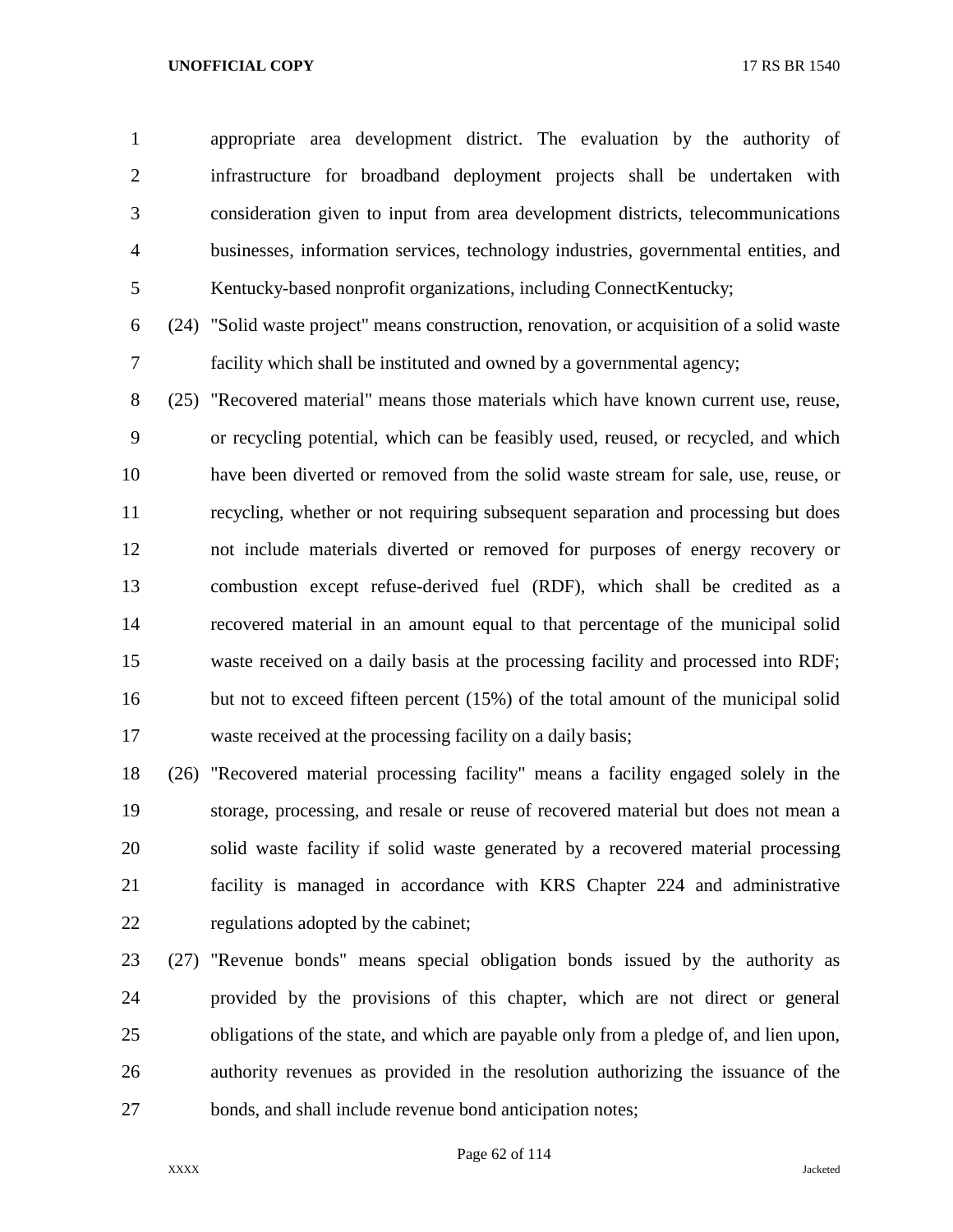(28) "Service charge" means any monthly, quarterly, semiannual, or annual charge to be imposed by a governmental agency, or by the authority, for any infrastructure project financed by the authority, which service charge arises by reason of the existence of, and requirements of, any assistance agreement;

 (29) "Sewage" means any of the waste products or excrements, or other discharges from the bodies of human beings or animals, which pollute the waters of the state;

(30) "Solid waste" means "solid waste" as defined by KRS 224.1-010*(30)*[(31)](a);

 (31) "Solid waste facility" means any facility for collection, handling, storage, transportation, transfer, processing, treatment, or disposal of solid waste, whether the facility is associated with facilities generating the waste or otherwise, but does not include a container located on property where the waste is generated and which is used solely for the purpose of collection and temporary storage of that solid waste prior to off-site disposal, or a recovered material processing facility;

 (32) "Solid waste revolving fund" means that fund which shall receive state funds, the proceeds from the sale of revenue bonds of the authority, or other moneys earmarked for the purpose of providing loans or grants to finance solid waste projects defined in this section;

(33) "State" means the Commonwealth of Kentucky;

 (34) "System" means the system owned and operated by a governmental agency with respect to solid waste projects, treatment works, or infrastructure projects financed as provided by the assistance agreement between the governmental agency and the authority;

 (35) "Treatment works" or "wastewater treatment works" means all or any part of any facilities, devices, and systems used and useful in the storage, treatment, recycling, and reclamation of wastewater or the abatement of pollution, including facilities for the treatment, neutralization, disposal of, stabilization, collecting, segregating, or holding of wastewater, including without limiting the generality of the foregoing,

Page 63 of 114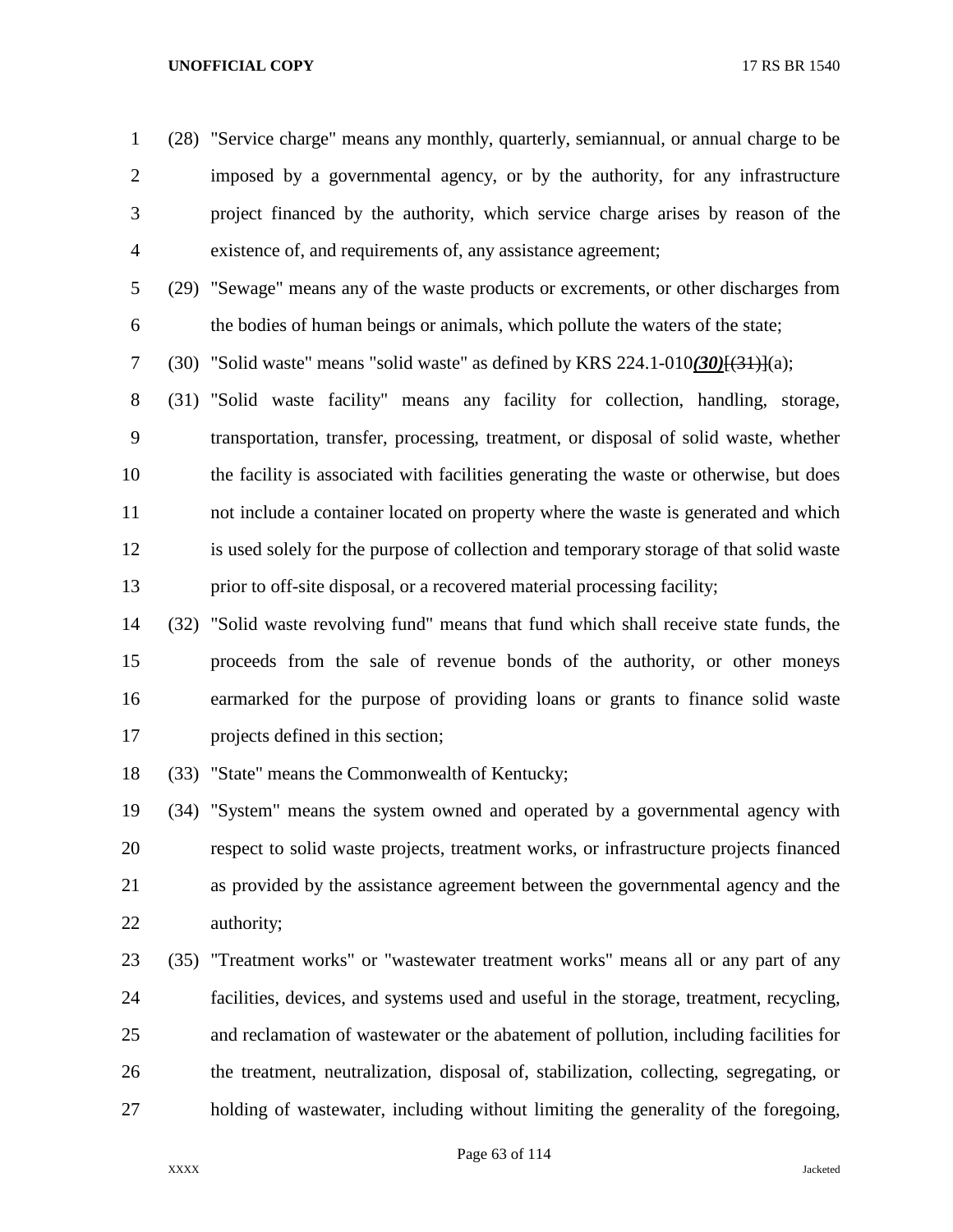intercepting sewers, outfall sewers, pumping power stations, and other equipment and their appurtenances; extensions, improvements, remodeling, additions, and alterations thereof, and any wastewater treatment works, including site acquisition of the land that will be an integral part of the wastewater treatment process, or is used for ultimate disposal of residues resulting from wastewater treatment, together with any other facilities which are deemed to be treatment works in accordance with the federal act;

 (36) "Variable rate revenue bonds" means revenue bonds the rate of interest on which fluctuates either automatically by reference to a predetermined formula or index or in accordance with the standards set forth in KRS 224A.120;

 (37) "Wastewater" means any water or liquid substance containing sewage, industrial waste, or other pollutants or contaminants derived from the prior use of these waters;

 (38) "Water resources" means all waters of the state occurring on the surface, in natural or artificial channels, lakes, reservoirs, or impoundments, and in subsurface aquifers, which are available, or which may be made available to agricultural, industrial, commercial, recreational, public, and domestic users;

 (39) "Water resources project" means any structural or nonstructural study, plan, design, construction, development, improvement, or any other activity including programs for management, intended to conserve and develop the water resources of the state and shall include all aspects of water supply, facilities to collect, transport, and treat wastewater as defined in KRS 65.8903, flood damage abatement, navigation, water-related recreation, and land conservation facilities and measures;

 (40) "Waters of the state" means all streams, lakes, watercourses, waterways, ponds, marshes, wells, springs, irrigation systems, drainage systems, and all other bodies or accumulations of water, surface and underground, natural or artificial, which are situated wholly or partly within, or border upon, this state, or are within its

Page 64 of 114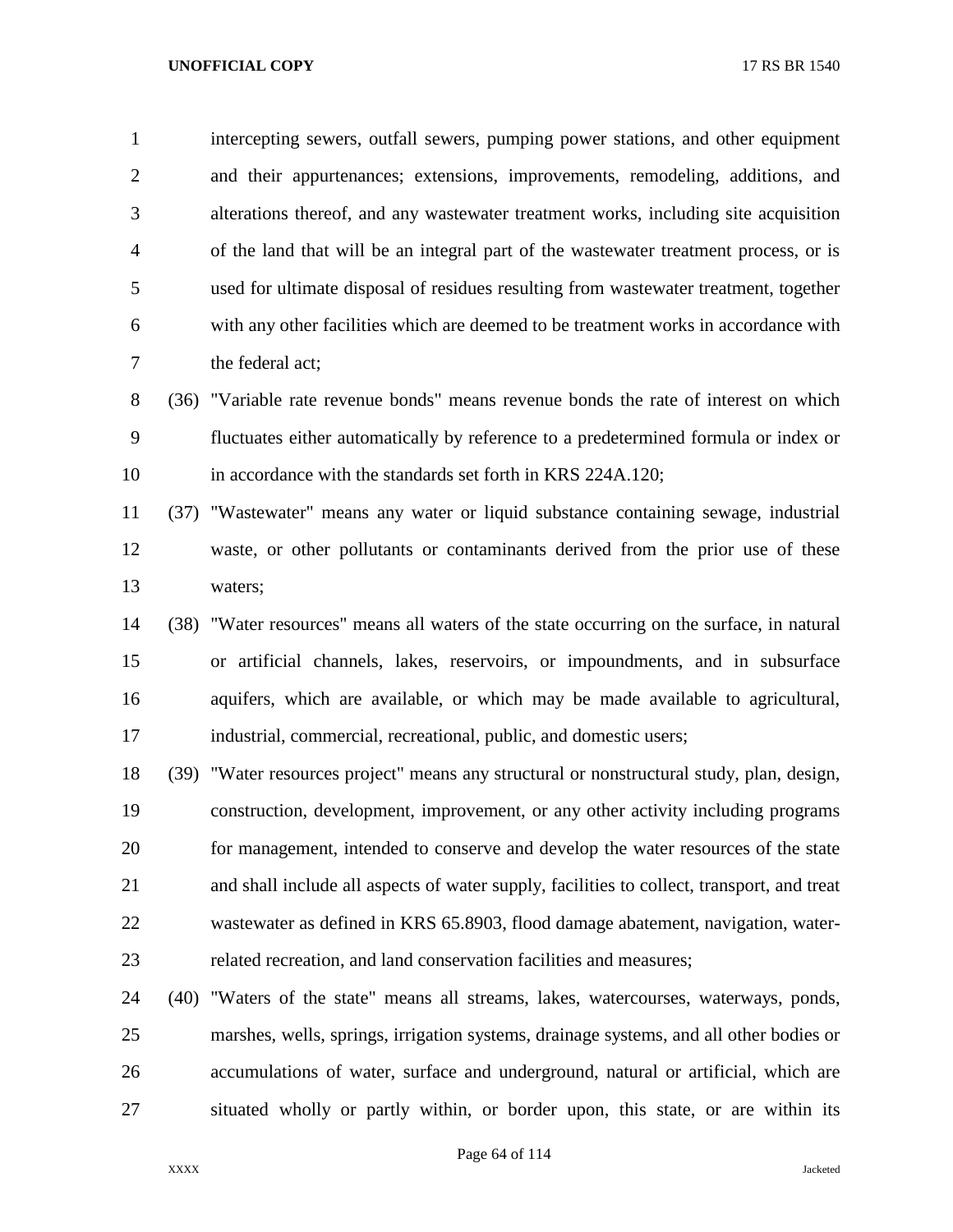| $\mathbf{1}$   |     | jurisdiction, except those private waters which do not combine or effect a junction    |
|----------------|-----|----------------------------------------------------------------------------------------|
| $\overline{2}$ |     | with natural, surface, or underground waters;                                          |
| 3              |     | (41) "Utility tax" means the tax which may be imposed by the authority on every        |
| $\overline{4}$ |     | purchase of water or sewer service in the Commonwealth of Kentucky;                    |
| 5              |     | (42) "Broadband deployment project" means the construction, provision, development,    |
| 6              |     | operation, maintenance, leasing, or improvement of broadband infrastructure,           |
| 7              |     | broadband services, or technologies that constitute a part of, or are related to,      |
| 8              |     | broadband infrastructure or broadband services, to provide for broadband service in    |
| 9              |     | unserved areas of the Commonwealth; and                                                |
| 10             |     | (43) "Unserved area" means any place where broadband service is not available.         |
| 11             |     | Section 27. KRS 349.010 is amended to read as follows:                                 |
| 12             |     | As used in this chapter:                                                               |
| 13             | (1) | "Abandoned" when used in connection with a well or hole means a well or hole           |
| 14             |     | which has never been used, or which, in the opinion of the department, will no         |
| 15             |     | longer be used for the production of coalbed methane or the injection or disposal of   |
| 16             |     | fluid therein;                                                                         |
| 17             | (2) | "Coal interest holder" means every record coal owner, record coal lessee, mine         |
| 18             |     | licensee as defined in KRS 352.010(1) $(r)$ [(s)] and mine permittee as defined in KRS |
| 19             |     | $350.010(21)$ whose coalbed is penetrated, or proposed to be penetrated, by a          |
| 20             |     | coalbed methane well;                                                                  |
| 21             | (3) | "Coalbed" or "coal seam" means a seam of coal, whether workable or unworkable;         |
| 22             | (4) | "Coalbed methane" means gas produced from a reservoir found in a coalbed, a            |
| 23             |     | mined-out area, or gob;                                                                |
| 24             | (5) | "Coalbed methane well" means any well drilled, deepened, converted, or reopened        |
| 25             |     | for the purpose of capturing coalbed methane for sale or use. Any well initially used  |
| 26             |     | for a coal mining-related purpose, such as a vent well, but which is subsequently      |
| 27             |     | used for the purpose of recovering coalbed methane for sale or use, shall then be      |
|                |     |                                                                                        |

Page 65 of 114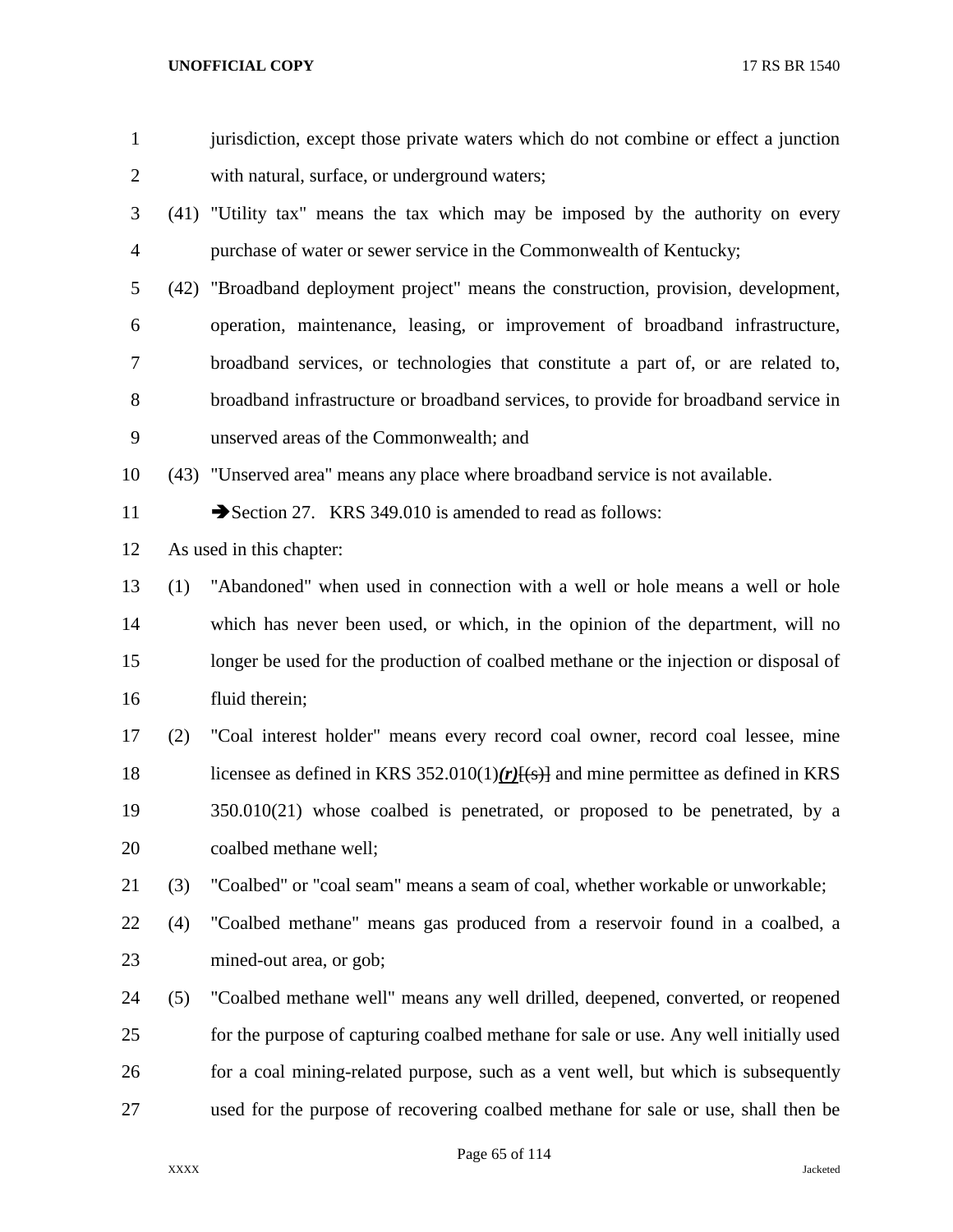| $\mathbf{1}$   |      | deemed to be a coalbed methane well and shall comply with the provisions of this         |
|----------------|------|------------------------------------------------------------------------------------------|
| $\overline{2}$ |      | chapter at the time that the well is converted or used for the purpose of recovering     |
| 3              |      | coalbed methane for sale or use;                                                         |
| 4              | (6)  | "Commissioner" means the commissioner of the Department for Natural Resources;           |
| 5              | (7)  | "Correlative rights" means the reasonable opportunity of each person entitled to         |
| 6              |      | recover, without waste, the coalbed methane in and under his or her tract or tracts,     |
| 7              |      | or the equivalent thereof;                                                               |
| 8              | (8)  | "Department" means the Department for Natural Resources;                                 |
| 9              | (9)  | "Director" means the director of the Division of Oil and Gas as established in KRS       |
| 10             |      | 353.530;                                                                                 |
| 11             | (10) | "Drilling unit" means the maximum area in a pool which may be drained efficiently        |
| 12             |      | by one (1) well so as to produce the reasonable maximum recoverable coalbed              |
| 13             |      | methane in the area. Where the department has provided rules for the establishment       |
| 14             |      | of a drilling unit and an operator, proceeding within the framework of the rules so      |
| 15             |      | prescribed, has taken the action necessary to have a specified area established for      |
| 16             |      | production from a well, the area shall be a drilling unit;                               |
| 17             |      | (11) "Division" means the Division of Mine Permits in the Department for Natural         |
| 18             |      | Resources;                                                                               |
| 19             |      | (12) "Field rules" means rules established by orders of the review board relating to the |
| 20             |      | drilling, completion, production of, and specifications for coalbed methane wells in     |
| 21             |      | a particular geographic area as defined by an order;                                     |
| 22             |      | (13) "Gob" means the de-stressed zone associated with any full-seam extraction of coal   |
| 23             |      | that extends above and below the mined-out coalbed;                                      |
| 24             |      | (14) "Gob well" means a well drilled or a vent hole converted to a well pursuant to this |
| 25             |      | chapter which produces or is capable of producing coalbed methane for sale or use,       |
| 26             |      | from a de-stressed zone associated with any full seam extraction of coal that            |
| 27             |      | extends above or below a mined-out coalbed;                                              |
|                |      |                                                                                          |

Page 66 of 114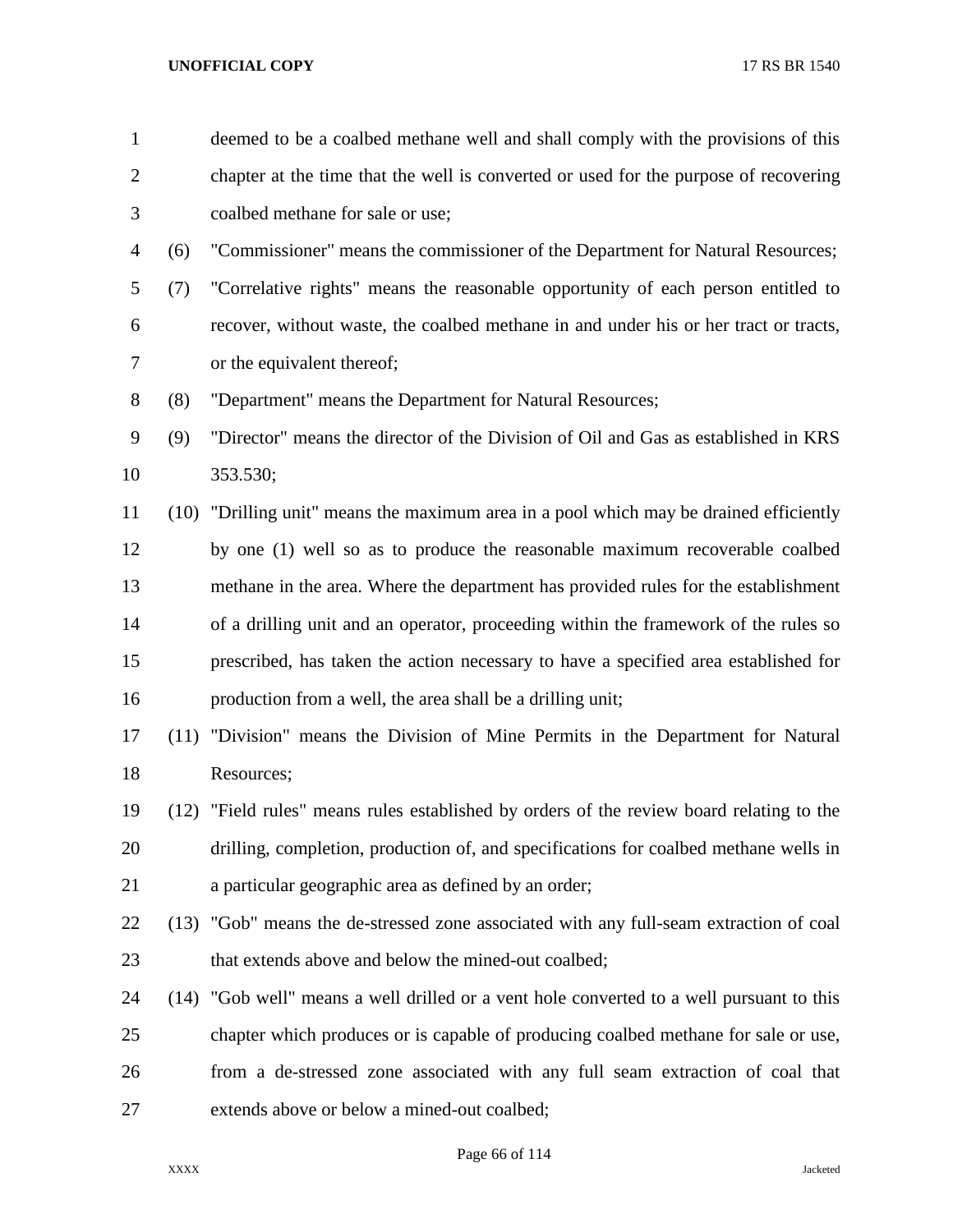borehole, shaft, or hole, which deviates from vertical for the purpose of penetrating a coal seam to produce coalbed methane;

(15) "Horizontally drill" or "horizontal drilling" means the intentional act of drilling a

- (16) "Mine licensee" means the mine licensee as defined in KRS 352.010(1)*(r)*[(s)];
- (17) "Mine permittee" means the permittee as defined in KRS 350.010(21);

 (18) "Nonparticipating working interest owner" means a coalbed methane owner or lessee of a tract included in a drilling unit who elects to share in the operation of the coalbed methane well on a carried basis by agreeing to have his or her proportionate share of the costs allocable to his or her interest charged against his or her share of production from the coalbed methane well;

- (19) "Nonparticipating operator" means a nonparticipating working interest owner who is also the operator of the coalbed methane well;
- (20) "Operator" means any owner of the right to drill, develop, operate, and produce coalbed methane from a pool and to appropriate the coalbed methane produced therefrom, either for himself or herself, or for himself, herself, and others; in the event there is no coalbed methane lease in existence with respect to the tract in question, the owner of the coalbed methane rights therein shall be considered as an "operator" to the extent of seven-eighths (7/8) of the coalbed methane in that portion of the pool underlying the tract owned by that owner, and as a "royalty owner" as to one-eighth (1/8) interest in that coalbed methane;
- (21) "Other interested coalbed methane parties" means all working interest owners other 22 than the operator, all royalty and overriding royalty interest owners or holders, and any other party who owns or holds a right or interest in a drilling unit, coalbed methane well site for which a drilling permit has been issued or is pending, and all associated equipment, facilities, infrastructure, and improvements;
- (22) "Participating working interest owner" means a coalbed methane owner or lessee who elects to bear a share of the risks and costs of drilling, completing, equipping,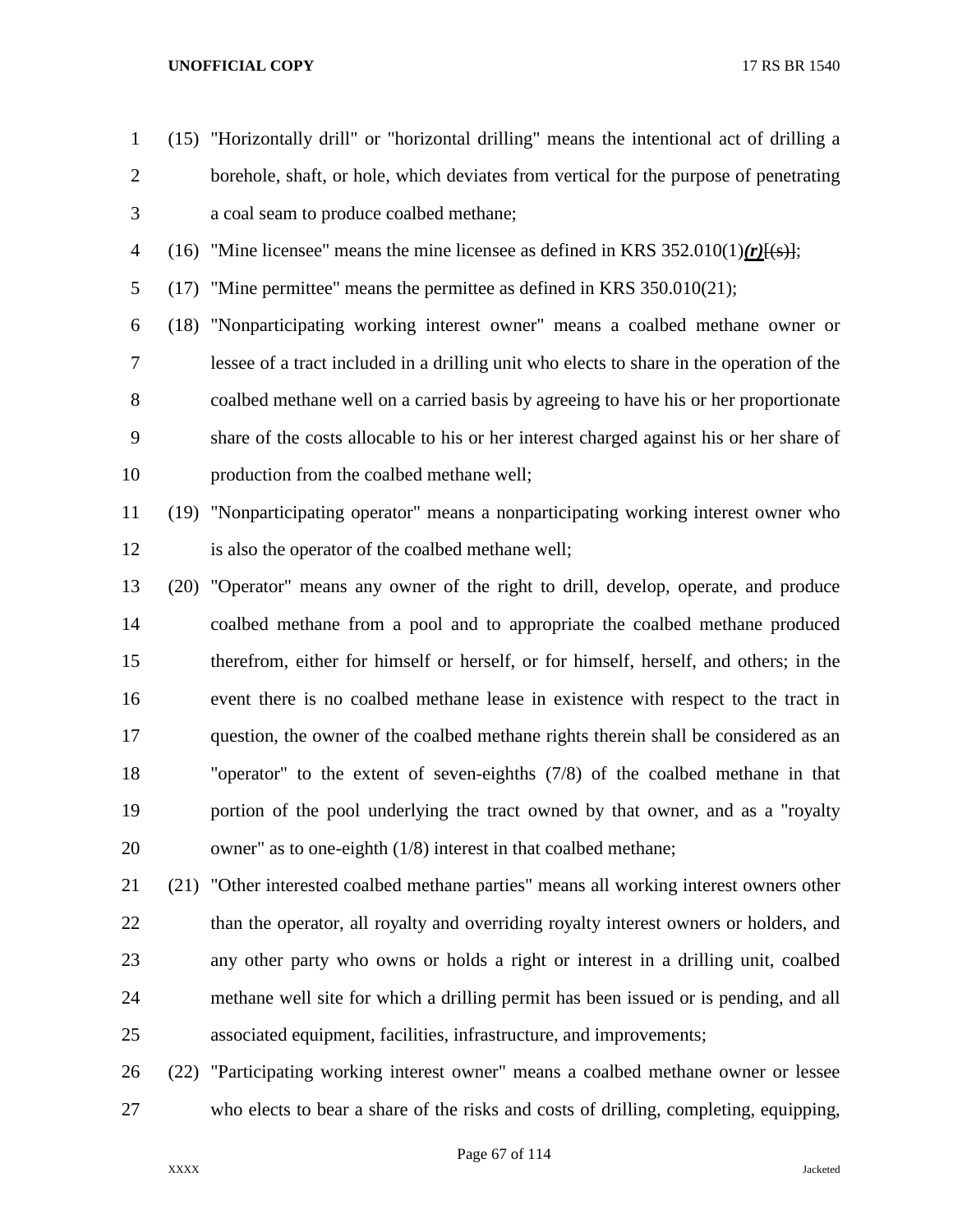| $\mathbf{1}$   |      | operating, plugging, and abandoning a coalbed methane well equal to the proportion       |
|----------------|------|------------------------------------------------------------------------------------------|
| $\overline{2}$ |      | which the acreage in the drilling unit he or she owns or holds under lease bears to      |
| 3              |      | the total acreage of the drilling unit;                                                  |
| 4              |      | (23) "Participating operator" means a participating working interest owner who is also   |
| 5              |      | the operator of the coalbed methane well;                                                |
| 6              |      | (24) "Person" means any person, corporation, association, partnership, limited liability |
| 7              |      | company, receiver, governmental agency subject to this chapter, trustee, so-called       |
| 8              |      | common law or statutory trust, guardian, executor, administrator, or fiduciary of any    |
| 9              |      | kind, federal agency, state agency, city, commission, political subdivision of the       |
| 10             |      | Commonwealth, or any interstate body;                                                    |
| 11             | (25) | "Plat" means a map, drawing, or print showing the location of a well;                    |
| 12             | (26) | "Review board" means the Coalbed Methane Well Review Board;                              |
| 13             | (27) | "Royalty owner" means any owner of coalbed methane in place, or coalbed methane          |
| 14             |      | rights, to the extent that the owner is not an operator as defined in subsection (20) of |
| 15             |      | this section;                                                                            |
| 16             |      | (28) "Stimulate" means any action taken to increase the flow of coalbed methane, or the  |
| 17             |      | inherent productivity of a coalbed methane well, including but not limited to            |
| 18             |      | fracturing, shooting, acidizing, or waterflooding, but excluding cleaning out,           |
| 19             |      | bailing, or workover operations;                                                         |
| 20             |      | (29) "Surface owner" means the person in whose name the surface of the land is assessed  |
| 21             |      | for purposes of taxes imposed according to the property valuation administrator;         |
| 22             |      | (30) "Unit" means any tract or tracts which the department has determined are underlaid  |
| 23             |      | by a pool or pools of coalbed methane and are not drilling units as defined in           |
| 24             |      | subsection $(10)$ of this section;                                                       |
| 25             |      | (31) "Unitization" means the act of combining separately owned tracts or separate        |
| 26             |      | interests therein into a unit constituting all or some portion of a coalbed that         |
| 27             |      | produces or is capable of producing coalbed methane and the joint operation of that      |

Page 68 of 114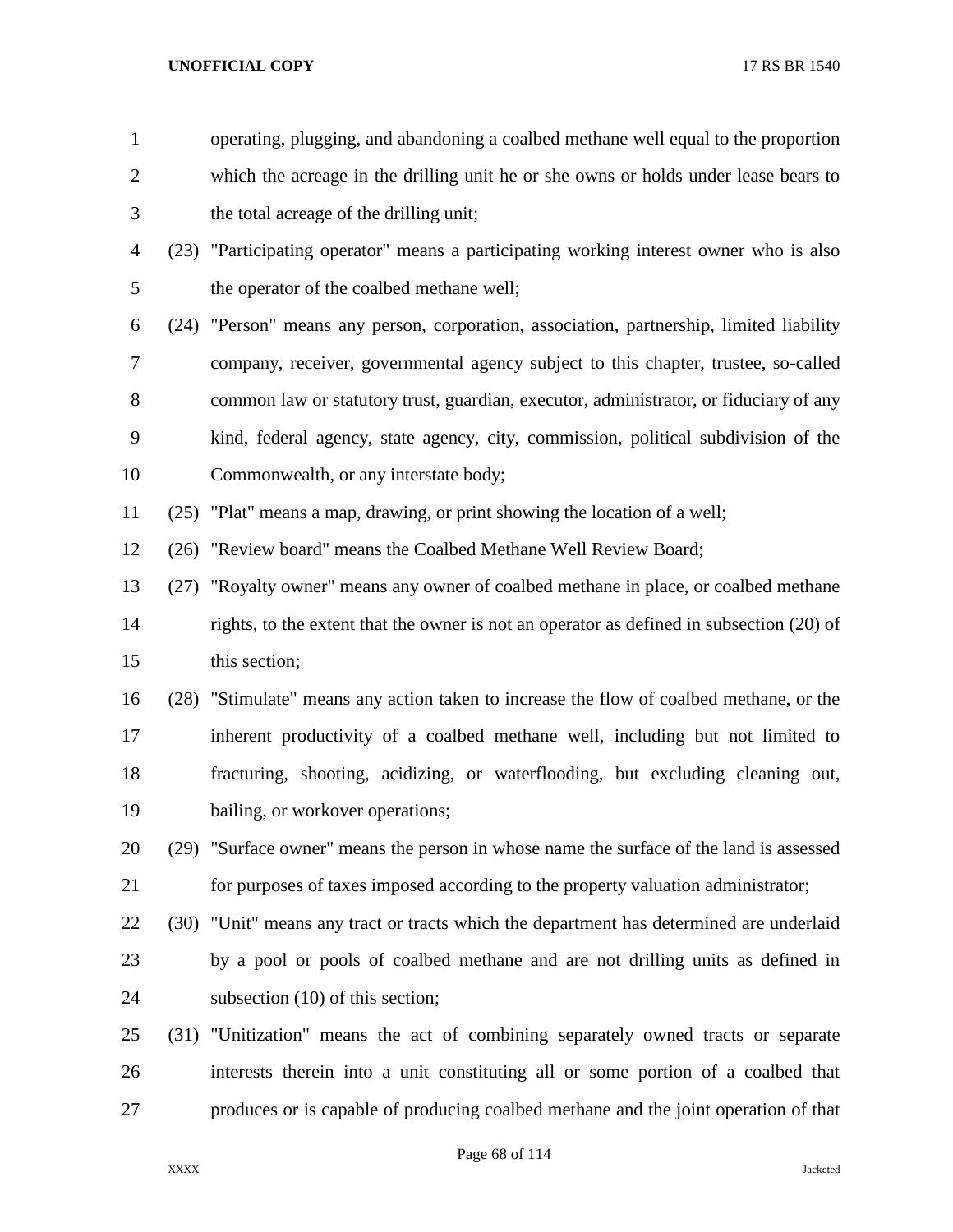| $\mathbf{1}$   |      | unit;                                                                                   |                                                                                   |  |  |  |
|----------------|------|-----------------------------------------------------------------------------------------|-----------------------------------------------------------------------------------|--|--|--|
| $\overline{2}$ | (32) | "Unit operator" means the party designated in a pooling order to develop a unit by      |                                                                                   |  |  |  |
| 3              |      |                                                                                         | the drilling of one (1) or more coalbed methane wells;                            |  |  |  |
| 4              |      |                                                                                         | (33) "Vent hole" means a borehole, shaft driven, or hole dug, drilled, deepened,  |  |  |  |
| 5              |      |                                                                                         | converted or reopened, which is used for the purpose of releasing or venting      |  |  |  |
| 6              |      | coalbed methane to the atmosphere and not for the purpose of capturing or               |                                                                                   |  |  |  |
| 7              |      | producing coalbed methane for sale or use;                                              |                                                                                   |  |  |  |
| 8              |      | (34) "Venting" means the act of releasing coalbed methane to the atmosphere;            |                                                                                   |  |  |  |
| 9              |      | (35) "Well" means any borehole, shaft driven, or hole dug, drilled, deepened, converted |                                                                                   |  |  |  |
| 10             |      |                                                                                         | or reopened for the purpose of capturing or producing coalbed methane for sale or |  |  |  |
| 11             |      | use; and                                                                                |                                                                                   |  |  |  |
| 12             | (36) | "Workable coalbed" means:                                                               |                                                                                   |  |  |  |
| 13             |      | (a)                                                                                     | Any coalbed twenty-four (24) inches or more in thickness;                         |  |  |  |
| 14             |      | (b)                                                                                     | Any coalbed actually being operated commercially;                                 |  |  |  |
| 15             |      | (c)                                                                                     | Any coalbed that the department decides can be operated commercially, and         |  |  |  |
| 16             |      |                                                                                         | the operation of which can reasonably be expected to commence within not          |  |  |  |
| 17             |      |                                                                                         | more than ten $(10)$ years; or                                                    |  |  |  |
| 18             |      | (d)                                                                                     | Any coalbed that, from outcrop indication or other definite evidence, proves to   |  |  |  |
| 19             |      |                                                                                         | the satisfaction of the department to be workable and, when operated, will        |  |  |  |
| 20             |      |                                                                                         | require protection if wells are drilled through or into it.                       |  |  |  |
| 21             |      |                                                                                         | Section 28. KRS 351.010 is amended to read as follows:                            |  |  |  |
| 22             | (1)  |                                                                                         | As used in this chapter, unless the context requires otherwise:                   |  |  |  |
| 23             |      | (a)                                                                                     | "Adulterated specimen" means a specimen containing a substance that is not a      |  |  |  |
| 24             |      |                                                                                         | normal constituent or containing an endogenous substance at a concentration       |  |  |  |
| 25             |      |                                                                                         | that is not a normal physiological concentration;                                 |  |  |  |
| 26             |      | (b)                                                                                     | "Approved" means that a device, apparatus, equipment, or machinery, or            |  |  |  |
| 27             |      |                                                                                         | practice employed in the mining of coal has been approved by the                  |  |  |  |

Page 69 of 114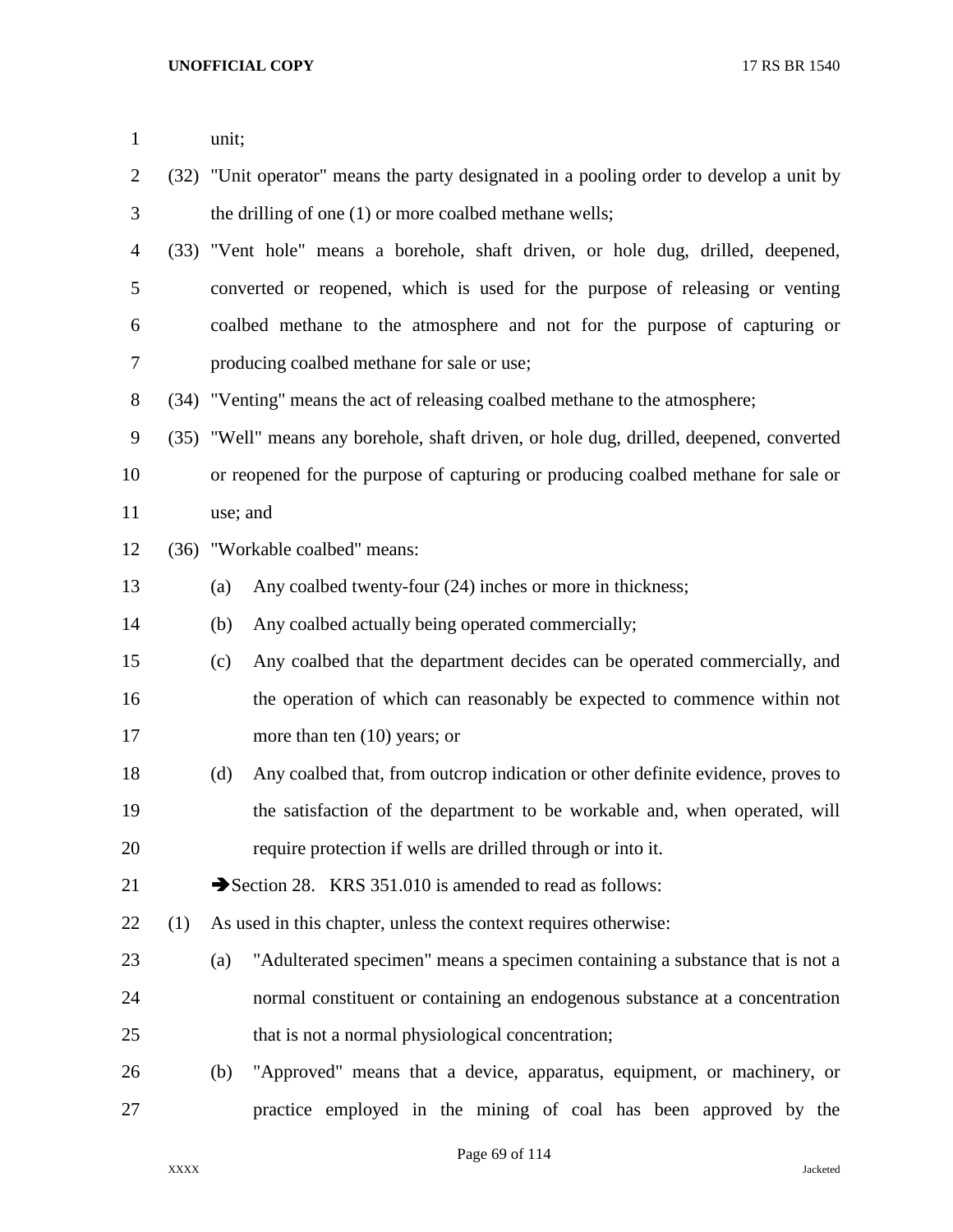| $\mathbf{1}$   |                                               | commissioner of the Department for Natural Resources;                            |
|----------------|-----------------------------------------------|----------------------------------------------------------------------------------|
| $\overline{2}$ | (c)                                           | "Assistant mine foreman" means a certified person designated to assist the       |
| 3              |                                               | mine foreman in the supervision of a portion or the whole of a mine or of the    |
| 4              |                                               | persons employed therein;                                                        |
| 5              | (d)                                           | ["Board" means the Mining Board created in KRS 351.105;                          |
| 6              | (e)                                           | "Commercial mine" means any coal mine from which coal is mined for sale,         |
| 7              |                                               | commercial use, or exchange. This term shall in no instance be construed to      |
| 8              |                                               | include a mine where coal is produced for own use;                               |
| 9              | $(e)$ $(f)$                                   | "Commission" means the Mine Safety Review Commission created by                  |
| 10             |                                               | KRS 351.1041;                                                                    |
| 11             | f(E(g))                                       | "Commissioner" means commissioner of the Department for Natural                  |
| 12             |                                               | Resources;                                                                       |
| 13             | $(g)$ [(h)]                                   | "Department" means the Department for Natural Resources;                         |
| 14             | $(h)$ $(i)$                                   | "Drift" means an opening through strata or coal seams with opening               |
| 15             |                                               | grades sufficient to permit coal to be hauled therefrom or which is used for the |
| 16             |                                               | purpose of ventilation, drainage, ingress, egress, and other purposes in         |
| 17             |                                               | connection with the mining of coal;                                              |
| 18             | $(i)$ $(i)$ $(i)$ $(i)$                       | "Excavations and workings" means the excavated portions of a mine;               |
| 19             | $(i)$ $(k)$                                   | "Fire boss" (often referred to as mine examiner) means a person certified        |
| 20             |                                               | as a mine foreman or assistant mine foreman who is designated by                 |
| 21             |                                               | management to examine a mine or part of a mine for explosive gas or other        |
| 22             |                                               | dangers before a shift crew enters;                                              |
| 23             | $(k)$ $(\theta)$                              | "Gassy mine." All mines shall be classified as gassy or gaseous;                 |
| 24             | $\underline{(\mathbf{l})}$ $\{(\mathbf{m})\}$ | "Illicit substances" includes prescription drugs used illegally or in excess     |
| 25             |                                               | of therapeutic levels as well as illegal drugs;                                  |
| 26             | $(m)$ $\{(m)$                                 | "Intake air" means air that has not passed through the last working place        |
| 27             |                                               | of the split or by the unsealed entrances to abandoned workings and by           |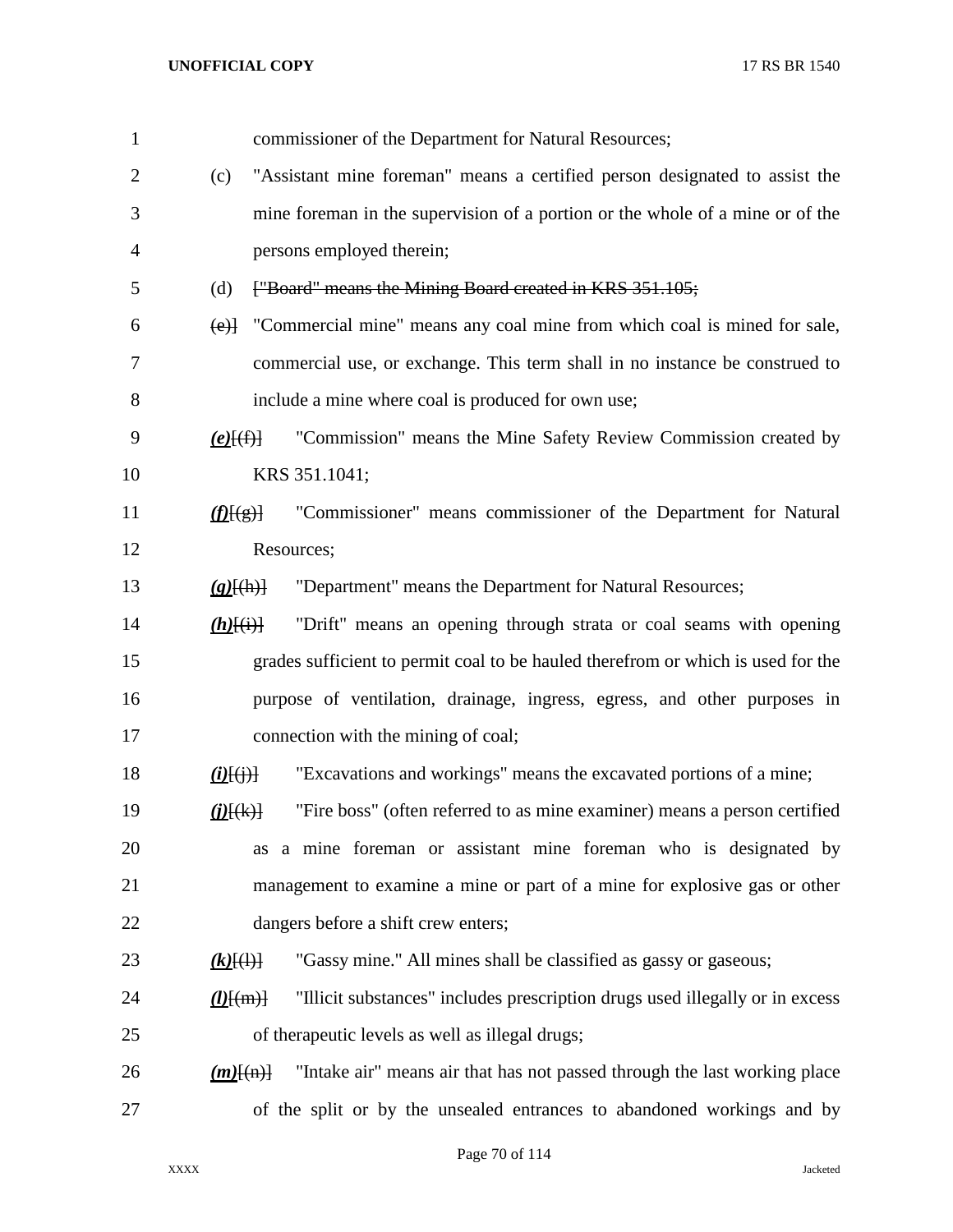analysis contains not less than nineteen and one-half percent (19.5%) oxygen, no dangerous quantities of flammable gas, and no harmful amounts of poisonous gas or dust;

- *(n)*[(o)] "Licensee" means any owner, operator, lessee, corporation, partnership, or other person who procures a license from the department to operate a coal mine;
- *(o)*[(p)] "Medical review officer" or "MRO" means a licensed physician with knowledge of substance abuse disorders, laboratory testing, chain of custody, collection procedures, and the ability to verify positive, confirmed test results. The MRO shall possess the necessary medical training to interpret and evaluate a positive test result in relation to the person's medical history or any other relevant biomedical information;
- *(p)*[(q)] "Mine" means any open pit or any underground workings from which coal is produced for sale, exchange, or commercial use, and all shafts, slopes, drifts, or inclines leading thereto, and includes all buildings and equipment, above or below the surface of the ground, used in connection with the workings. Workings that are adjacent to each other and under the same management, but which are administered as distinct units, shall be considered a separate mine;
- *(q)*[(r)] "Mine foreman" means a certified person whom the licensee or superintendent places in charge of the workings of the mine and of the persons employed therein;
- *(r)*[(s)] "Mine manager" means a certified or noncertified person whom the licensee places in charge of a mine or mines and whose duties include but are not limited to operations at the mine or mines and supervision of personnel when qualified to do so;
- 

*(s)*[(t)] "Open-pit mine" shall include open excavations and open-cut workings,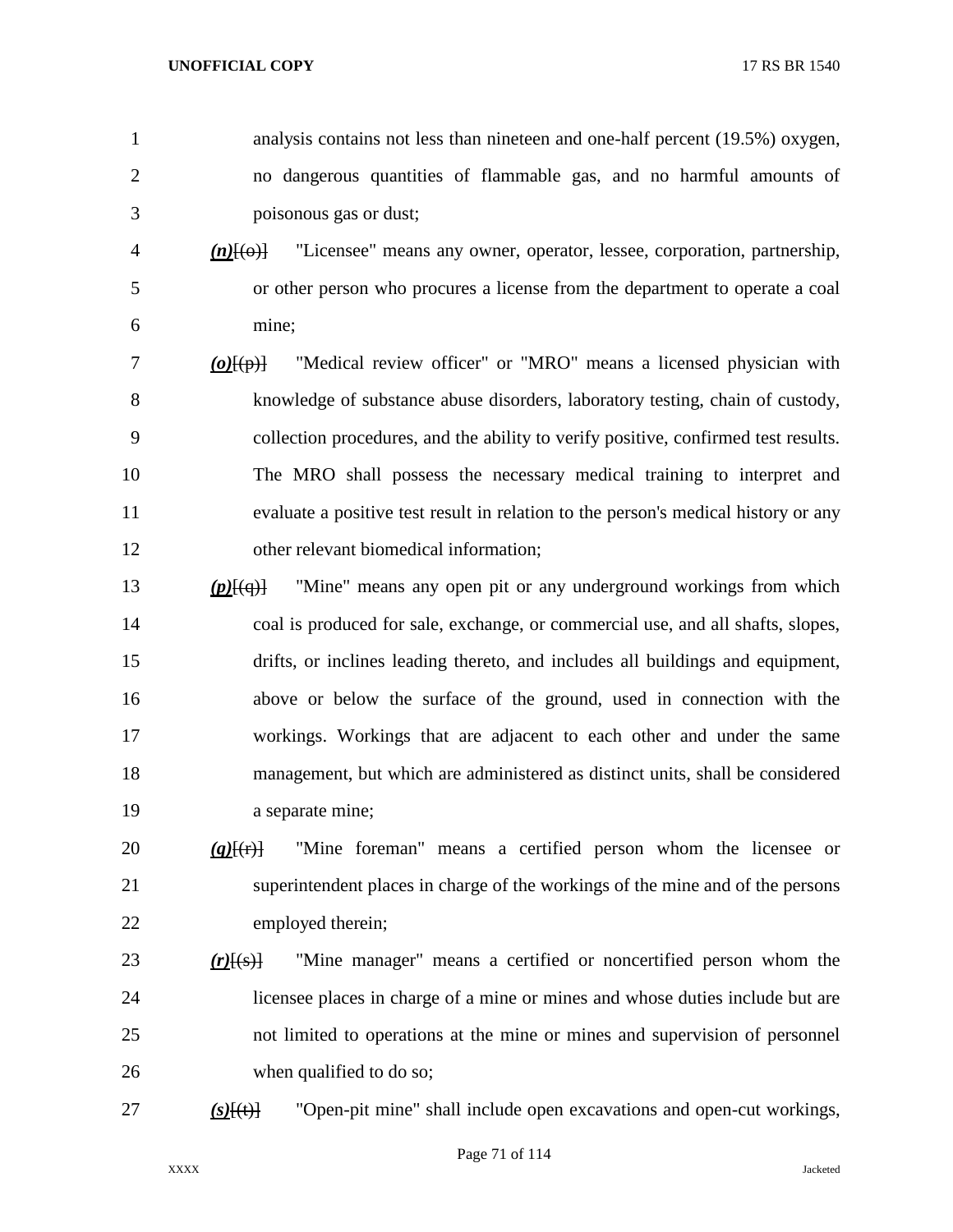| $\mathbf{1}$   | including but not limited to auger operations and highwall mining systems for                |
|----------------|----------------------------------------------------------------------------------------------|
| $\overline{c}$ | the extraction of coal;                                                                      |
| 3              | "Operator" means the licensee, owner, lessee, or other person who<br>$(t)$ [(u)]             |
| 4              | operates or controls a coal mine;                                                            |
| 5              | "Permissible" refers to any equipment, device, or explosive that has been<br>$(u)$ [ $(v)$ ] |
| 6              | approved by the United States Bureau of Mines, the Mining Enforcement and                    |
| 7              | Safety Administration, or the Mine Safety and Health Administration and that                 |
| 8              | meets all requirements, restrictions, exceptions, limitations, and conditions                |
| 9              | attached to the classification by the approving agency;                                      |
| 10             | "Preshift examination" means the examination of a mine or any portion<br>$(v)$ $\{w\}$       |
| 11             | thereof where miners are scheduled to work or travel, which shall be                         |
| 12             | conducted not more than three (3) hours before any oncoming shift;                           |
| 13             | "Return air" means air that has passed through the last active working<br>$(w)$ $(x)$ }      |
| 14             | place on each split, or air that has passed through abandoned, inaccessible, or              |
| 15             | pillared workings;                                                                           |
| 16             | "Serious physical injury" means an injury which has a reasonable<br>$(x)$ [(y)]              |
| 17             | potential to cause death;                                                                    |
| 18             | "Shaft" means a vertical opening through the strata that is used in<br>$(y)$ [(z)]           |
| 19             | connection with the mining of coal, for the purpose of ventilation or drainage,              |
| 20             | or for hoisting men, coal, or materials;                                                     |
| 21             | "Slope" means an inclined opening used for the same purpose as a shaft;<br>$(z)$ [(aa)]      |
| 22             | (aa)[(ab)] "Superintendent" means the person who, on behalf of the licensee, has             |
| 23             | immediate supervision of one (1) or more mines;                                              |
| 24             | $(ab)$ [(ae)] "Supervisory personnel" means a person certified under the provisions          |
| 25             | of this chapter to assist in the supervision of a portion or the whole of the                |
| 26             | mine or of the persons employed therein;                                                     |
| 27             | $(ac)$ [(ad)] "Division" means the Division of Mine Safety;                                  |

Page 72 of 114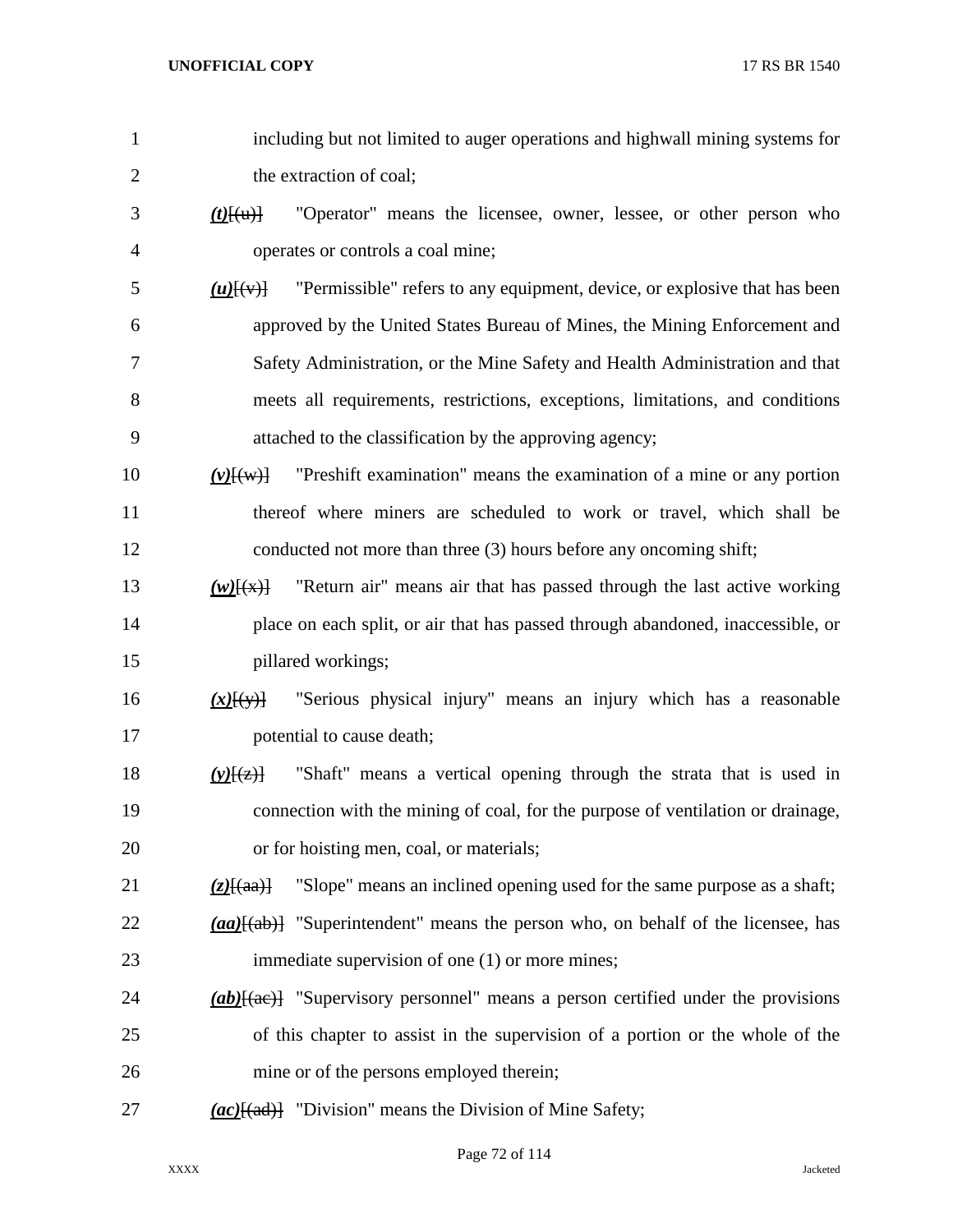*(ad)*[(ae)] "Director" means the director of the Division of Mine Safety; *(ae)*[(af)] "Probation" means the status of a certification or license issued by the Division of Mine Safety that conditions the validity of the certification or license upon compliance with orders of the Mine Safety Review Commission; and *(af)*[(ag)] "Final order of the commission" means an order which has not been appealed to the Franklin Circuit Court within thirty (30) days of entry, or an order affirming the commission's order that has been entered by any court within the Commonwealth and for which all appeals have been exhausted. (2) Except as the context otherwise requires, this chapter applies only to commercial coal mines. (3) The definitions in KRS 352.010 apply also to this chapter, unless the context requires otherwise. 14 Section 29. KRS 351.070 is amended to read as follows: (1) The commissioner shall have full authority over the department and shall superintend and direct the activities of the mine safety specialists and other personnel of the department. There is created within the Department for Natural Resources a Division of Mine Safety. (2) The secretary shall appoint a director to the Division of Mine Safety in accordance with KRS 224.10-020(2) and prescribe his or her powers and duties. (3) The commissioner may, whenever necessary, divide the coal fields of the state into as many inspection regions as necessary, so as to equalize as nearly as practicable the work of each mine safety specialist, and may assign to the specialists their respective regions. (4) The commissioner may, whenever he or she deems it necessary in the interest of

 efficient supervision of the mines, temporarily employ the services of additional mine safety specialists or change specialists from one (1) region to another.

Page 73 of 114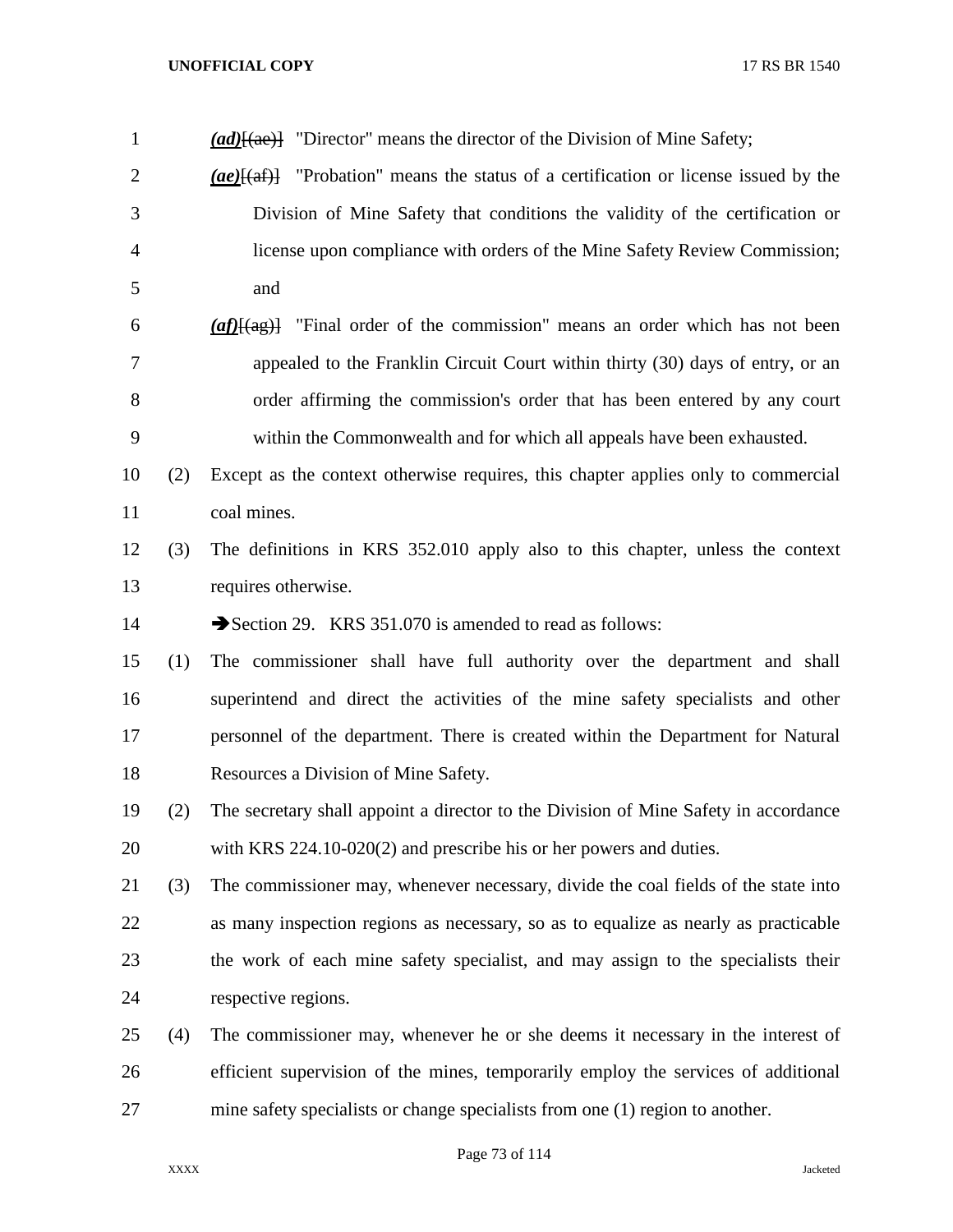- (5) The commissioner shall superintend and direct the inspection of mines and cause to be investigated the character and quality of air in mines whenever conditions indicate the necessity of doing so.
- (6) The commissioner shall collect statistics relating to coal mining in the state and make an annual report of the statistics.
- (7) The commissioner shall see that maps, plans, projections, and proposed developments of all underground coal mines are made and filed in his office.
- (8) The commissioner shall keep a properly indexed, permanent record of all inspections made by himself and the personnel of the department.
- (9) The commissioner shall exercise general supervision over the training of officials and workmen in safety and first aid and mine rescue methods, and may conduct demonstrations in safety whenever he deems it advisable.
- (10) The commissioner shall exercise general supervision over the dissemination of information among officials and employees concerning mine ventilation, mining methods, and mine accidents and their prevention, and shall assume full charge in 16 the event of mine fire or explosion or other serious accident at any mine in the state.
- (11) The commissioner may assist in the resumption of operations of any mine or gather data for the development of any coal seams that would be of any benefit to the state or create new employment.
- (12) The commissioner may prescribe reasonable safety standards governing the use of explosives, and electrical and mechanical equipment in the operation of open-pit or surface mines.
- (13) The secretary of the Energy and Environment Cabinet shall have the power and authority to promulgate, amend, or rescind any administrative regulations he or she deems necessary and suitable for the proper administration of this chapter. Administrative regulations may be promulgated, amended, or rescinded by the secretary only after public hearing or an opportunity to be heard thereon of which

# Page 74 of 114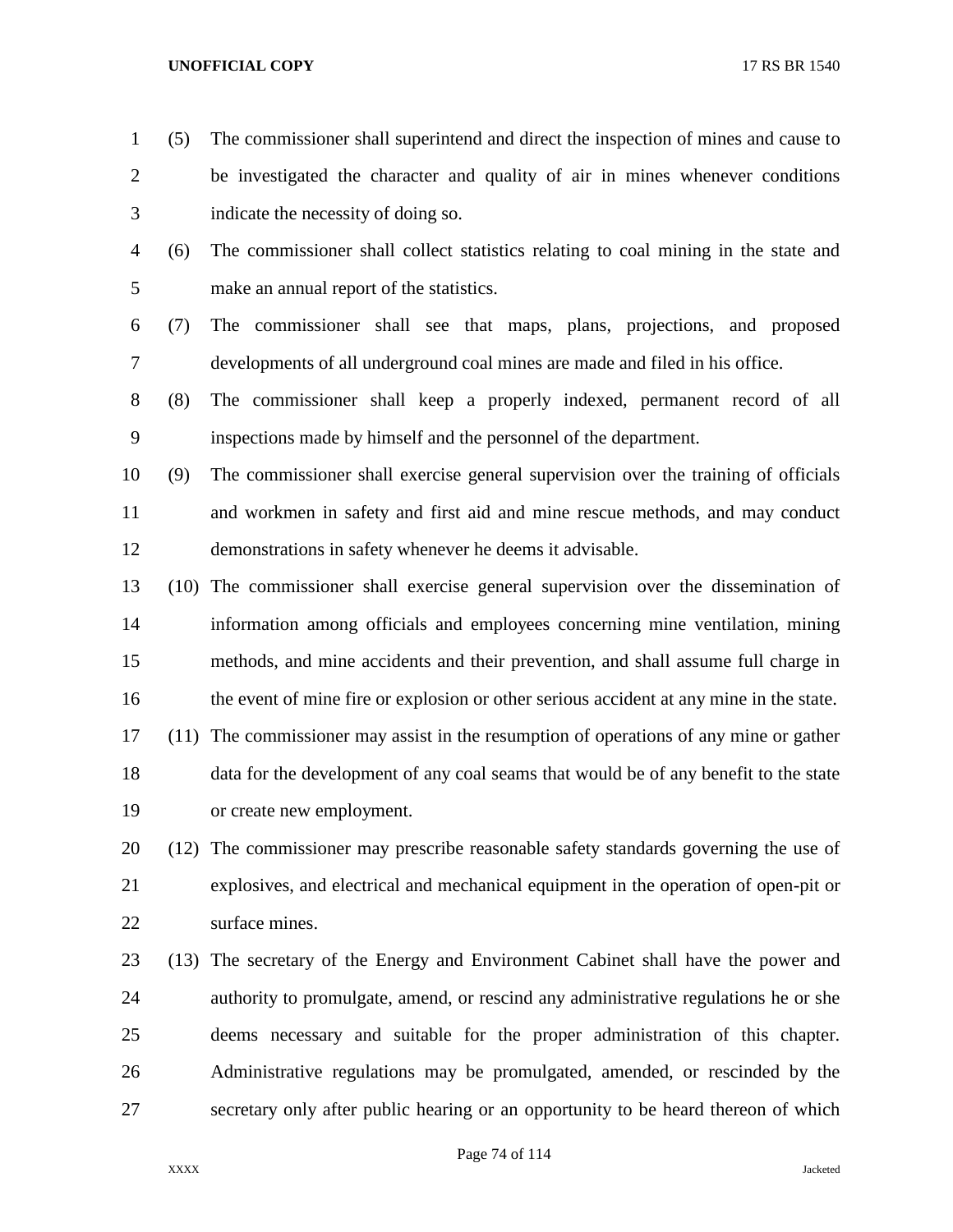proper notice by publication pursuant to KRS Chapter 424, has been given. Administrative regulations so promulgated shall carry the full force and effect of law.

 (14) The commissioner shall ascertain the cause or causes of any coal mining fatality and any accidents involving serious physical injury and, within sixty (60) days of completion of the investigation, shall report his or her findings and 7 recommendations to the Governor, the Mine Safety Review Commission, the 8 Mining Board, land the Legislative Research Commission. Accident interviews conducted by the division shall be closed proceedings. The recommendations may include without being limited to the need to promulgate or amend administrative regulations to prevent the recurrence of the conditions causing the fatality. Effective January 1, 2009, the division shall appoint an existing full-time employee to act as a family liaison. The family liaison shall have the responsibility during an accident investigation to keep the families of miners informed of the progress and findings of the accident investigation. The family liaison shall be trained in mining and in grief counseling.

 (15) The commissioner shall assess civil monetary penalties against licensed facilities for violations of laws in this chapter and KRS Chapter 352 pertaining to roof control plans, mine seal construction plans, unsafe working conditions, and mine ventilation plans that could lead to imminent danger or serious physical injury. The Energy and Environment Cabinet shall promulgate administrative regulations within ninety (90) days of July 12, 2006, providing for the manner and method of the assessment of the penalties and appeals therefrom. In no event shall the civil penalty assessed pursuant to this subsection for the violation exceed five thousand dollars (\$5,000). Nothing contained in this subsection shall be construed to impair or contravene the authority granted under KRS 351.025(2) for imposing penalties against licensed facilities.

Page 75 of 114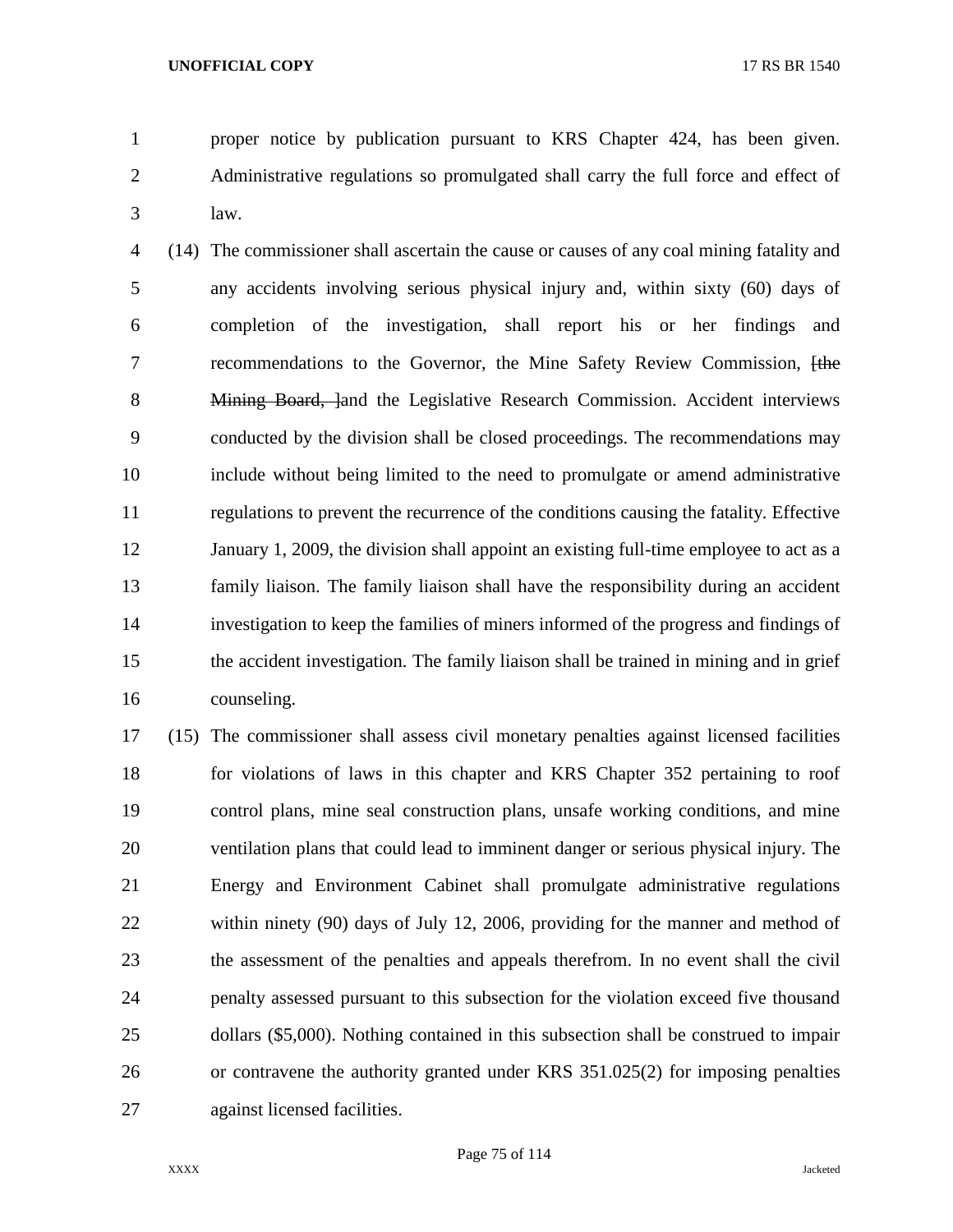1 Section 30. KRS 351.090 is amended to read as follows:

 (1) The Governor shall appoint an adequate number of mine safety specialists to ensure at least two (2) inspections annually at all surface mines, provided the mine is in operation the entire year or the proportionate thereof, of all mines in the Commonwealth and sufficient additional mine safety specialists to enable the commissioner to provide adequate surveillance of coal mines where conditions or management policy dictate that more inspections are needed to ensure the safety of miners; except the commissioner shall inspect all underground coal mines not less than six (6) times annually. Two (2) of the six (6) general inspections of underground mines shall be full electrical inspections. One (1) or more of the appointees shall be designated as electrical mine inspectors. The Governor shall also appoint an adequate number of mine safety specialists to perform safety analysis and safety instruction. The term of office of each mine safety specialist shall be during the period of capable, efficient service and good behavior.

 (2) All mine safety specialists shall have a thorough knowledge of first aid and mine rescue and be able to instruct in first aid and mine rescue, and shall possess thoroughly the knowledge required of the commissioner by KRS 351.060, and shall have a thorough and practical knowledge of mining gained by at least five (5) years' experience in coal mines in the Commonwealth. For the purposes of this subsection, a degree in mining engineering from a recognized institution shall be deemed equivalent to two (2) years of practical experience in coal mines or an associate degree in mining technology from a recognized institution shall be deemed equivalent to one (1) year practical experience in coal mines. A person desiring to use a mining engineering or technology degree for practical experience credit shall file proof of having received a degree prior to examination.

 (3) No person shall be appointed to the office of mine safety specialist unless he or she holds a current mine foreman's certificate. A person appointed as mine safety

Page 76 of 114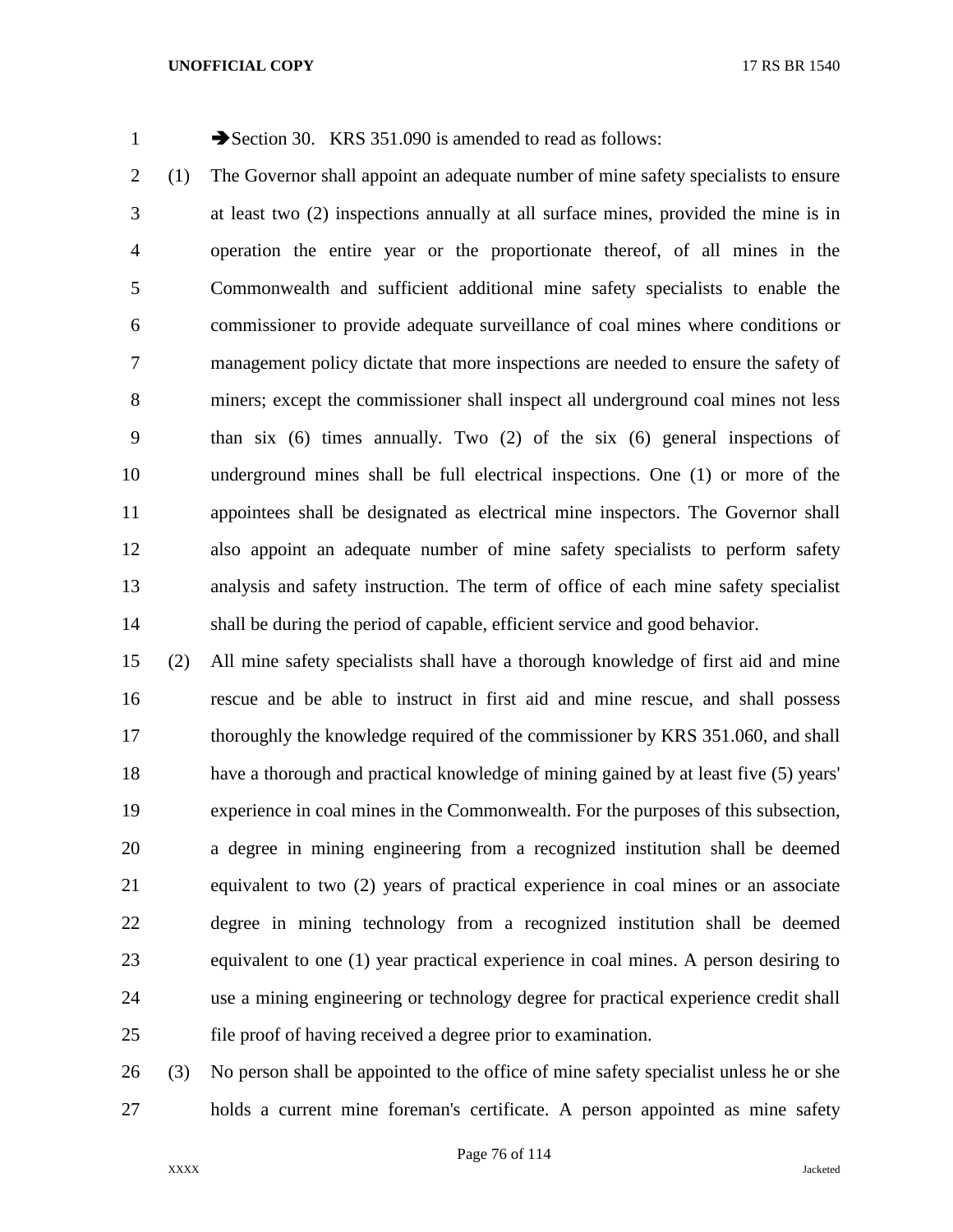specialist shall pass an examination administered by the *department*[board]. The commissioner may recommend to the Governor applicants for the positions of mine safety specialist who have successfully passed the examination and are proved by worth, training, and experience to be the most competent of the applicants.

- (4) Mine safety specialists shall be of good moral character and temperate habits and shall not, while holding office, act in any official capacity in operating any coal mine.
- (5) No reimbursement for traveling expenses shall be made except on an itemized accounting for the expenses submitted by mine safety specialists who shall verify upon oath that the expenses were incurred in the discharge of their official duties.
- (6) Each mine safety specialist shall take oath, which shall be certified by the officer administering it. The oath, in writing, and the certificate, shall be filed in the office of the Secretary of State.
- (7) Each mine inspector, mine safety analyst, electrical inspector, and mine safety instructor shall give bond with surety approved by the Governor.
- (8) Each mine safety specialist shall provide authorization to the division to perform a criminal background check by means of a fingerprint check by the Department of Kentucky State Police. The results of the state criminal background check shall be sent to the director of the division. Any fee charged by the Department of Kentucky State Police shall be an amount no greater than the actual cost of processing the request and conducting the search.
- 

22 Section 31. KRS 351.102 is amended to read as follows:

- (1) No person shall be assigned mining duties by a licensee as a laborer or supervisor unless the person holds a valid certificate of competency and qualification or a valid permit as trainee issued in accordance with this section.
- (2) The division shall require that all applicants for certified miner and initial applicants for other mining certifications pursuant to this chapter shall submit proof that he or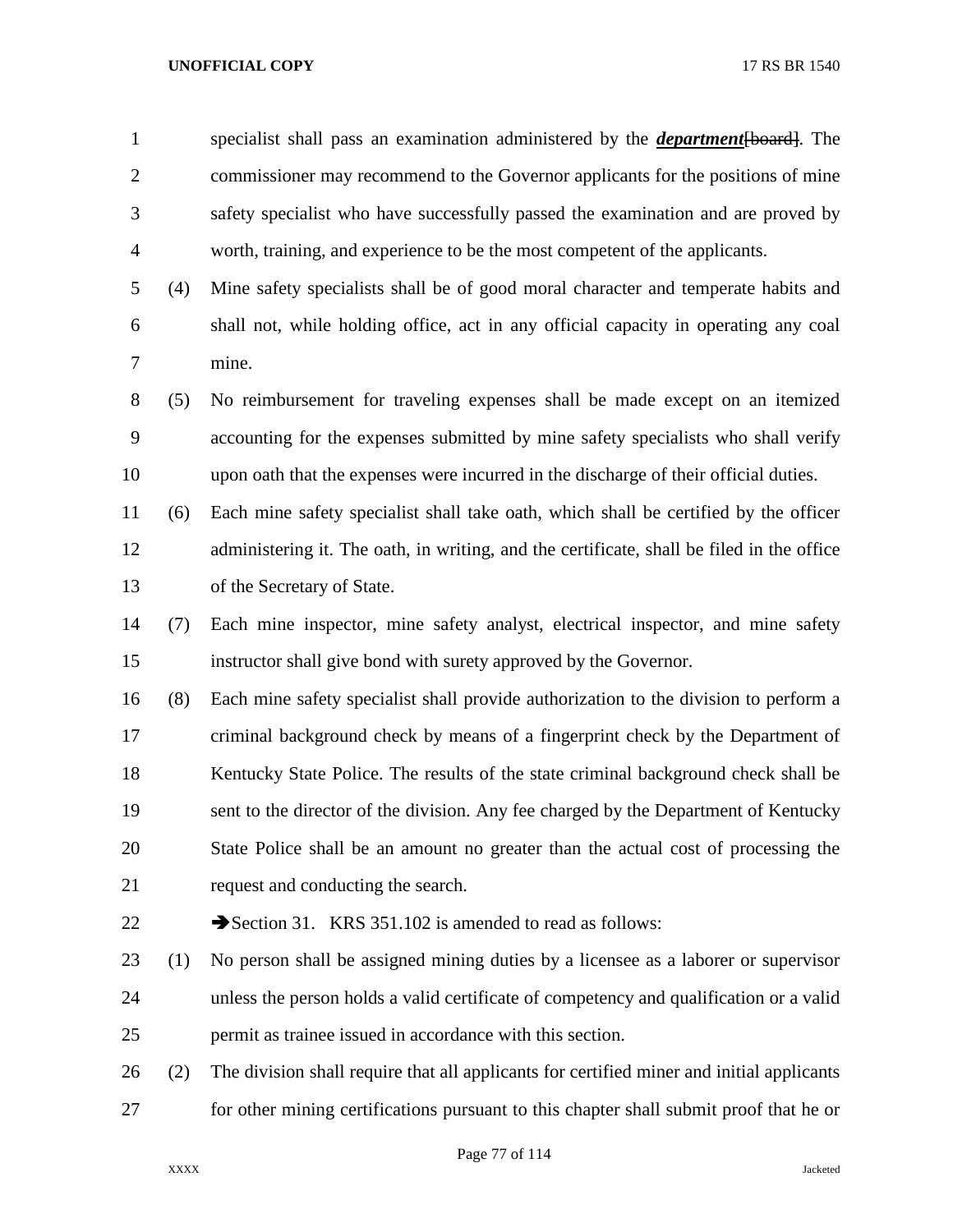she is drug and alcohol free. The proof shall be submitted in accordance with KRS 351.182 and 351.183.

 (3) A permit as trainee miner shall be issued by the commissioner to any person who has submitted proof that he or she is drug and alcohol free in accordance with KRS 351.182 and 351.183, and has completed a program of education of a minimum of forty (40) hours for underground mining or twenty-four (24) hours for surface mining comprised of sixteen (16) hours of classroom training and eight (8) hours of mine specifics or who has completed a certified mine technology program and has passed an examination approved by the commissioner. An additional eight (8) hours of mine-specific training shall be administered to the trainee miner by the licensee, which training shall be documented on a form approved by the commissioner. This education and training program shall be determined and established by the *department*[board], as provided in KRS 351.106. A requirement for a permit as a trainee miner shall be one (1) hour of classroom training dedicated to alcohol and substance abuse education.

(4) Trainee miners shall work within the sight and sound of a certified miner.

 (5) Any miner holding a certificate of competency and qualification may have one (1) person working with him and under his direction as a trainee miner. Any person certified as a mine foreman or assistant mine foreman shall have no more than five (5) persons working under his supervision or direction as trainee miners for the purpose of learning and being instructed in the duties of underground coal mining.

 (6) A certificate of competency and qualification as a miner shall be issued by the commissioner to any person who has a minimum of forty-five (45) working days' experience within a thirty-six (36) month period as a trainee miner and demonstrated competence as a miner. Any trainee miner who exceeds six (6) months in obtaining the forty-five (45) working days of experience required in this section, shall submit proof of alcohol- and drug-free status in accordance with the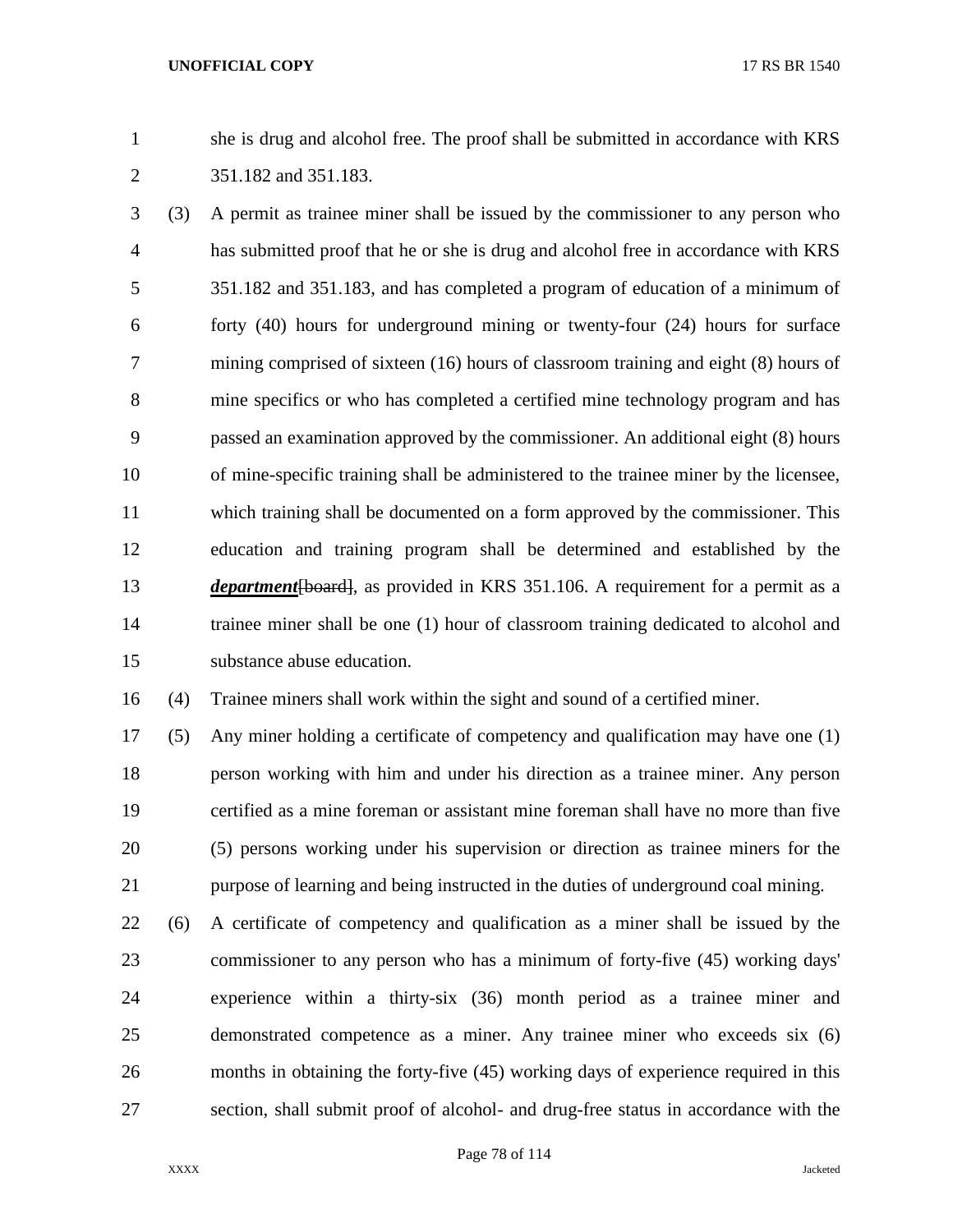- provisions of KRS 351.182 and 351.183.
- (7) All examinations for the certification of a miner shall be of a practical nature and shall determine the competency and qualification of the applicant to engage in the mining of coal with reasonable safety to himself and his fellow employees. The examination may be given orally, upon approval by the commissioner, if the miner is unable to read or comprehend a written examination.

(8) Examinations shall be held in any regional office during regular business hours.

 (9) If the commissioner or his authorized representative finds that an applicant is not qualified and competent, he shall notify the applicant as soon as possible, but in no case more than thirty (30) days after the date of examination.

 (10) Any applicant aggrieved by an action of the commissioner or his authorized representative in failing or refusing to issue a certificate of qualification and competency shall, within ten (10) days of notice of the action complained of, appeal to the commissioner who shall either affirm the action or issue the certificate to the applicant.

 (11) If the applicant is aggrieved by the action of the commissioner, he may appeal to the commission which shall hold a hearing on the matter in accordance with KRS Chapter 13B.

 (12) The applicant may appeal from the final order of the commission by filing in the Franklin Circuit Court a petition for appeal in accordance with KRS Chapter 13B.

21 Section 32. KRS 351.103 is amended to read as follows:

- (1) All persons possessing valid certificates as mine inspectors, electrical inspectors, mine safety instructors, assistant mine foreman, mine foreman, shotfirer, and other mining specialties as established by the *department*[board], or certified miner shall be eligible to work at any time as miners, provided they fulfill the annual requirements for retraining and reeducation as provided in KRS 351.106.
- (2) Supervisory, clerical, and technically trained employees of the mine operator whose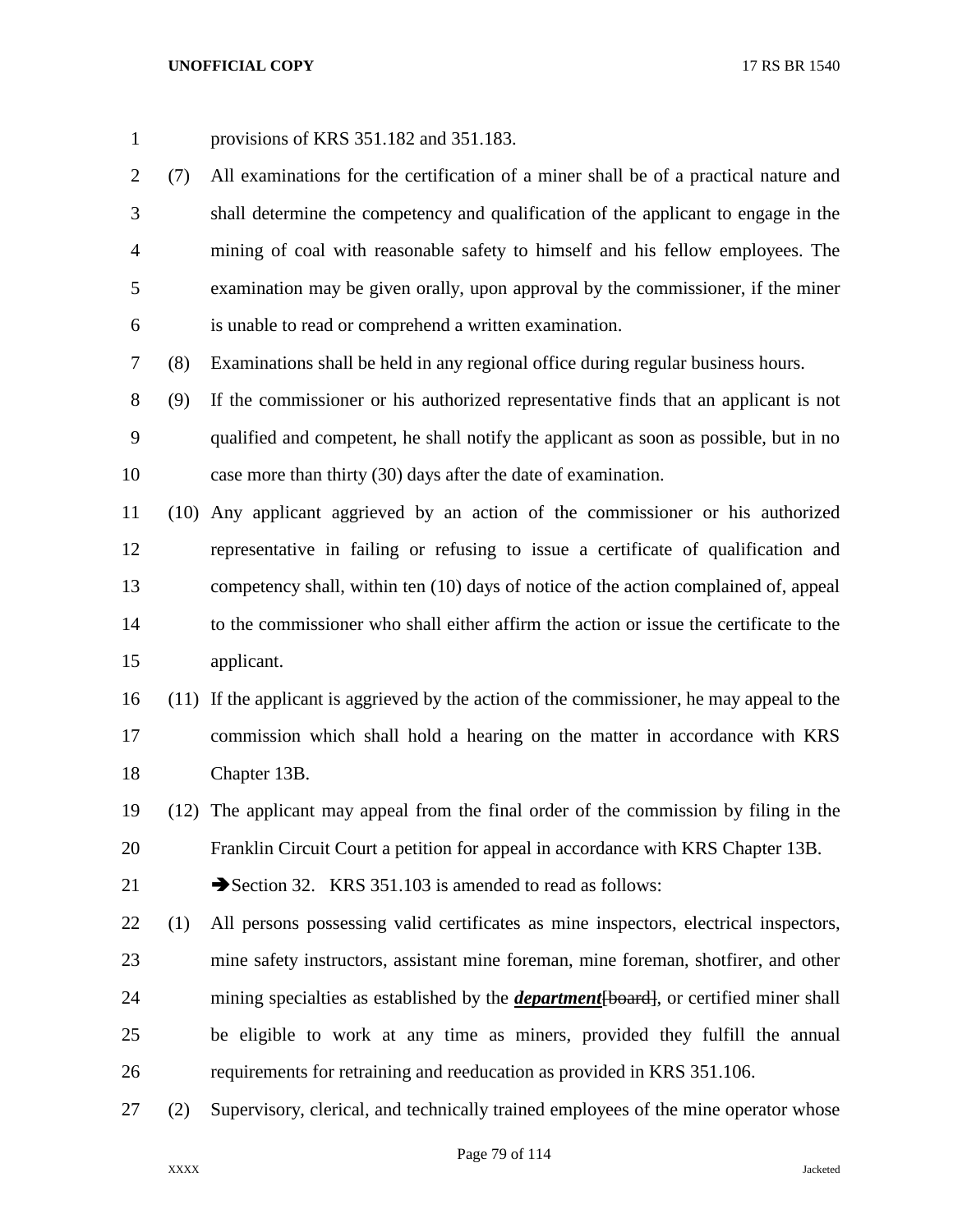| $\mathbf{1}$   |     |     |    | work contributes only indirectly to mine operations shall not be required to possess |
|----------------|-----|-----|----|--------------------------------------------------------------------------------------|
| $\overline{2}$ |     |     |    | a miner's certificate of competency and qualification.                               |
| 3              |     |     |    | Section 33. KRS 351.1041 is amended to read as follows:                              |
| 4              | (1) |     |    | The Mine Safety Review Commission is created as an independent governmental          |
| 5              |     |     |    | entity attached to the Energy and Environment Cabinet, Office of the Secretary, for  |
| 6              |     |     |    | administrative purposes. The commission shall:                                       |
| 7              |     | (a) |    | Conduct hearings and issue orders regarding a licensee, coal operation, or           |
| 8              |     |     |    | other person involved in the mining of coal in accordance with KRS 351.194;          |
| 9              |     | (b) |    | Jointly with the department establish a process for the department's referral of     |
| 10             |     |     |    | allegations of mine safety violations, allegations of unsafe working conditions,     |
| 11             |     |     |    | violation of a miner's drug- and alcohol-free condition of certification, or         |
| 12             |     |     |    | supervisory personnel's failure to immediately report a fatal accident or an         |
| 13             |     |     |    | accident involving serious physical injury to the commission for adjudication;       |
| 14             |     | (c) |    | Make any recommendations to the department that it believes appropriate              |
| 15             |     |     |    | upon its review, consideration, and analysis of:                                     |
| 16             |     |     | 1. | All reports of coal mining fatalities and serious physical injuries                  |
| 17             |     |     |    | provided by the commissioner under KRS 351.070(14);                                  |
| 18             |     |     | 2. | Any case in which a miner or a mine owner or operator, in the                        |
| 19             |     |     |    | professional opinion of the department has a history of significant and              |
| 20             |     |     |    | substantial safety violations even though there has been no serious                  |
| 21             |     |     |    | physical injury or death resulting from the violations;                              |
| 22             |     |     | 3. | Any case in which a miner or a mine owner or operator has been                       |
| 23             |     |     |    | convicted of a criminal charge for a violation of a federal mine safety              |
| 24             |     |     |    | standard or standards; and                                                           |
| 25             |     |     | 4. | Any case in which the Federal Mine Safety and Health Administration                  |
| 26             |     |     |    | has made a recommendation relating to certification of an individual                 |
| 27             |     |     |    | certified under this chapter.                                                        |

Page 80 of 114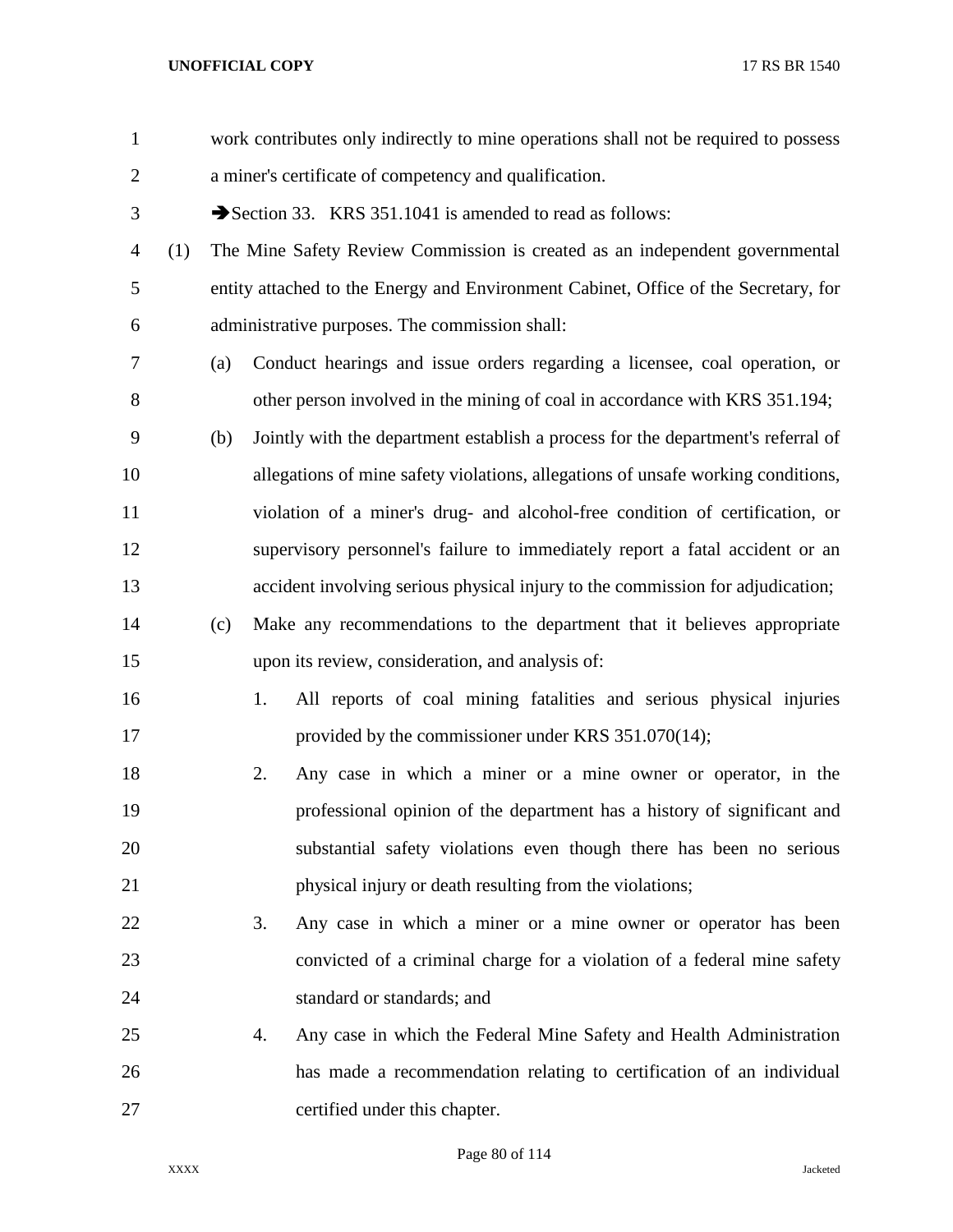(2) The Mine Safety Review Commission shall consist of three (3) members appointed by the Governor subject to the consent of the Senate and the House of Representatives in accordance with KRS 11.160. Of the members of the Mine Safety Review Commission first appointed under this section, one (1) shall be 5 appointed for a term of one (1) year; one (1) shall be appointed for a term of two (2) years; and one (1) shall be appointed for a term of three (3) years. After the initial appointments, members of the *commission*[board] shall be appointed for terms of four (4) years. A member may be reappointed at the expiration of his or her previous term. Members shall continue to serve until a successor is appointed and qualified.

 (3) The members of the Mine Safety Review Commission shall have the qualifications required of Judges of the Court of Appeals, except for residence in a district, and shall be subject to the same standards of conduct made applicable to a part-time judge by the Rules of the Kentucky Supreme Court. The members shall receive the per diem equivalent of the salary of a Judge of the Court of Appeals for each day spent in conducting the business of the commission.

 (4) The Governor shall designate a member of the Mine Safety Review Commission to serve as chair and shall fill any vacancy in the office of chair.

- (5) The Governor may remove any member for good cause, including violation of the Code of Judicial Conduct and repeated failure to perform satisfactorily the specific duties assigned in this chapter or KRS Chapter 352. The Governor may remove the member only after furnishing him or her with a written copy of the charges against that member and holding a public hearing if requested by the member.
- (6) The commission shall meet on the call of the chair or a majority of the members of the commission.
- (7) The Energy and Environment Cabinet shall provide administrative services to the Mine Safety Review Commission. If the commission deems it necessary to employ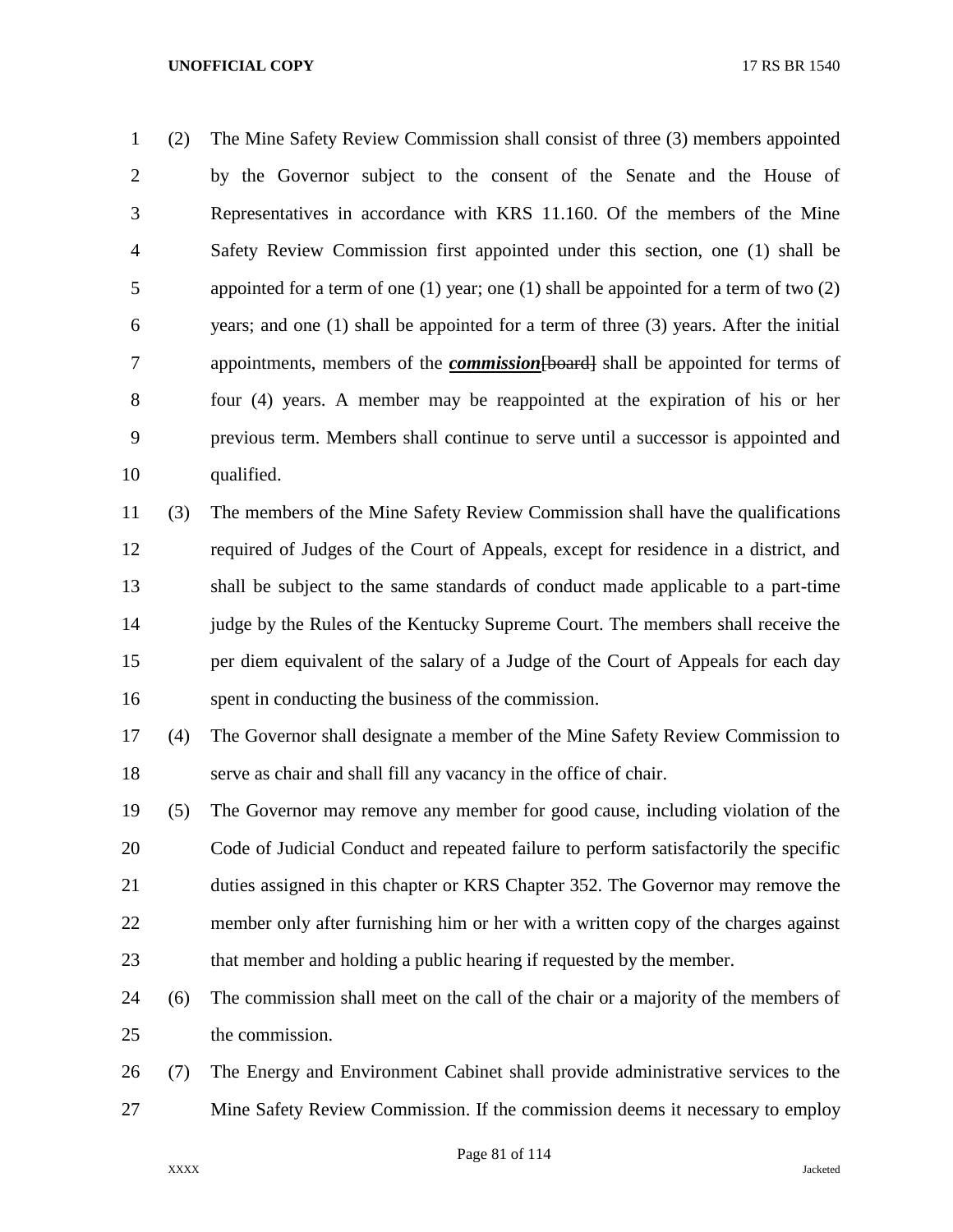hearing officers to assist it, the Energy and Environment Cabinet shall employ hearing officers to assist the commission in accordance with KRS Chapter 13B and this chapter, notwithstanding the provisions of KRS 13B.030(2)(b). (8) The commission may conduct hearings, compel the attendance of witnesses, administer oaths, and conduct oversight activities as may be required to ensure the full implementation of its duties. (9) The department shall provide the Mine Safety Review Commission with all information requested by the commission for the fulfillment of its responsibilities under this chapter and KRS Chapter 352. (10) The secretary of the Energy and Environment Cabinet shall effectuate the hiring of any staff deemed necessary and affordable for the efficient operations of the Mine Safety Review Commission. This may include an executive director, general counsel, or other administrative support positions, to be appointed in accordance with KRS 12.010 and 12.050. 15 Section 34. KRS 351.1045 is amended to read as follows:

16 The members of the Mine Safety Review Commission and the Mining Board shall complete a forty (40) hour new miner training course if they have not completed the course within the previous two (2) years. In addition, they shall participate in a site visit of an underground mine and a surface coal mine and thereafter make a site visit of an underground mine at least every three (3) years.

21 Section 35. KRS 351.106 is amended to read as follows:

 (1) The *department*[Mining Board] shall establish criteria and standards for a program of education and training to be required of prospective miners, miners, and all certified persons. This education and training shall be provided in a manner determined by the commissioner to be adequate to meet the standards established by 26 the *department* [board], which shall include as a minimum the requirements of KRS 351.102 and the requirements of the federal government for the training of miners

Page 82 of 114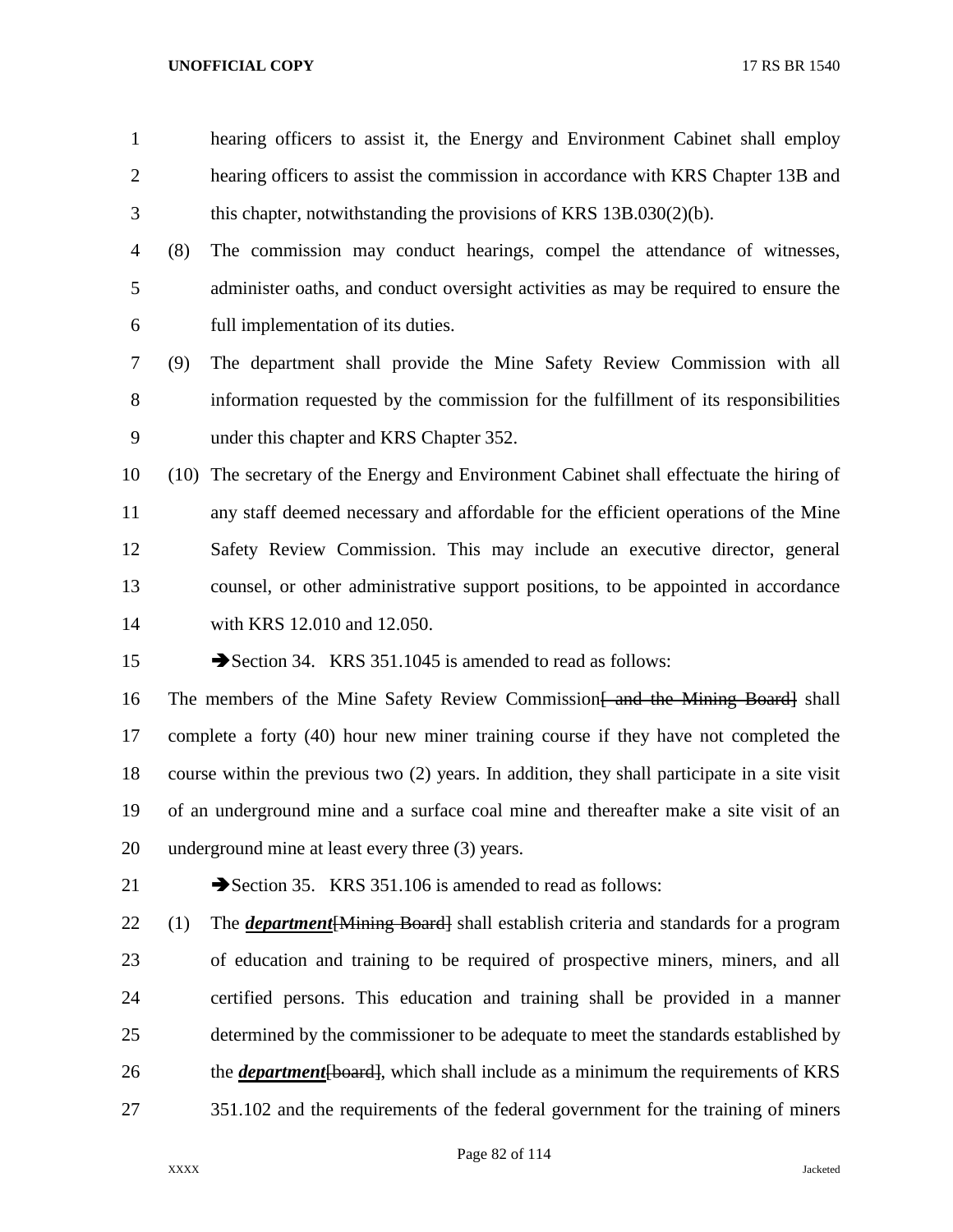1 for new work assignments, and at least sixteen (16) hours of annual retraining and reeducation for all certified persons, of which thirty (30) minutes annually shall be dedicated to alcohol and substance abuse education. Effective January 1, 2009, in addition, six (6) hours of annual training on changes in mine safety laws, safe retreat mining practices, disciplinary cases litigated before the Mine Safety Review Commission, changes in mine safety technology, and ways to improve safe working procedures shall be required for all mine foremen. This annual training for mine foremen shall be provided exclusively by the division.

 (2) One (1) hour of initial substance abuse training and education shall be required as part of the certified miner's first annual retraining conducted in a classroom that occurs after August 1, 2006. This requirement shall not apply to certified persons who received the one (1) hour initial substance abuse training and education as part of their forty (40) hour or twenty-four (24) hour new miner training.

 (3) In addition to the thirty (30) minutes of annual alcohol and substance abuse education required for certified miners, supervisory personnel shall be required to receive an additional thirty (30) minutes of alcohol and substance abuse awareness 17 training annually.

 (4) Beginning with the first full calendar year after the effective date established by the *department* {board} and during each calendar year thereafter, each certified miner shall receive at least sixteen (16) hours of retraining and reeducation.

 (5) Newly hired experienced miner training shall satisfy the miner's annual retraining requirement if a time lapse occurs between the miner's last training anniversary date and the next scheduled training anniversary date for the mine where he is newly employed, if the miner has complied with the annual retraining requirements within the last twelve (12) months from the date of his newly hired experienced miner 26 training.

(6) Retraining and reeducation sessions shall be conducted at times and in numbers to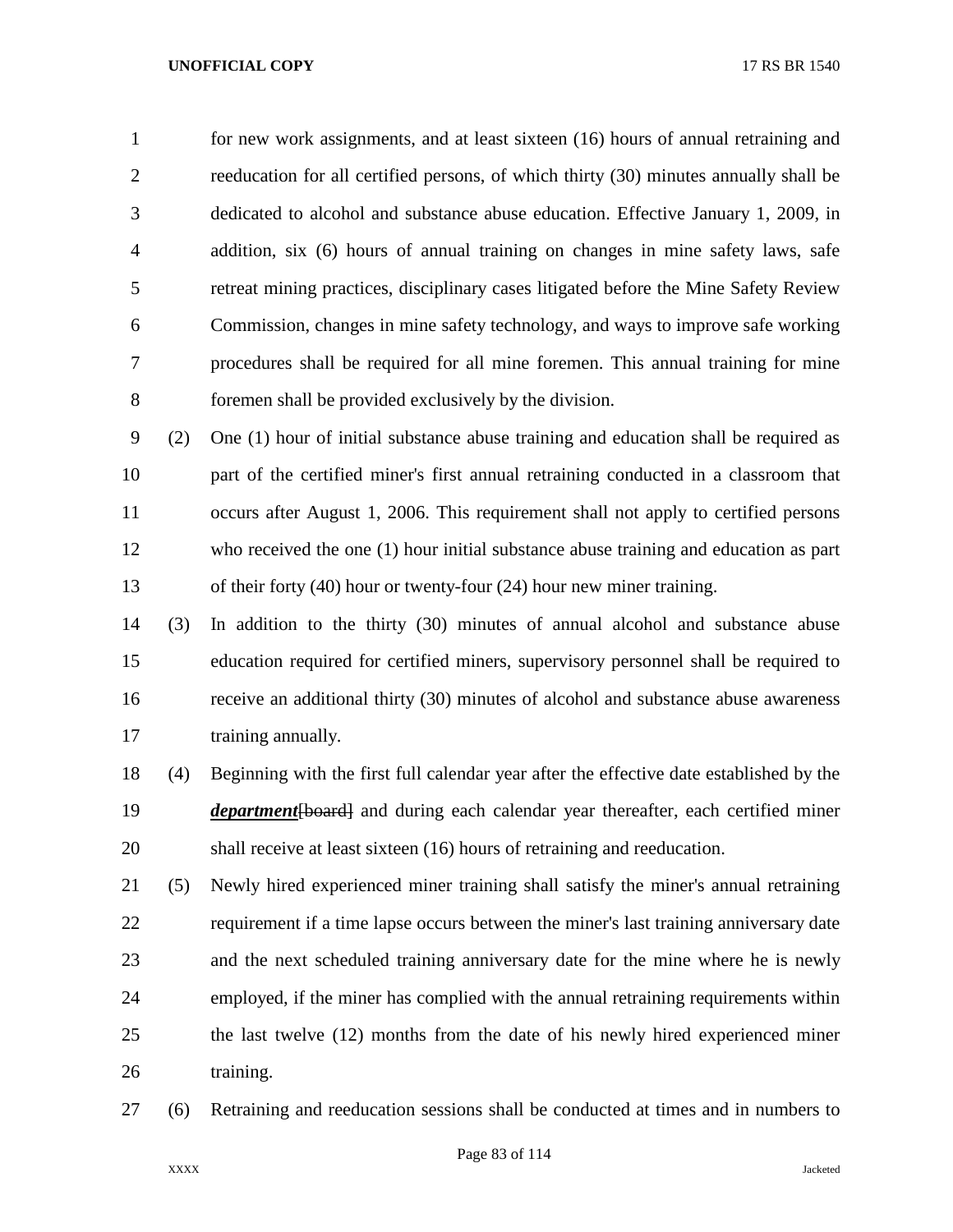- reasonably assure each certified miner an opportunity to attend. (7) The licensee shall pay all certified miners their regular wages and benefits while they receive training required by the department. (8) Willful failure of a working miner to complete annual retraining and reeducation requirements shall constitute grounds for revocation, suspension, or probation of his certificate. (9) If the department discovers a miner working without proper training or the licensee cannot provide proof of training, the miner shall be withdrawn immediately from the mine and the licensee shall pay the miner his regular wages until the training is administered and properly documented. (10) When employment is terminated, the licensee shall provide the employee a copy of his training records, upon request. If the employee does not request his training records immediately, the licensee shall, within fifteen (15) days, provide the employee with those training records. (11) The *department*[board] may, upon its own motion or whenever requested to do so by the commissioner, deem applicable certificates issued by other states to be proof of training and education equal to the requirements of KRS 351.102 or deem training provided by appropriate federal agencies to be adequate to meet training and education requirements established by the *department*[board], if the training
- and education meet the minimum requirements of this chapter.
- (12) The secretary may promulgate administrative regulations necessary to establish a program to implement the provisions of this chapter according to the criteria and standards established by the *department*[board]. This program shall include but not be limited to implementation of a program of instruction and the conduct of examinations to test each applicant's knowledge and understanding of the training and instruction.
- (13) The commissioner shall keep and maintain current records on all certified miners,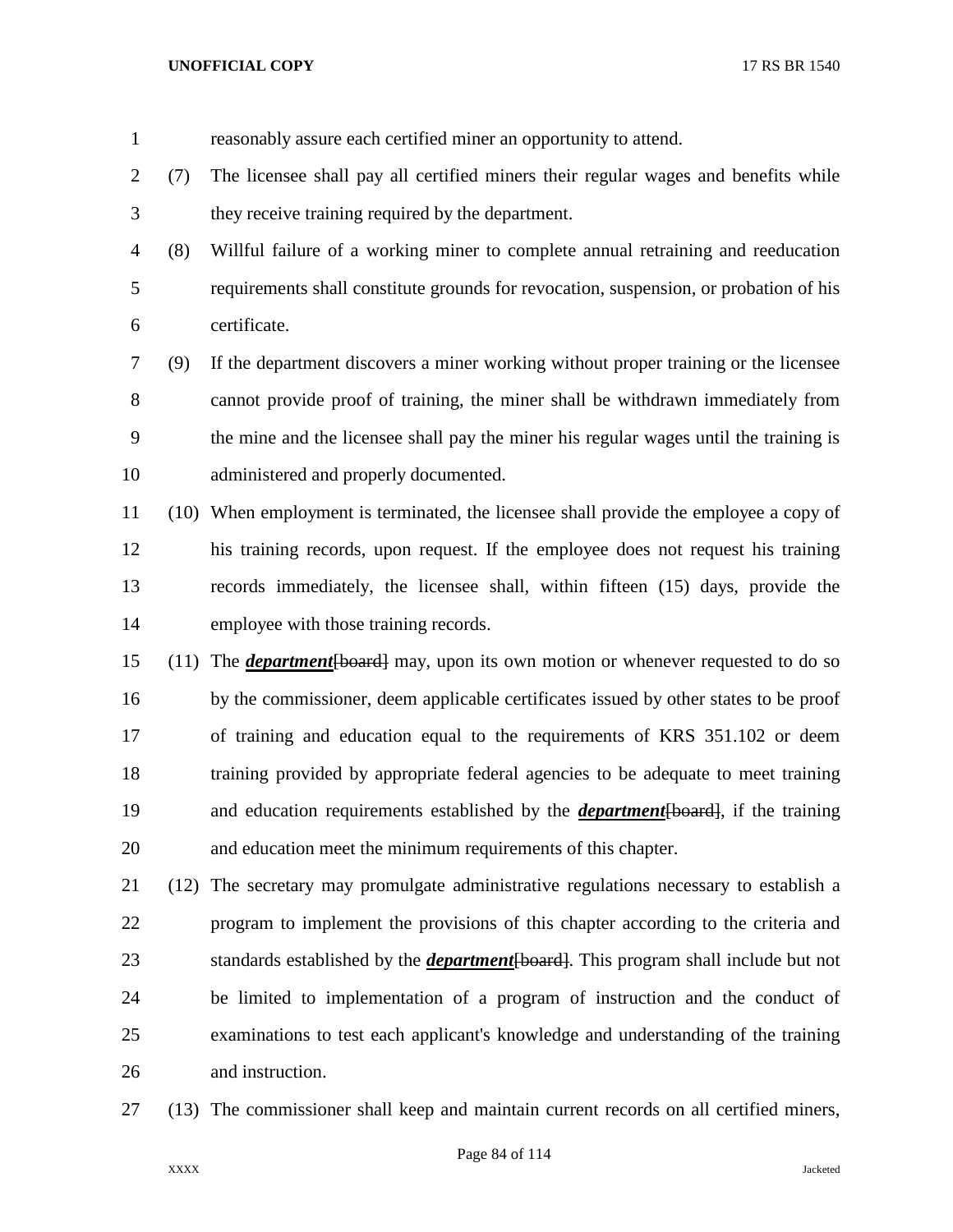| $\mathbf{1}$   |      | all of which shall be maintained by computer for ready access. The commissioner                |
|----------------|------|------------------------------------------------------------------------------------------------|
| $\overline{2}$ |      | shall not grant certification to any person that, at the time of application, had his or       |
| 3              |      | her miner certification, foreman certification, electrician certification, or any other        |
| $\overline{4}$ |      | mining specialty certification suspended or revoked by another state. If a person has          |
| 5              |      | his or her miner certification, foreman certification, electrician certification, or other     |
| 6              |      | mining specialty certification probated in another state, the commissioner <del>[ or the</del> |
| 7              |      | Mining Board] may, at his or <i>her</i> [its] discretion, grant the equivalent certification.  |
| 8              |      | However, that certification shall be placed on probation in Kentucky until the                 |
| 9              |      | probationary period in the other state has expired.                                            |
| 10             | (14) | The commissioner is authorized and directed to utilize state mine safety specialists,          |
| 11             |      | private and public institutions of education, and other qualified persons available to         |
| 12             |      | him in implementing the program of instruction and examination.                                |
| 13             |      | (15) The commissioner may make recommendations to the board as he may deem                     |
| 14             |      | appropriate. The commissioner shall provide information to the board at the board's            |
| 15             |      | request. The commissioner is authorized and directed to utilize state and federal              |
| 16             |      | moneys and personnel that may be available to the department for educational and               |
| 17             |      | training purposes in the implementation of the provisions of this chapter.                     |
| 18             |      | (16) All training and education required by this section may be conducted in classrooms,       |
| 19             |      | on the job, or in simulated mines.                                                             |
| 20             |      | Section 36. KRS 351.110 is amended to read as follows:                                         |
| 21             | (1)  | The <i>department</i> [board] shall not admit any applicant for certification as a mine        |
| 22             |      | inspector, mine safety analyst, electrical inspector, mine safety instructor, mine             |
| 23             |      | foreman, or assistant mine foreman to take an examination given by it unless the               |
| 24             |      | applicant has the experience required by this chapter, and has submitted proof that            |
| 25             |      | he or she is drug and alcohol free in accordance with KRS 351.182 and 351.183,                 |
| 26             |      | and has presented to the examiner at the time of registration for the examination a            |
| 27             |      | United States postal money order or certified check in the amount of fifty dollars             |

# Page 85 of 114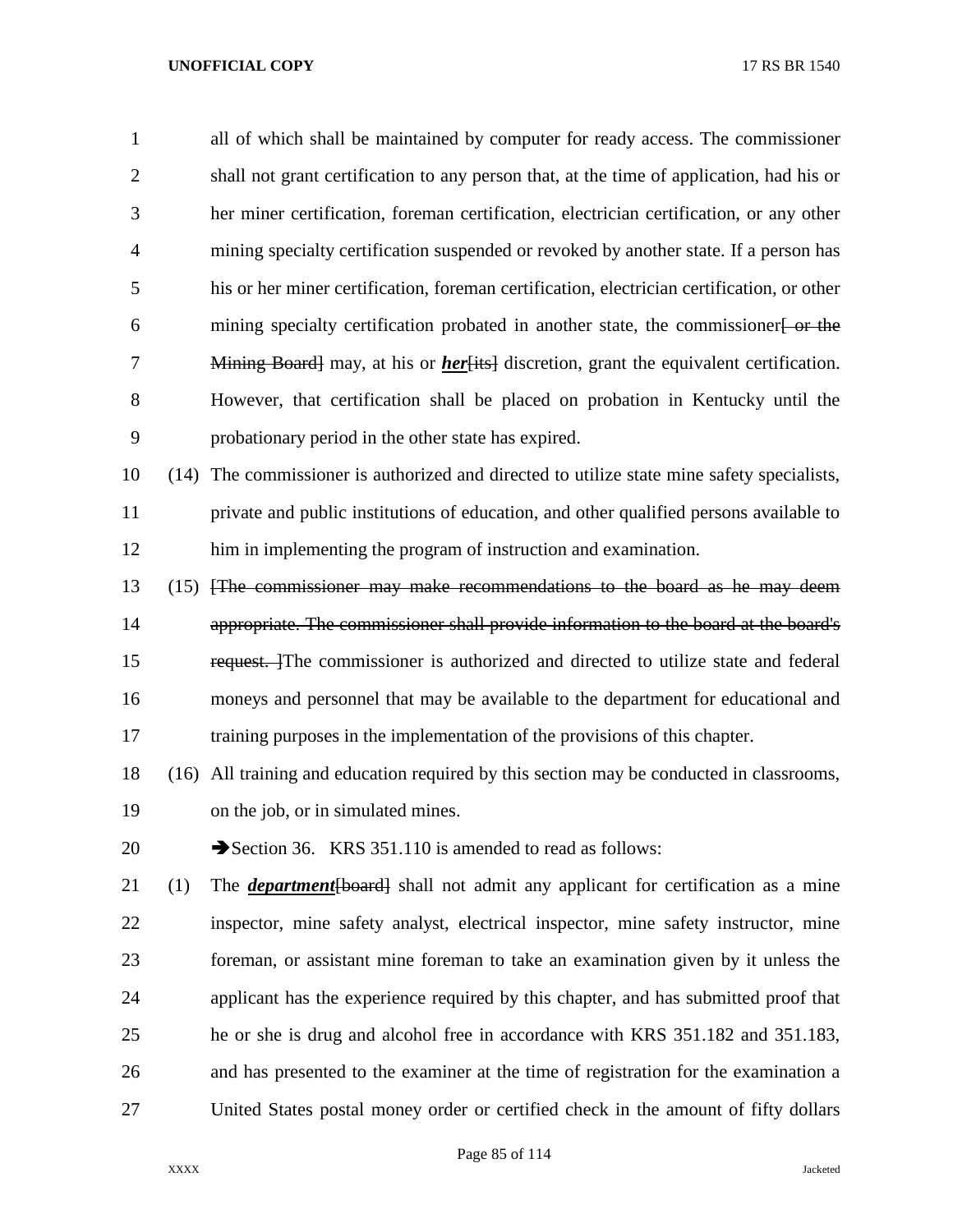(\$50). All money orders or certified checks required herein shall be made payable to 2 the State Treasurer, Frankfort, Kentucky. (2) All money paid to the State Treasurer for licenses and fees required by this chapter shall be for the sole use of the department and shall be in addition to any moneys appropriated by the General Assembly for the use of the department. (3) The *department*[board] may refuse to examine any applicant who cannot readily understand the written English language or cannot express himself intelligently in English, or who is obviously intoxicated. 9 Section 37. KRS 351.120 is amended to read as follows: (1) The commissioner shall issue a certificate to each person who possesses the qualifications required by law for mine inspector, electrical inspector, surface or underground mine safety instructor, surface mine safety analyst, assistant mine foreman, mine foreman, shotfirer, and other mining specialties as established by the *department* [board], or miner who has passed the examination given by direction of 15 the *department* [board] for that position, and who has met the requirements for drug-and alcohol-free status.

 (2) The certificate shall be in such form as the commissioner prescribes, shall be signed by the commissioner, and shall show that the holder has passed the required examination and possesses the qualifications required by law for mine inspector, electrical inspector, surface or underground mine safety instructor, surface mine safety analyst, assistant mine foreman, mine foreman, shotfirer, and other mining specialties as established by the *department*[board], or miner and is authorized to act as such.

 (3) Certificates issued to mine foremen and assistant mine foremen shall be classified as follows:

 (a) Mine foreman certificates, authorizing the holder to act as foreman for all classes of coal mines; and

Page 86 of 114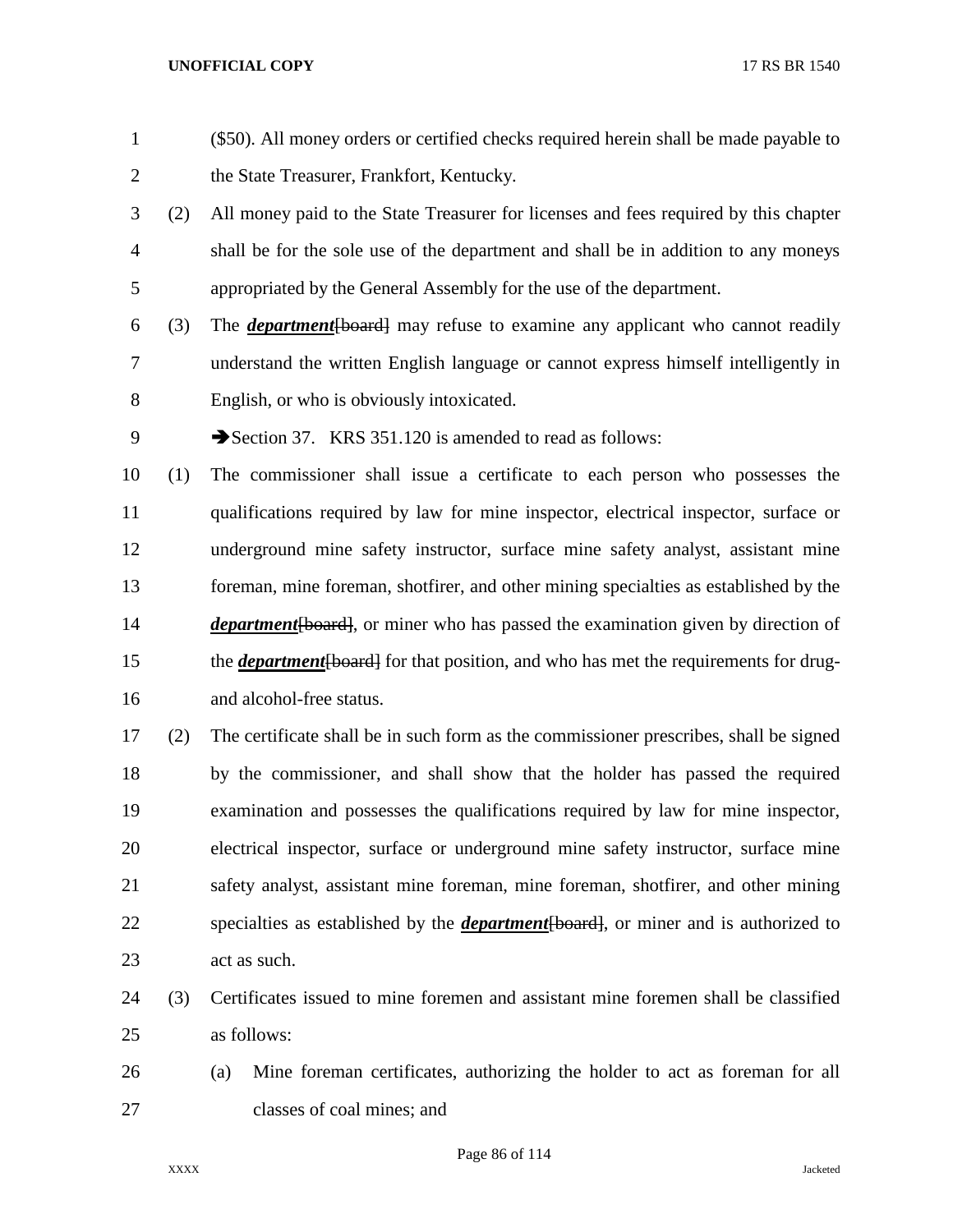- 
- (b) Assistant mine foreman certificates, authorizing the holder to act as assistant foreman.
- (4) Any mine foreman or assistant mine foreman may act as a fire boss or mine examiner. This shall not apply to persons holding a second class mine foreman certificate issued before June 16, 1972.
- 

 (5) The class of mine foreman's certificate awarded shall be determined by the 7 *department* [board] according to the experience of the applicant.

- (6) No certificate shall be granted to any person who does not present to the *department*[board] satisfactory evidence, in the form of affidavits, that the applicant has had the required practical experience in underground or surface coal mines. A data sheet shall be filed by each applicant showing places of employment, beginning month and year and ending month and year employed by each company and list jobs performed, showing at least the number of required years. Affidavit and data sheet forms shall be furnished by the department. The applicant also shall submit proof that he or she is drug and alcohol free. The proof shall be submitted in accordance with KRS 351.182 and 351.183. For the purpose of this section, persons holding a four (4) year degree in mining engineering from a recognized institution shall be credited with the equivalent of two (2) years of practical experience in coal mines when applying for any mine foreman or assistant mine foreman certificate. Persons holding an associate degree in mining from a recognized institution shall be credited with the equivalent of two (2) years' experience when applying for a mine foreman certificate and one (1) year when applying for an assistant mine foreman certificate. Persons desiring to use their mining engineering or mining technology degree as credit for practical experience toward a mine foreman or assistant mine foreman certificate shall file proof of having received their degree prior to the examination.
- (7) Applicants for an underground mine foreman certificate shall have five (5) years' practical underground coal mining experience acquired after achieving the age of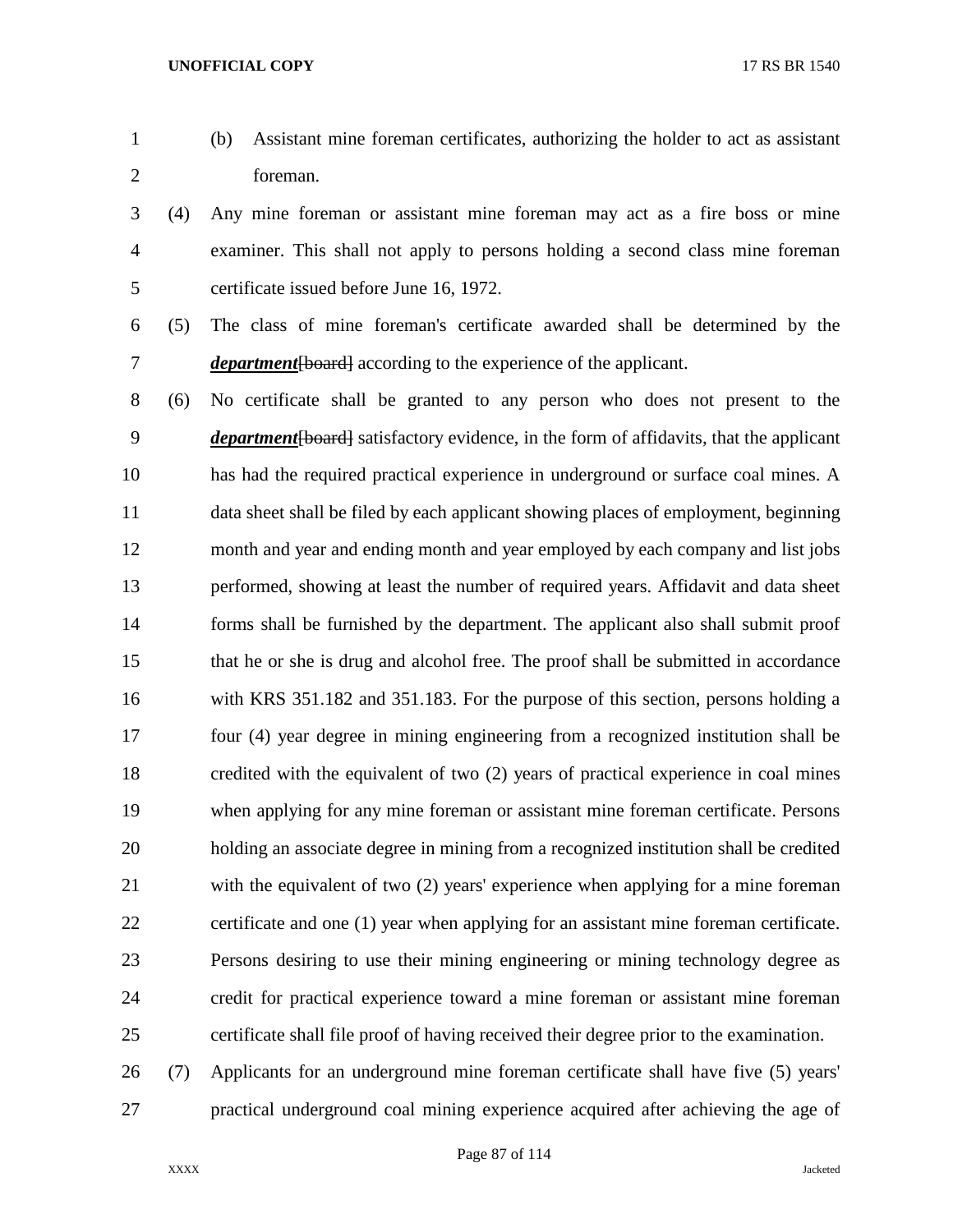eighteen (18), with at least one (1) year of this experience acquired on an active working section of an underground mine. Applicants for an underground assistant mine foreman certificate shall have three (3) years' practical underground experience acquired after achieving the age of eighteen (18), with at least one (1) year of this experience acquired on an active working section of an underground mine.

 (8) Applicants for surface mine foremen certification shall have three (3) years' practical surface mine experience acquired after achieving the age of eighteen (18); for surface mine foreman certification with a specialty in coal extraction, at least one (1) year of the required practical experience shall have been acquired from direct involvement in the mining or extraction of coal at a surface mine. For a surface mine foreman certification with a specialty in postmining activities, at least one (1) year of the required experience shall have been acquired from direct involvement in the performance of such activities at a surface or underground mine, coal preparation plant, or other coal-handling facility. Notwithstanding any requirement in this subsection to the contrary, a person having three (3) years' of underground or surface mining experience shall qualify for a surface mine foreman certification with a specialty in postmining activities if the person has documented experience of at least one (1) year in the performance of these activities. Persons holding a surface mine foreman certificate prior to July 15, 1998, are not affected by 21 this section.

 (9) Persons possessing certificates of qualifications to act as mine inspector, mine foreman, assistant mine foreman, or fire boss prior to July 15, 1982, are not affected by this section.

 (10) When approved by the commissioner, a person who has successfully completed any mine foreman or assistant mine foreman examination and submitted proof that he or she is drug and alcohol free in accordance with KRS 351.182 and 351.183 may be

Page 88 of 114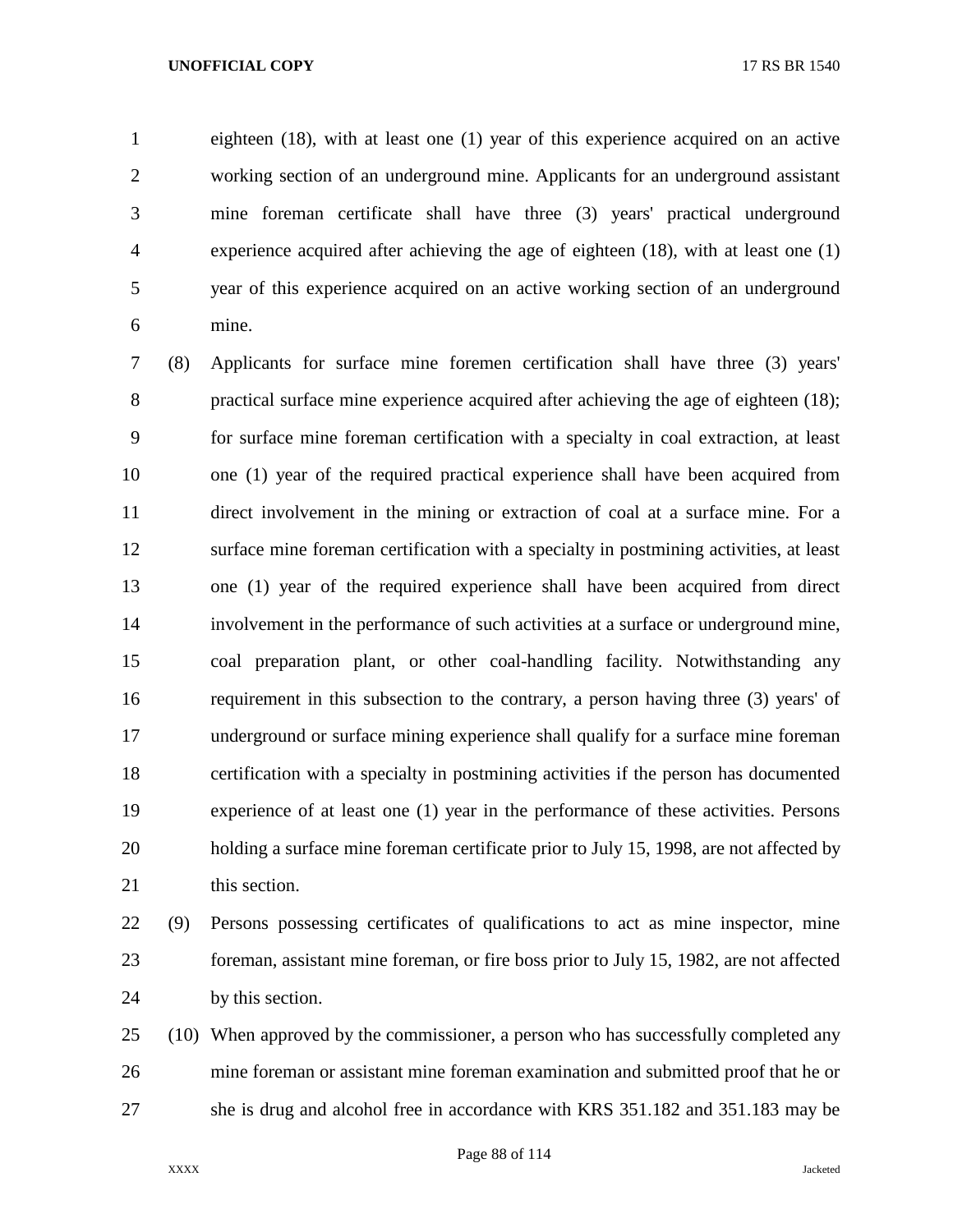| $\mathbf{1}$   |     | granted a temporary certification that is valid only until the <i>department</i> [board] acts |
|----------------|-----|-----------------------------------------------------------------------------------------------|
| $\overline{2}$ |     | upon his or her certification at its next regularly scheduled meeting.                        |
| 3              |     | (11) A member of the supervisory personnel shall be present at the working section            |
| $\overline{4}$ |     | except in cases of emergencies at all times employees under his supervision are at            |
| 5              |     | the working section on coal-producing shifts.                                                 |
| 6              |     | (12) The commissioner immediately shall suspend any certification for violation of drug-      |
| 7              |     | and alcohol-free status or for failure or refusal to submit to a drug and alcohol test        |
| 8              |     | authorized by KRS 351.182, 351.183, 351.184, 351.185, and 352.180. The                        |
| 9              |     | commissioner shall, by certified mail, notify the holder of the certification of his or       |
| 10             |     | her suspension and of the following:                                                          |
| 11             | (a) | The right to pursue one $(1)$ of the following options:                                       |
| 12             |     | Appeal the suspension to the Mine Safety Review Commission within<br>1.                       |
| 13             |     | thirty $(30)$ days of the notification; or                                                    |
| 14             |     | Notify the commissioner of the Department for Natural Resources or the<br>2.                  |
| 15             |     | director of the Division of Mine Safety within thirty (30) days of the                        |
| 16             |     | notification that the holder intends to be evaluated by a medical                             |
| 17             |     | professional trained in substance treatment, to complete any prescribed                       |
| 18             |     | treatment, and to submit an acceptable result from a drug and alcohol                         |
| 19             |     | test as required by KRS 351.182;                                                              |
| 20             | (b) | Failure to file an appeal or failure to notify the commissioner of the                        |
| 21             |     | Department for Natural Resources or the director of the Division of Mine                      |
| 22             |     | Safety of the holder's intent to comply with paragraph (a) 2. of this subsection              |
| 23             |     | within thirty (30) days of the notification shall result in the revocation of all             |
| 24             |     | licenses and certifications issued by the Division of Mine Safety for a period                |
| 25             |     | of not less than three (3) years, and the holder shall remain ineligible for any              |
| 26             |     | other certification issued by the Division of Mine Safety during the revocation               |
| 27             |     | period. Certifications and licenses revoked under this paragraph may be                       |

Page 89 of 114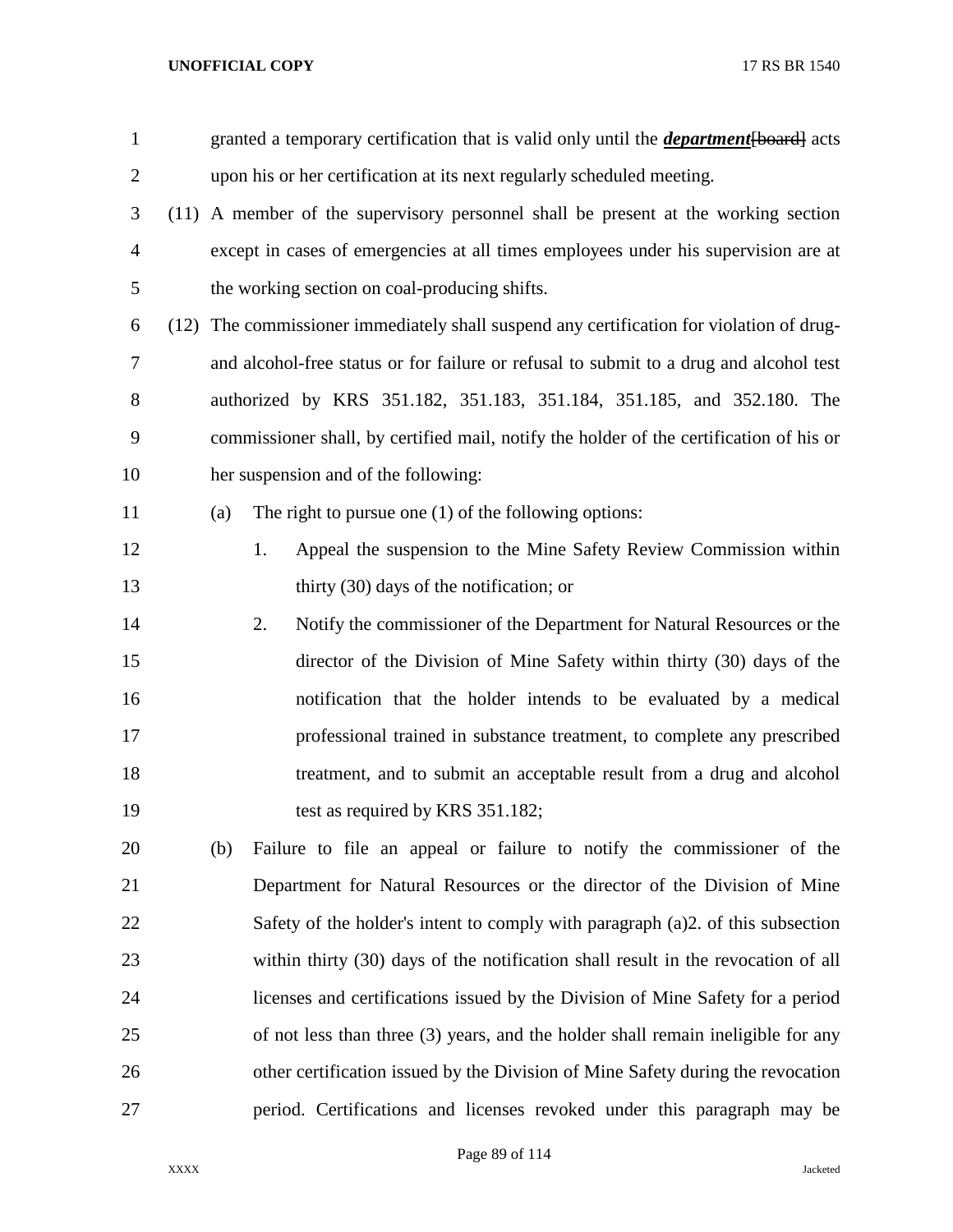reissued by:

2 1. Compliance with all training and testing requirements;

2. Satisfying the requirements of KRS 351.182 and 351.183; and

 3. Compliance with all orders of the Mine Safety Review Commission; and (c) The completion of the evaluation, treatment, and submission of an acceptable drug test pursuant to paragraph (a)2. of this subsection or the revocation described under paragraph (b) of this subsection shall be considered a first offense.

 (13) The licenses and certifications of a miner who notifies the commissioner of the Department for Natural Resources or the director of the Division of Mine Safety of his or her intent to comply with subsection (12)(a)2. of this section shall remain suspended until the miner has provided proof of the evaluation and successful completion of any prescribed treatment and has submitted a negative drug and alcohol test as required by KRS 351.182 to the division. The drug and alcohol test shall be taken no more than thirty (30) days prior to the submission of the proof required by this section. Upon receipt and review of the proof by the division, the miner's licenses and certifications shall be restored. In the event that the miner fails to successfully complete the evaluation, treatment, and drug test within one hundred twenty (120) days of his or her notification pursuant to subsection (12)(a)2. of this section, the miner's licenses and certifications issued by the division shall be revoked for a period prescribed under KRS 351.990(8). The one hundred twenty (120) day time period set out in this section shall be extended upon proof that the miner is complying with the recommendations of the medical professional.

 (14) If the suspension described in subsection (12) of this section occurs following the miner's first offense as described in this section or KRS 351.184, the notification sent to the miner shall not include the option of notifying the division of the miner's intent to seek an evaluation and treatment. The miner shall only have the right to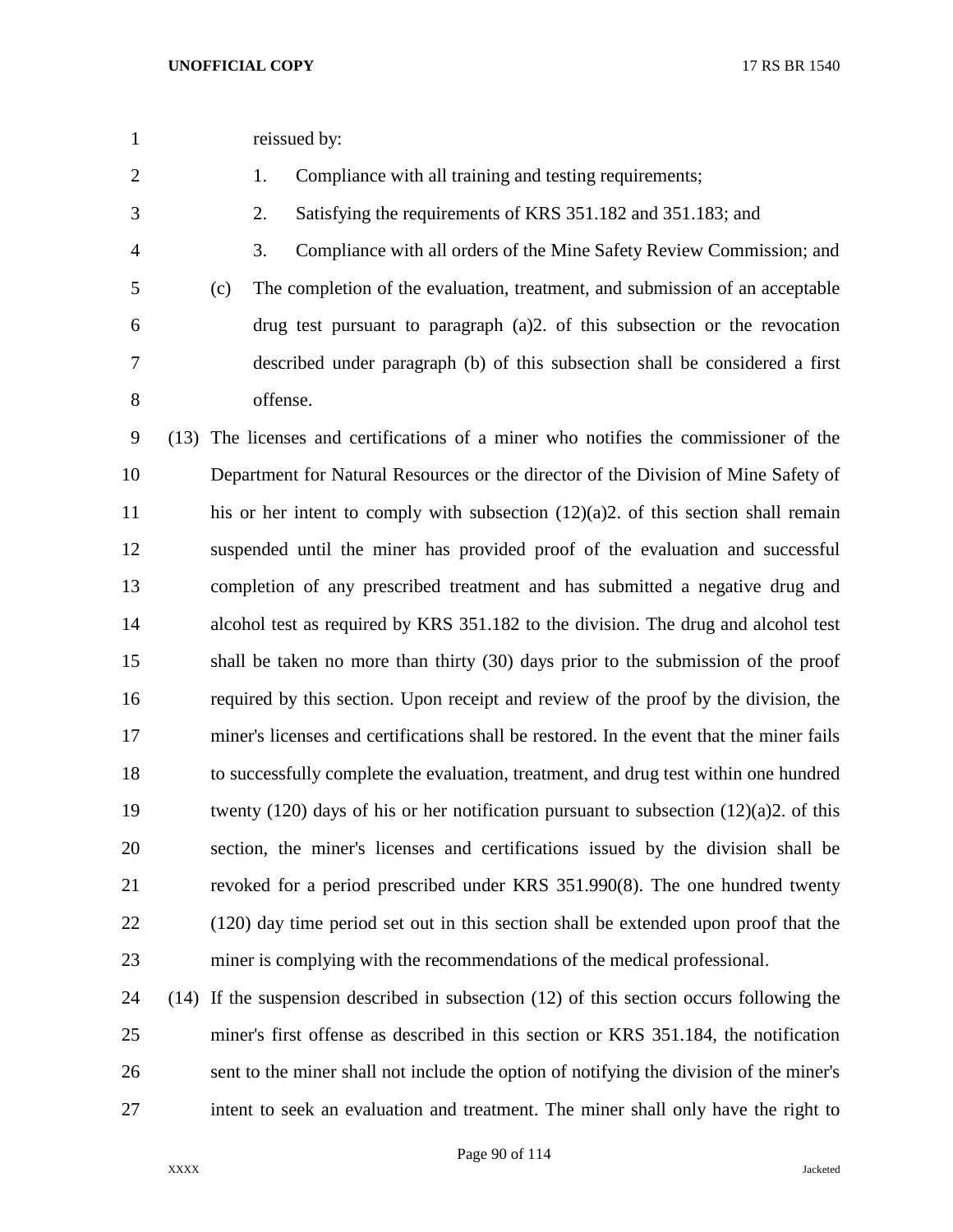| $\mathbf{1}$   |                                                                                            |                                                                                         | appeal the suspension to the Mine Safety Review Commission within thirty (30)              |  |  |
|----------------|--------------------------------------------------------------------------------------------|-----------------------------------------------------------------------------------------|--------------------------------------------------------------------------------------------|--|--|
| $\overline{2}$ |                                                                                            | days of notification. If the miner fails to appeal the suspension, the penalty shall be |                                                                                            |  |  |
| 3              |                                                                                            |                                                                                         | assessed according to KRS $351.990(8)(b)$ or (c).                                          |  |  |
| 4              |                                                                                            |                                                                                         | Section 38. KRS 351.122 is amended to read as follows:                                     |  |  |
| 5              | (1)                                                                                        |                                                                                         | In lieu of an examination prescribed by law or regulation, the <i>department</i> [board]   |  |  |
| 6              |                                                                                            |                                                                                         | may enter into a reciprocal agreement with another state regarding the certification       |  |  |
| 7              |                                                                                            |                                                                                         | of miners. The <i>department</i> [board] may, pursuant to a reciprocal agreement, issue to |  |  |
| 8              |                                                                                            |                                                                                         | any person holding a certificate issued by another state a certificate permitting him      |  |  |
| 9              |                                                                                            |                                                                                         | or her to perform similar tasks in the Commonwealth if:                                    |  |  |
| 10             |                                                                                            | (a)                                                                                     | The <i>department</i> [board] finds that the requirements for certification in the         |  |  |
| 11             |                                                                                            |                                                                                         | other state are substantially equivalent to those of Kentucky;                             |  |  |
| 12             |                                                                                            | (b)                                                                                     | The person passes only the applicable part of the examination with regard to               |  |  |
| 13             |                                                                                            |                                                                                         | Kentucky law which is uniquely different from the other state;                             |  |  |
| 14             |                                                                                            | (c)                                                                                     | The person has submitted proof, in accordance with KRS 351.182, that he or                 |  |  |
| 15             |                                                                                            |                                                                                         | she is drug and alcohol free;                                                              |  |  |
| 16             |                                                                                            | (d)                                                                                     | The person's retraining is sufficient to meet Kentucky requirements; and                   |  |  |
| 17             |                                                                                            | (e)                                                                                     | The person's certification in Kentucky or in any other state has not been                  |  |  |
| 18             |                                                                                            |                                                                                         | suspended, revoked, or probated.                                                           |  |  |
| 19             | (2)                                                                                        |                                                                                         | Upon receipt of notice from a reciprocal state of a disciplinary action relating to any    |  |  |
| 20             |                                                                                            |                                                                                         | of the certifications or licenses issued to a miner who also holds corresponding           |  |  |
| 21             |                                                                                            |                                                                                         | licenses or certifications issued by the Division of Mine Safety, the commissioner         |  |  |
| 22             |                                                                                            |                                                                                         | shall impose analogous sanctions against the miner's Kentucky licenses or                  |  |  |
| 23             |                                                                                            |                                                                                         | certifications. These sanctions shall terminate upon proof of compliance with the          |  |  |
| 24             |                                                                                            |                                                                                         | orders from the reciprocal state.                                                          |  |  |
| 25             |                                                                                            |                                                                                         | Section 39. KRS 351.125 is amended to read as follows:                                     |  |  |
| 26             | The department shall provide first-aid training incorporating all training required by the |                                                                                         |                                                                                            |  |  |
| 27             | state's approved program for emergency medical technicians or the department's mine        |                                                                                         |                                                                                            |  |  |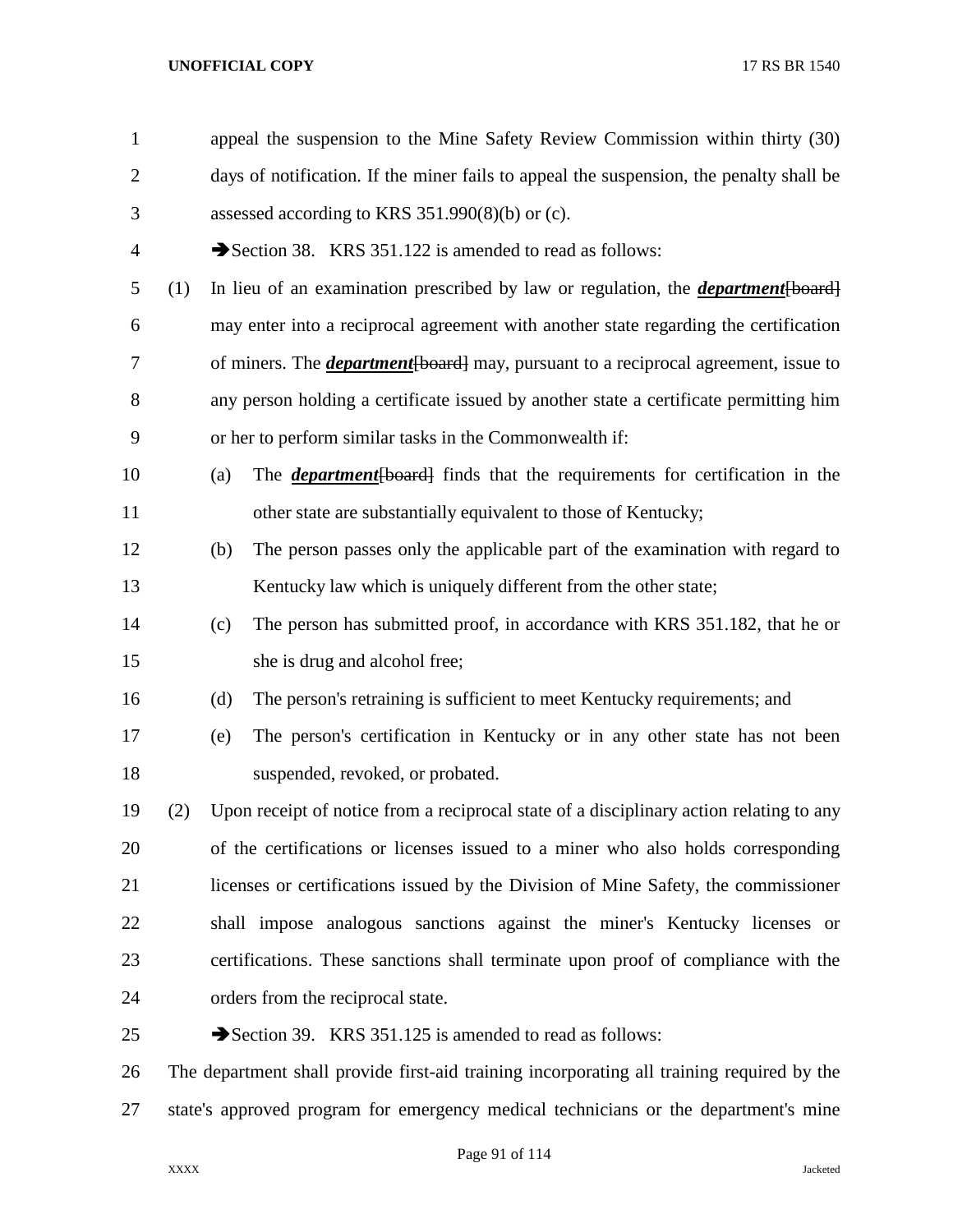| $\mathbf{1}$   |                        | emergency technician program which is applicable to mines. Each candidate for                |
|----------------|------------------------|----------------------------------------------------------------------------------------------|
| $\overline{2}$ |                        | certification as a mine foreman shall complete the department's first-aid course of          |
| 3              |                        | instruction and shall pass an examination on the course as a prerequisite for certification. |
| 4              |                        | The course of instruction and examination shall have prior approval of the board.]           |
| 5              |                        | Section 40. KRS 352.010 is amended to read as follows:                                       |
| 6              | (1)                    | As used in this chapter, unless the context requires otherwise:                              |
| 7              | (a)                    | "Abandoned workings" means excavations, either caved or sealed, that are                     |
| 8              |                        | deserted and in which further mining is not intended, or open workings which                 |
| 9              |                        | are ventilated and not inspected regularly;                                                  |
| 10             | (b)                    | "Active workings" means all places in a mine that are ventilated and inspected               |
| 11             |                        | regularly;                                                                                   |
| 12             | (c)                    | "Approved" means that a device, apparatus, equipment, machinery, or practice                 |
| 13             |                        | employed in the mining of coal has been approved by the commissioner of the                  |
| 14             |                        | Department for Natural Resources;                                                            |
| 15             | (d)                    | "Assistant mine foreman" means a certified person designated to assist the                   |
| 16             |                        | mine foreman in the supervision of a portion or the whole of a mine or of the                |
| 17             |                        | persons employed therein;                                                                    |
| 18             | (e)                    | ["Board" means the Mining Board created in KRS 351.105;                                      |
| 19             | $\bigoplus$            | +"Commercial mine" means any coal mine from which coal is mined for sale,                    |
| 20             |                        | commercial use, or exchange. This term shall in no instance be construed to                  |
| 21             |                        | include a mine where coal is produced for own use;                                           |
| 22             | f(E(g))                | "Commissioner" means commissioner of the Department for Natural                              |
| 23             |                        | Resources;                                                                                   |
| 24             | $(g)$ $\{(\text{h})\}$ | "Department" means the Department for Natural Resources;                                     |
| 25             | $(h)$ [(i)]            | "Drift" means an opening through strata or coal seams with opening                           |
| 26             |                        | grades sufficient to permit coal to be hauled therefrom, or which is used for                |
| 27             |                        | the purpose of ventilation, drainage, ingress, egress, and other purposes in                 |

Page 92 of 114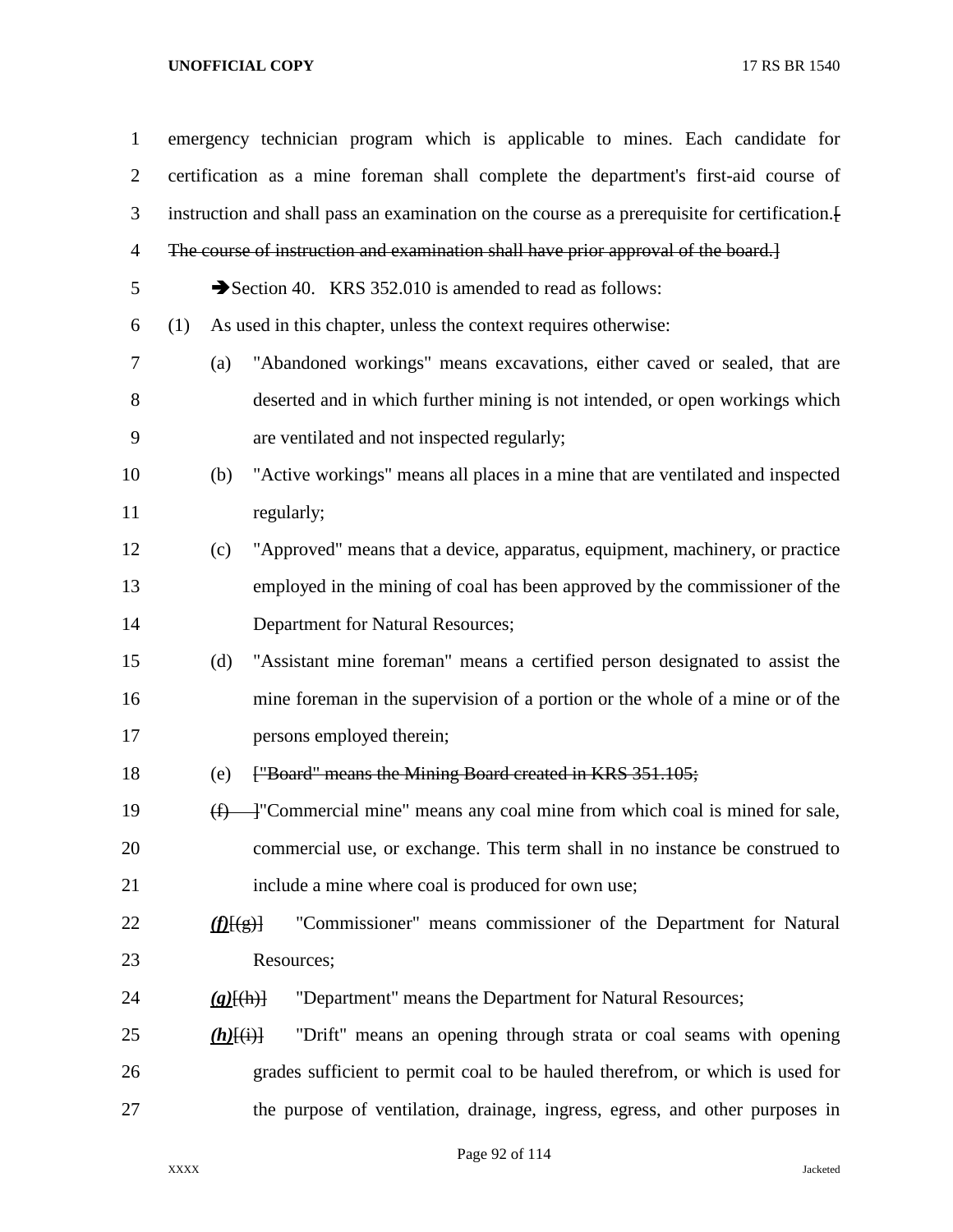| $\mathbf{1}$   | connection with the mining of coal;                                                                     |
|----------------|---------------------------------------------------------------------------------------------------------|
| $\overline{2}$ | "Director" means the director of the Division of Mine Safety;<br>$\underline{(i)}[\overline{(j)}]$      |
| 3              | "Excavations and workings" means the excavated portions of a mine;<br>$\underline{(i)}[\overline{(k)}]$ |
| 4              | "Face equipment" means mobile or portable mining machinery having<br>$(k)$ $\{(\cdot)\}$                |
| 5              | electric motors or accessory equipment normally installed or operated inby the                          |
| 6              | last open crosscut in any entry or room;                                                                |
| 7              | "Fire boss" (often referred to as mine examiner) means a person certified<br>$(l)$ $(m)$                |
| 8              | as a mine foreman or assistant mine foreman who is designated by                                        |
| 9              | management to examine a mine or part of a mine for explosive gas or other                               |
| 10             | dangers before a shift crew enters;                                                                     |
| 11             | "Gassy mine." All underground mines shall be classified as gassy or<br>$(m)$ $\{(\mathrm{n})\}$         |
| 12             | gaseous;                                                                                                |
| 13             | "High voltage" means any voltage of one thousand (1,000) volts or<br>$(n)$ $\{\Theta\}$                 |
| 14             | more;                                                                                                   |
| 15             | "Imminent danger" means the existence of any condition or practice<br>$(o)$ $\overline{(\phi)}$         |
| 16             | which could reasonably be expected to cause death or serious physical injury                            |
| 17             | before the condition or practice can be abated;                                                         |
| 18             | "Inactive workings" shall include all portions of a mine in which<br>$(p)$ [ $(q)$ ]                    |
| 19             | operations have been suspended for an indefinite period, but have not been                              |
| 20             | abandoned;                                                                                              |
| 21             | "Intake air" means air that has not passed through the last working place<br>$(q)$ [(r)]                |
| 22             | of the split or by the unsealed entrances to abandoned workings and by                                  |
| 23             | analysis contains not less than nineteen and one-half percent (19.5%) of                                |
| 24             | oxygen, no dangerous quantities of flammable gas, and no harmful amounts of                             |
| 25             | poisonous gas or dust;                                                                                  |
| 26             | "Licensee" means any owner, operator, lessee, corporation, partnership,<br>$(r)$ $(s)$                  |
| 27             | or other person who procures a license from the department to operate a coal                            |

Page 93 of 114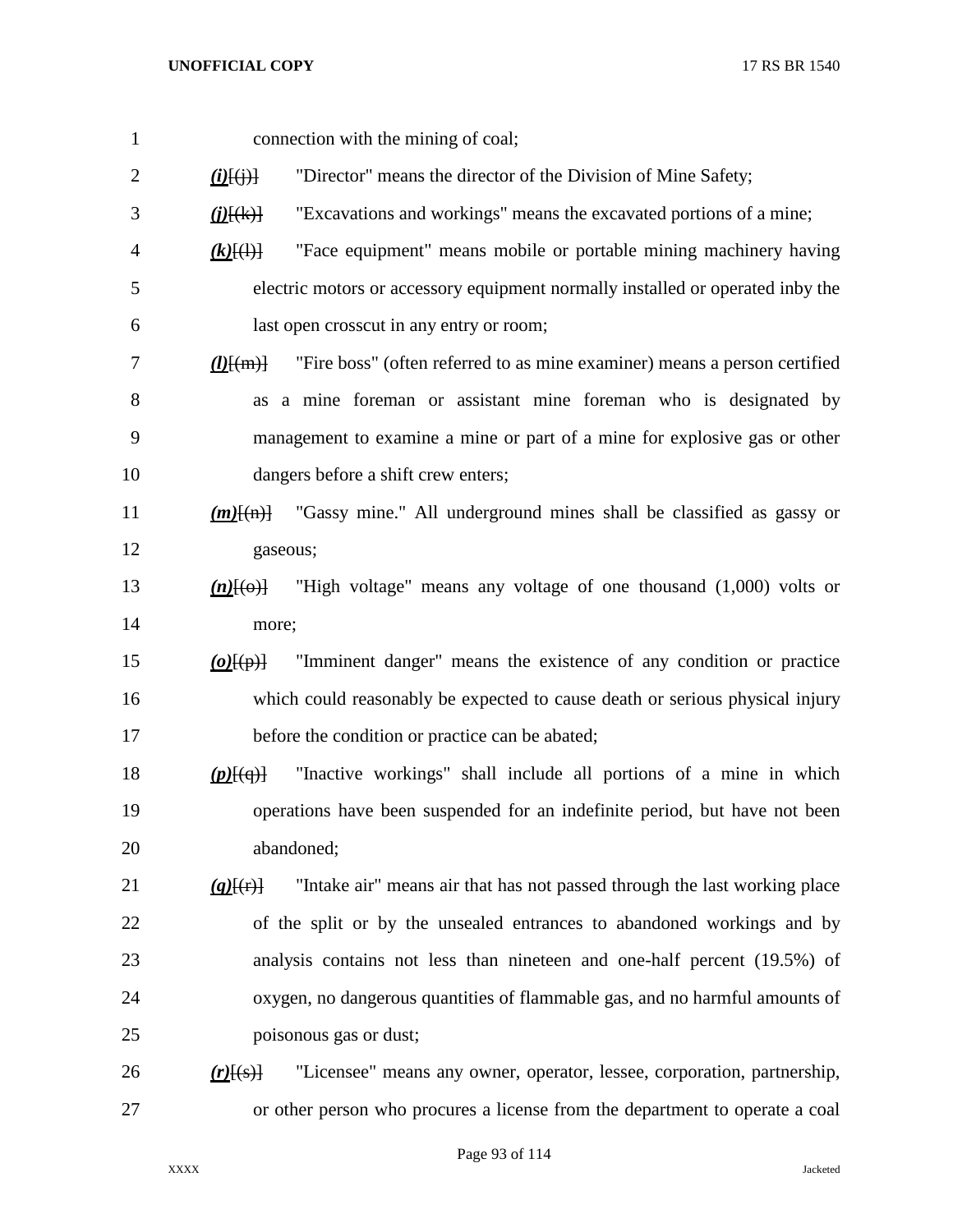| 1 |       |
|---|-------|
|   | mine; |

2  $(s)$   $(f(t))$  "Low voltage" means up to and including six hundred sixty (660) volts;

- *(t)*[(u)] "Medium voltage" means voltages greater than six hundred sixty (660) and up to nine hundred ninety-nine (999) volts;
- $\frac{1}{2}$   $\frac{1}{2}$   $\frac{1}{2}$  "Mine" means any open pit or any underground workings from which coal is produced for sale, exchange, or commercial use, and all shafts, slopes, drifts, or inclines leading thereto, and includes all buildings and equipment, above or below the surface of the ground, used in connection with the workings. Workings that are adjacent to each other and under the same management and which are administered as distinct units shall be considered 11 separate mines;
- *(v)*[(w)] "Mine foreman" means a certified person whom the licensee, mine manager, or superintendent places in charge of the workings of the mine and of persons employed therein;
- *(w)*[(x)] "Mine manager" means a certified or noncertified person whom the licensee places in charge of a mine or mines and whose duties include but are not limited to operations at the mine or mines and supervision of personnel 18 when qualified to do so;
- *(x)*[(y)] "NAD 83" means the North American Datum, 1983 version, in feet units;
- *(y)*[(z)] "Open-pit mine" shall include open excavations and open-cut workings including auger operations and highwall mining systems for the extraction of coal;
- *(z)*[(aa)] "Operator" means the licensee, owner, lessee, or other person who operates or controls a coal mine;
- *(aa)*[(ab)] "Permissible" means that any equipment, device, or explosive that has been approved by the United States Bureau of Mines, the Mining Enforcement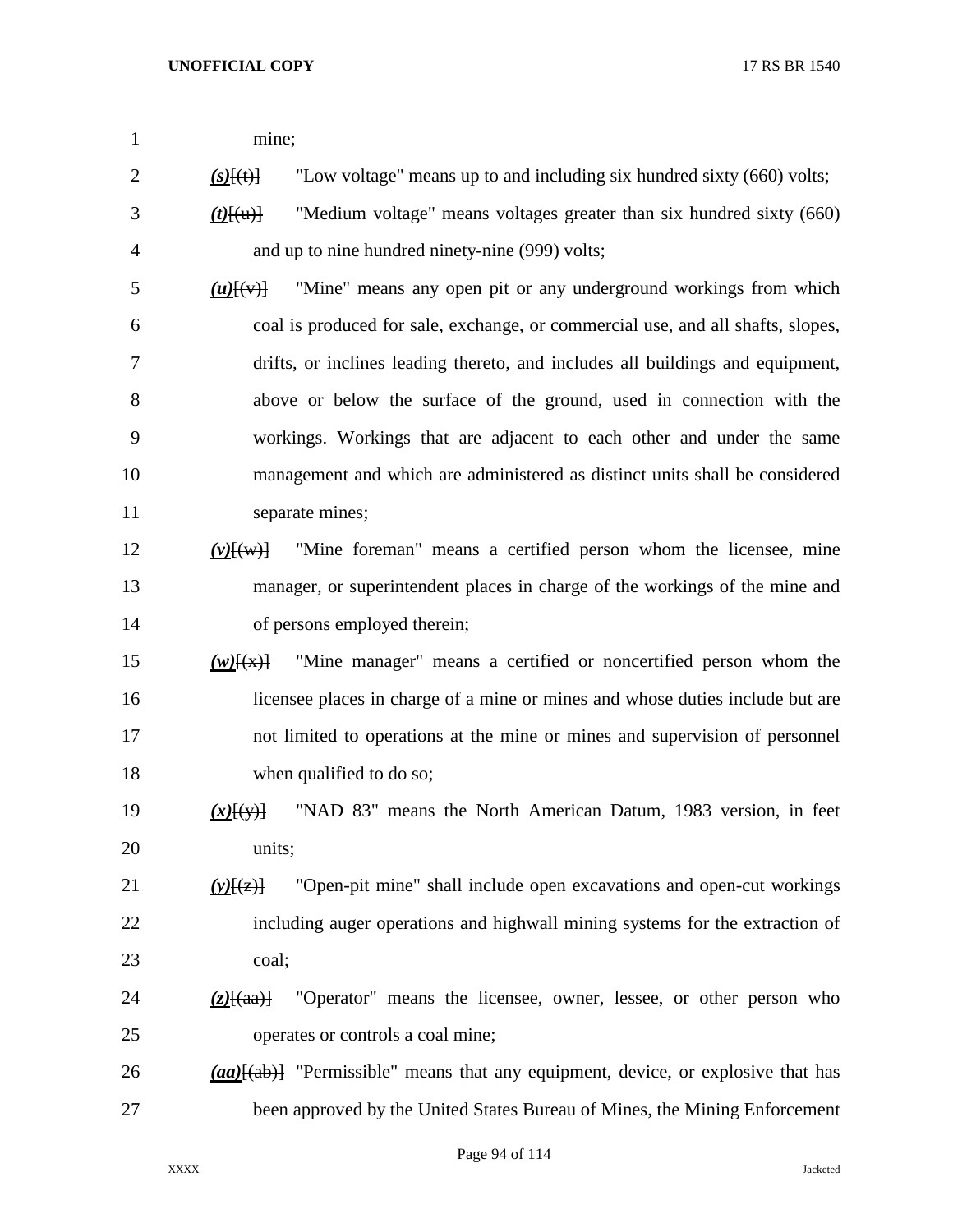| $\mathbf{1}$   | and Safety Administration, or the Mine Safety and Health Administration                                                                                                                                                                                                                                                                                                                                                                                |
|----------------|--------------------------------------------------------------------------------------------------------------------------------------------------------------------------------------------------------------------------------------------------------------------------------------------------------------------------------------------------------------------------------------------------------------------------------------------------------|
| $\overline{c}$ | meets all requirements, restrictions, exceptions, limitations, and conditions                                                                                                                                                                                                                                                                                                                                                                          |
| 3              | attached to the classification;                                                                                                                                                                                                                                                                                                                                                                                                                        |
| 4              | $(ab)$ [(ae)] "Preshift examination" refers to the examination of an underground                                                                                                                                                                                                                                                                                                                                                                       |
| 5              | mine or part of a mine where miners are scheduled to work or travel, and shall                                                                                                                                                                                                                                                                                                                                                                         |
| 6              | be conducted not more than three (3) hours before any oncoming shift;                                                                                                                                                                                                                                                                                                                                                                                  |
| 7              | $(ac)$ {(ad)} "Return air" means air that has passed through the last active working                                                                                                                                                                                                                                                                                                                                                                   |
| 8              | place on each split, or air that has passed through abandoned, inaccessible, or                                                                                                                                                                                                                                                                                                                                                                        |
| 9              | pillared workings;                                                                                                                                                                                                                                                                                                                                                                                                                                     |
| 10             | (ad)[(ae)] "Serious physical injury" means an injury which has a reasonable                                                                                                                                                                                                                                                                                                                                                                            |
| 11             | potential to cause death;                                                                                                                                                                                                                                                                                                                                                                                                                              |
| 12             | $(ae)$ [(af)] "Shaft" means a vertical opening through the strata that is or may be                                                                                                                                                                                                                                                                                                                                                                    |
| 13             | used, in connection with the mining of coal, for the purpose of ventilation or                                                                                                                                                                                                                                                                                                                                                                         |
| 14             | drainage, or for hoisting men, coal, or materials;                                                                                                                                                                                                                                                                                                                                                                                                     |
| 15             | $\left(\frac{af}{(4g)}\right)$ "Single Zone Projection" means the Kentucky Single Zone State Plane                                                                                                                                                                                                                                                                                                                                                     |
| 16             | Coordinate System of 1983, based on the Lambert Conformal Conical map                                                                                                                                                                                                                                                                                                                                                                                  |
| 17             | projection with double standard parallels on the North American Datum, 1983                                                                                                                                                                                                                                                                                                                                                                            |
| 18             | version, as established in 10 KAR 5:010;                                                                                                                                                                                                                                                                                                                                                                                                               |
| 19             | $\frac{ag}{(ag)}$ "Slope" means an inclined opening used for the same purpose as a shaft;                                                                                                                                                                                                                                                                                                                                                              |
| 20             | "Superintendent" means the person who, on behalf of the licensee, has<br>$(ah)$ $\overline{+$ $\overline{a}$ $\overline{a}$ $\overline{a}$ $\overline{a}$ $\overline{a}$ $\overline{a}$ $\overline{a}$ $\overline{a}$ $\overline{a}$ $\overline{a}$ $\overline{a}$ $\overline{a}$ $\overline{a}$ $\overline{a}$ $\overline{a}$ $\overline{a}$ $\overline{a}$ $\overline{a}$ $\overline{a}$ $\overline{a}$ $\overline{a}$ $\overline{a}$ $\overline{a}$ |
| 21             | immediate supervision of one (1) or more mines;                                                                                                                                                                                                                                                                                                                                                                                                        |
| 22             | "Supervisory personnel" shall mean a person or persons certified under<br>$\frac{(ai)(\{ai)\}}{ab}$                                                                                                                                                                                                                                                                                                                                                    |
| 23             | the provisions of KRS Chapter 351 to assist in the supervision of a portion or                                                                                                                                                                                                                                                                                                                                                                         |
| 24             | the whole of the mine or of the persons employed therein;                                                                                                                                                                                                                                                                                                                                                                                              |
| 25             | "Tipple or dumping point" means the structure where coal is dumped or<br>$\frac{(ai)(ak)}{h}$                                                                                                                                                                                                                                                                                                                                                          |
| 26             | unloaded from the mine car into railroad cars, trucks, wagons, or other means                                                                                                                                                                                                                                                                                                                                                                          |
| 27             | of conveyance;                                                                                                                                                                                                                                                                                                                                                                                                                                         |

Page 95 of 114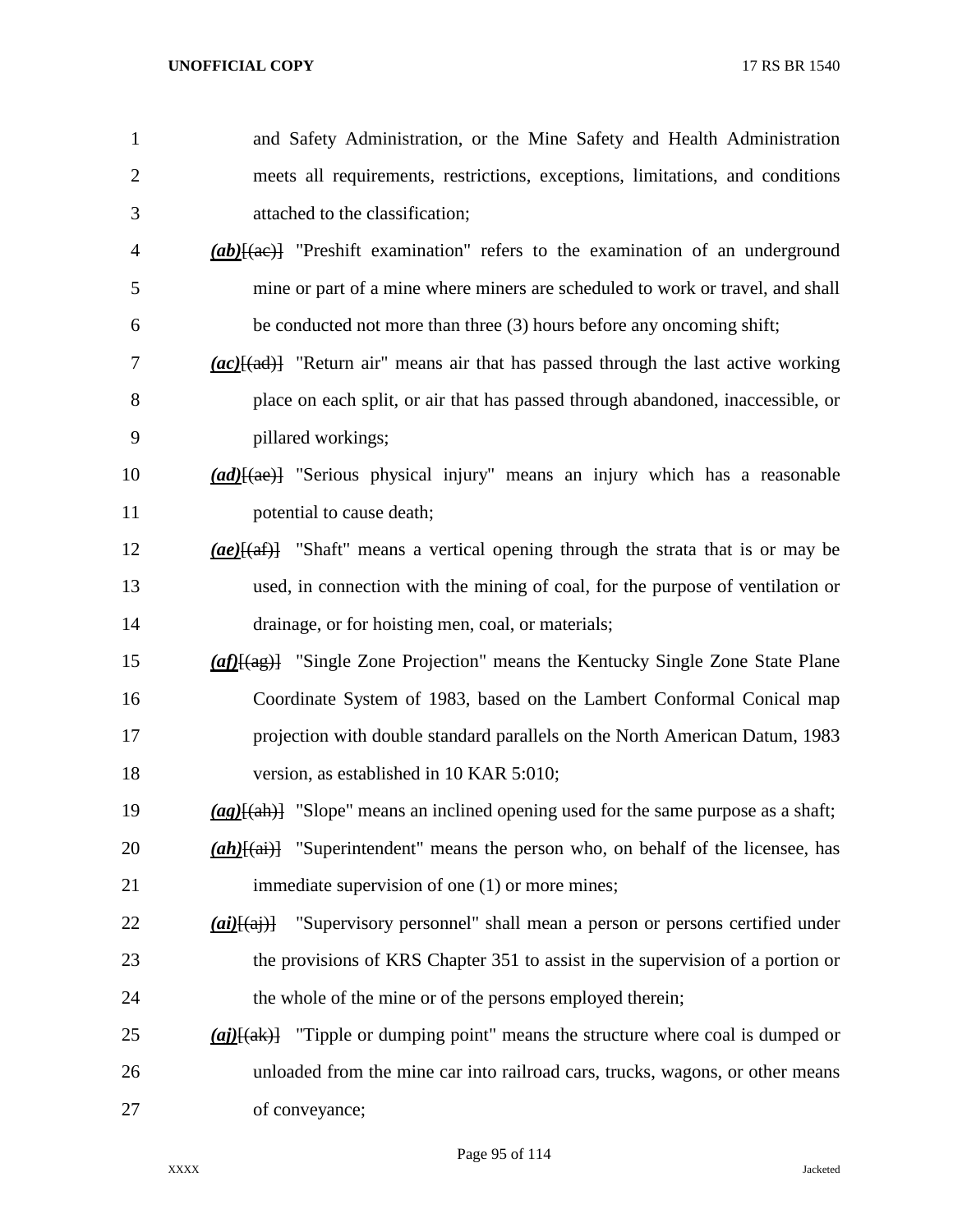| $\mathbf{1}$   | $(\alpha k)$ [(al)] "Working face" means any place in a coal mine at which the extraction        |
|----------------|--------------------------------------------------------------------------------------------------|
| $\overline{2}$ | of coal from its natural deposit in the earth is performed during the mining                     |
| 3              | cycle;                                                                                           |
| 4              | $\frac{1}{\text{(al)}\text{H}}$ "Working place" means the area of a coal mine inby the last open |
| 5              | crosscut;                                                                                        |
| 6              | $(am)$ "Working section" means all areas of a coal mine from the loading point                   |
| 7              | to and including the working faces; and                                                          |
| 8              | $(an)$ [(ao)] "Workmanlike manner" means consistent with established practices and               |
| 9              | methods utilized in the coal industry.                                                           |
| 10<br>(2)      | The definitions in KRS 351.010 apply also to this chapter, unless the context                    |
| 11             | requires otherwise.                                                                              |
| 12<br>(3)      | Except as the context otherwise requires, this chapter applies only to commercial                |
| 13             | mines as defined in KRS 351.010 and shall not apply to electrical facilities owned,              |
| 14             | operated, or otherwise controlled by a retail electric supplier or generation and                |
| 15             | transmission cooperative as defined in KRS 278.010 or organized under KRS                        |
| 16             | Chapter 279 for the purpose of communication, metering, or for the generation,                   |
| 17             | control, transformation, transmission, and distribution of electric energy located in            |
| 18             | buildings used exclusively by utilities for such purposes or located outdoors on                 |
| 19             | property owned or leased by the utility or on public highways, streets, roads, or                |
| 20             | outdoors by established easement rights on private property and that are covered by              |
| 21             | the National Electric Safety Code (NESC) or other applicable safety codes, or other              |
| 22             | authorities having jurisdiction and shall not apply to installations under the                   |
| 23             | exclusive control of utilities for the purpose of communication, metering, or for the            |
| 24             | generation, control, transformation, transmission, and distribution of electric energy           |
| 25             | located in buildings used exclusively by utilities for such purposes or located                  |
| 26             | outdoors on property owned or leased by the utility or on public highways, streets,              |
|                |                                                                                                  |

roads, or outdoors by established rights on private property.

Page 96 of 114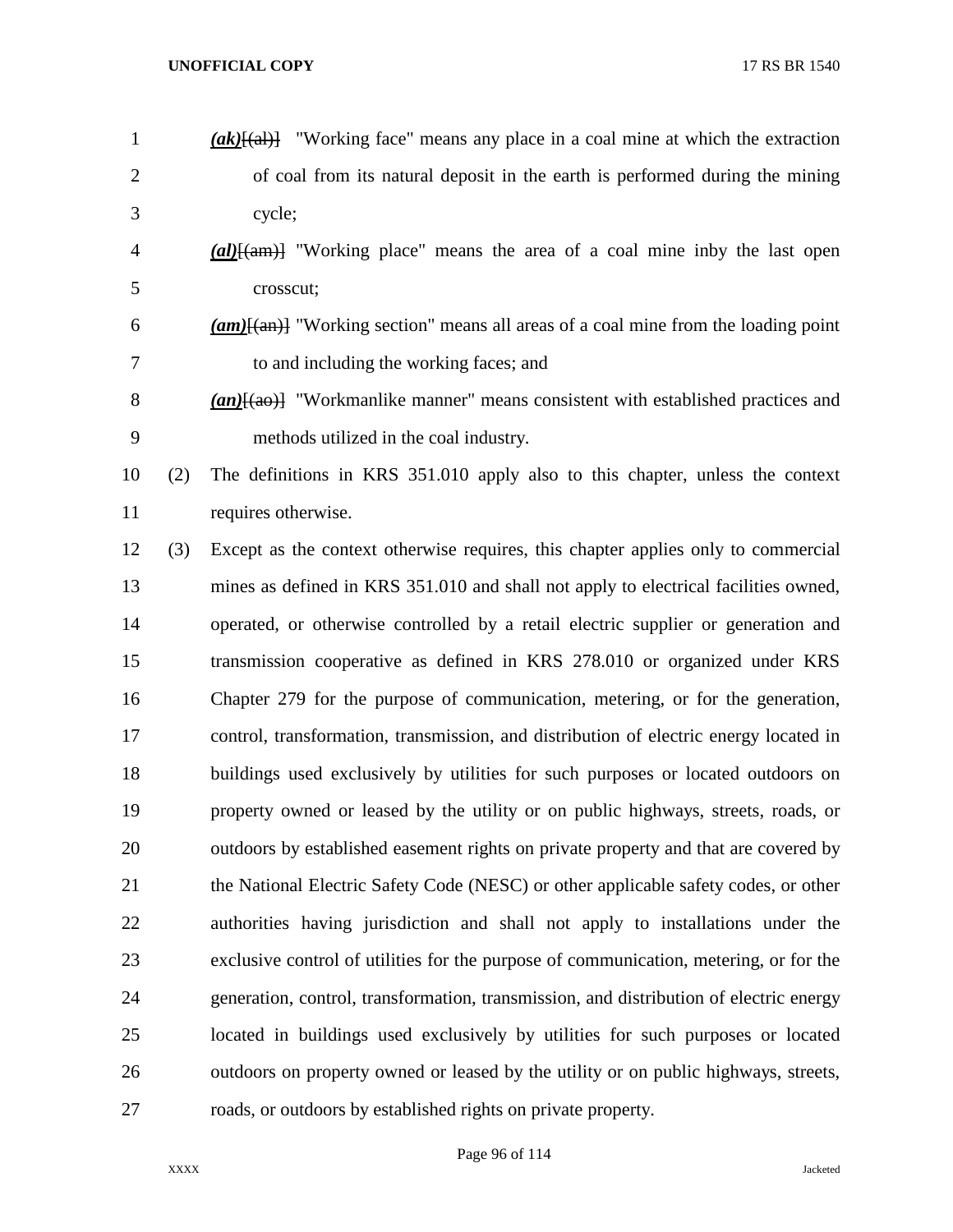| $\mathbf{1}$   |     | Section 41. KRS 352.310 is amended to read as follows:                                      |
|----------------|-----|---------------------------------------------------------------------------------------------|
| 2              |     | Any fire boss who fails to perform his duties, or who makes a false report of the condition |
| 3              |     | of any place in the portion of the mine allotted to him for examination, shall be suspended |
| $\overline{4}$ |     | by the mine foreman, and his name shall be given to the mine inspector for prosecution. If  |
| 5              |     | he is found guilty by the <i>Mine Safety Review Commission</i> [board], he shall return his |
| 6              |     | certificate of qualification to the department.                                             |
| 7              |     | Section 42. KRS 224.10-100 is amended to read as follows:                                   |
| 8              |     | In addition to any other powers and duties vested in it by law, the cabinet shall have the  |
| 9              |     | authority, power, and duty to:                                                              |
| 10             | (1) | Exercise general supervision of the administration and enforcement of this chapter,         |
| 11             |     | and all rules, regulations, and orders promulgated thereunder;                              |
| 12             | (2) | Prepare and develop a comprehensive plan or plans related to the environment of             |
| 13             |     | the Commonwealth;                                                                           |
| 14             | (3) | Encourage industrial, commercial, residential, and community development which              |
| 15             |     | provides the best usage of land areas, maximizes environmental benefits, and                |
| 16             |     | minimizes the effects of less desirable environmental conditions;                           |
| 17             | (4) | Develop and conduct a comprehensive program for the management of water, land,              |
| 18             |     | and air resources to assure their protection and balance utilization consistent with        |
| 19             |     | the environmental policy of the Commonwealth;                                               |
| 20             | (5) | Provide for the prevention, abatement, and control of all water, land, and air              |
| 21             |     | pollution, including but not limited to that related to particulates, pesticides, gases,    |
| 22             |     | dust, vapors, noise, radiation, odor, nutrients, heated liquid, or other contaminants;      |
| 23             | (6) | Provide for the control and regulation of surface coal mining and reclamation in a          |
| 24             |     | manner to accomplish the purposes of KRS Chapter 350;                                       |
| 25             | (7) | Secure necessary scientific, technical, administrative, and operational services,           |
| 26             |     | including laboratory facilities, by contract or otherwise;                                  |
| 27             | (8) | Collect and disseminate information and conduct educational and training programs           |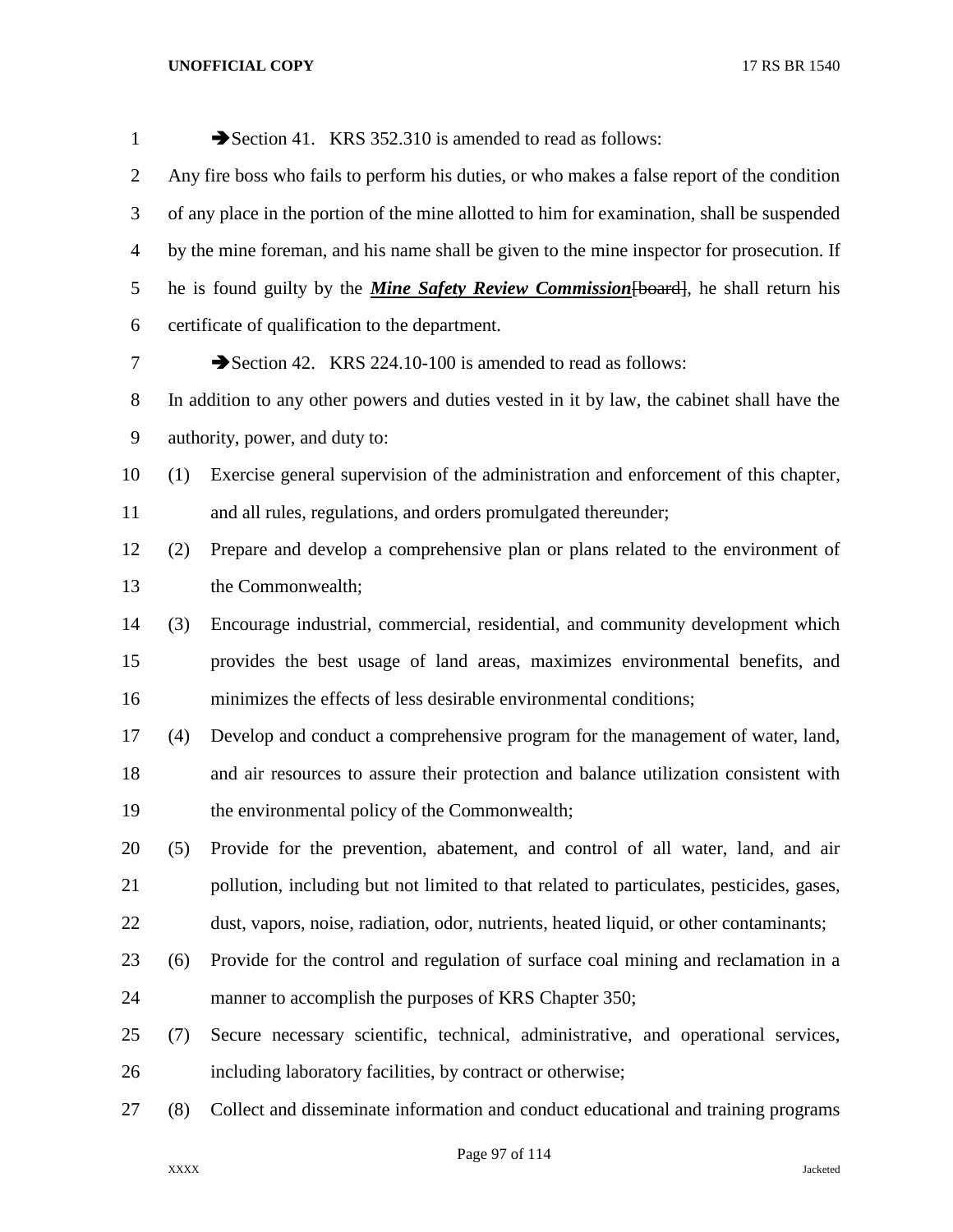relating to the protection of the environment;

- (9) Appear and participate in proceedings before any federal regulatory agency involving or affecting the purposes of the cabinet;
- (10) Enter and inspect any property or premises for the purpose of investigating either actual or suspected sources of pollution or contamination or for the purpose of ascertaining compliance or noncompliance with this chapter, or any regulation which may be promulgated thereunder;
- (11) Conduct investigations and hold hearings and compel the attendance of witnesses and the production of accounts, books, and records by the issuance of subpoenas;
- (12) Accept, receive, and administer grants or other funds or gifts from public and private agencies including the federal government for the purpose of carrying out any of the functions of the cabinet. The funds received by the cabinet shall be deposited in the State Treasury to the account of the cabinet;
- (13) Request and receive the assistance of any state or municipal educational institution, experiment station, laboratory, or other agency when it is deemed necessary or 16 beneficial by the cabinet in the performance of its duties;
- (14) Advise, consult, and cooperate with other agencies of the Commonwealth, other states, the federal government, and interstate and interlocal agencies, and affected persons, groups, and industries;
- (15) Formulate guides for measuring presently unidentified environmental values and relationships so they can be given appropriate consideration along with social, economic, and technical considerations in decision making;
- (16) Monitor the environment to afford more effective and efficient control practices, to identify changes and conditions in ecological systems, and to warn of emergency conditions;
- (17) Adopt, modify, or repeal with the recommendation of the commission any standard, 27 regulation, or plan<del>[ specified in KRS 224.1-110(5) and (6)]</del>;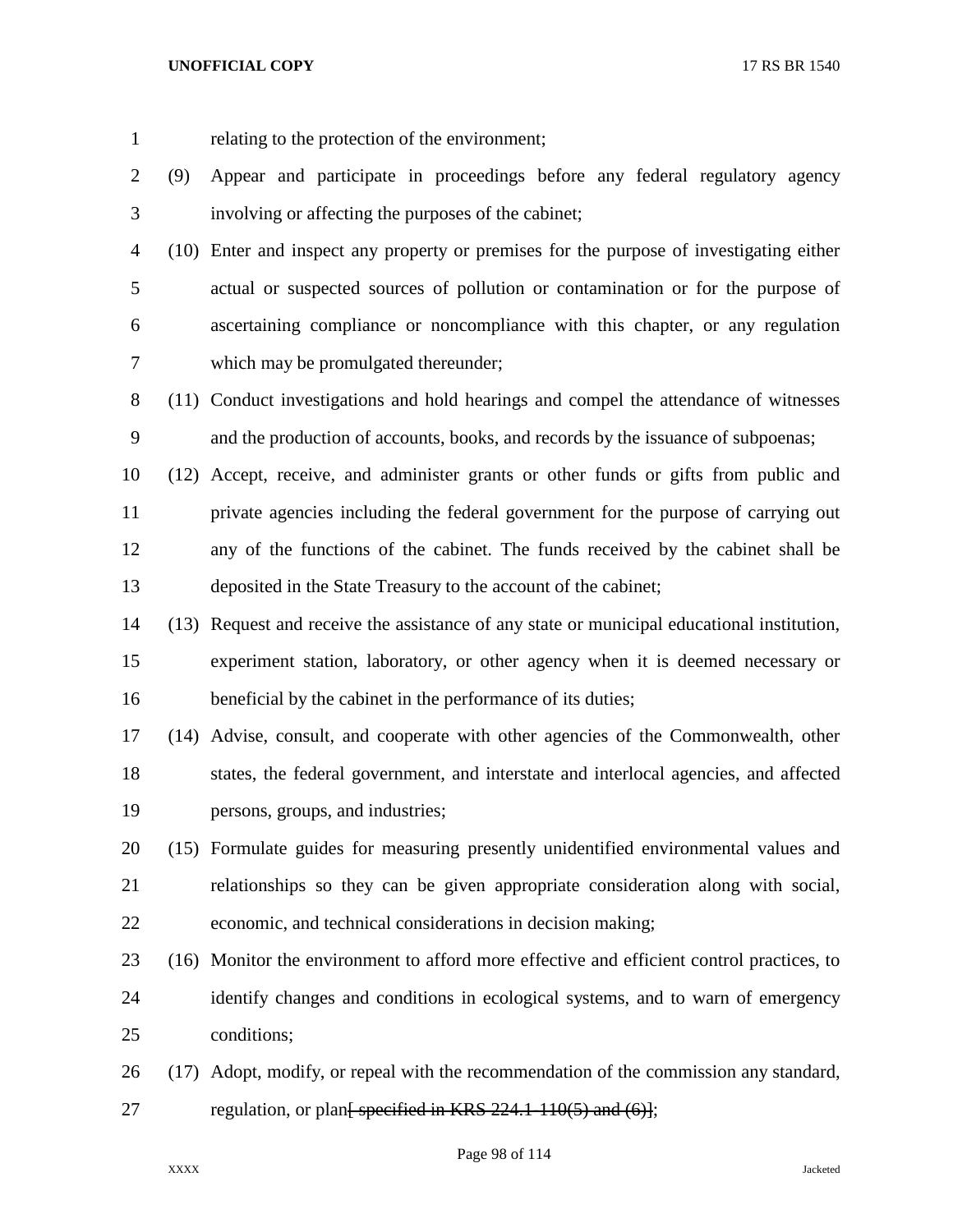(18) Issue, after hearing, orders abating activities in violation of this chapter, or the provisions of this chapter, or the regulations promulgated pursuant thereto and requiring the adoption of the remedial measures the cabinet deems necessary;

 (19) Issue, continue in effect, revoke, modify, suspend, or deny under such conditions as the cabinet may prescribe and require that applications be accompanied by plans, specifications, and other information the cabinet deems necessary for the following permits:

 (a) Permits to discharge into any waters of the Commonwealth, and for the installation, alteration, expansion, or operation of any sewage system; however, the cabinet may refuse to issue the permits to any person, or any partnership, corporation, etc., of which the person owns more than ten percent (10%) interest, who has improperly constructed, operated, or maintained a sewage system willfully, through negligence, or because of lack of proper knowledge or qualifications until the time that person demonstrates proper qualifications to the cabinet and provides the cabinet with a performance bond;

 (b) Permits for the installation, alteration, or use of any machine, equipment, device, or other article that may cause or contribute to air pollution or is intended primarily to prevent or control the emission of air pollution; or

 (c) Permits for the establishment or construction and the operation or maintenance of waste disposal sites and facilities;

 (20) May establish, by regulation, a fee or schedule of fees for the cost of processing applications for permits authorized by this chapter, and for the cost of processing applications for exemptions or partial exemptions which may include but not be limited to the administrative costs of a hearing held as a result of the exemption application, except that applicants for existing or proposed publicly owned facilities shall be exempt from any charge, other than emissions fees assessed pursuant to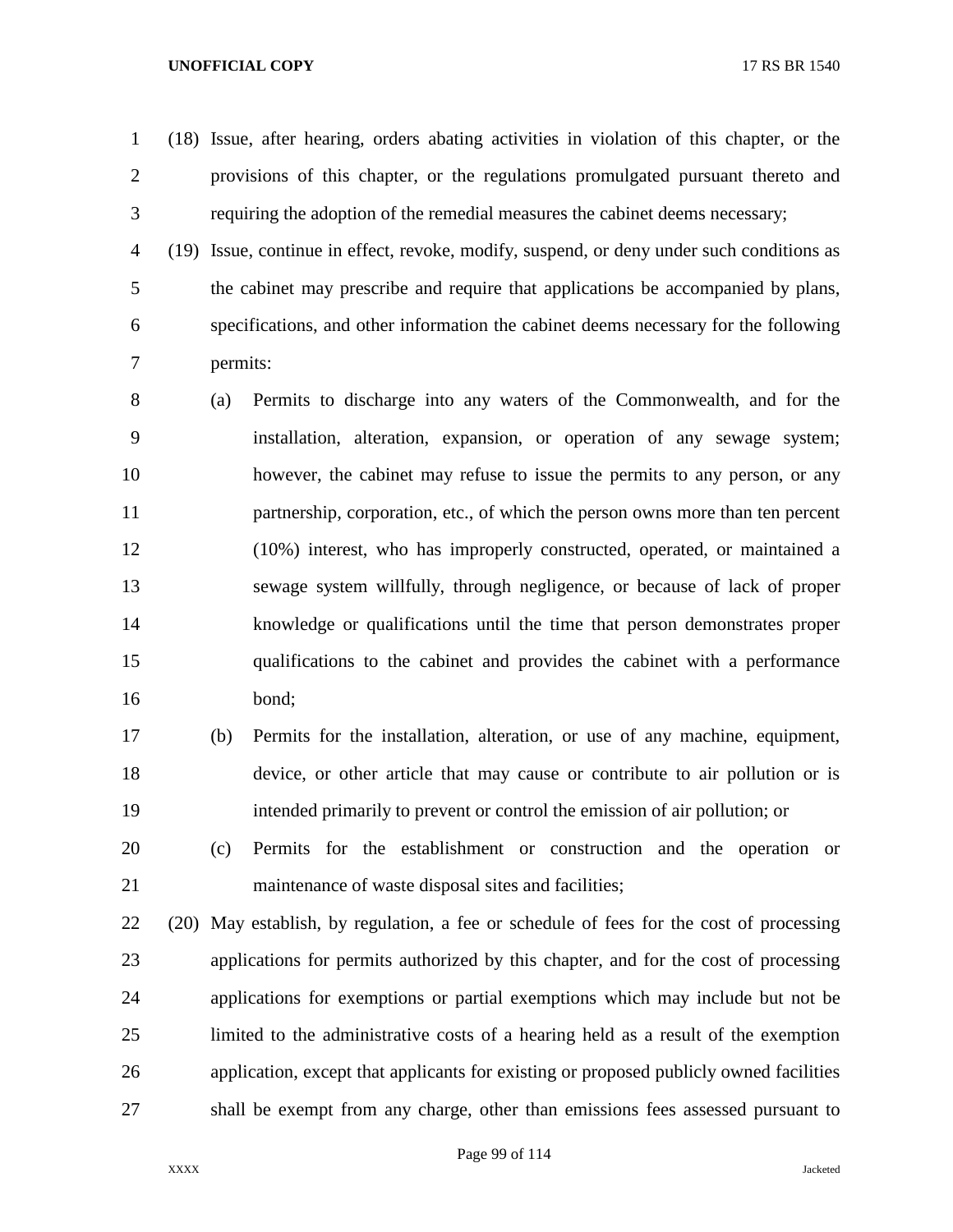KRS 224.20-050, and that certain nonprofit organizations shall be charged lower fees to process water discharge permits under KRS 224.16-050(5);

 (21) May require for persons discharging into the waters or onto the land of the Commonwealth, by regulation, order, or permit, technological levels of treatment and effluent limitations;

 (22) Require, by regulation, that any person engaged in any operation regulated pursuant to this chapter install, maintain, and use at such locations and intervals as the cabinet may prescribe any equipment, device, or test and the methodologies and procedures for the use of the equipment, device, or test to monitor the nature and amount of any substance emitted or discharged into the ambient air or waters or land of the Commonwealth and to provide any information concerning the monitoring to the cabinet in accordance with the provisions of subsection (23) of this section;

 (23) Require by regulation that any person engaged in any operation regulated pursuant to this chapter file with the cabinet reports containing information as to location, size, height, rate of emission or discharge, and composition of any substance discharged or emitted into the ambient air or into the waters or onto the land of the Commonwealth, and such other information the cabinet may require;

 (24) Promulgate regulations, guidelines, and standards for waste planning and management activities, approve waste management facilities, develop and publish a comprehensive statewide plan for nonhazardous waste management which shall contain but not be limited to the provisions set forth in KRS 224.43-345, and develop and publish a comprehensive statewide plan for hazardous waste management which shall contain but not be limited to the following:

 (a) A description of current hazardous waste management practices and costs, including treatment and disposal, within the Commonwealth;

(b) An inventory and description of all existing facilities where hazardous waste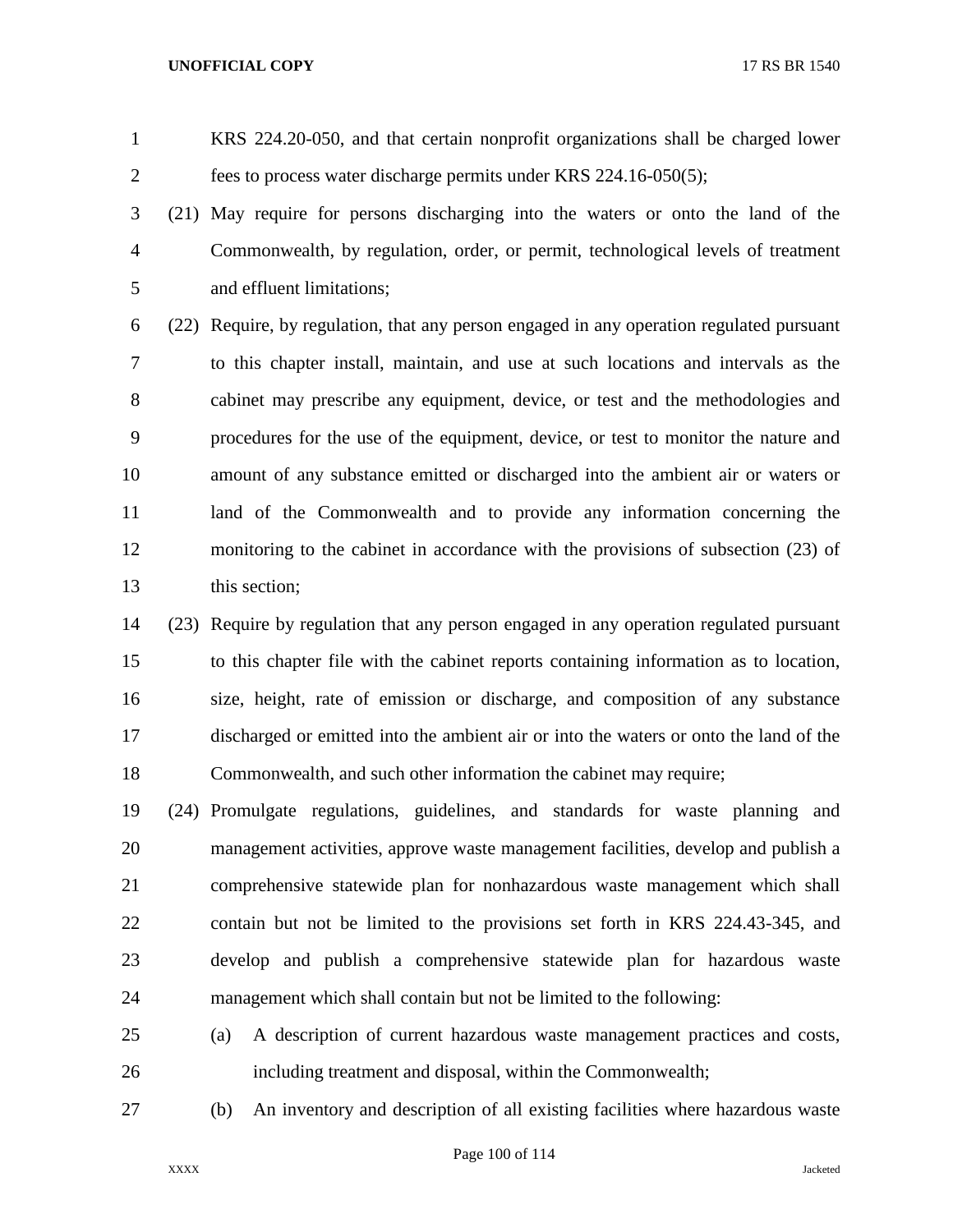is being generated, treated, recycled, stored, or disposed of, including an inventory of the deficiencies of present facilities in meeting current hazardous waste management needs and a statement of the ability of present hazardous waste management facilities to comply with state and federal laws relating to hazardous waste;

- (c) A description of the sources of hazardous waste affecting the Commonwealth including the types and quantities of hazardous waste currently being generated and a projection of such activities as can be expected to continue for not less than twenty (20) years into the future; and
- (d) An identification and continuing evaluation of those locations within the Commonwealth which are naturally or may be engineered to be suitable for the establishment of hazardous waste management facilities, and an identification of those general characteristics, values, and attributes which would render a particular location unsuitable, consistent with the policy of minimizing land disposal and encouraging the treatment and recycling of the wastes.
- The statewide waste management plans shall be developed consistent with state and federal laws relating to waste;

 (25) Perform other acts necessary to carry out the duties and responsibilities described in this section;

- (26) Preserve existing clean air resources while ensuring economic growth by issuing regulations, which shall be no more stringent than federal requirements, setting maximum allowable increases from stationary sources over baseline concentrations of air contaminants to prevent significant deterioration in areas meeting the state and national ambient air quality standards;
- 26 (27) Promulgate regulations concerning the bonding provisions of subsection  $(19)(a)$  of this section, setting forth bonding requirements, including but not limited to

Page 101 of 114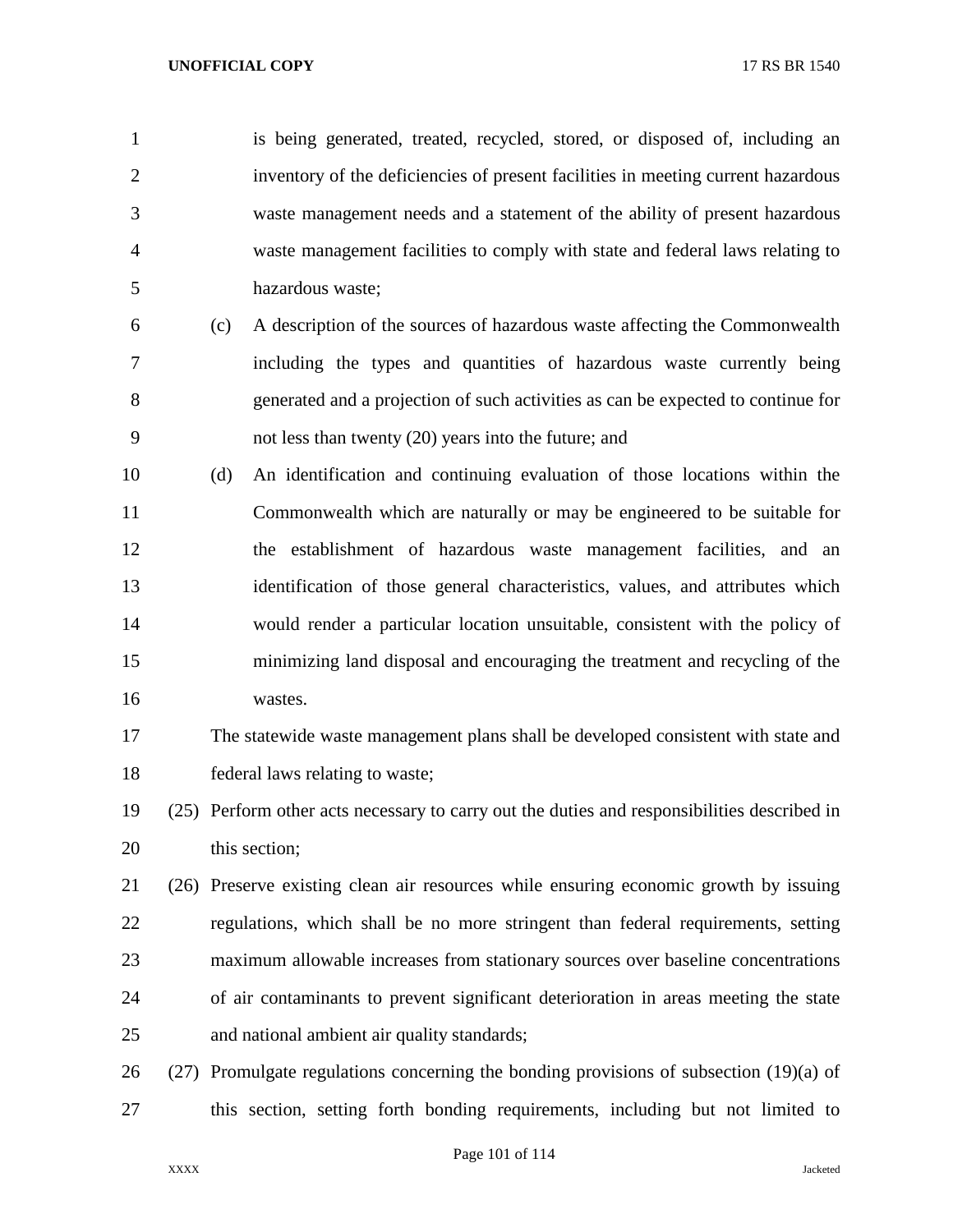requirements for the amount, duration, release, and forfeiture of the bonds. All funds from the forfeiture of bonds required pursuant to this section shall be placed in the State Treasury and credited to a special trust and agency account which shall not lapse. The account shall be known as the "sewage treatment system rehabilitation fund" and all moneys placed in the fund shall be used for the elimination of nuisances and hazards created by sewage systems which were improperly built, operated, or maintained, and insofar as practicable be used to correct the problems at the same site for which the bond or other sureties were originally provided;

 (28) Promulgate administrative regulations not inconsistent with the provisions of law 11 administered by the cabinet; and

 (29) Through the secretary or designee of the secretary, enter into, execute, and enforce reciprocal agreements with responsible officers of other states relating to compliance with the requirements of KRS Chapters 350, 351, and 352 and the administrative regulations promulgated under those chapters.

16 Section 43. KRS 350.240 is amended to read as follows:

17 The Energy and Environment Cabinet may adopt<del>[ in the manner provided in subsection</del> (17) of KRS 224.10-100 and subsections (5) and (6) of KRS 224.1-110] reasonable regulations for the reclamation of land disturbed or removed in the mining of clay. Such regulations shall encourage water impoundments and shall follow the standards established in Article III of the Interstate Mining Compact. The cabinet shall have the authority to adopt such regulations prior to the effective date of the Interstate Mining Compact and irrespective of whether the state becomes a member or withdraws from membership in the Interstate Mining Compact.

25 Section 44. KRS 224.30-175 is amended to read as follows:

26 All local governments<del>, as defined in KRS 224.30-105,]</del> may develop, adopt, and maintain a comprehensive program of noise regulation. *A*[Such] program may include a

Page 102 of 114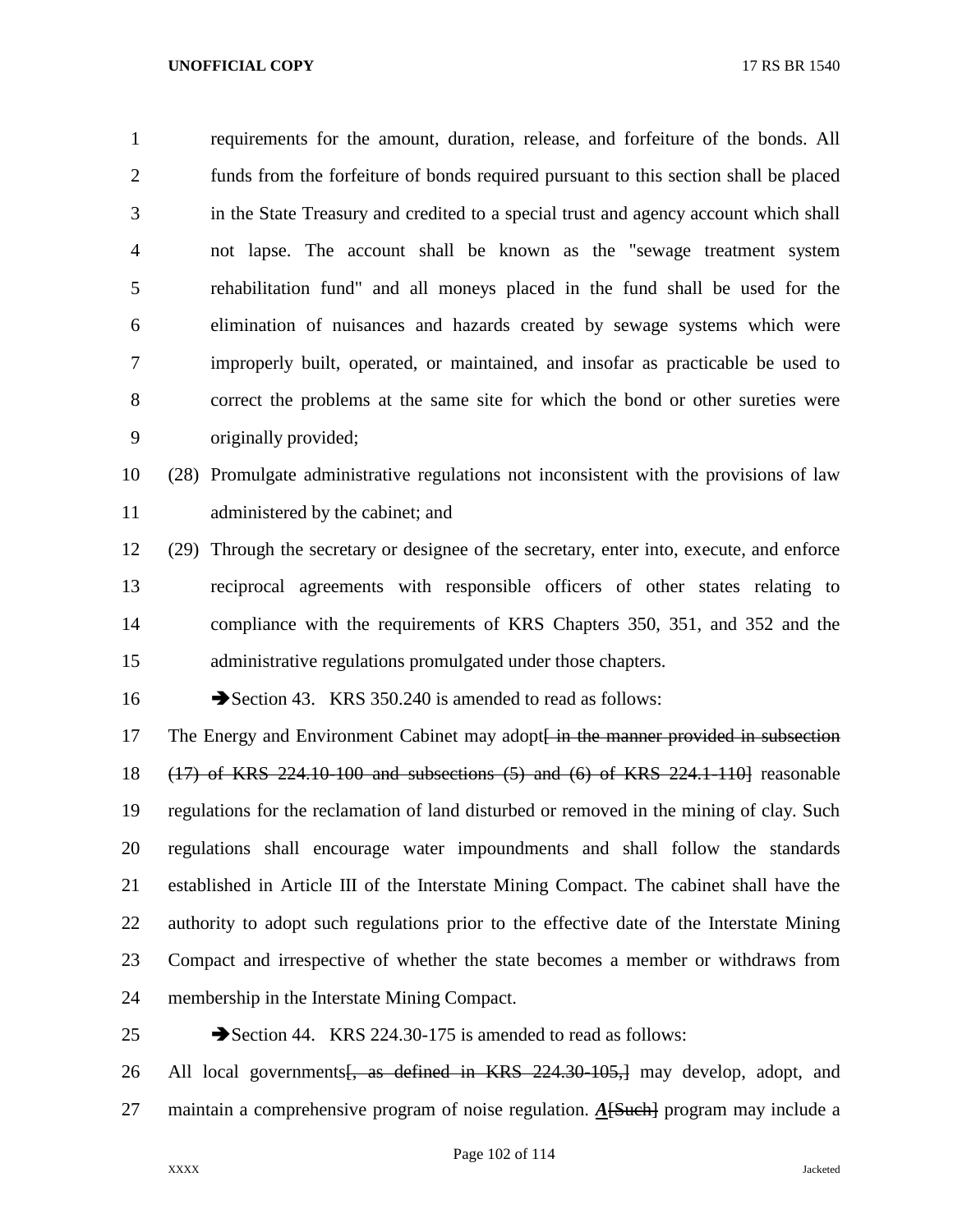study of the noise problems resulting from uses and activities within its jurisdiction and the development and adoption of a noise control plan. 3 Section 45. KRS 224.43-815 is amended to read as follows: [(1)] The secretary of the Cabinet for Economic Development and the special assistant to the Governor for coal and energy policy, with the approval of the Governor and the Legislative Research Commission, may execute contracts pursuant to KRS 224.43- 810. [(2) No agreements or contracts may be entered into before a regional integrated waste treatment and disposal demonstration facility has received a certificate of environmental safety and public necessity from the board established in KRS 224.46-820.] 12 Section 46. KRS 224.46-520 is amended to read as follows: (1) No person shall engage in the storage, treatment, recycling, or disposal of hazardous waste without first notifying the cabinet and obtaining construction and operation permits from the cabinet. The cabinet shall promulgate regulations establishing standards for such permits but in no case shall a permit to construct or operate a hazardous waste site or facility or a regional integrated waste treatment and disposal demonstration facility be issued unless it can be demonstrated that the proposed facility can be integrated into the surroundings in an environmentally compatible manner, including but not limited to, insuring that hydrologic, seismologic, geologic, and soil considerations have been adequately addressed in the permit application and in an operational plan. In no case shall a permit to construct a hazardous waste incinerator, landfill, or other site or facility for the land disposal of hazardous waste be approved or issued prior to notification of the cabinet by the local unit of government of its actions pursuant to KRS 224.40-310(6). The cabinet shall not issue a construction permit to a regional integrated waste treatment and disposal demonstration facility until it has been issued a certificate of environmental

Page 103 of 114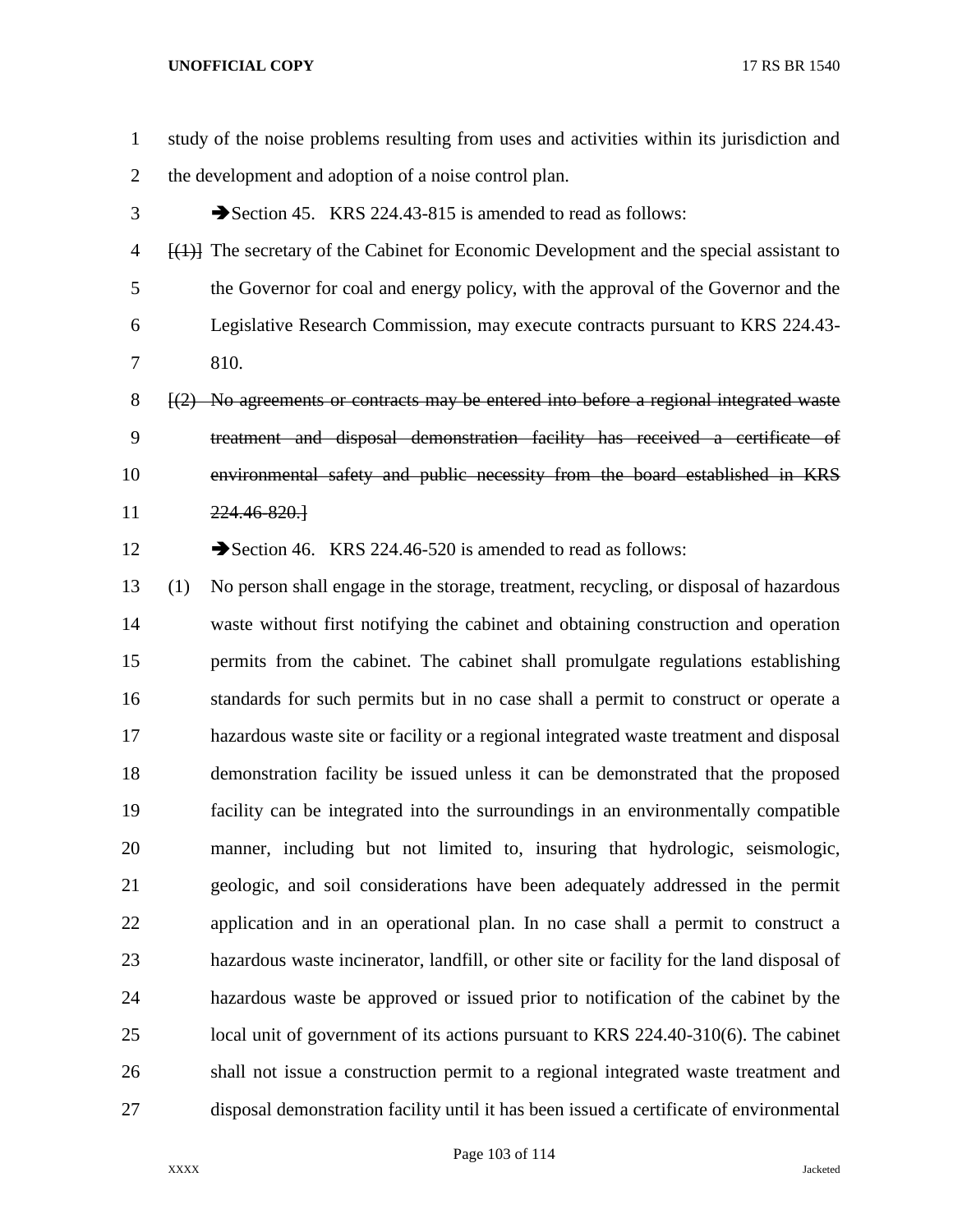safety and public necessity. A person desiring a construction permit shall file an application on forms supplied by the cabinet which shall contain such information as the cabinet deems necessary and provide evidence that the hazardous waste shall be treated, stored or disposed of in the manner prescribed by the cabinet. The applicant shall not initiate construction at the proposed site of a new facility for the storage, treatment, or disposal of hazardous waste until notice has been given to that portion of the public most likely to be affected by the operation of the proposed facility pursuant to KRS 224.40-310(1) to (5) and until a construction permit for said facility has been issued by the cabinet. The cabinet may consider past performance in this or related fields by the applicant. The cabinet, in making a determination to issue, deny, or condition a construction permit, shall consider the following:

# (a) An evaluation of alternatives, to include other locations and other treatment, storage, and disposal approaches, different from those proposed, available to the applicant;

 (b) An evaluation of the public health, safety, and environmental aspects of the proposals;

 (c) An evaluation of the social and economic impacts of the proposed action on the affected community, to include, at a minimum, changes in property values, community perception and other psychic costs, and the costs and availability of public services, facilities and improvements required to support the facility and protect public health, safety, and the environment;

- (d) An evaluation of mitigation measures to alleviate problems identified in paragraphs (b) and (c) of this subsection; and
- (e) The relationship of the proposal to local planning and existing development.

 Except that in the case of hazardous waste incinerators, landfills, or other sites or facilities for the land disposal of hazardous waste, the provisions of paragraphs (c)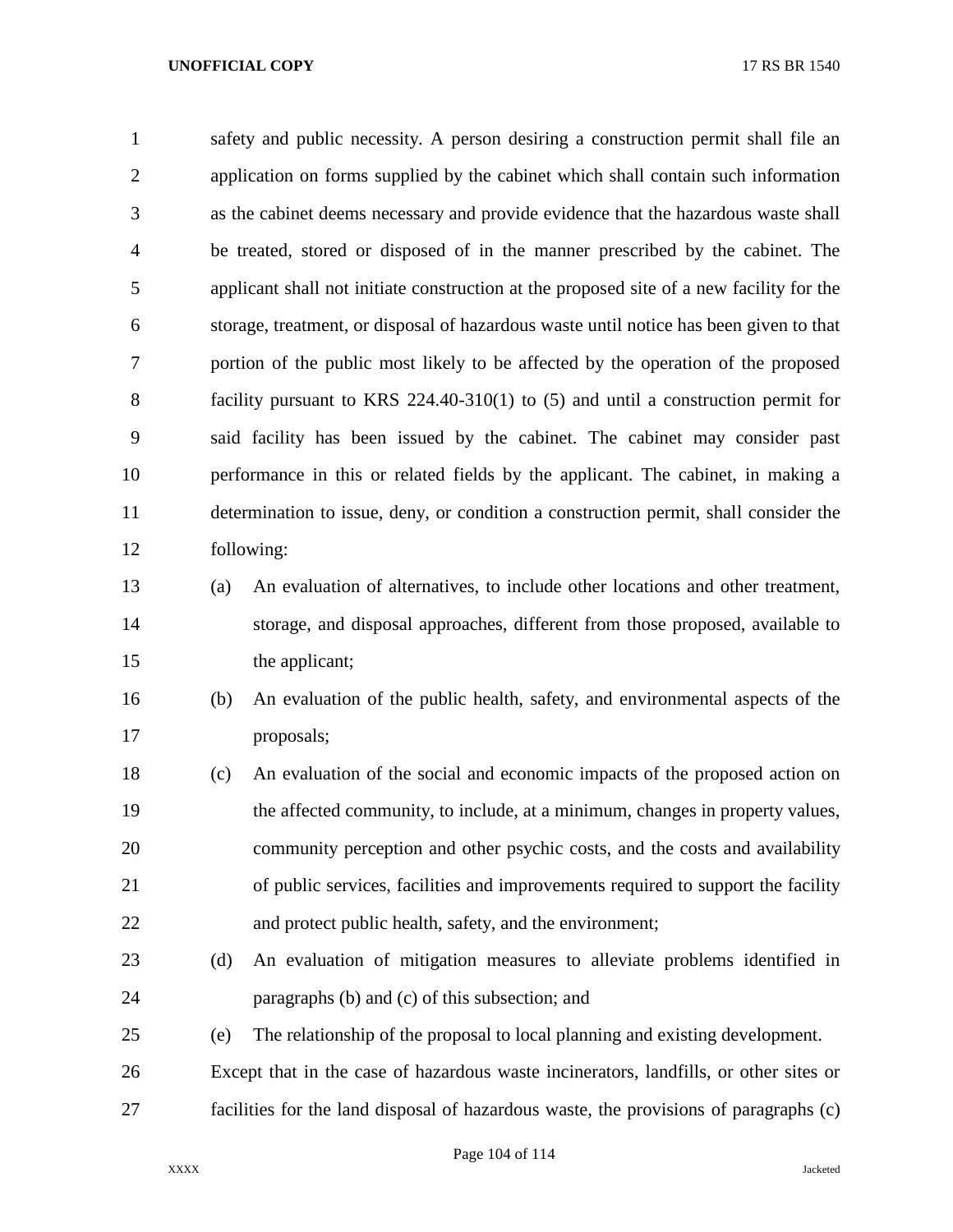and (e) of this subsection shall be determined by the local unit of government 2 pursuant to KRS 224.40-310(6)<del>[; in the case of a regional integrated waste</del> treatment and disposal demonstration facility the provisions of paragraphs (c) and (e) of this subsection shall be determined by the siting board established pursuant to KRS 224.46-820].

 (2) The cabinet may prohibit the land disposal of any hazardous wastes. The criteria and list of hazardous waste to be prohibited by the cabinet from land disposal shall be identical to any such criteria and list promulgated by the United States Environmental Protection Agency pursuant to the Resource Conservation and Recovery Act of 1976, as amended, (Public Law 94-580). The land disposal of hazardous waste may be permitted for methods determined by the cabinet to be protective of human health and the environment for as long as the waste remains hazardous.

 (3) In conjunction with the application for permits under this section, the applicant shall establish adequate financial responsibility as follows:

 (a) The applicant shall file as part of his application for a permit to construct the facility an estimate of the cost of closing the facility after its capacity is reached or operations have otherwise ceased and an estimate of the cost of post-closure care. In the case of storage facilities, the cost of closing shall include the cost of properly disposing of the hazardous waste stored. The cabinet shall evaluate this cost estimate and either accept the estimate as made or shall revise it in accordance with acceptable guidelines, using, where available, actual data on closure costs associated with similar existing facilities. Before a permit to operate can be issued, the applicant for any hazardous waste permit shall assure that the funds needed to close the facility are available by establishing assurance through one (1) or more of the following mechanisms: cash, certificates of deposit, irrevocable credit, or

Page 105 of 114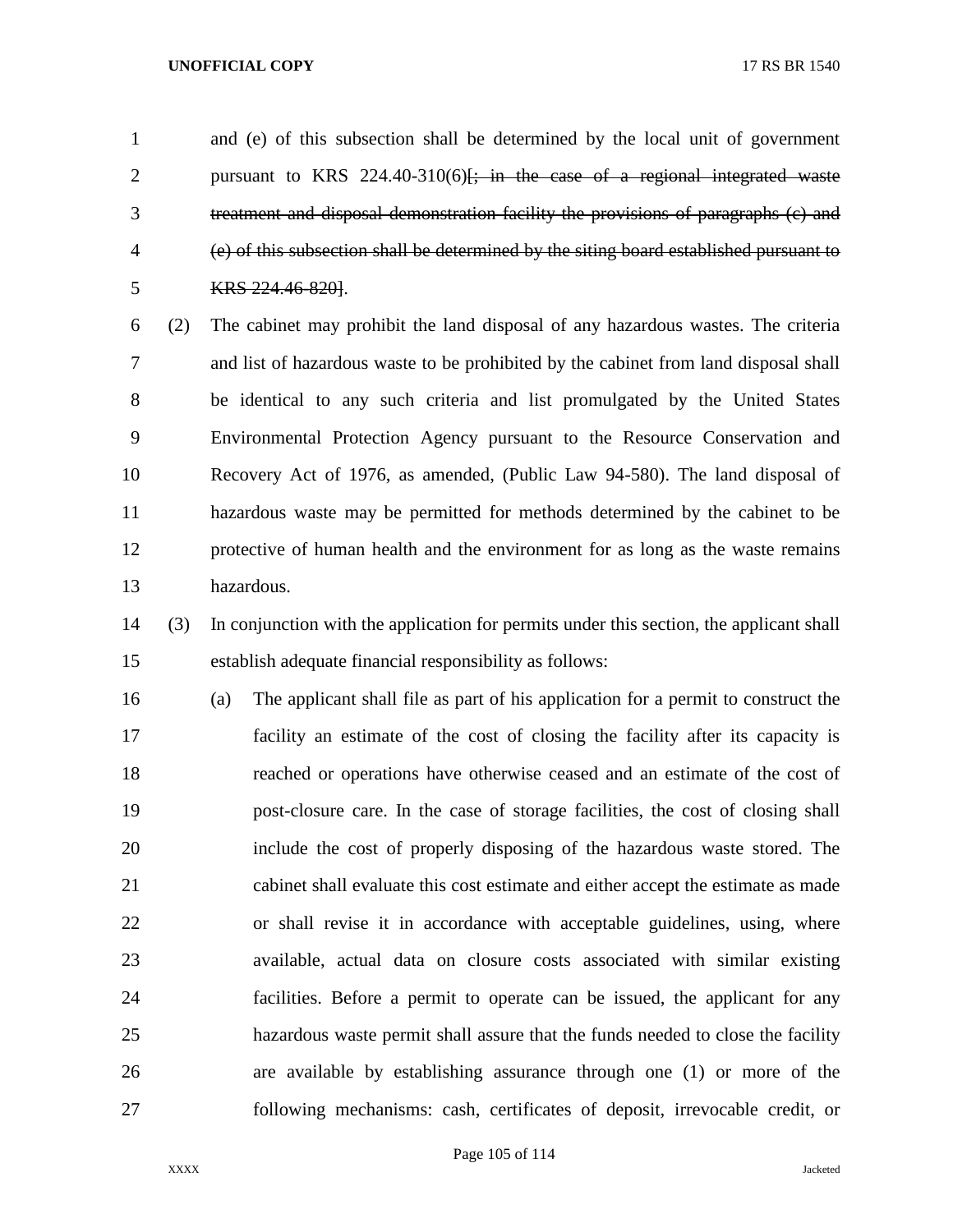other sureties satisfactory to the cabinet and the mechanism shall be established by agreement with the cabinet. The agreement shall provide that disbursement is permissible only upon written approval of the cabinet and whenever, on the basis of any information, the cabinet determines that the owner or operator is in violation of any of the closure requirements for the facility, that the cabinet shall have the right to use part or all of the closure fund to carry out the closure requirements. The financial institution, surety company, or escrow agent shall release these funds upon receiving a forfeiture order of the cabinet issued pursuant to an appropriate administrative hearing considering one (1) or more closure violations. Upon determination that closure has been satisfactorily accomplished, the cabinet shall release the applicant from further financial responsibility for closure;

 (b) Any applicant for a hazardous waste disposal permit shall file with the cabinet as part of his application an estimate of the annual cost of post-closure monitoring and routine maintenance at the site. The cabinet shall evaluate the cost estimate, and, after such modification as may be necessary in light of its evaluation, shall give notice of acceptance of the cost estimate. This cost estimate which will be referred to as the annual post-closure operating cost shall then be used to determine the amount of the post-closure monitoring and maintenance fund to be used for monitoring and maintenance for a period of a minimum of thirty (30) years after facility closure. The post-closure monitoring and maintenance fund shall be cash, irrevocable credit, or other sureties satisfactory to the cabinet and shall be established by an agreement with the cabinet. The agreement shall provide that whenever, on the basis of any information, the cabinet determines that the owner or operator of the facility is in violation of any of the post-closure monitoring and maintenance requirements, the cabinet shall have the right to use part or all of the funds to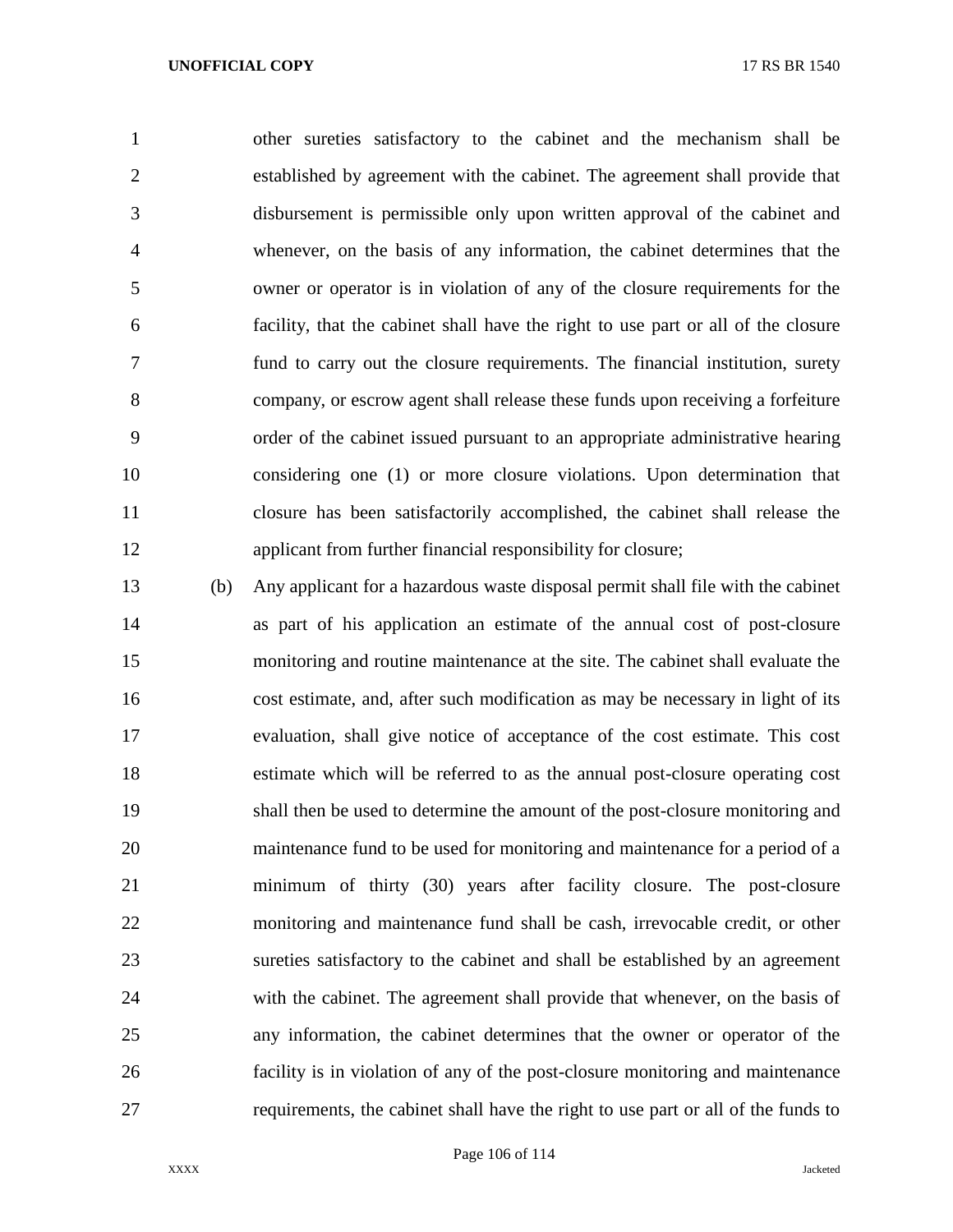carry out the post-closure monitoring and maintenance for the facility. The funds shall be released upon receipt of a forfeiture order of the cabinet issued pursuant to an appropriate administrative hearing considering one (1) or more post-closure monitoring and maintenance violations. One (1) year after closure, and annually thereafter for a period of thirty (30) years, the applicant who has carried out all necessary post-closure maintenance and monitoring requirements may upon application to the cabinet be reimbursed out of the post-closure monitoring and maintenance fund an amount equal to the estimated costs for monitoring and routine maintenance for that year. Request for release of funds for reimbursement shall be accompanied by an itemized 11 list of costs incurred. Upon determination that the expenditures incurred are in accordance with the approved plan, or otherwise justified, the cabinet may authorize the release of the funds to the applicant in writing. Any funds remaining in the account following a termination hearing in which the applicant is released of further responsibility shall likewise be released to the applicant; and

 (c) All applicants for any hazardous waste permit shall provide evidence of financial responsibility in an amount and for a time period specified by the cabinet for the purpose of corrective action on and off-site and satisfying claims arising out of injury to persons or property resulting from the release or escape of hazardous waste into the environment. Such financial responsibility may be established by one (1) or a combination of evidence of liability insurance, self-insurance, or other evidence of financial responsibility acceptable to the cabinet. The level of self-insurance shall not exceed ten percent (10%) of equity, and financial responsibility shall be maintained during the entire operation of the facility and until termination. The minimum liability coverage for sudden occurrences, exclusive of legal defense costs, for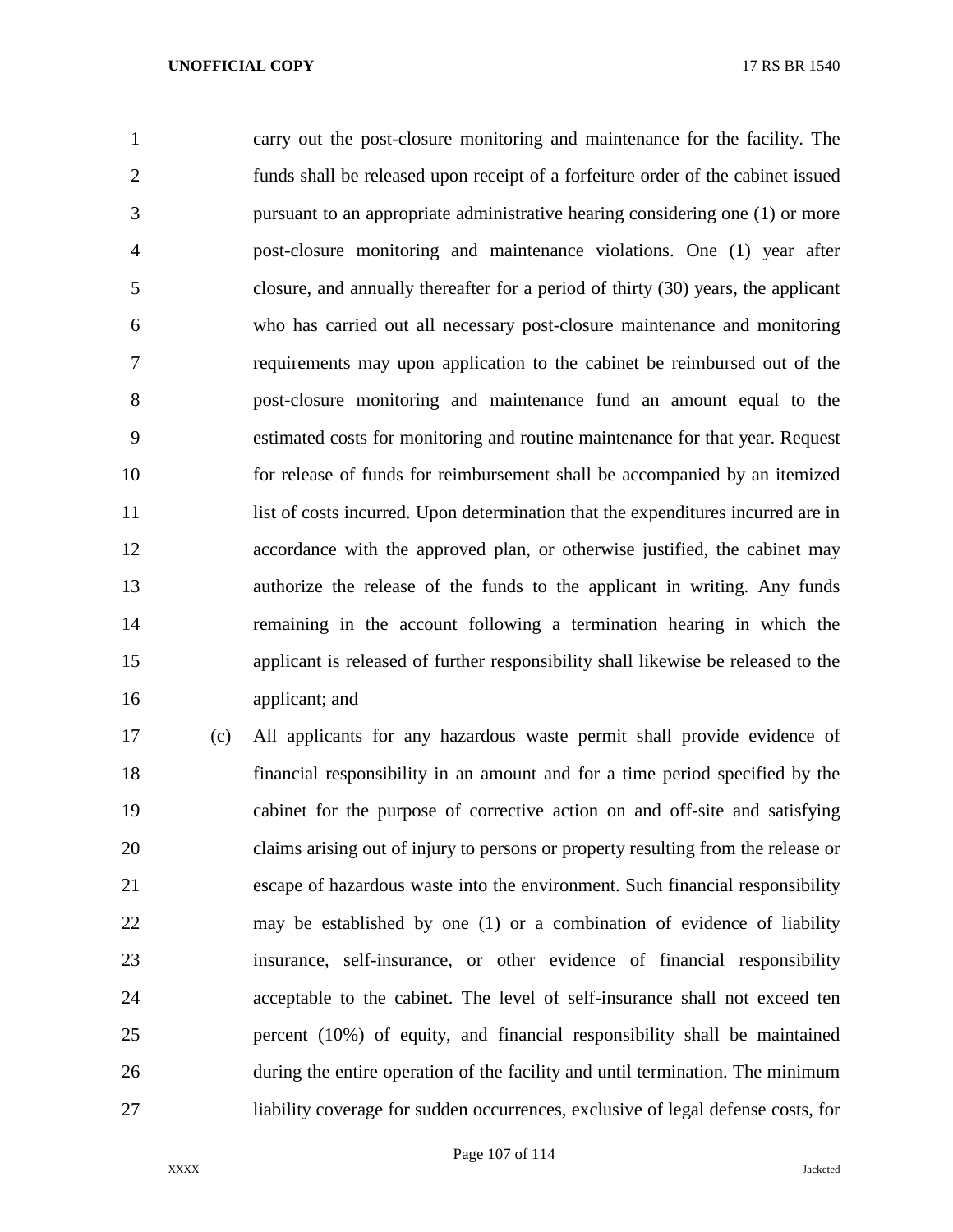a storage, treatment, or disposal facility shall be one million dollars (\$1,000,000) per occurrence with an annual aggregate of two million dollars (\$2,000,000). The minimum liability coverage for nonsudden occurrences, exclusive of legal defense costs, for a hazardous waste facility involving land disposal shall be three million dollars (\$3,000,000) per occurrence with an annual aggregate of six million dollars (\$6,000,000). Combined coverage for sudden and nonsudden occurrences shall be no less than the combined totals herein set forth for separate coverage. The cabinet shall accept a demonstration of financial responsibility during the post-closure period of a facility for a lesser amount for sudden or non-sudden occurrences where it is shown that a lesser amount of financial responsibility will be adequate to provide compensation for third-party injury or property damage and corrective action, considering site and facility conditions and other site-specific factors. Financial responsibility in post-closure for sudden and non-sudden occurrences and corrective action may be demonstrated through a letter of credit, surety or other bond, corporate guarantee, trust fund, liability insurance, self-insurance, or combination of these or other methods as approved by the cabinet.

 (4) The cabinet shall promulgate regulations establishing minimal standards for closure, post-closure monitoring and maintenance, and termination of sites for the disposal of hazardous waste. Any person who obtains a disposal permit for hazardous waste shall be responsible for the post-closure monitoring and maintenance of the permitted facility for a minimum of thirty (30) years after closure of the facility. The permittee may apply to the cabinet for termination of the responsibility for post- closure monitoring and maintenance at any time during the thirty (30) year post- closure monitoring and maintenance period. Upon receipt of such application, the cabinet shall provide notice to the public and to the owner or operator and an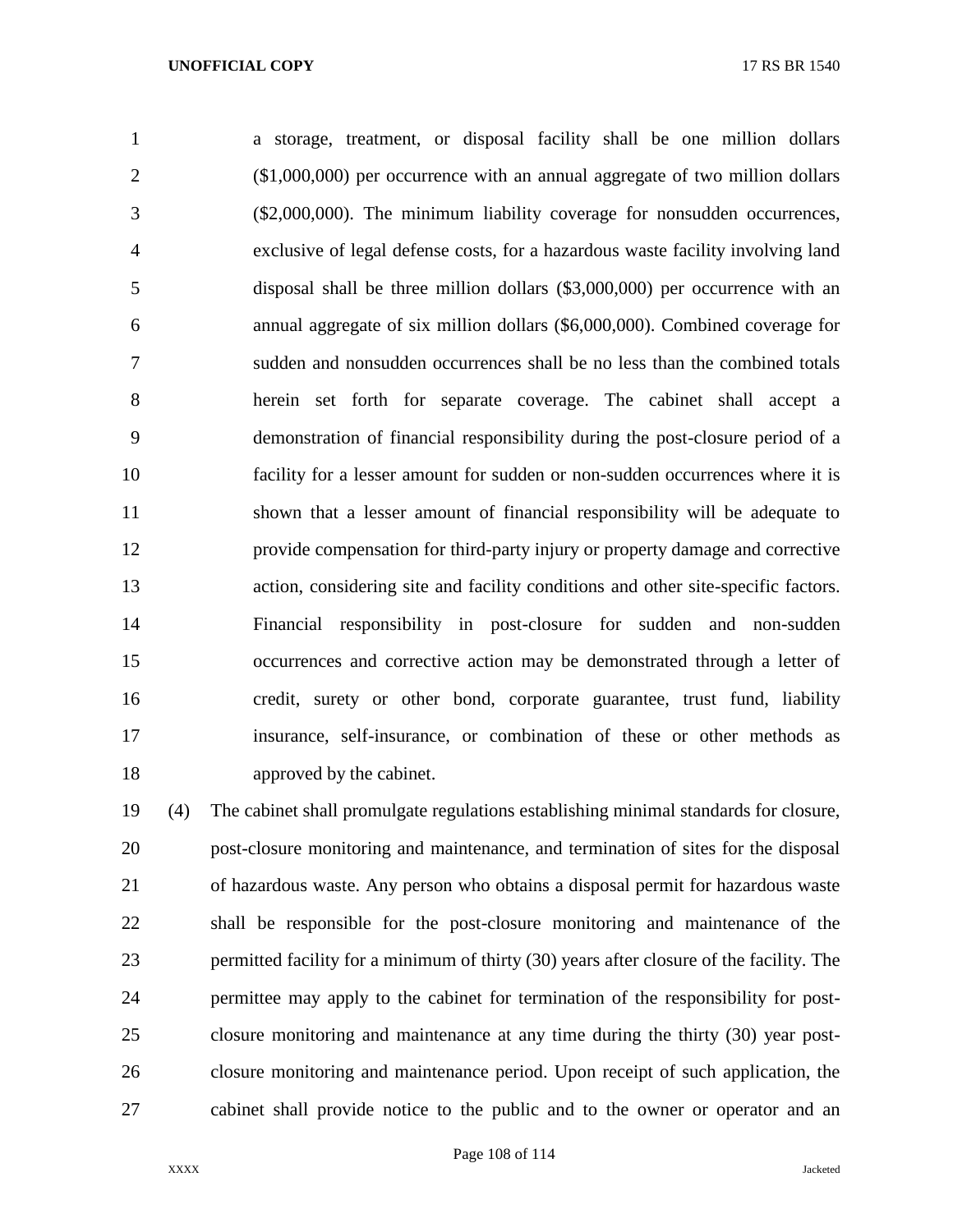opportunity for a hearing on the termination of the site. In this proceeding, the burden shall be on the applicant to prove by clear and convincing evidence that additional post-closure monitoring and maintenance is not necessary for adequate protection of public health or the environment. The cabinet shall determine either that post-closure monitoring and maintenance of the site is no longer required, in which case the applicant shall be relieved of such responsibility; or that additional post-closure monitoring and maintenance of the site as specified in a plan of operation is still required, in which case the cabinet may order appropriate remedial measures, impose restrictive covenants as to future use of the property involved, or otherwise condition termination as may be necessary for adequate protection of public health and the environment. The cabinet may require additional monitoring, site maintenance, or remedial measures consistent with KRS Chapter 224 any time after termination of the post-closure monitoring and maintenance of the permitted facility in the event that the cabinet determines such actions are necessary for the protection of human health and the environment.

 (5) In any case where the owner or operator is in bankruptcy, reorganization, or arrangement pursuant to the Federal Bankruptcy Code or where jurisdiction cannot be obtained with reasonable diligence in any state court or any federal court over an owner or operator likely to be insolvent at the time of judgment, any claim arising from conduct for which evidence of financial responsibility shall be provided under 21 this section may be asserted directly against the guarantor providing such evidence of financial responsibility. In the case of any action pursuant to this subsection, such guarantor shall be entitled to invoke all rights and defenses which would have been available to the owner or operator if any action had been brought against the owner or operator by the claimant and which would have been available to the guarantor if an action had been brought against the guarantor by the owner or operator.

(6) The total liability of any guarantor shall be limited to the aggregate amount which

Page 109 of 114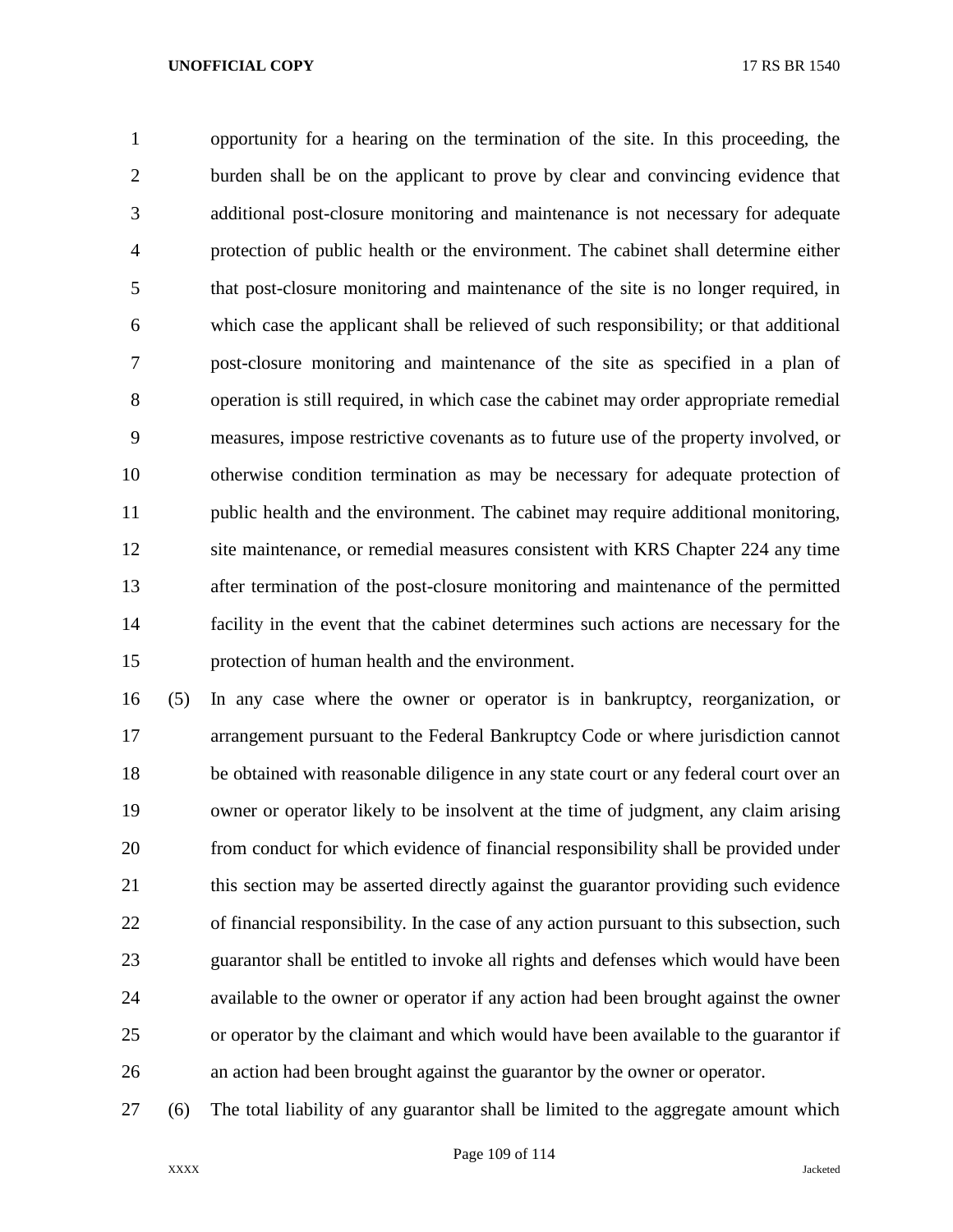the guarantor has provided as evidence of financial responsibility to the owner or operator under this section. Nothing in this subsection shall be construed to limit any other federal statutory, contractual or common law liability of a guarantor to its owner or operator including, but not limited to, the liability of such guarantor for bad faith either in negotiating or in failing to negotiate the settlement of any claim. Nothing in this subsection shall be construed to diminish the liability of any person under Section 107 or 111 of the Comprehensive Environmental Response, Compensation and Liability Act of 1980 or other applicable law.

 (7) For the purpose of this subsection, the term guarantor means any person, other than the owner or operator, who provides evidence of financial responsibility for an owner or operator under this section.

 (8) Any hazardous waste treatment, storage, or disposal facility shall close in accordance with the permit and this chapter, if the site or facility has not been maintained in operational condition in conformance with this chapter, for any period of six (6) months or longer. The permittee shall be afforded an opportunity to be heard on the proposed termination of authorization to operate, and termination under this section shall not be required where the permittee demonstrates that steps have been taken to bring the facility, within a reasonable time not to exceed ninety (90) days, into full operational status in accordance with this chapter and applicable regulations. Within ninety (90) days, the cabinet shall review existing hazardous waste treatment, storage, or disposal permits to determine compliance with this section.

23 Section 47. KRS 350.054 is amended to read as follows:

 (1) There is established a special fund to be known as the "Illegal Mining and Conveyance Reclamation Fund" which shall be under the control of the Energy and Environment Cabinet.

(2) The fund shall consist of all moneys from the sale or forfeiture of all

Page 110 of 114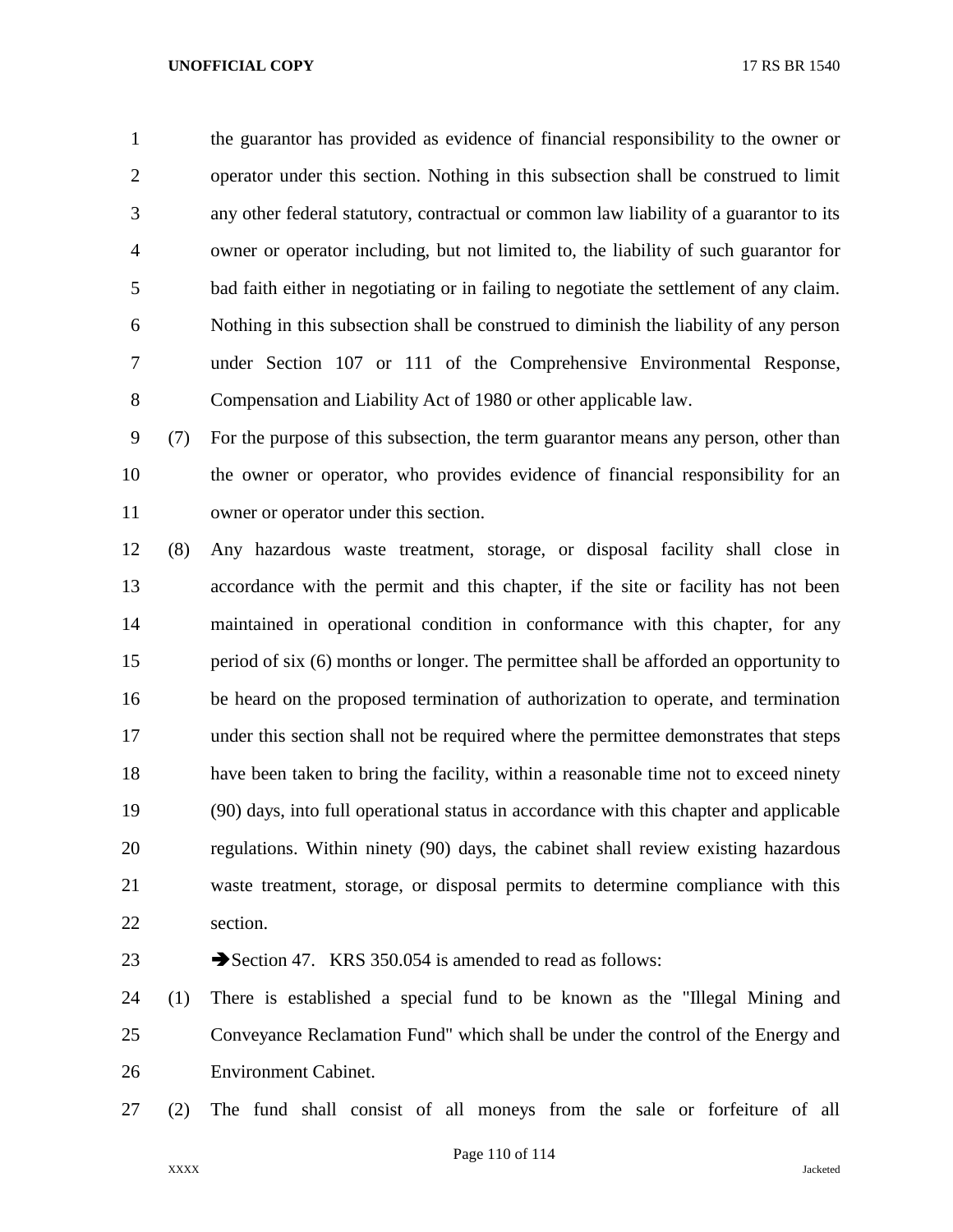| $\mathbf{1}$   |     | instrumentalities used in violation of KRS $350.057(3)$ or $350.060(1)$ as provided   |
|----------------|-----|---------------------------------------------------------------------------------------|
| $\overline{2}$ |     | for in KRS 350.053].                                                                  |
| 3              | (3) | Moneys in the fund may be used for the following purposes:                            |
| $\overline{4}$ | (a) | To reclaim lands mined without a permit or authorization, as required by KRS          |
| 5              |     | $350.057$ or $350.060(1)$ , and not eligible for the abandoned mine lands             |
| 6              |     | reclamation fund; and                                                                 |
| 7              | (b) | To defray all expenses associated with the seizure, storing, and sale of              |
| $8\,$          |     | forfeited property <del>[ pursuant to KRS 350.053]</del> .                            |
| 9              | (4) | Moneys contained in the illegal mining and conveyance reclamation fund shall be       |
| 10             |     | deemed a trust and agency account and shall not lapse.                                |
| 11             | (5) | The cabinet shall have access to and control of the moneys held in the illegal mining |
| 12             |     | and conveyance reclamation fund, but shall expend the moneys only for the             |
| 13             |     | purposes set forth in subsection (3) of this section.                                 |
| 14             |     | $\rightarrow$ Section 48. The following KRS sections are repealed:                    |
| 15             |     | 151.232 Participation in development of administrative regulations.                   |
| 16             |     | 154.47-100 Definitions for KRS 154.47-105 to 154.47-120.                              |
| 17             |     | 154.47-105 Legislative findings.                                                      |
| 18             |     | 154.47-110 Kentucky Forest Products Council.                                          |
| 19             |     | 154.47-120 Purposes of council.                                                       |
| 20             |     | 224.1-100 Environmental Quality Commission: Membership, terms, compensation,          |
| 21             |     | officers, meetings.                                                                   |
| 22             |     | 224.1-105 Eligibility limitations on commission membership.                           |
| 23             |     | 224.1-110 Powers and duties of commission.                                            |
| 24             |     | 224.1-115 Recommendation of adoption or rejection of proposals -- Adoption upon       |
| 25             |     | recommendation of rejection, statement of reason.                                     |
| 26             |     | 224.1-200 Environmental trust fund created.                                           |
| 27             |     | 224.1-205 Uses for environmental trust fund.                                          |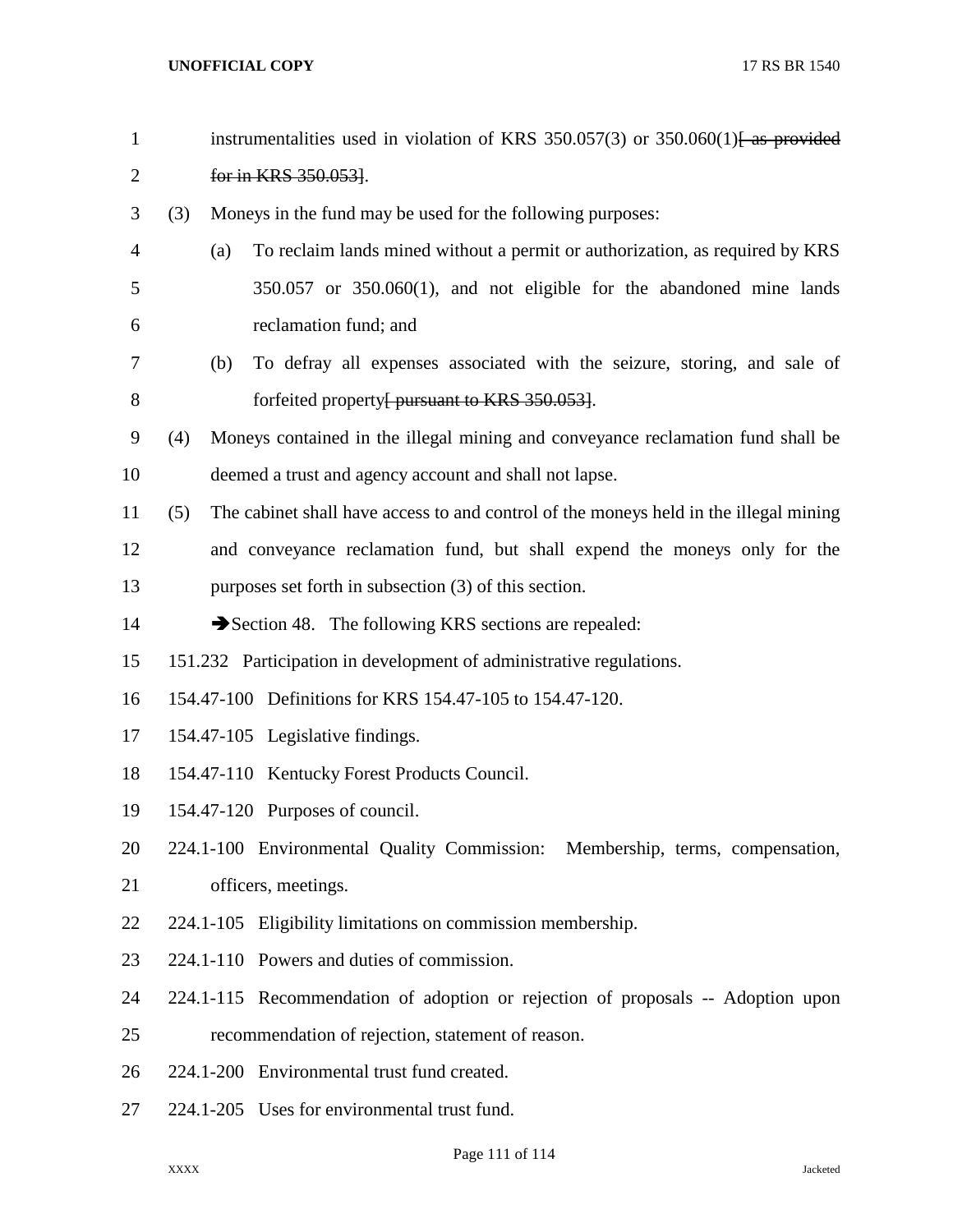- 224.1-210 Environmental Board.
- 224.1-215 Powers and duties of Environmental Board.
- 224.1-220 Limitation on use of fund.
- 224.10-660 Kentucky Recycling and Marketing Assistance Program -- Advisory
- committee -- Report.
- 224.30-050 Noise emission prohibitions.
- 224.30-100 Findings and policy.
- 224.30-105 Definitions for KRS 224.30-100 to 224.30-190.
- 224.30-110 Agency cooperation and compliance with control requirements -- Review of
- standards or regulations -- Report to secretary.
- 224.30-115 Development and maintenance of comprehensive state-wide program of noise regulation.
- 
- 224.30-120 Powers of secretary.
- 224.30-125 Certification of products -- Purchase or lease for state government --
- Periodic testing -- Procedure when level exceeds that on which certification is
- based.
- 224.30-130 Variances.
- 224.30-135 Conditions imposed on granting variances -- Time limit -- Extension.
- 224.30-140 Variance petition -- Notice -- Hearing.
- 224.30-145 Annual report.
- 224.30-150 Standards -- Enforcement jurisdiction.
- 224.30-155 Applicability of KRS 224.10-420, 224.10-440 and 224.10-470.
- 224.30-160 Remedies additional to those available at law.
- 224.30-165 Prohibitions.
- 224.30-170 Exceptions.
- 224.30-180 Noise control plan -- Contents.
- 224.30-185 Adoption and enforcement of ordinances to implement plan.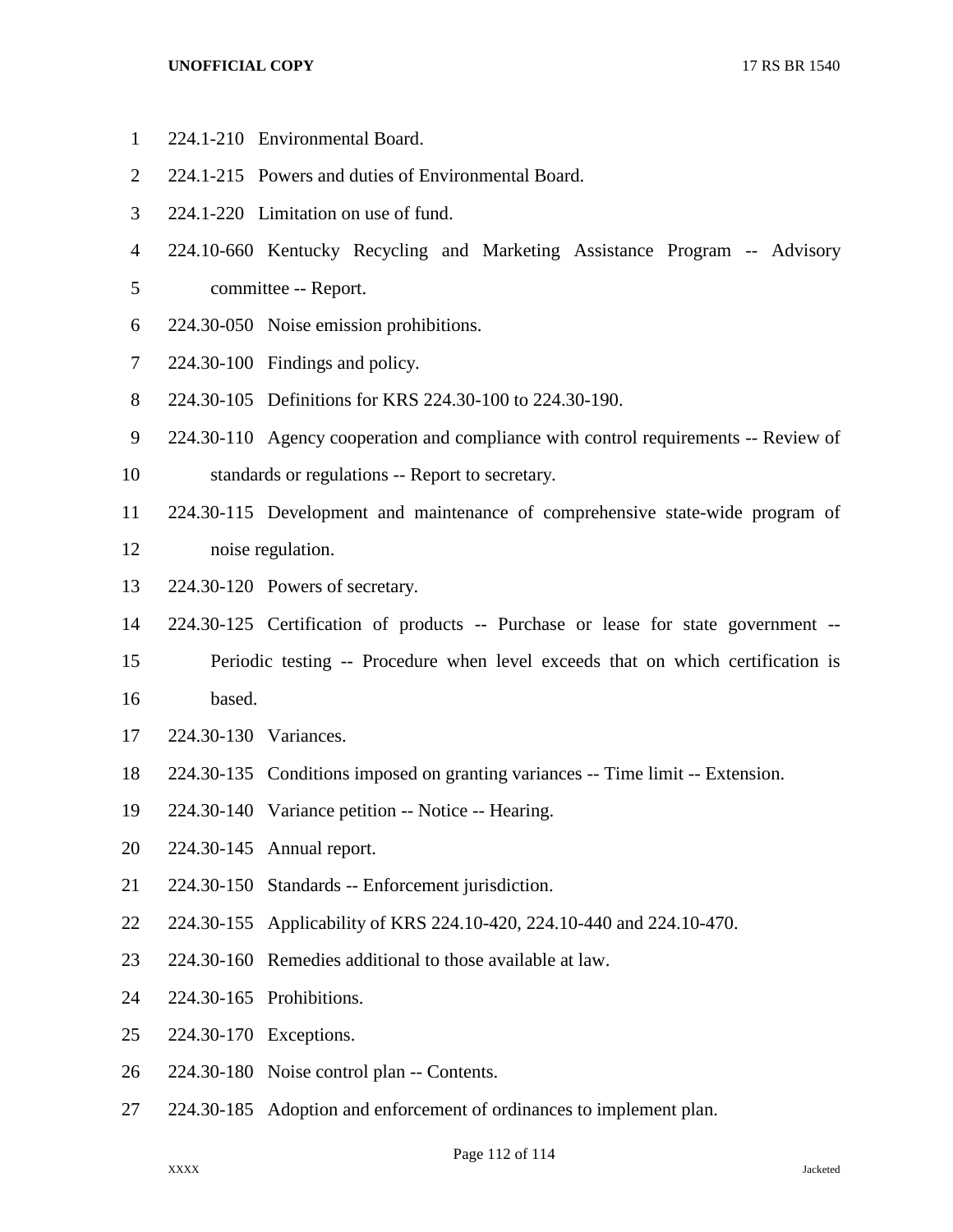- 224.30-190 Modification of motor vehicle exhaust system to increase noise prohibited.
- 224.30-195 Citation of KRS 224.30-100 to 224.30-190.
- 224.43-070 Solid Waste Management Legislative Task Force -- Composition -- Duties.
- 224.43-080 Newsprint Recycling Task Force -- Composition -- Duties.
- 224.43-710 Technical and financial assistance for developing plans.
- 224.43-720 Amount of assistance.
- 224.43-730 Applications for assistance.
- 224.46-810 Definitions.
- 224.46-820 Kentucky Regional Integrated Waste Treatment and Disposal Facility Siting Board.
- 224.46-825 Powers and duties of board.
- 224.46-830 Certificate of environmental safety and public necessity -- Application --
- Factors considered -- Presentation of findings -- Appeals.
- 224.46-840 Site requirements -- Qualified hazardous waste.
- 224.46-850 Establishment of plan for industrial park component of site.
- 224.46-860 Operational report.
- 224.46-870 Planning for future needs.
- 224.50-020 Advisory committee for agricultural chemical and chemical container
- disposal program.
- 350.035 Department for Natural Resources -- Divisions -- Appointment of special investigations officers.
- 350.052 Powers, qualifications, and training of special investigations officers.
- 350.053 Seizure and sale of equipment -- Rights of owner or lien holder.
- 350.260 Small Coal Operators Advisory Council.
- 350.470 Review of regulations.
- 350.715 Pool administrator.
- 351.105 Mining Board -- Membership -- Hearings -- Administrative regulations.